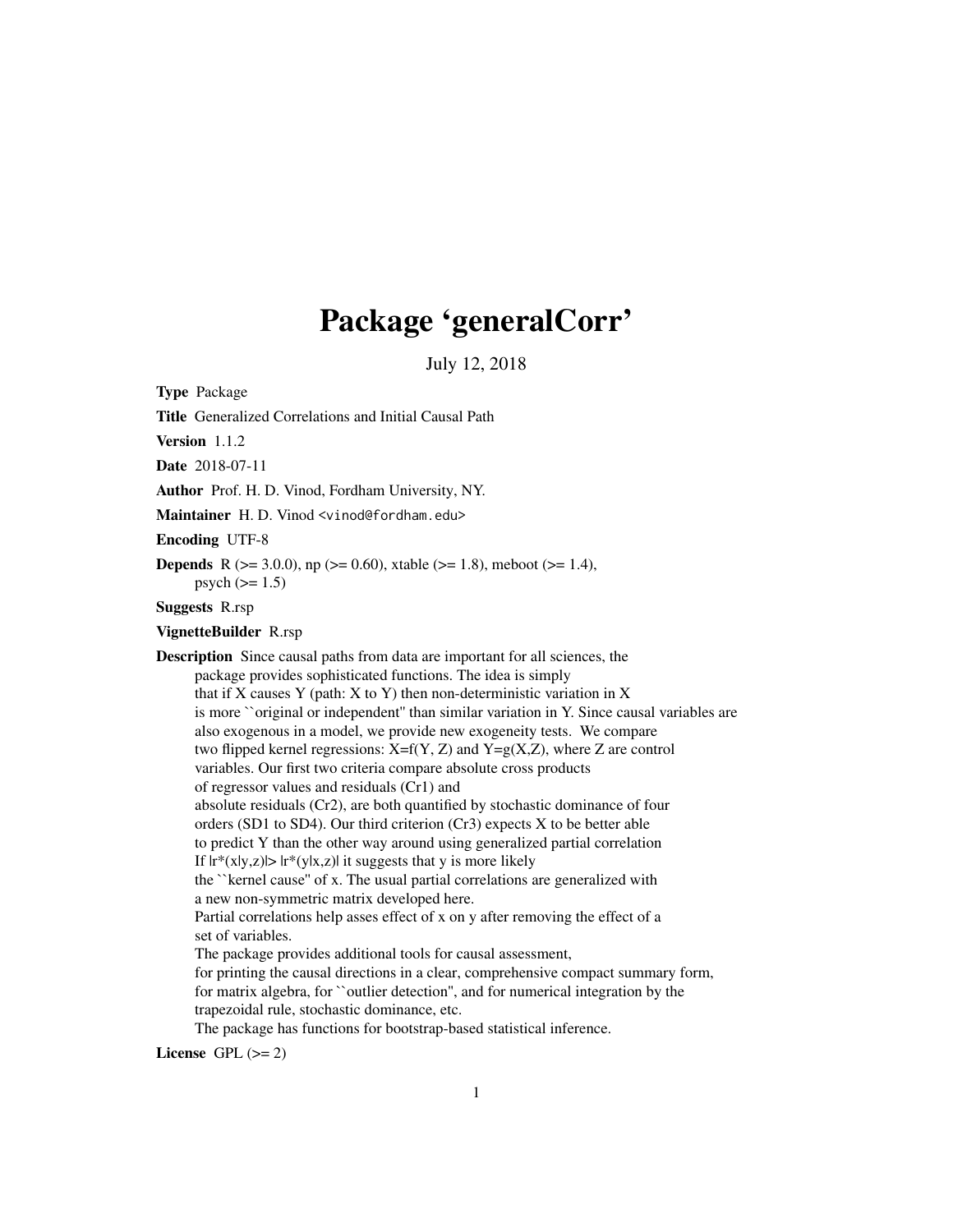LazyData true RoxygenNote 6.0.1 NeedsCompilation no Repository CRAN Date/Publication 2018-07-12 07:20:10 UTC

# R topics documented:

| abs res        | 4              |
|----------------|----------------|
|                | 5              |
|                | 6              |
|                | $\overline{7}$ |
|                | 8              |
|                | 9              |
| abs stdrhserr  | 10             |
|                | 11             |
|                | 13             |
|                | 13             |
| bootPairs      | 14             |
|                | 15             |
|                | 17             |
|                | 18             |
|                | 20             |
|                | 21             |
|                | 22             |
|                | 24             |
|                | 27             |
|                | 28             |
|                | 29             |
|                | 29             |
|                | 29             |
|                | 30             |
| e <sub>0</sub> | 30             |
|                | 30             |
|                | 31             |
|                | 32             |
|                | 33             |
| gmc1           | 33             |
|                | 34             |
|                | 35             |
|                | 36             |
|                | 37             |
|                |                |
|                | 37             |
|                | 38             |
|                | 38             |
| $\mathbf{ii}$  | 38             |

 $\overline{2}$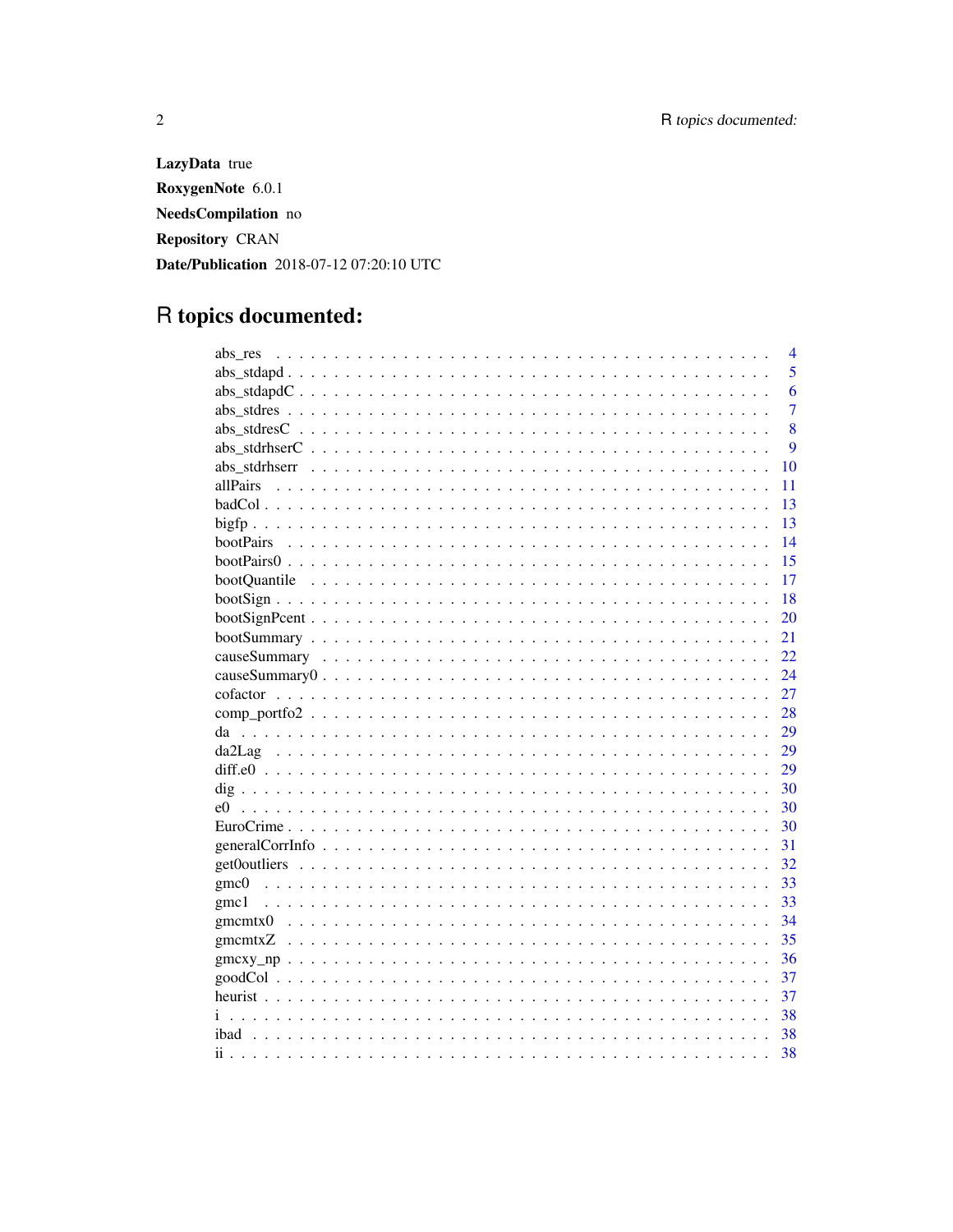|                              | 39 |
|------------------------------|----|
| kern                         | 39 |
|                              | 40 |
| mag                          | 42 |
|                              | 43 |
|                              | 44 |
|                              | 44 |
| mtx                          | 45 |
|                              | 45 |
|                              | 46 |
|                              | 46 |
|                              |    |
| nall                         | 46 |
|                              | 47 |
|                              | 47 |
|                              | 47 |
| napair                       | 48 |
|                              | 48 |
| out1                         | 49 |
| p1                           | 50 |
|                              | 50 |
|                              | 51 |
|                              | 52 |
|                              | 53 |
|                              | 54 |
|                              | 56 |
|                              | 57 |
|                              | 58 |
|                              | 59 |
|                              | 61 |
|                              | 62 |
|                              | 63 |
|                              |    |
|                              | 64 |
|                              | 65 |
|                              | 65 |
| rij                          | 65 |
|                              | 65 |
|                              | 66 |
| rrij                         | 66 |
| $rri$ .<br>.                 | 66 |
| rstar                        | 67 |
| sales2Lag                    | 68 |
| salesLag $\ldots$ .          | 68 |
| seed                         | 68 |
| sgn.e0                       | 69 |
| silentMtx                    | 69 |
| silentMtx0.<br>1.1.1.1.1     | 71 |
| silentPairs<br>$\sim$ $\sim$ | 73 |
| silentPairs0                 | 75 |
|                              |    |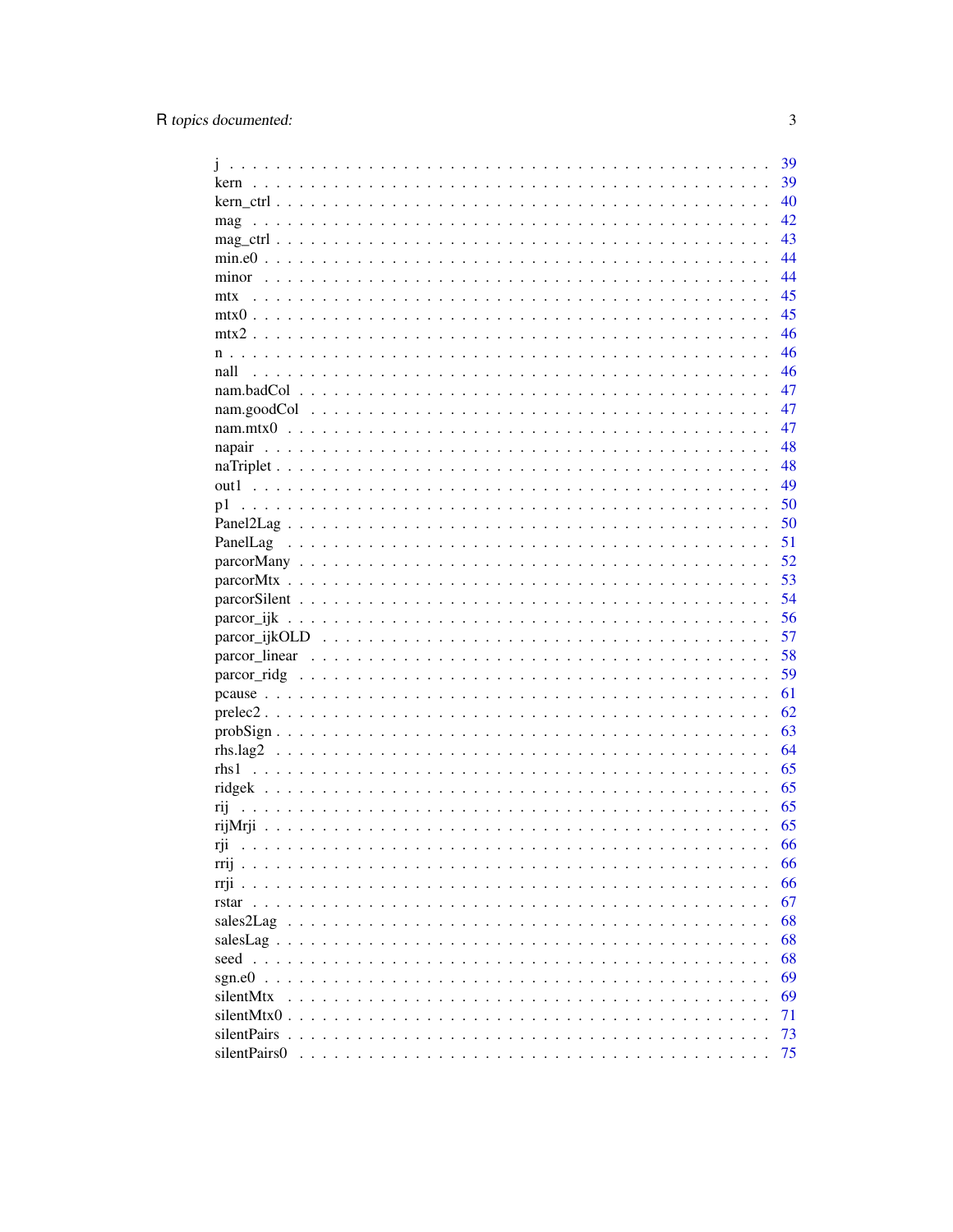#### <span id="page-3-0"></span>4 abs\_res abs\_res abs\_res abs\_res abs\_res abs\_res abs\_res abs\_res abs\_res abs\_res

abs\_res *Absolute residuals of kernel regression of x on y.*

# Description

This internal function calls the kern function to implement kernel regression with the option residuals=TRUE and returns absolute residuals.

#### Usage

abs\_res(x, y)

# Arguments

| vector of data on the dependent variable |
|------------------------------------------|
| vector of data on the regressor          |

# Details

The first argument is assumed to be the dependent variable. If  $abs\_res(x, y)$  is used, you are regressing x on y (not the usual y on x)

### Value

absolute values of kernel regression residuals are returned.

# Note

This function is intended for internal use.

# Author(s)

Prof. H. D. Vinod, Economics Dept., Fordham University, NY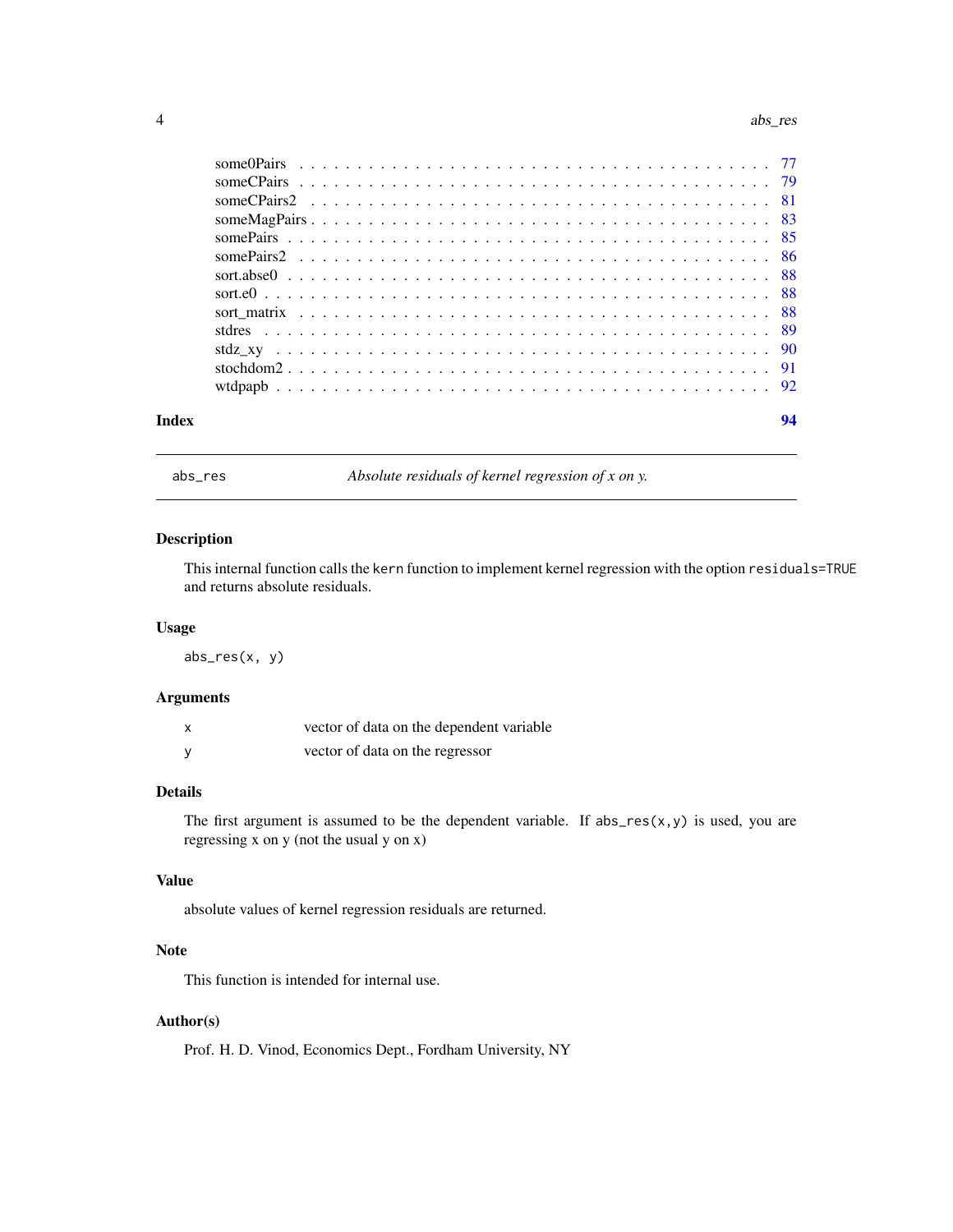# <span id="page-4-0"></span>abs\_stdapd 5

#### Examples

```
## Not run:
set.seed(330)
x=sample(20:50)
y=sample(20:50)
abs_res(x,y)
## End(Not run)
```
<span id="page-4-1"></span>

| abs_stdapd | Absolute values of gradients (apd's) of kernel regressions of $x$ on $y$ |
|------------|--------------------------------------------------------------------------|
|            | when both x and y are standardized.                                      |

#### Description

1) standardize the data to force mean zero and variance unity, 2) kernel regress x on y, with the option 'gradients = TRUE' and finally 3) compute the absolute values of gradients

#### Usage

abs\_stdapd(x, y)

#### Arguments

| vector of data on the dependent variable     |
|----------------------------------------------|
| data on the regressors which can be a matrix |

# Details

The first argument is assumed to be the dependent variable. If  $abs\_stdapd(x,y)$  is used, you are regressing x on y (not the usual y on x). The regressors can be a matrix with 2 or more columns. The missing values are suitably ignored by the standardization.

#### Value

Absolute values of kernel regression gradients are returned after standardizing the data on both sides so that the magnitudes of amorphous partial derivatives (apd's) are comparable between regression of x on y on the one hand and regression of y on x on the other.

# Author(s)

Prof. H. D. Vinod, Economics Dept., Fordham University, NY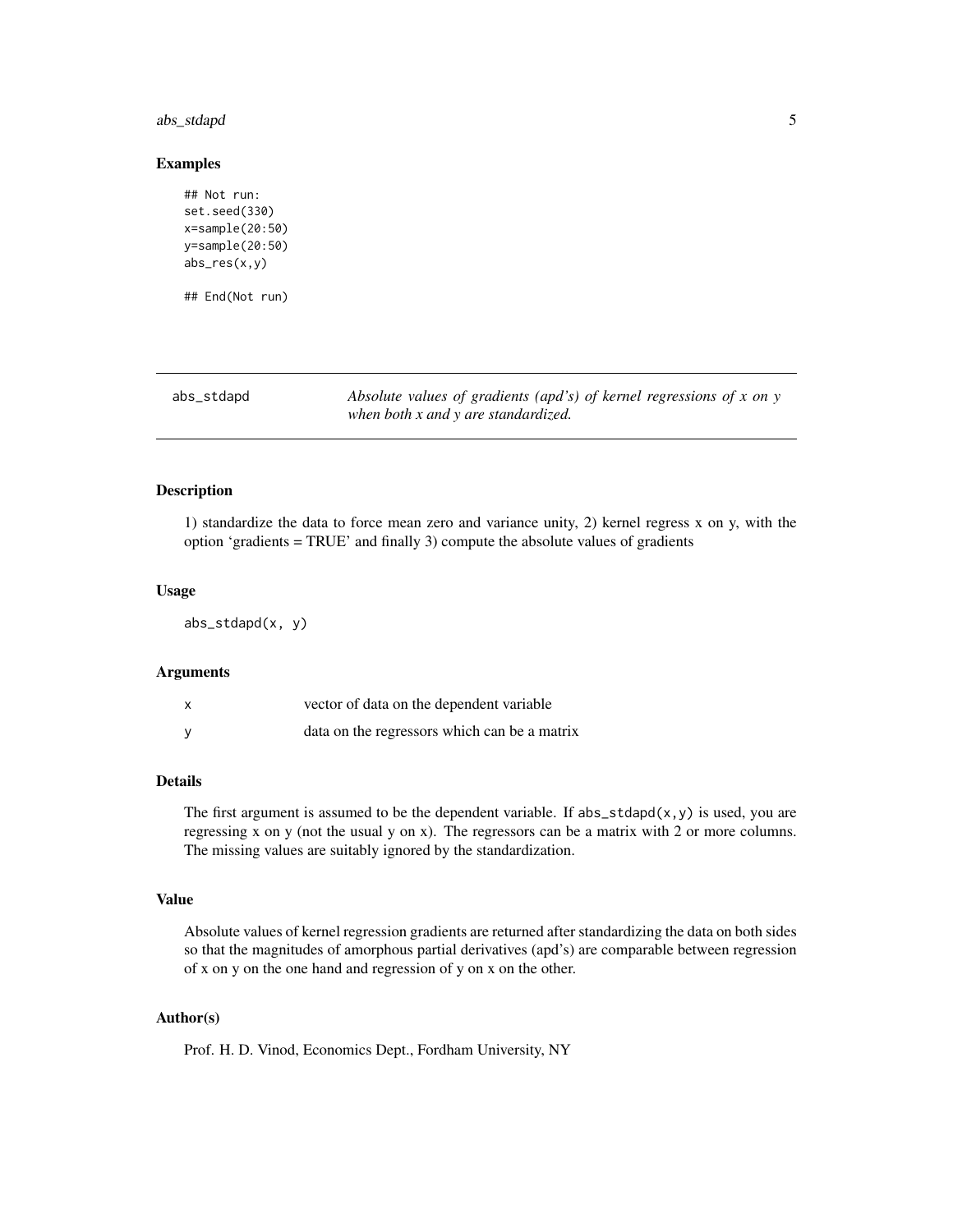#### Examples

```
## Not run:
set.seed(330)
x=sample(20:50)
y=sample(20:50)
abs_stdapd(x,y)
## End(Not run)
```
abs\_stdapdC *Absolute values of gradients (apd's) of kernel regressions of x on y when both x and y are standardized and control variables are present.*

# Description

1) standardize the data to force mean zero and variance unity, 2) kernel regress x on y and a matrix of control variables, with the option 'gradients = TRUE' and finally 3) compute the absolute values of gradients

# Usage

abs\_stdapdC(x, y, ctrl)

#### Arguments

|      | vector of data on the dependent variable                         |
|------|------------------------------------------------------------------|
|      | data on the regressors which can be a matrix                     |
| ctrl | Data matrix on the control variable(s) beyond causal path issues |

# Details

The first argument is assumed to be the dependent variable. If  $abs\_stdapdC(x, y)$  is used, you are regressing x on y (not the usual y on x). The regressors can be a matrix with 2 or more columns. The missing values are suitably ignored by the standardization.

#### Value

Absolute values of kernel regression gradients are returned after standardizing the data on both sides so that the magnitudes of amorphous partial derivatives (apd's) are comparable between regression of x on y on the one hand and regression of y on x on the other.

# Author(s)

Prof. H. D. Vinod, Economics Dept., Fordham University, NY

#### See Also

See [abs\\_stdapd](#page-4-1).

<span id="page-5-0"></span>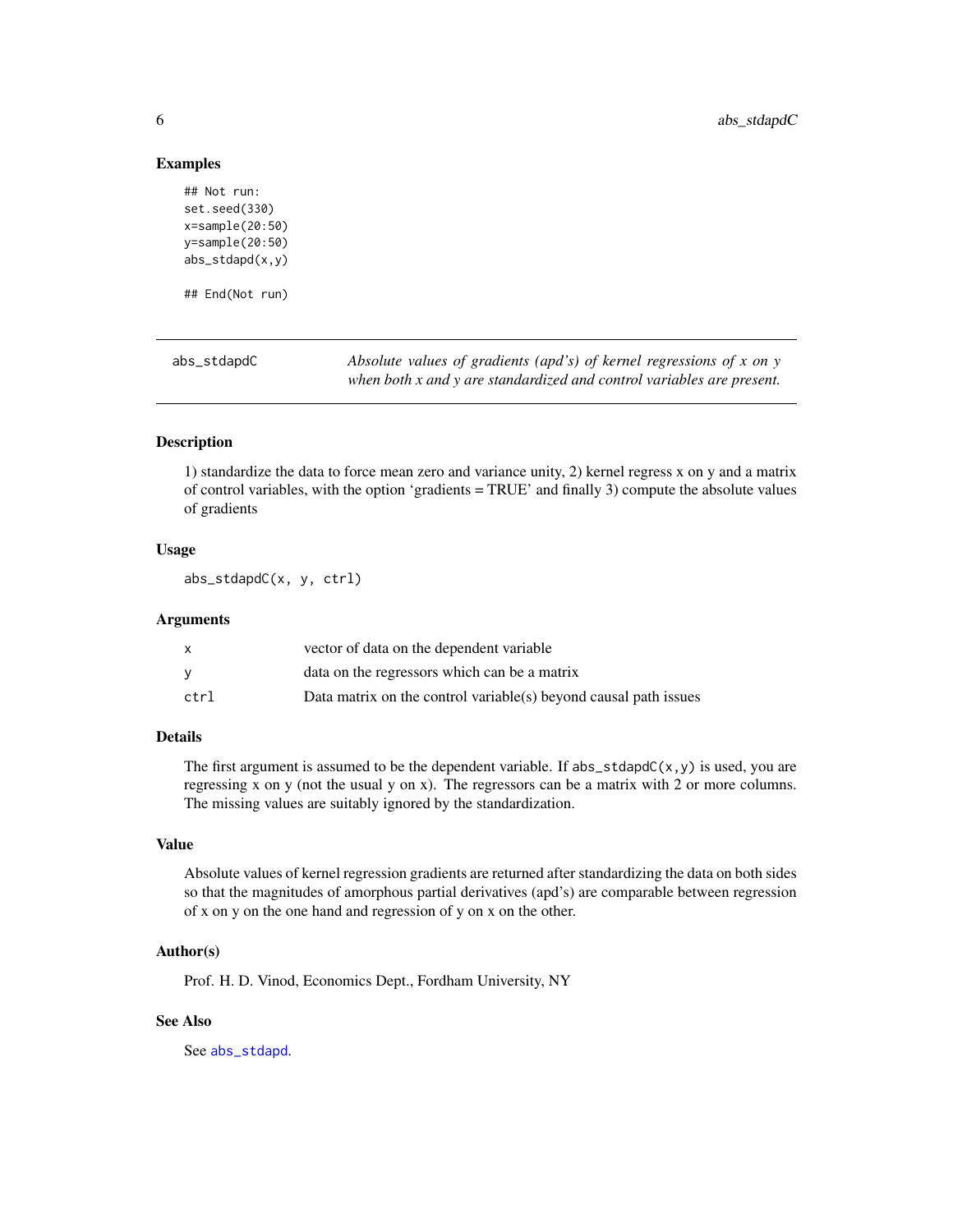#### <span id="page-6-0"></span>abs\_stdres 7

#### Examples

```
## Not run:
set.seed(330)
x=sample(20:50)
y=sample(20:50)
z=sample(20:50)
abs_stdapdC(x,y,ctrl=z)
## End(Not run)
```
<span id="page-6-1"></span>

|  | abs stdres |
|--|------------|
|--|------------|

abs\_stdres *Absolute values of residuals of kernel regressions of x on y when both x and y are standardized.*

# Description

1) Standardize the data to force mean zero and variance unity, 2) kernel regress x on y, with the option 'residuals = TRUE' and finally 3) compute the absolute values of residuals.

# Usage

abs\_stdres(x, y)

# Arguments

| vector of data on the dependent variable     |
|----------------------------------------------|
| data on the regressors which can be a matrix |

# Details

The first argument is assumed to be the dependent variable. If  $abs\_states(x, y)$  is used, you are regressing x on y (not the usual y on x). The regressors can be a matrix with 2 or more columns. The missing values are suitably ignored by the standardization.

#### Value

Absolute values of kernel regression residuals are returned after standardizing the data on both sides so that the magnitudes of residuals are comparable between regression of x on y on the one hand and regression of y on x on the other.

# Author(s)

Prof. H. D. Vinod, Economics Dept., Fordham University, NY

#### References

Vinod, H. D. 'Generalized Correlation and Kernel Causality with Applications in Development Economics' in Communications in Statistics -Simulation and Computation, 2015, [http://dx.doi.](http://dx.doi.org/10.1080/03610918.2015.1122048) [org/10.1080/03610918.2015.1122048](http://dx.doi.org/10.1080/03610918.2015.1122048)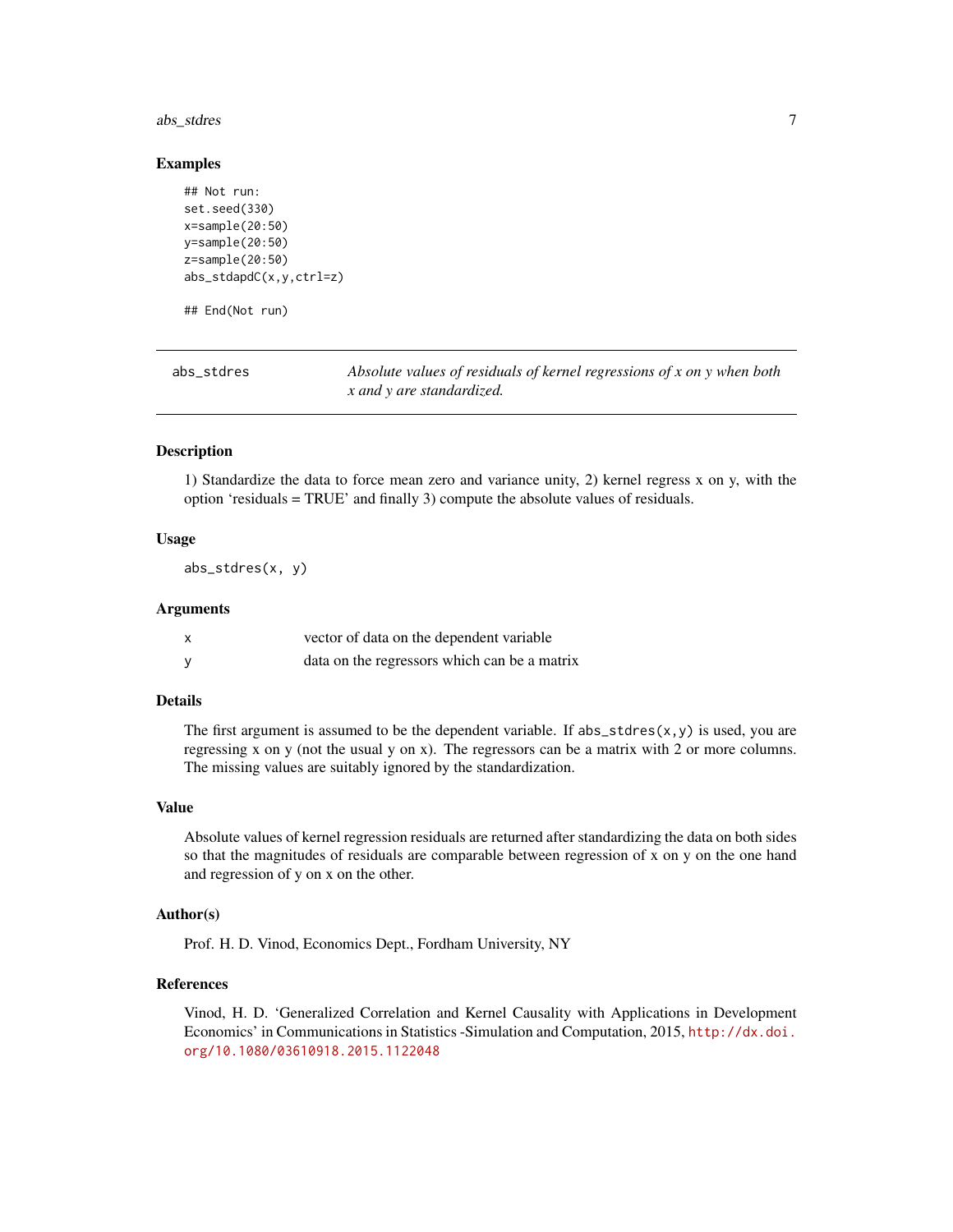#### <span id="page-7-0"></span>Examples

```
## Not run:
set.seed(330)
x=sample(20:50)
y=sample(20:50)
abs_stdres(x,y)
## End(Not run)
```
abs\_stdresC *Absolute values of residuals of kernel regressions of x on y when both x and y are standardized and control variables are present.*

#### Description

1) standardize the data to force mean zero and variance unity, 2) kernel regress x on y and a matrix of control variables, with the option 'residuals = TRUE' and finally 3) compute the absolute values of residuals.

#### Usage

abs\_stdresC(x, y, ctrl)

#### Arguments

| x    | vector of data on the dependent variable                         |
|------|------------------------------------------------------------------|
| v    | data on the regressors which can be a matrix                     |
| ctrl | Data matrix on the control variable(s) beyond causal path issues |

# Details

The first argument is assumed to be the dependent variable. If  $abs\_stdres(x, y)$  is used, you are regressing x on y (not the usual y on x). The regressors can be a matrix with 2 or more columns. The missing values are suitably ignored by the standardization.

# Value

Absolute values of kernel regression residuals are returned after standardizing the data on both sides so that the magnitudes of residuals are comparable between regression of x on y on the one hand and regression of y on x on the other.

# Author(s)

Prof. H. D. Vinod, Economics Dept., Fordham University, NY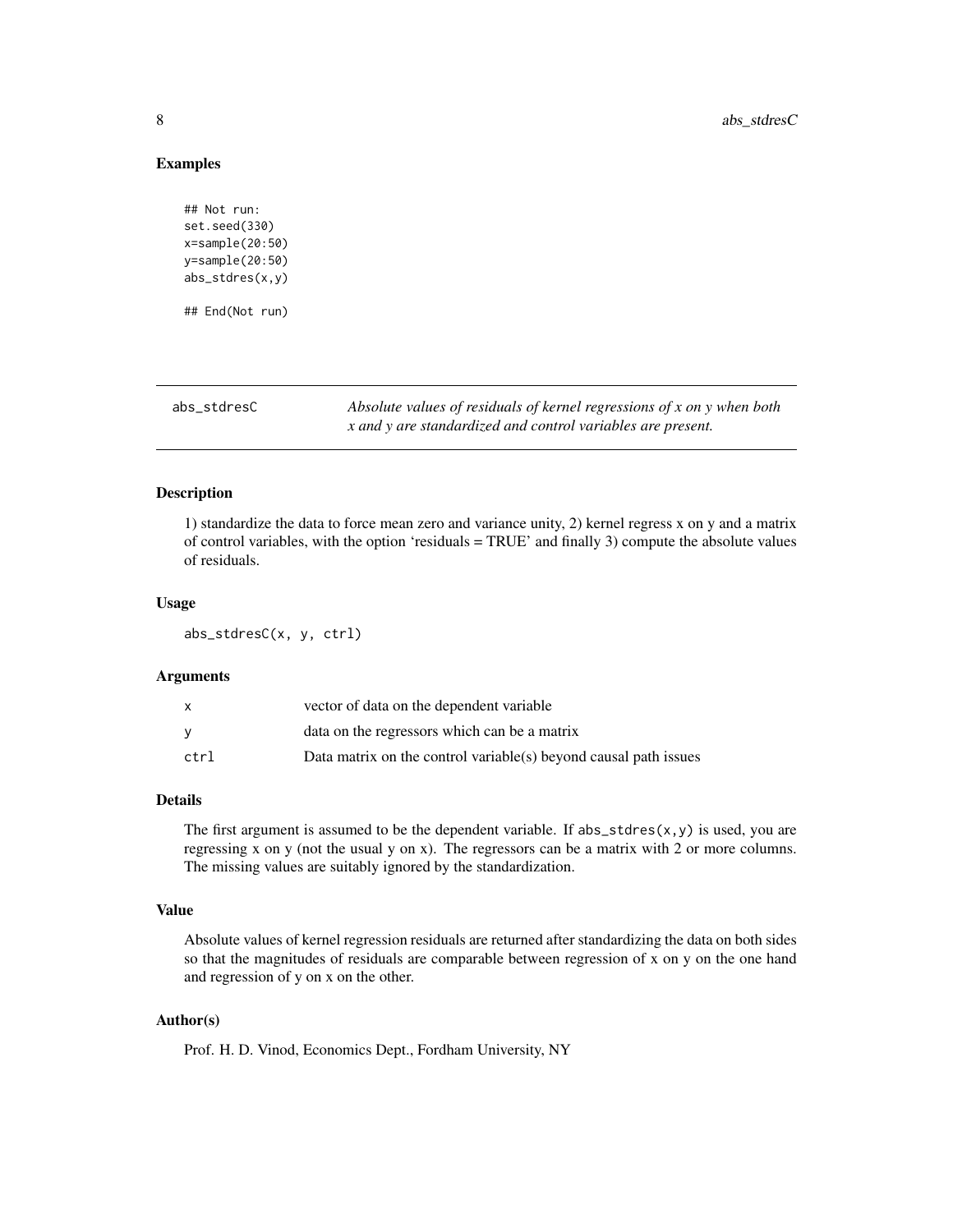# <span id="page-8-0"></span>abs\_stdrhserC 9

# References

Vinod, H. D.'Generalized Correlation and Kernel Causality with Applications in Development Economics' in Communications in Statistics -Simulation and Computation, 2015, [http://dx.doi.](http://dx.doi.org/10.1080/03610918.2015.1122048) [org/10.1080/03610918.2015.1122048](http://dx.doi.org/10.1080/03610918.2015.1122048)

#### See Also

See [abs\\_stdres](#page-6-1).

# Examples

```
## Not run:
set.seed(330)
x=sample(20:50)
y=sample(20:50)
z=sample(21:51)
abs_stdresC(x,y,ctrl=z)
```
## End(Not run)

|  |  |  |  | abs_stdrhserC |  |
|--|--|--|--|---------------|--|
|--|--|--|--|---------------|--|

Absolute residuals kernel regressions of standardized x on y and con*trol variables, Cr1 has abs(RHS\*y)*

#### Description

1) standardize the data to force mean zero and variance unity, 2) kernel regress x on y and a matrix of control variables, with the option 'residuals = TRUE' and finally 3) compute the absolute values of residuals.

#### Usage

```
abs_stdrhserC(x, y, ctrl, ycolumn = 1)
```
### Arguments

| x       | vector of data on the dependent variable                                                                                                                    |
|---------|-------------------------------------------------------------------------------------------------------------------------------------------------------------|
|         | data on the regressors which can be a matrix                                                                                                                |
| ctrl    | Data matrix on the control variable(s) beyond causal path issues                                                                                            |
| vcolumn | if y has more than one column, the column number used when multiplying resid-<br>uals times this column of y, default=1 or first column of y matrix is used |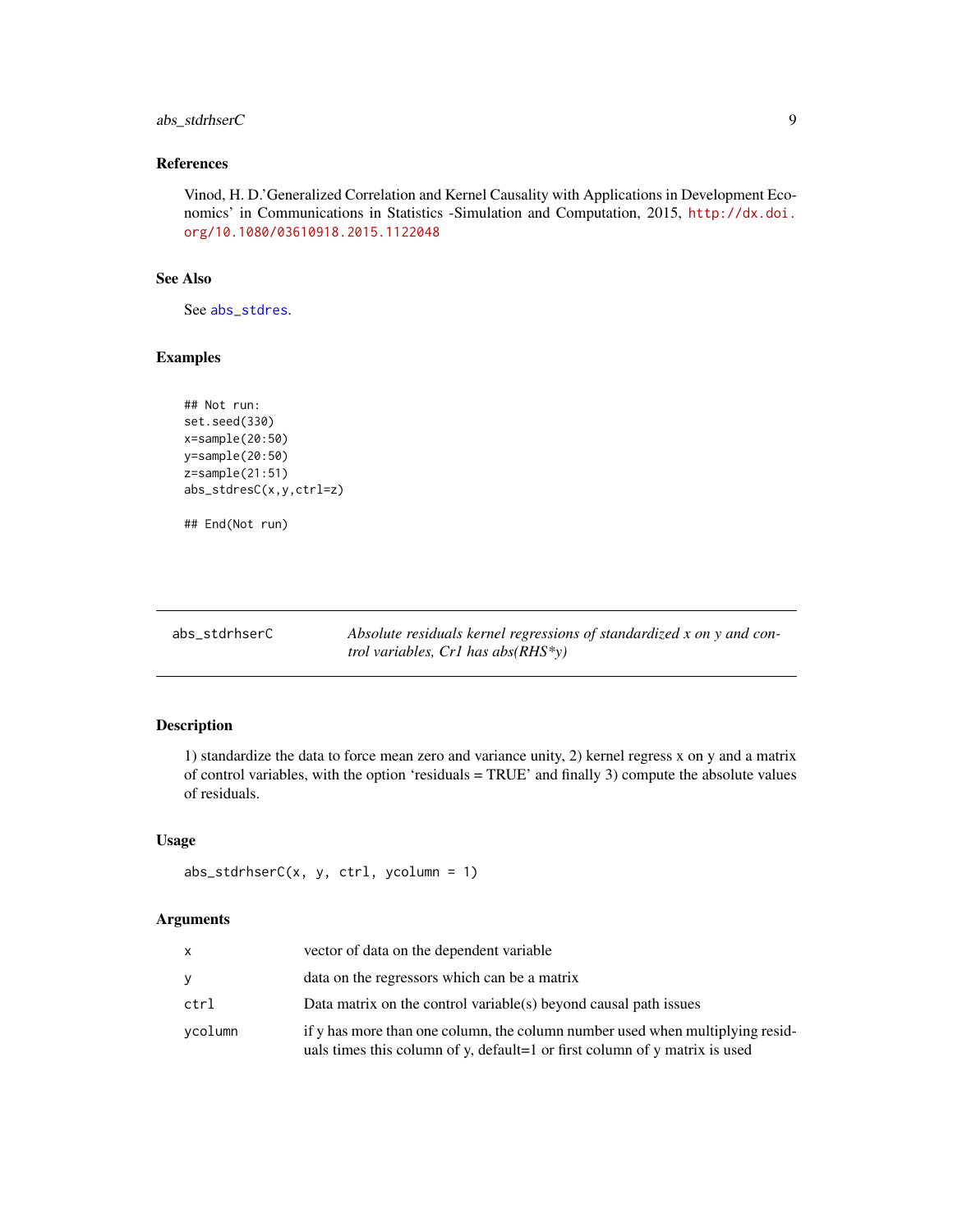# <span id="page-9-0"></span>Details

The first argument is assumed to be the dependent variable. If  $abs\_stdrhserC(x, y)$  is used, you are regressing x on y (not the usual y on x). The regressors can be a matrix with 2 or more columns. The missing values are suitably ignored by the standardization.

#### Value

Absolute values of kernel regression residuals are returned after standardizing the data on both sides so that the magnitudes of residuals are comparable between regression of x on y on the one hand and regression of y on x on the other.

#### Author(s)

Prof. H. D. Vinod, Economics Dept., Fordham University, NY

# References

Vinod, H. D. 'Generalized Correlation and Kernel Causality with Applications in Development Economics' in Communications in Statistics -Simulation and Computation, 2015, [http://dx.doi.](http://dx.doi.org/10.1080/03610918.2015.1122048) [org/10.1080/03610918.2015.1122048](http://dx.doi.org/10.1080/03610918.2015.1122048)

# See Also

See [abs\\_stdres](#page-6-1).

#### Examples

```
## Not run:
set.seed(330)
x=sample(20:50)
y=sample(20:50)
z=sample(21:51)
abs_stdrhserC(x,y,ctrl=z)
```
## End(Not run)

| abs_stdrhserr | Absolute values of Hausman-Wu null in kernel regressions of $x$ on $y$ |
|---------------|------------------------------------------------------------------------|
|               | when both x and y are standardized.                                    |

#### Description

1) standardize the data to force mean zero and variance unity, 2) kernel regress x on y, with the option 'gradients = TRUE' and finally 3) compute the absolute values of Hausman-Wu null hypothesis for testing exogeneity, or E(RHS.regressor\*error)=0 where error is approximated by kernel regression residuals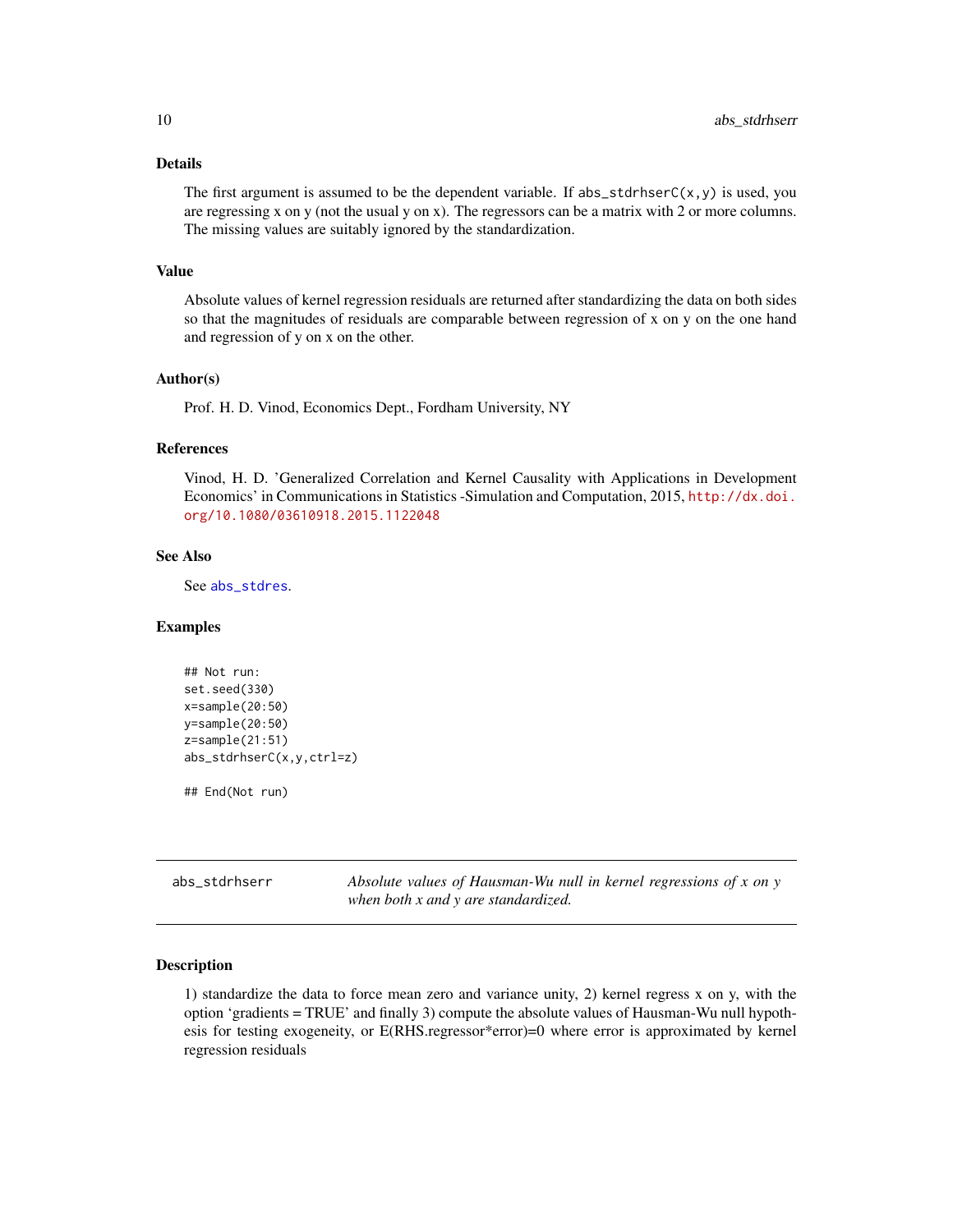#### <span id="page-10-0"></span>allPairs and the contract of the contract of the contract of the contract of the contract of the contract of the contract of the contract of the contract of the contract of the contract of the contract of the contract of t

#### Usage

abs\_stdrhserr(x, y)

#### Arguments

| vector of data on the dependent variable     |
|----------------------------------------------|
| data on the regressors which can be a matrix |

# Details

The first argument is assumed to be the dependent variable. If abs\_stdrhserr(x,y) is used, you are regressing x on y (not the usual y on x). The regressors can be a matrix with 2 or more columns. The missing values are suitably ignored by the standardization.

#### Value

Absolute values of kernel regression RHS\*residuals are returned after standardizing the data on both sides so that the magnitudes of Hausman-Wu null values are comparable between regression of x on y on the one hand and flipped regression of y on x on the other.

#### Author(s)

Prof. H. D. Vinod, Economics Dept., Fordham University, NY

#### Examples

```
## Not run:
set.seed(330)
x=sample(20:50)
y=sample(20:50)
abs_stdrhserr(x,y)
```
## End(Not run)

allPairs *Report causal identification for all pairs of variables in a matrix.*

#### Description

This is a convenient way to study all possible (perhaps too many) causal directions in a matrix. It calls abs\_stdapd, abs\_stdres, comp\_portfo2, etc. and returns a matrix with 7 columns with detailed output.

#### Usage

```
allPairs(mtx, dig = 6, verbo = FALSE, typ = 1, rnam = FALSE)
```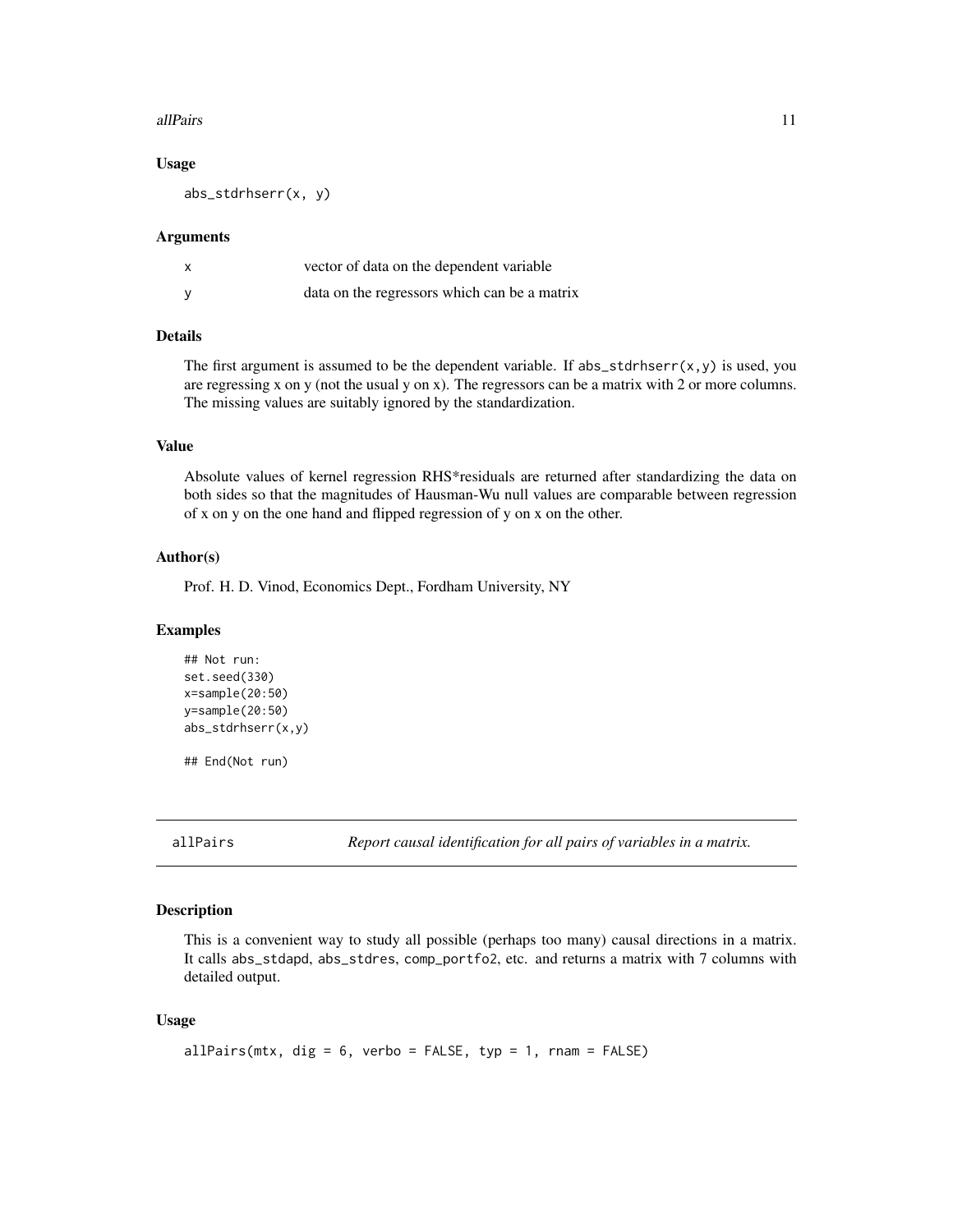#### **Arguments**

| mtx   | Input matrix with variable names                                                                                                                                                                                                                                                                      |
|-------|-------------------------------------------------------------------------------------------------------------------------------------------------------------------------------------------------------------------------------------------------------------------------------------------------------|
| dig   | Digits of accuracy in reporting $(=6,$ default)                                                                                                                                                                                                                                                       |
| verbo | Logical variable, set to 'TRUE' if printing is desired                                                                                                                                                                                                                                                |
| typ   | Causal direction criterion number (typ=1 is default) Criterion 1 (Cr1) compares<br>kernel regression absolute values of gradients. Criterion 2 (Cr2) compares ker-<br>nel regression absolute values of residuals. Criterion 3 (Cr3) compares kernel<br>regression based $r^*(x y)$ with $r^*(y x)$ . |
| rnam  | Logical variable, default rnam=FALSE means the user does not want the row<br>names to be (somewhat too cleverly) assigned by the function.                                                                                                                                                            |

#### Value

A 7-column matrix called 'outcause' with names of variables X and Y in the first two columns and the name of the 'causal' variable in 3rd col. Remaining four columns report numerical computations of SD1 to SD4,  $r^*(x|y)$ ,  $r^*(y|x)$ . Pearson r and p-values for its traditional significance testing.

# Note

The cause reported in the third column is identified from the sign of the first SD1 only, ignoring SD2, SD3 and SD4 under both Cr1 and Cr2. It is a good idea to loop a call to this function with typ=1:3. One can print the resulting 'outcause' matrix with the xtable(outcause) for the Latex output. A similar (perhaps better) function included in this package, called some @Pairs, incorporates all SD1 to SD4 and all three criteria Cr1 rto Cr3 to report a 'sum' of indexes representing the signed number whose sign can more comprehensively help determine the causal direction(s).

#### Author(s)

Prof. H. D. Vinod, Economics Dept., Fordham University, NY

#### References

Vinod, H. D.'Generalized Correlation and Kernel Causality with Applications in Development Economics' in Communications in Statistics -Simulation and Computation, 2015, [http://dx.doi.](http://dx.doi.org/10.1080/03610918.2015.1122048) [org/10.1080/03610918.2015.1122048](http://dx.doi.org/10.1080/03610918.2015.1122048)

# See Also

See Also somePairs, some0Pairs

# Examples

```
data(mtcars)
for(j in 1:3){
a1=allPairs(mtcars[,1:3], typ=j)
print(a1)}
```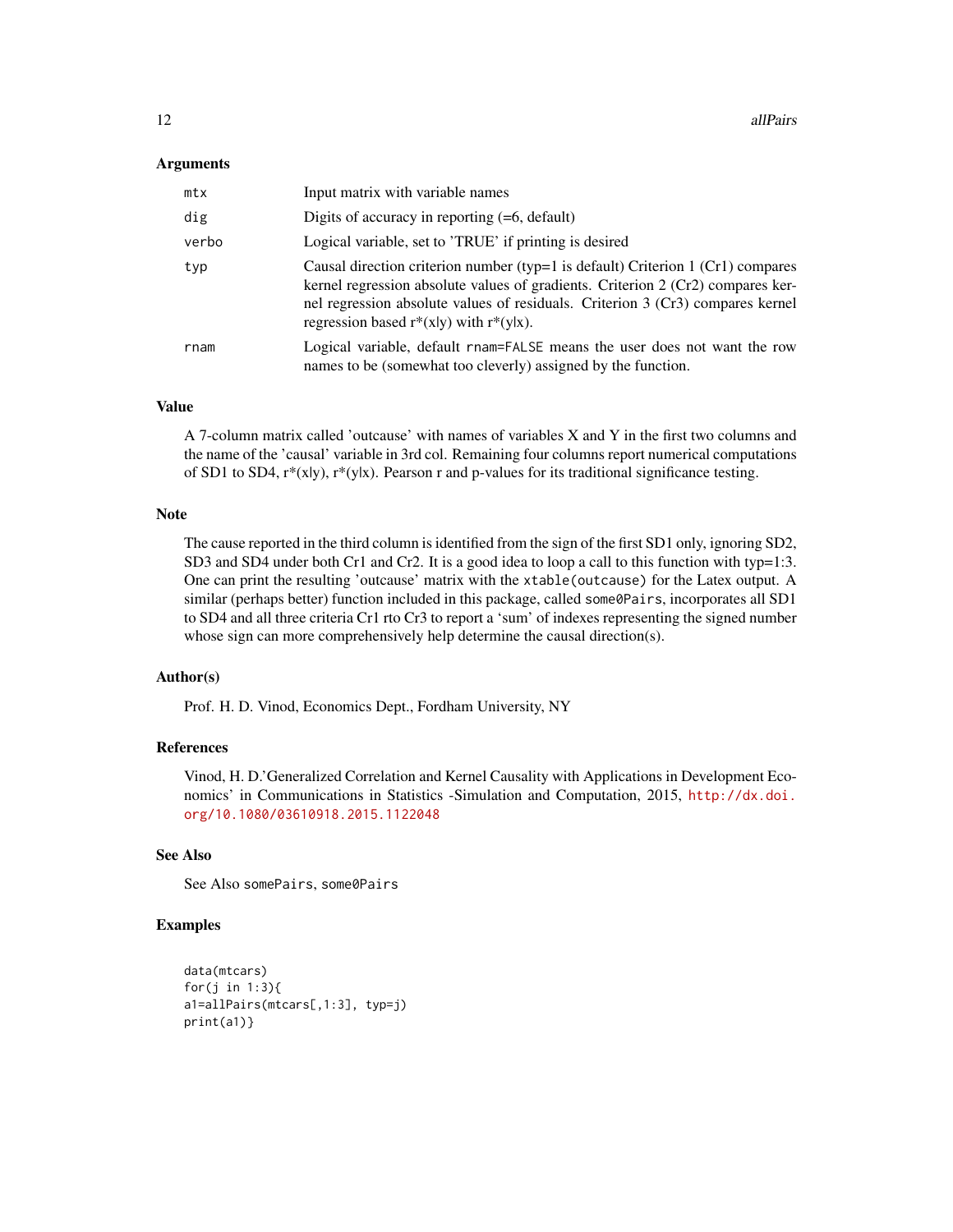<span id="page-12-0"></span>

#### Description

intended for internal use

#### Usage

data(badCol)

# Format

The format is: int 4

bigfp *Compute the numerical integration by the trapezoidal rule.*

#### Description

See page 220 of Vinod's "Hands-on Intermediate Econometrics Using R," cited below for the trapezoidal integration formula needed for stochastic dominance. The book explains pre-multiplication by two large sparse matrices denoted by  $I_F$ ,  $I_f$ . Here we accomplish the same computation without actually creating the large sparse matrices. For example, the  $I_f$  is replaced by cumsum in this code (unlike the R code in my textbook).

#### Usage

bigfp(d, p)

#### **Arguments**

| A vector of consecutive interval lengths, upon combining both data vectors |
|----------------------------------------------------------------------------|
| Vector of probabilities of the type 1/2T, 2/2T, 3/2T, etc. to 1.           |

#### Value

Returns a result after pre-multiplication by  $I_F$ ,  $I_f$  matrices, without actually creating the large sparse matrices. This is an internal function.

#### Note

This is an internal function, called by the function stochdom2, for comparison of two portfolios in terms of stochastic dominance (SD) of orders 1 to 4. Typical usage is: sd1b=bigfp(d=dj, p=rhs) sd2b=bigfp(d=dj, p=sd1b) sd3b=bigfp(d=dj, p=sd2b) sd4b=bigfp(d=dj, p=sd3b). This produces numerical evaluation vectors for the four orders, SD1 to SD4.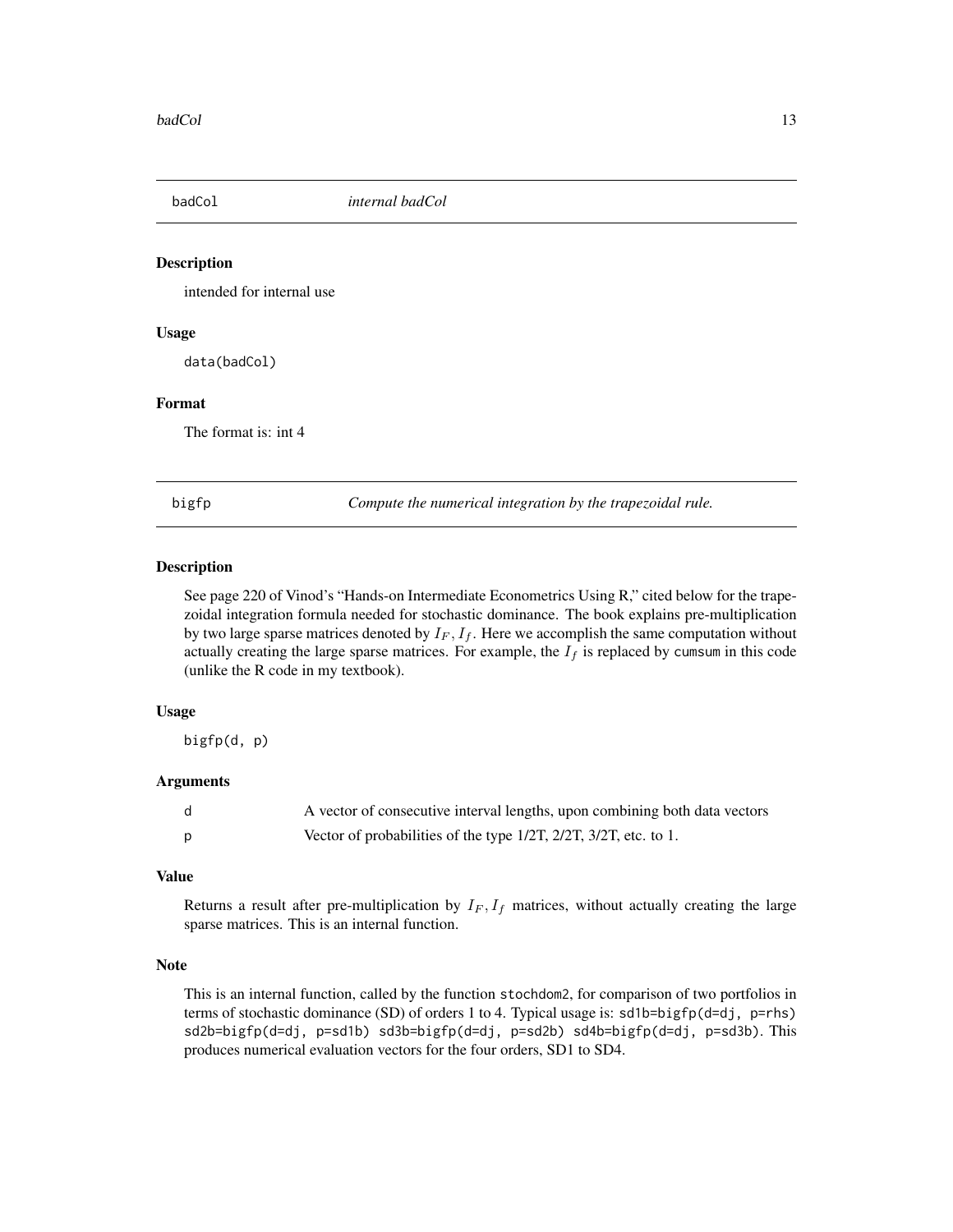#### <span id="page-13-0"></span>Author(s)

Prof. H. D. Vinod, Economics Dept., Fordham University, NY

# References

Vinod, H. D.', 'Hands-On Intermediate Econometrics Using R' (2008) World Scientific Publishers: Hackensack, NJ. <http://www.worldscibooks.com/economics/6895.html>

<span id="page-13-1"></span>

| bootPairs | Compute matrix of n999 rows and p-1 columns of bootstrap 'sum' |
|-----------|----------------------------------------------------------------|
|           | (strength from $Cr1$ to $Cr3$ ).                               |

# **Description**

Maximum entropy bootstrap (meboot) package is used for statistical inference using the sum of three signs sg1 to sg3 from the three criteria Cr1 to Cr3 to assess preponderance of evidence in favor of a sign. (+1, 0, -1). The bootstrap output can be analyzed to assess approximate preponderance of a particular sign which determines the causal direction.

#### Usage

bootPairs(mtx,  $ctrl = 0$ ,  $n999 = 9$ )

#### Arguments

| mtx  | data matrix with two or more columns          |
|------|-----------------------------------------------|
| ctrl | data matrix having control variable(s) if any |
| n999 | Number of bootstrap replications (default=9)  |

#### Value

out When mtx has p columns, out of bootPairs(mtx) is a matrix of n999 rows and p-1 columns each containing resampled 'sum' values summarizing the weighted sums associated with all three criteria from the function silentPairs(mtx) applied to each bootstrap sample separately.

#### Note

This computation is computer intensive and generally very slow. It may be better to use it at a later stage in the investigation when a preliminary causal determination is already made. A positive sign for j-th weighted sum reported in the column 'sum' means that the first variable listed in the argument matrix  $mtx$  is the 'kernel cause' of the variable in the  $(i+1)$ -th column of  $mtx$ .

#### Author(s)

Prof. H. D. Vinod, Economics Dept., Fordham University, NY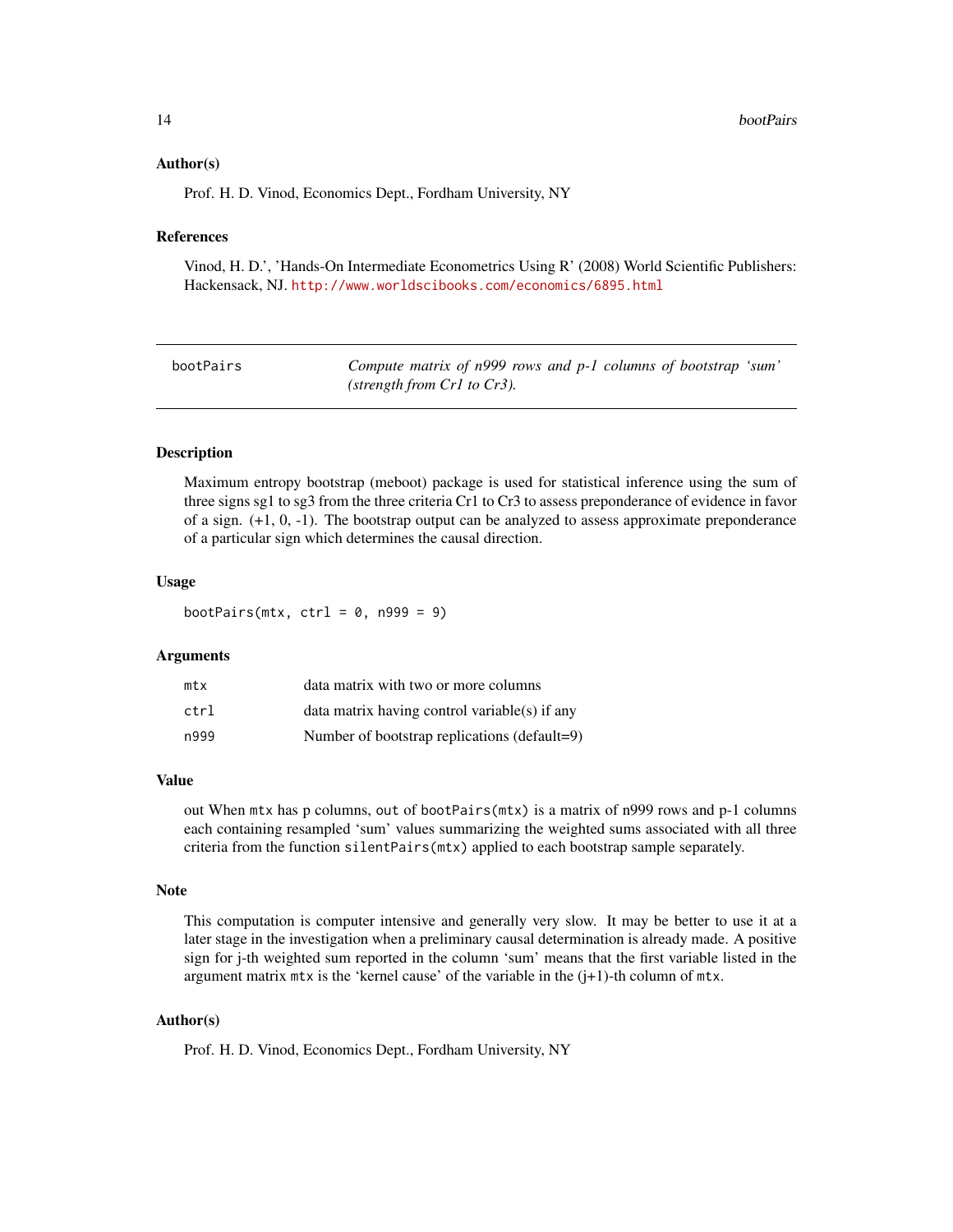#### <span id="page-14-0"></span>bootPairs0 15

#### References

Vinod, H. D. 'Generalized Correlation and Kernel Causality with Applications in Development Economics' in Communications in Statistics -Simulation and Computation, 2015, [http://dx.doi.](http://dx.doi.org/10.1080/03610918.2015.1122048) [org/10.1080/03610918.2015.1122048](http://dx.doi.org/10.1080/03610918.2015.1122048)

Zheng, S., Shi, N.-Z., and Zhang, Z. (2012). Generalized measures of correlation for asymmetry, nonlinearity, and beyond. Journal of the American Statistical Association, vol. 107, pp. 1239-1252.

Vinod, H. D. and Lopez-de-Lacalle, J. (2009). 'Maximum entropy bootstrap for time series: The meboot R package.' Journal of Statistical Software, Vol. 29(5), pp. 1-19.

Vinod, H. D. Causal Paths and Exogeneity Tests in Generalcorr Package for Air Pollution and Monetary Policy (June 6, 2017). Available at SSRN: <https://ssrn.com/abstract=2982128>

#### See Also

See Also [silentPairs](#page-72-1).

#### Examples

```
## Not run:
options(np.messages = FALSE)
set.seed(34);x=sample(1:10);y=sample(2:11)
bb=bootPairs(cbind(x,y),n999=29)
apply(bb,2,summary) #gives summary stats for n999 bootstrap sum computations
bb=bootPairs(airquality,n999=999);options(np.messages=FALSE)
apply(bb,2,summary) #gives summary stats for n999 bootstrap sum computations
data('EuroCrime')
attach(EuroCrime)
bootPairs(cbind(crim,off),n999=29)#First col. crim causes officer deployment,
#hence positives signs are most sensible for such call to bootPairs
#note that n999=29 is too small for real problems, chosen for quickness here.
```
## End(Not run)

bootPairs0 *Compute matrix of n999 rows and p-1 columns of bootstrap 'sum' index (strength from older criterion Cr1, with newer Cr2 and Cr3).*

#### **Description**

Maximum entropy bootstrap (meboot) package is used for statistical inference using the sum of three signs sg1 to sg3 from the three criteria Cr1 to Cr3 to assess preponderance of evidence in favor of a sign. (+1, 0, -1). The bootstrap output can be analyzed to assess approximate preponderance of a particular sign which determines the causal direction.

#### Usage

```
bootPairs0(mx, ctrl = 0, n999 = 9)
```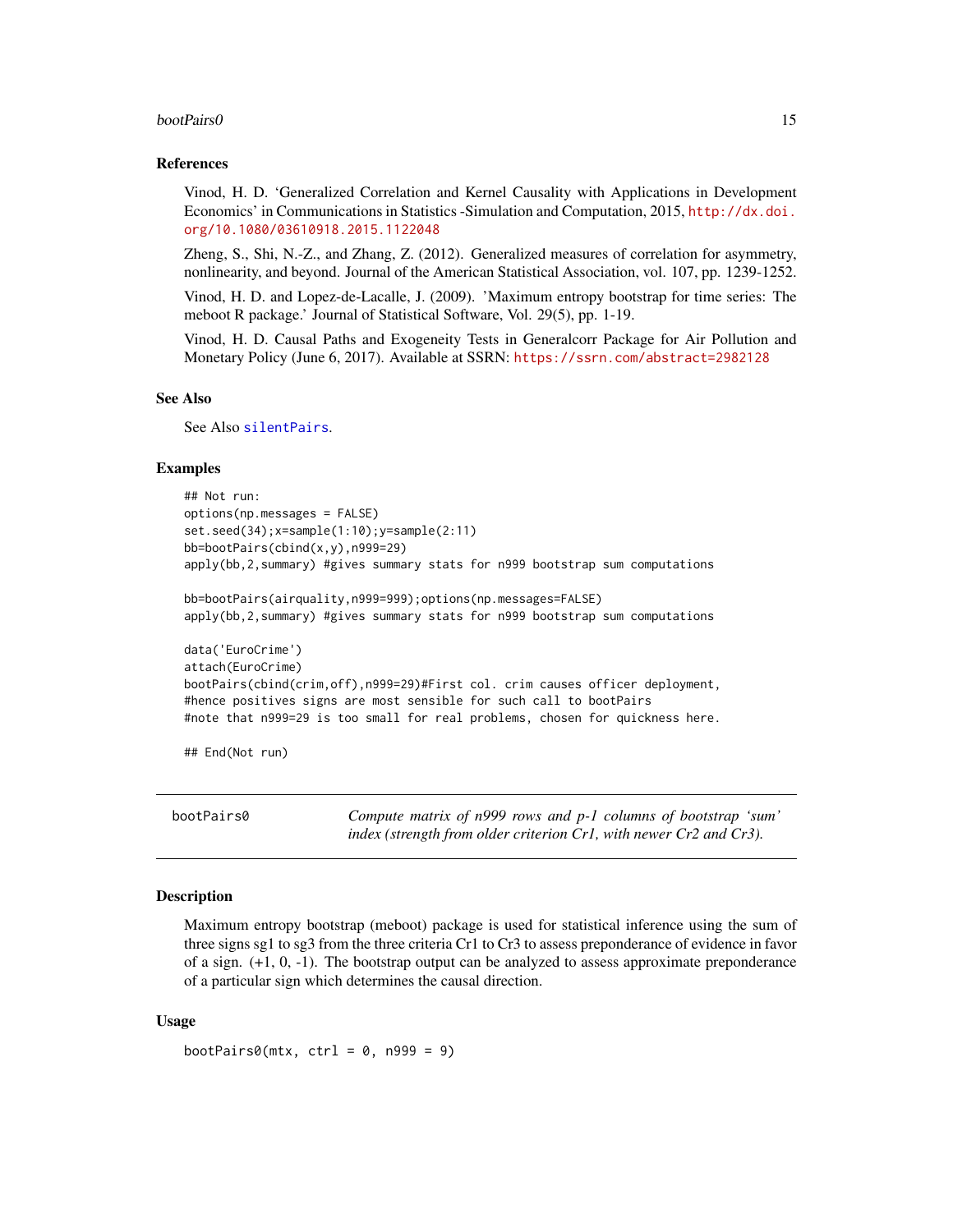16 bootPairs0

#### Arguments

| mtx  | data matrix with two or more columns            |
|------|-------------------------------------------------|
| ctrl | $data$ matrix having control variable(s) if any |
| n999 | Number of bootstrap replications (default=9)    |

#### Value

out When mtx has p columns, out of bootPairs(mtx) is a matrix of n999 rows and p-1 columns each containing resampled 'sum' values summarizing the weighted sums associated with all three criteria from the function silentPairs(mtx) applied to each bootstrap sample separately.

# **Note**

This computation is computer intensive and generally very slow. It may be better to use it at a later stage in the investigation when a preliminary causal determination is already made. A positive sign for j-th weighted sum reported in the column 'sum' means that the first variable listed in the argument matrix  $m \times x$  is the 'kernel cause' of the variable in the  $(j+1)$ -th column of  $m \times x$ .

#### Author(s)

Prof. H. D. Vinod, Economics Dept., Fordham University, NY

#### References

Vinod, H. D. 'Generalized Correlation and Kernel Causality with Applications in Development Economics' in Communications in Statistics -Simulation and Computation, 2015, [http://dx.doi.](http://dx.doi.org/10.1080/03610918.2015.1122048) [org/10.1080/03610918.2015.1122048](http://dx.doi.org/10.1080/03610918.2015.1122048)

Zheng, S., Shi, N.-Z., and Zhang, Z. (2012). Generalized measures of correlation for asymmetry, nonlinearity, and beyond. Journal of the American Statistical Association, vol. 107, pp. 1239-1252.

Vinod, H. D. and Lopez-de-Lacalle, J. (2009). 'Maximum entropy bootstrap for time series: The meboot R package.' Journal of Statistical Software, Vol. 29(5), pp. 1-19.

Vinod, H. D. Causal Paths and Exogeneity Tests in Generalcorr Package for Air Pollution and Monetary Policy (June 6, 2017). Available at SSRN: <https://ssrn.com/abstract=2982128>

#### See Also

See Also [silentPairs0](#page-74-1), [bootPairs](#page-13-1) has the version with later version of Cr1.

#### Examples

```
## Not run:
options(np.messages = FALSE)
set.seed(34);x=sample(1:10);y=sample(2:11)
bb=bootPairs0(cbind(x,y),n999=29)
apply(bb,2,summary) #gives summary stats for n999 bootstrap sum computations
bb=bootPairs0(airquality,n999=999);options(np.messages=FALSE)
```
apply(bb,2,summary) #gives summary stats for n999 bootstrap sum computations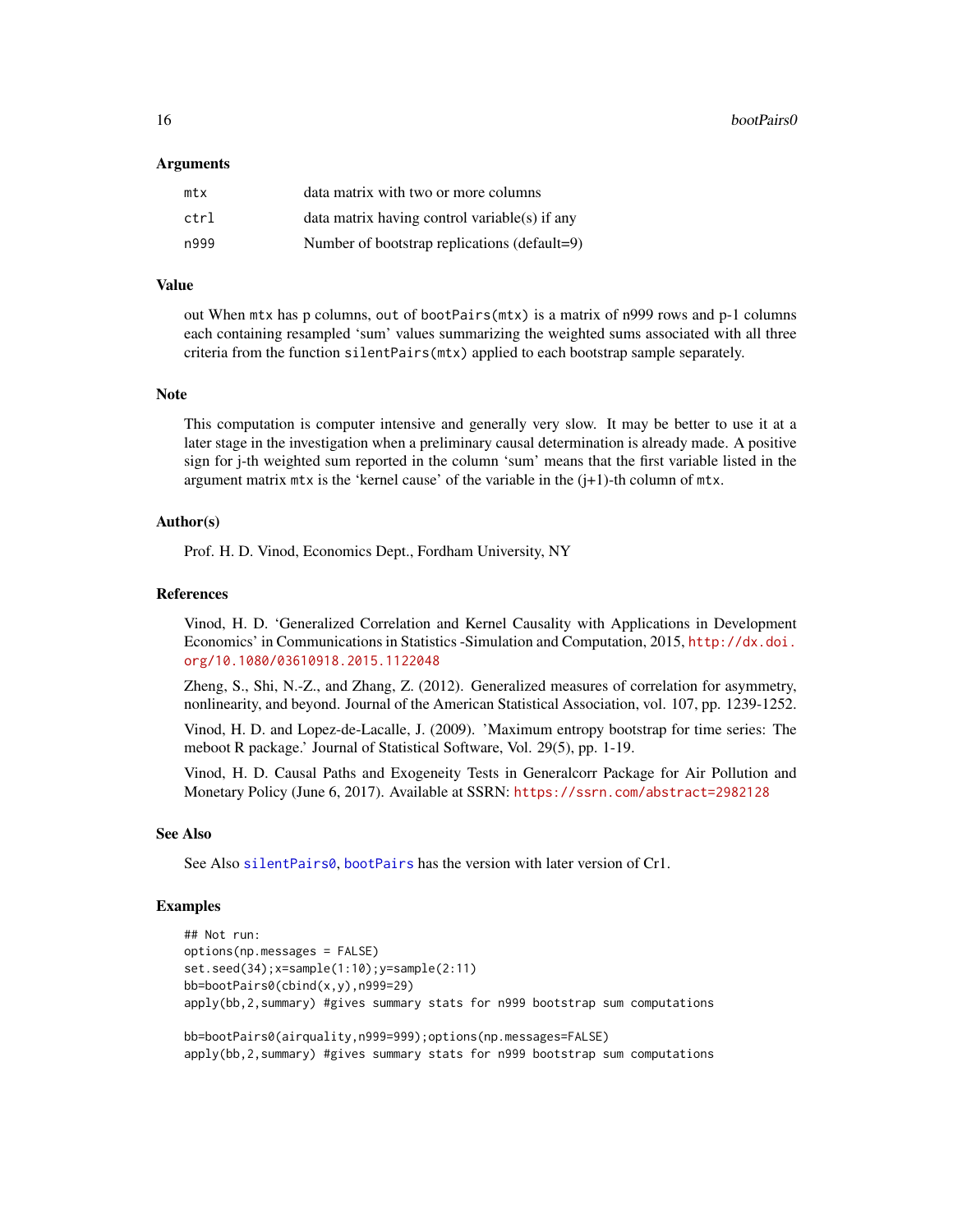# <span id="page-16-0"></span>bootQuantile 17

```
data('EuroCrime')
attach(EuroCrime)
bootPairs0(cbind(crim,off),n999=29)#First col. crim causes officer deployment,
#hence positives signs are most sensible for such call to bootPairs
#note that n999=29 is too small for real problems, chosen for quickness here.
## End(Not run)
```
<span id="page-16-1"></span>

| bootOuantile | Compute confidence intervals $[quantile(s)]$ of indexes from bootPairs |
|--------------|------------------------------------------------------------------------|
|              | output                                                                 |

# Description

Begin with the output of bootPairs function, a (n999 by p-1) matrix when there are p columns of data, bootQuantile produces a (k by p-1) mtx of quantile(s) of bootstrap ouput assuming that there are k quantiles needed.

#### Usage

```
bootQuantile(out, probs = c(0.025, 0.975), per100 = TRUE)
```
#### Arguments

| out    | output from bootPairs with p-1 columns and n999 rows                                                                                                                                                          |
|--------|---------------------------------------------------------------------------------------------------------------------------------------------------------------------------------------------------------------|
| probs  | quantile evaluation probabilities. The default is $k=2$ , probs=c(.025,0.975) for<br>a 95 percent confidence interval. Note that there are $k=2$ quantiles desired for<br>each column with this specification |
| per100 | logical (default per 100=TRUE) to change the range of 'sum' to [-100, 100] val-<br>ues which are easier to interpret                                                                                          |

# Value

CI k quantiles evaluated at probs as a matrix with k rows and quantile of pairwise p-1 indexes representing p-1 column pairs (fixing the first column in each pair) This function summarizes the output of of bootPairs(mtx) (a n999 by p-1 matrix) each containing resampled 'sum' values summarizing the weighted sums associated with all three criteria from the function silentPairs(mtx) applied to each bootstrap sample separately. #'

# Author(s)

Prof. H. D. Vinod, Economics Dept., Fordham University, NY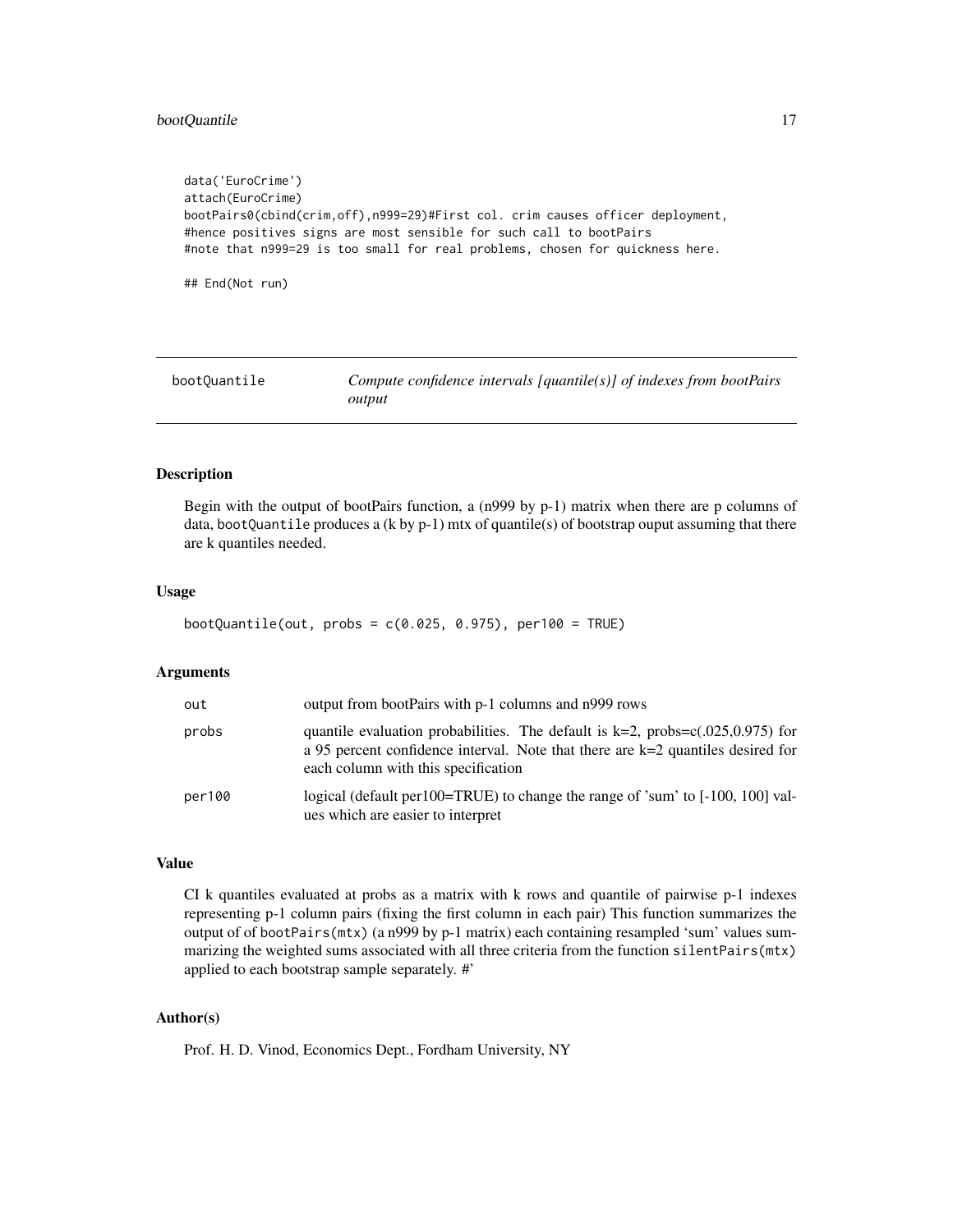#### <span id="page-17-0"></span>References

Vinod, H. D. 'Generalized Correlation and Kernel Causality with Applications in Development Economics' in Communications in Statistics -Simulation and Computation, 2015, [http://dx.doi.](http://dx.doi.org/10.1080/03610918.2015.1122048) [org/10.1080/03610918.2015.1122048](http://dx.doi.org/10.1080/03610918.2015.1122048)

Vinod, H. D. and Lopez-de-Lacalle, J. (2009). 'Maximum entropy bootstrap for time series: The meboot R package.' Journal of Statistical Software, Vol. 29(5), pp. 1-19.

Vinod, H. D. Causal Paths and Exogeneity Tests in Generalcorr Package for Air Pollution and Monetary Policy (June 6, 2017). Available at SSRN: <https://ssrn.com/abstract=2982128>

#### See Also

See Also [silentPairs](#page-72-1).

#### Examples

```
## Not run:
options(np.messages = FALSE)
set.seed(34);x=sample(1:10);y=sample(2:11)
bb=bootPairs(cbind(x,y),n999=29)
bootQuantile(bb) #gives summary stats for n999 bootstrap sum computations
bb=bootPairs(airquality,n999=999);options(np.messages=FALSE)
bootQuantile(bb,tau=0.476)#signs for n999 bootstrap sum computations
data('EuroCrime')
attach(EuroCrime)
bb=bootPairs(cbind(crim,off),n999=29) #col.1= crim causes off
#hence positive signs are more intuitively meaningful.
#note that n999=29 is too small for real problems, chosen for quickness here.
bootQuantile(bb)# quantile matrix for n999 bootstrap sum computations
```
## End(Not run)

<span id="page-17-1"></span>bootSign *Probability of unambiguously correct (+ or -) sign from bootPairs output*

#### Description

If there are p columns of data, bootSign produces a p-1 by 1 vector of probabilities of correct signs assuming that the mean of n999 values has the correct sign and assuming that m of the 'sum' index values inside the range [-tau, tau] are neither positive nor negative but indeterminate or ambiguous (being too close to zero). That is, the denominator of  $P(+1)$  or  $P(-1)$  is (n999-m) if m signs are too close to zero. Thus it measures the bootstrap success rate in identifying the correct sign, when the sign of the average of n999 bootstraps is assumed to be correct.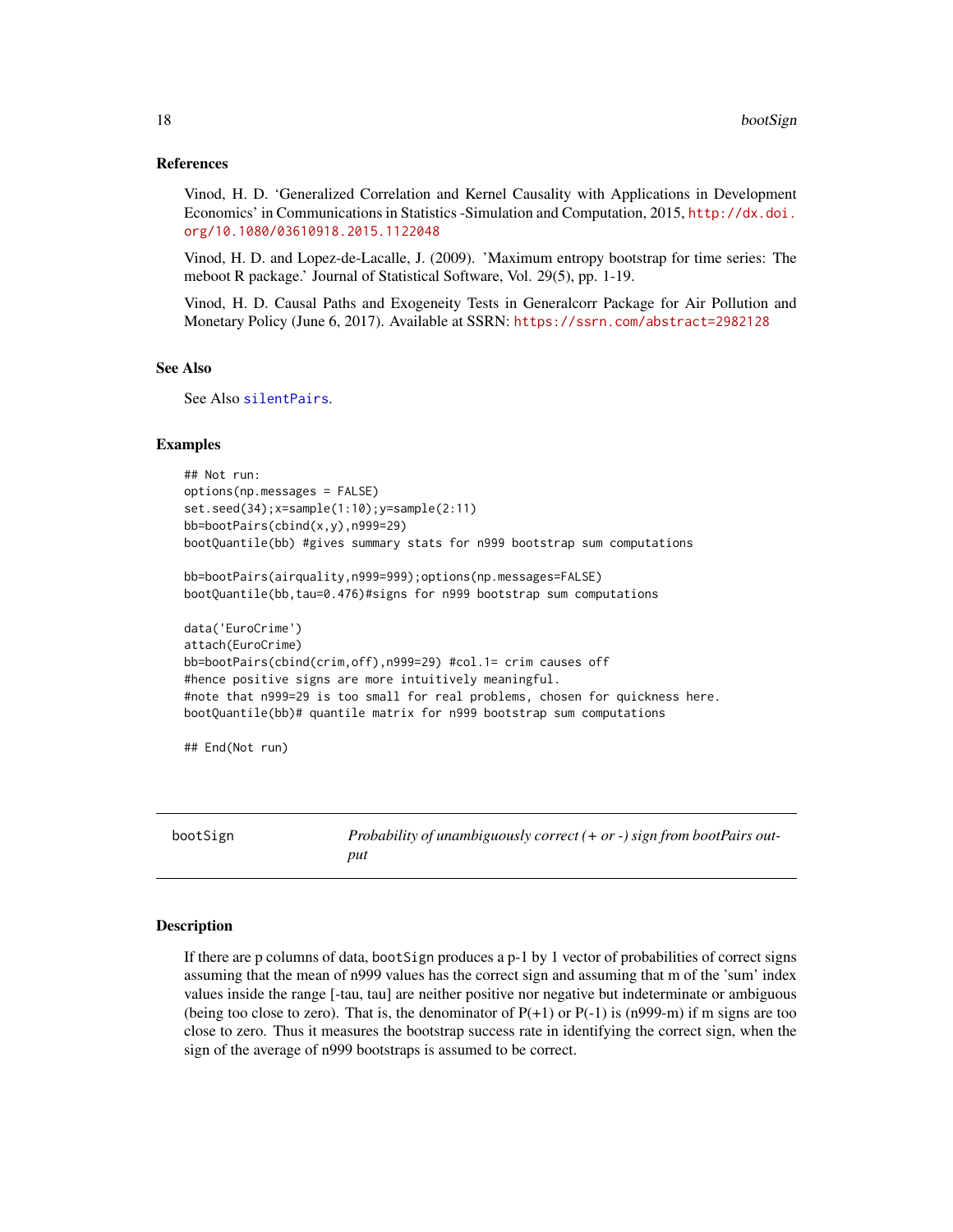#### bootSign 2008 and 2008 and 2008 and 2008 and 2008 and 2008 and 2008 and 2008 and 2008 and 2008 and 2008 and 20

#### Usage

bootSign(out, tau =  $0.476$ )

#### Arguments

| out | output from bootPairs with p-1 columns and n999 rows                         |
|-----|------------------------------------------------------------------------------|
| tau | threshold to determine what value is too close to zero, default tau=0.476 is |
|     | equivalent to 15 percent threshold for the unanimity index ui                |

# Value

sgn When mtx has p columns, sgn reports pairwise p-1 signs representing (fixing the first column in each pair) the average sign after averaging the output of of bootPairs(mtx) (a n999 by p-1 matrix) each containing resampled 'sum' values summarizing the weighted sums associated with all three criteria from the function silentPairs(mtx) applied to each bootstrap sample separately. #'

#### Author(s)

Prof. H. D. Vinod, Economics Dept., Fordham University, NY

# References

Vinod, H. D. 'Generalized Correlation and Kernel Causality with Applications in Development Economics' in Communications in Statistics -Simulation and Computation, 2015, [http://dx.doi.](http://dx.doi.org/10.1080/03610918.2015.1122048) [org/10.1080/03610918.2015.1122048](http://dx.doi.org/10.1080/03610918.2015.1122048)

Vinod, H. D. and Lopez-de-Lacalle, J. (2009). 'Maximum entropy bootstrap for time series: The meboot R package.' Journal of Statistical Software, Vol. 29(5), pp. 1-19.

Vinod, H. D. Causal Paths and Exogeneity Tests in Generalcorr Package for Air Pollution and Monetary Policy (June 6, 2017). Available at SSRN: <https://ssrn.com/abstract=2982128>

#### See Also

See Also [silentPairs](#page-72-1), [bootQuantile](#page-16-1), [bootSignPcent](#page-19-1).

#### Examples

```
## Not run:
options(np.messages = FALSE)
set.seed(34);x=sample(1:10);y=sample(2:11)
bb=bootPairs(cbind(x,y),n999=29)
bootSign(bb,tau=0.476) #gives success rate in n999 bootstrap sum computations
```
bb=bootPairs(airquality,n999=999);options(np.messages=FALSE) bootSign(bb,tau=0.476)#signs for n999 bootstrap sum computations

```
data('EuroCrime');options(np.messages=FALSE)
attach(EuroCrime)
bb=bootPairs(cbind(crim,off),n999=29) #col.1= crim causes off
#hence positive signs are more intuitively meaningful.
```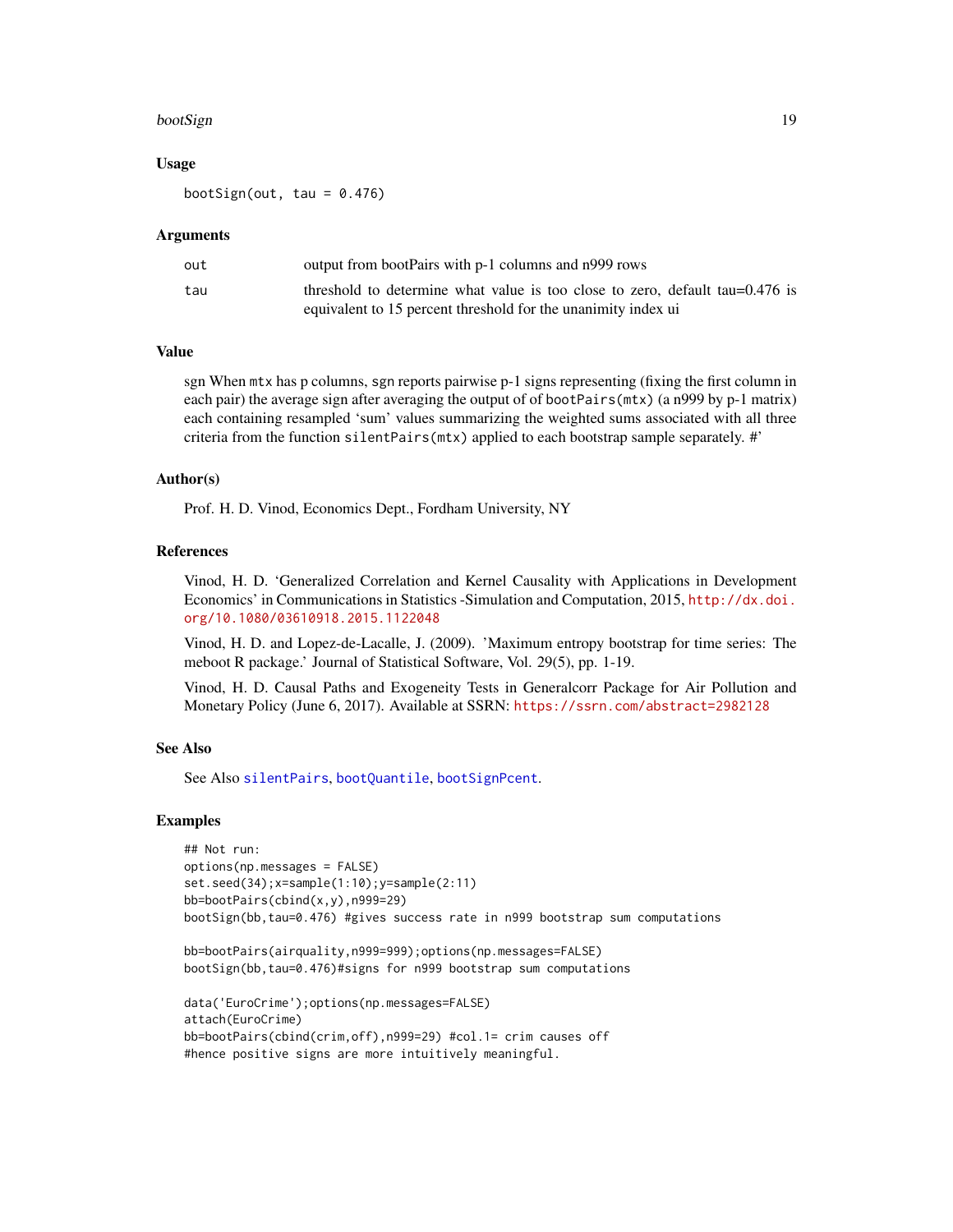#note that n999=29 is too small for real problems, chosen for quickness here. bootSign(bb,tau=0.476)#gives success rate in n999 bootstrap sum computations

## End(Not run)

<span id="page-19-1"></span>bootSignPcent *Probability of unambiguously correct (+ or -) sign from bootPairs output transformed to percentages.*

#### Description

If there are p columns of data, bootSignPcent produces a p-1 by 1 vector of probabilities of correct signs assuming that the mean of n999 values has the correct sign and assuming that m of the 'ui' index values inside the range [-tau, tau] are neither positive nor negative but indeterminate or ambiguous (being too close to zero). That is, the denominator of  $P(+1)$  or  $P(-1)$  is (n999-m) if m signs are too close to zero. Thus it measures the bootstrap success rate in identifying the correct sign, when the sign of the average of n999 bootstraps is assumed to be correct.

# Usage

```
bootSignPcent(out, tau = 5)
```
#### Arguments

| out | output from bootPairs with p-1 columns and n999 rows                                 |
|-----|--------------------------------------------------------------------------------------|
| tau | threshold to determine what value is too close to zero, default tau = 5 is 5 percent |
|     | threshold for the unanimity index ui                                                 |

# Value

sgn When mtx has p columns, sgn reports pairwise p-1 signs representing (fixing the first column in each pair) the average sign after averaging the output of of bootPairs(mtx) (a n999 by p-1 matrix) each containing resampled 'sum' values summarizing the weighted sums associated with all three criteria from the function  $silentPairs(mtx)$  applied to each bootstrap sample separately. #'

#### Author(s)

Prof. H. D. Vinod, Economics Dept., Fordham University, NY

#### References

Vinod, H. D. 'Generalized Correlation and Kernel Causality with Applications in Development Economics' in Communications in Statistics -Simulation and Computation, 2015, [http://dx.doi.](http://dx.doi.org/10.1080/03610918.2015.1122048) [org/10.1080/03610918.2015.1122048](http://dx.doi.org/10.1080/03610918.2015.1122048)

Vinod, H. D. and Lopez-de-Lacalle, J. (2009). 'Maximum entropy bootstrap for time series: The meboot R package.' Journal of Statistical Software, Vol. 29(5), pp. 1-19.

Vinod, H. D. Causal Paths and Exogeneity Tests in Generalcorr Package for Air Pollution and Monetary Policy (June 6, 2017). Available at SSRN: <https://ssrn.com/abstract=2982128>

<span id="page-19-0"></span>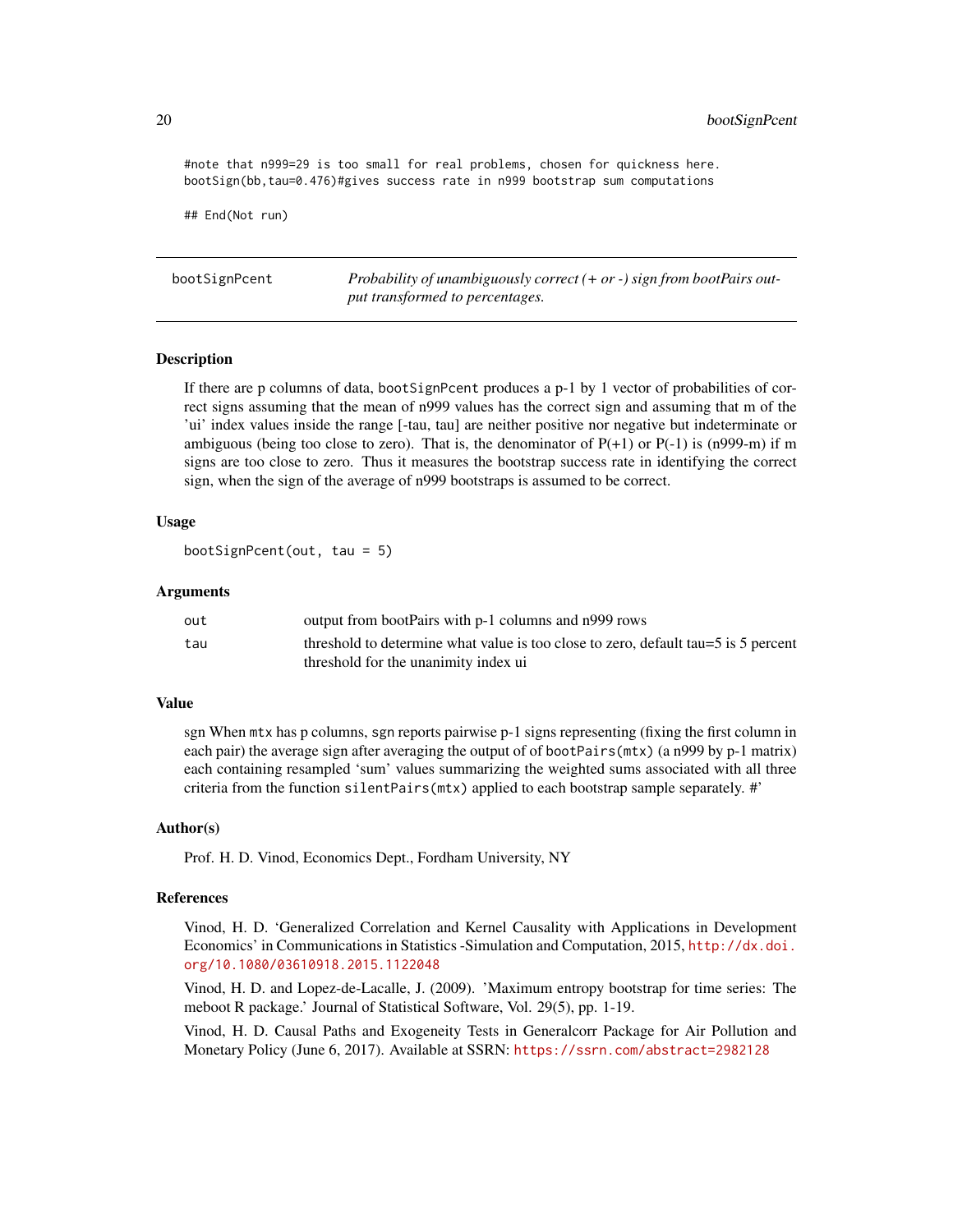#### <span id="page-20-0"></span>bootSummary 21

#### See Also

See Also [silentPairs](#page-72-1), [bootQuantile](#page-16-1), [bootSign](#page-17-1).

#### Examples

```
## Not run:
options(np.messages = FALSE)
set.seed(34);x=sample(1:10);y=sample(2:11)
bb=bootPairs(cbind(x,y),n999=29)
bootSignPcent(bb,tau=5) #gives success rate in n999 bootstrap sum computations
```

```
bb=bootPairs(airquality,n999=999);options(np.messages=FALSE)
bootSignPcent(bb,tau=5)#success rate for signs from n999 bootstraps
```

```
data('EuroCrime');options(np.messages=FALSE)
attach(EuroCrime)
bb=bootPairs(cbind(crim,off),n999=29) #col.1= crim causes off
#hence positive signs are more intuitively meaningful.
#note that n999=29 is too small for real problems, chosen for quickness here.
bootSignPcent(bb,tau=5)#successful signs from n999 bootstraps
```
## End(Not run)

bootSummary *Compute usual summary stats of 'sum' indexes from bootPairs output*

#### Description

Begin with the output of bootPairs function, a (n999 by p-1) matrix when there are p columns of data, boot Summary produces a  $(6 \text{ by } p-1)$  mtx of summary of bootstrap ouput (Min, 1st Qu,Median, Mean, 3rd Qi.,Max)

#### Usage

bootSummary(out, per100 = TRUE)

#### Arguments

| out    | output from bootPairs with p-1 columns and n999 rows in input here              |
|--------|---------------------------------------------------------------------------------|
| per100 | logical (default per 100=TRUE) to change the range of 'sum' to [-100, 100] val- |
|        | ues which are easier to interpret                                               |

# Value

summ summary output from the (n999 by  $p-1$ ) matrix output of bootPairs( $mtx$ ) each containing resampled 'sum' values summarizing the weighted sums associated with all three criteria from the function silentPairs(mtx) applied to each bootstrap sample separately.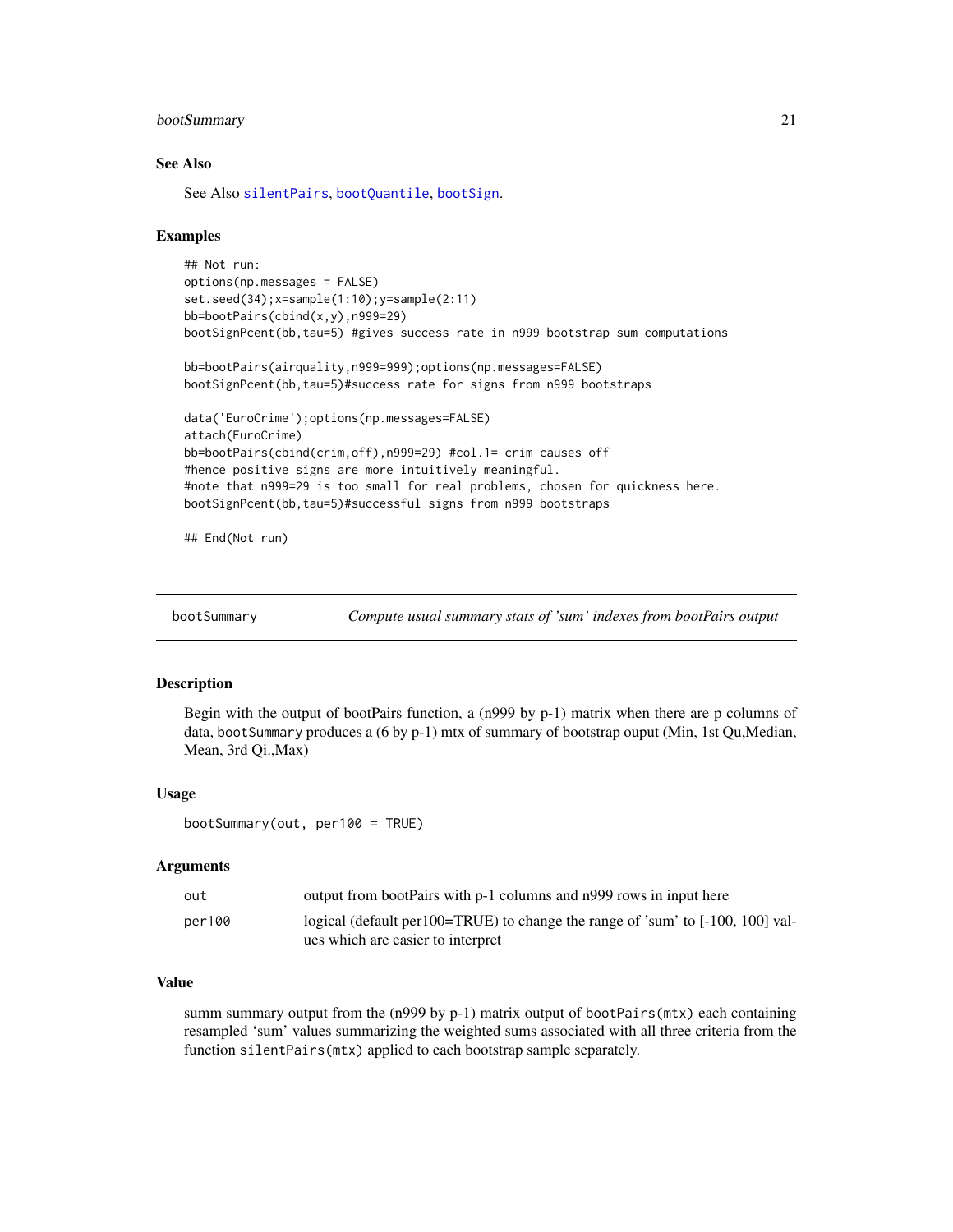#### <span id="page-21-0"></span>Author(s)

Prof. H. D. Vinod, Economics Dept., Fordham University, NY

#### References

Vinod, H. D. 'Generalized Correlation and Kernel Causality with Applications in Development Economics' in Communications in Statistics -Simulation and Computation, 2015, [http://dx.doi.](http://dx.doi.org/10.1080/03610918.2015.1122048) [org/10.1080/03610918.2015.1122048](http://dx.doi.org/10.1080/03610918.2015.1122048)

Vinod, H. D. and Lopez-de-Lacalle, J. (2009). 'Maximum entropy bootstrap for time series: The meboot R package.' Journal of Statistical Software, Vol. 29(5), pp. 1-19.

Vinod, H. D. Causal Paths and Exogeneity Tests in Generalcorr Package for Air Pollution and Monetary Policy (June 6, 2017). Available at SSRN: <https://ssrn.com/abstract=2982128>

#### See Also

See Also [silentPairs](#page-72-1).

#### Examples

```
## Not run:
options(np.messages = FALSE)
set.seed(34);x=sample(1:10);y=sample(2:11)
bb=bootPairs(cbind(x,y),n999=29)
bootSummary(bb) #gives summary stats for n999 bootstrap sum computations
bb=bootPairs(airquality,n999=999);options(np.messages=FALSE)
bootSummary(bb)#signs for n999 bootstrap sum computations
data('EuroCrime')
attach(EuroCrime)
bb=bootPairs(cbind(crim,off),n999=29) #col.1= crim causes off
#hence positive signs are more intuitively meaningful.
#note that n999=29 is too small for real problems, chosen for quickness here.
bootSummary(bb)#signs for n999 bootstrap sum computations
```
## End(Not run)

causeSummary *Kernel causality summary of evidence for causal paths from three criteria*

#### Description

Allowing input matrix of control variables, this function produces a 5 column matrix summarizing the results where the estimated signs of stochastic dominance order values,  $(+1, 0, -1)$ , are weighted by  $wt = c(1, 2, 1, 1, 1, 05, 1)$  to compute an overall result for all orders of stochastic dominance by a weighted sum for the criteria Cr1 and Cr2 and added to the Cr3 estimate as: (+1, 0, -1). The final range for the unanimity of sign index is [–100, 100].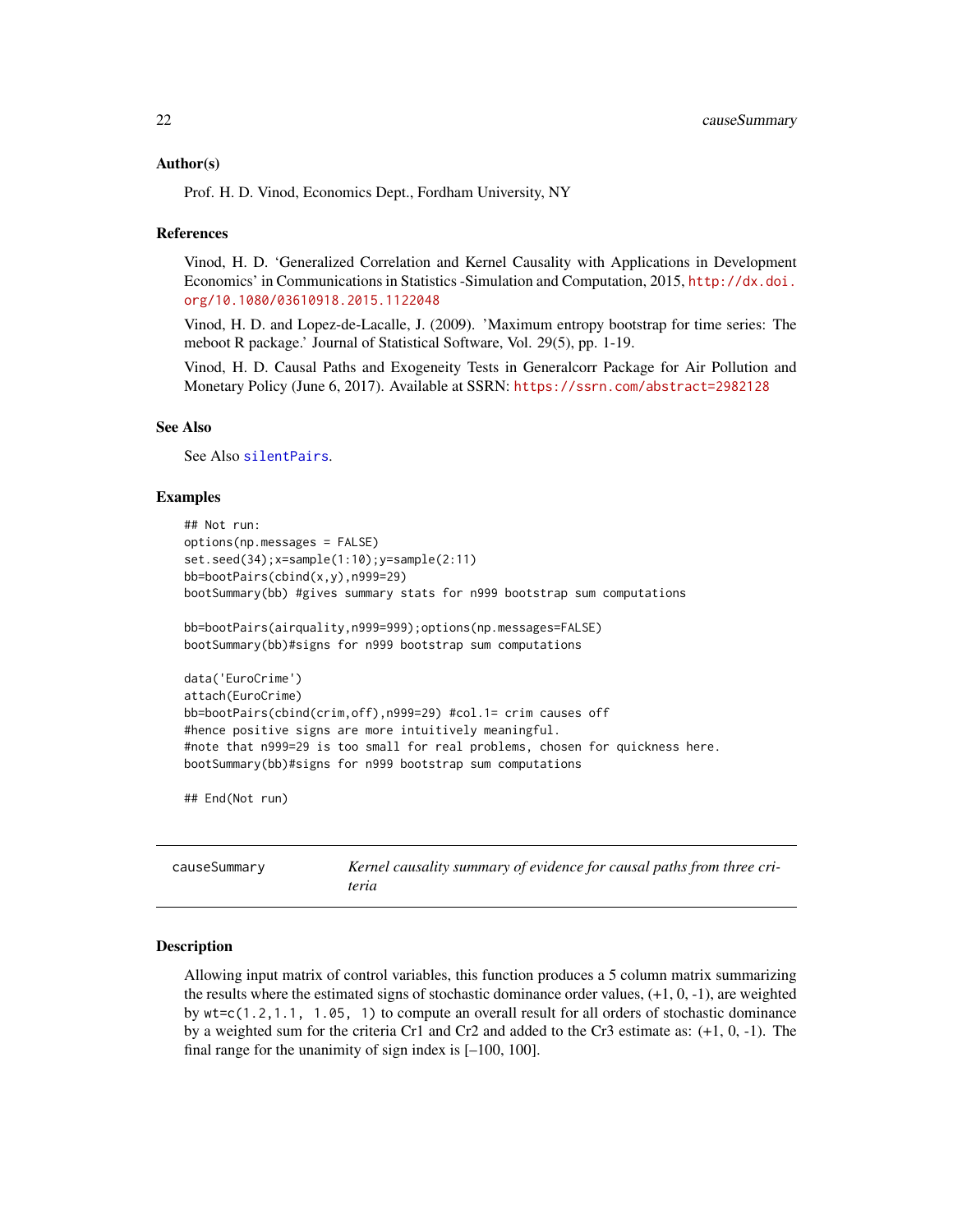#### causeSummary 23

#### Usage

causeSummary(mtx, nam = colnames(mtx), ctrl =  $0$ , dig =  $6$ , wt = c(1.2, 1.1, 1.05, 1), sumwt = 4)

#### Arguments

| mtx   | The data matrix with many columns, y the first column is fixed and then paired<br>with all columns, one by one, and still called x for the purpose of flipping. |
|-------|-----------------------------------------------------------------------------------------------------------------------------------------------------------------|
| nam   | vector of column names for mtx. Default: colnames(mtx)                                                                                                          |
| ctrl  | data matrix for designated control variable(s) outside causal paths                                                                                             |
| dig   | Number of digits for reporting (default dig=6).                                                                                                                 |
| wt    | Allows user to choose a vector of four alternative weights for SD1 to SD4.                                                                                      |
| sumwt | Sum of weights can be changed here $=4$ (default).                                                                                                              |

#### Details

The reason for slightly declining weights on the signs from SD1 to SD4 is simply that the local mean comparisons implicit in SD1 are known to be more reliable than local variance implicit in SD2, local skewness implicit in SD3 and local kurtosis implicit in SD4. The reason for slightly declining sampling unreliability of higher moments is simply that SD4 involves fourth power of the deviations from the mean and SD3 involves 3rd power, etc. The summary results for all three criteria are reported in one matrix called out:

#### Value

If there are p columns in the input matrix,  $x1, x2, \ldots, xp$ , say, and if we keep x1 as a common member of all causal direction pairs  $(x1, x(1+j))$  for  $(j=1, 2, ..., p-1)$  which can be flipped. That is, either x1 is the cause or  $x(1+j)$  is the cause in a chosen pair. The control variables are not flipped. The printed output of this function reports the results for p-1 pairs indicating which variable (by name) causes which other variable (also by name). It also prints strength or signed summary strength index in range  $[-100,100]$ . A positive sign of the strength index means x1 kernel causes  $x(1+i)$ , whereas negative strength index means  $x(1+i)$  kernel causes  $x1$ . The function also prints Pearson correlation and its p-value. This function also returns a matrix of p-1 rows and 5 columns entitled: "cause", "response", "strength", "corr." and "p-value", respectively with self-explanatory titles. The first two columns have names of variables  $x1$  or  $x(1+j)$ , depending on which is the cause. The 'strength' column has absolute value of summary index in range [0,100] providing summary of causal results based on preponderance of evidence from Cr1 to Cr3 from four orders of stochastic dominance, etc. The order of input columns matters. The fourth column 'corr.' reports the Pearson correlation coefficient while the fifth column has the p-value for testing the null of zero Pearson coeff. This function calls silentPairs allowing for control variables. The output of this function can be sent to 'xtable' for a nice Latex table.

# **Note**

The European Crime data has all three criteria correctly suggesting that high crime rate kernel causes the deployment of a large number of police officers. Since Cr1 to Cr3 near unanimously suggest 'crim' as the cause of 'off', strength index 100 suggests unanimity. attach(EuroCrime); causeSummary(cbind(crim,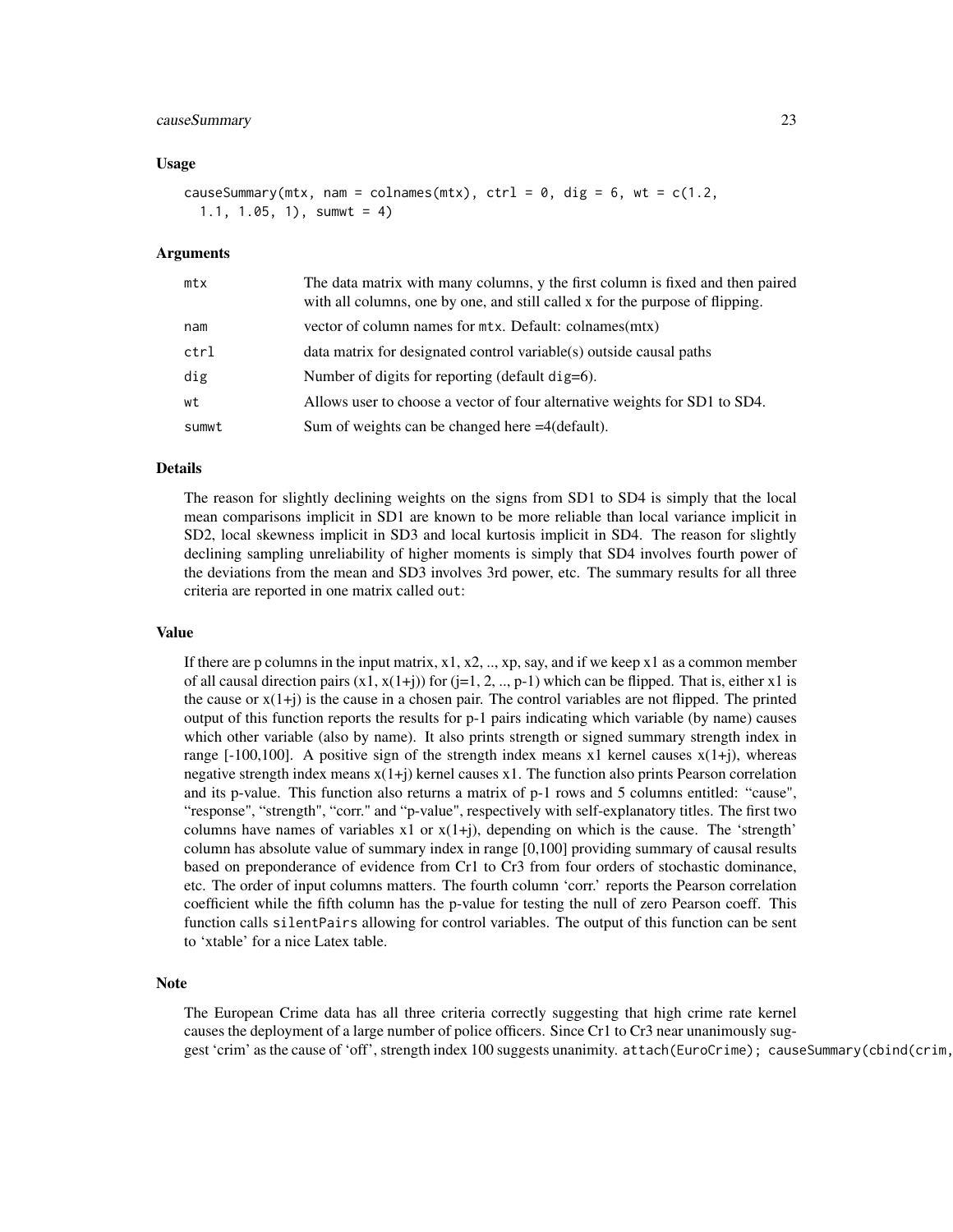#### <span id="page-23-0"></span>Author(s)

Prof. H. D. Vinod, Economics Dept., Fordham University, NY.

# References

Vinod, H. D. 'Generalized Correlation and Kernel Causality with Applications in Development Economics' in Communications in Statistics -Simulation and Computation, 2015, [http://dx.doi.](http://dx.doi.org/10.1080/03610918.2015.1122048) [org/10.1080/03610918.2015.1122048](http://dx.doi.org/10.1080/03610918.2015.1122048)

Vinod, H. D. Causal Paths and Exogeneity Tests in Generalcorr Package for Air Pollution and Monetary Policy (June 6, 2017). Available at SSRN: <https://ssrn.com/abstract=2982128>

#### See Also

See [bootPairs](#page-13-1), [causeSummary0](#page-23-1) has an older version of this function.

See [someCPairs](#page-78-1)

[silentPairs](#page-72-1)

#### Examples

```
## Not run:
mtx=as.matrix(mtcars[,1:3])
ctrl=as.matrix(mtcars[,4:5])
 causeSummary(mtx,ctrl,nam=colnames(mtx))
## End(Not run)
options(np.messages=FALSE)
set.seed(234)
z=runif(10,2,11)# z is independently created
x=sample(1:10)+z/10 #x is somewhat indep and affected by z
y=1+2*x+3*z+rnorm(10)
w=runif(10)
x2=x;x2[4]=NA;y2=y;y2[8]=NA;w2=w;w2[4]=NA
causeSummary(mtx=cbind(x2,y2), ctrl=cbind(z,w2))
```
<span id="page-23-1"></span>causeSummary0 *Older Kernel causality summary of evidence for causal paths from three criteria*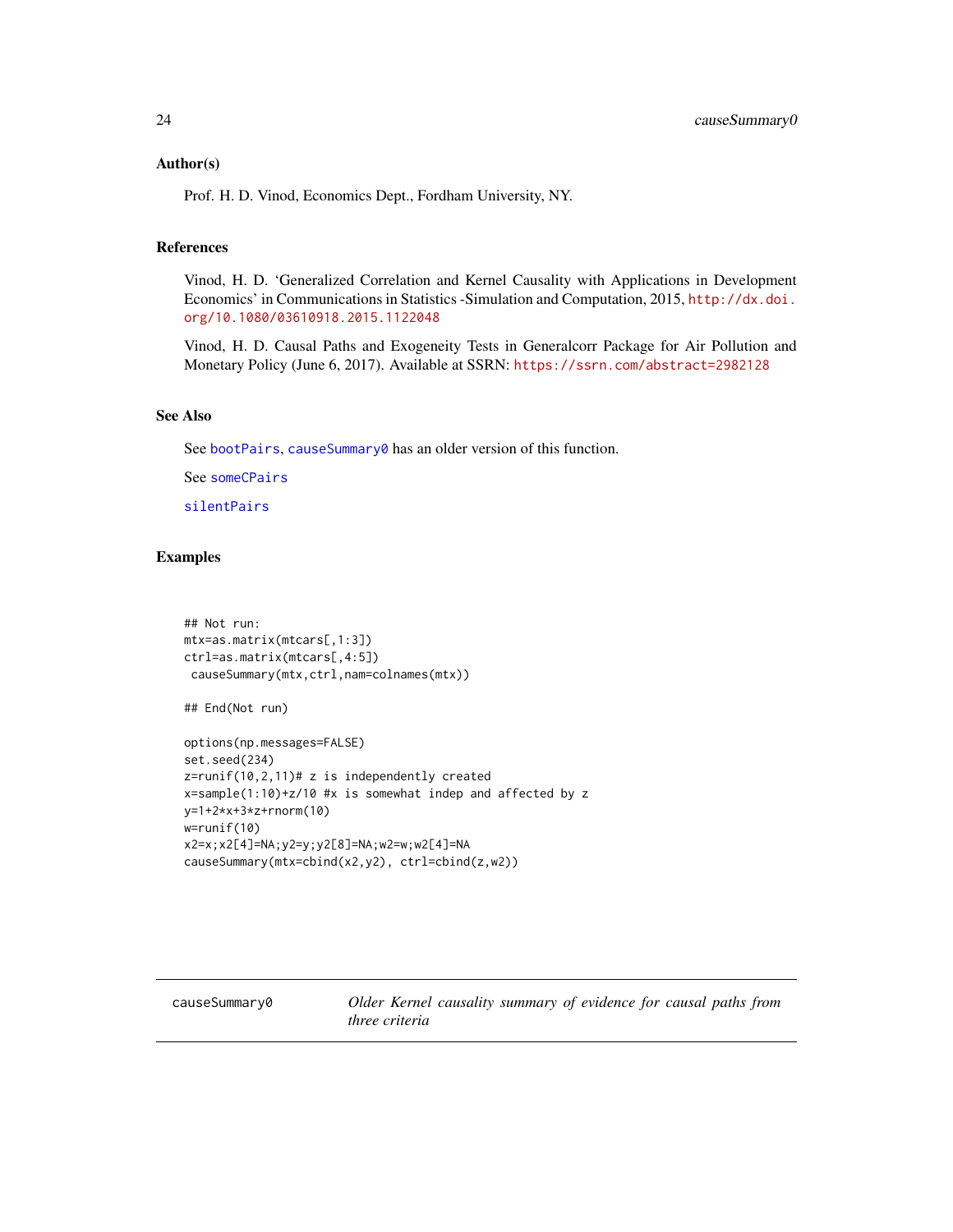#### causeSummary0 25

#### Description

Allowing input matrix of control variables, this function produces a 5 column matrix summarizing the results where the estimated signs of stochastic dominance order values,  $(+1, 0, -1)$ , are weighted by wt=c(1.2,1.1, 1.05, 1) to compute an overall result for all orders of stochastic dominance by a weighted sum for the criteria Cr1 and Cr2 and added to the Cr3 estimate as: (+1, 0, -1). The final range for the unanimity of sign index is [–100, 100].

#### Usage

```
causeSummary0(mtx, nam = colnames(mtx), ctrl = 0, dig = 6, wt = c(1.2),
  1.1, 1.05, 1), sumwt = 4)
```
#### Arguments

| mtx   | The data matrix with many columns, y the first column is fixed and then paired<br>with all columns, one by one, and still called x for the purpose of flipping. |
|-------|-----------------------------------------------------------------------------------------------------------------------------------------------------------------|
| nam   | vector of column names for mtx. Default: colnames(mtx)                                                                                                          |
| ctrl  | data matrix for designated control variable(s) outside causal paths                                                                                             |
| dig   | Number of digits for reporting (default dig=6).                                                                                                                 |
| wt    | Allows user to choose a vector of four alternative weights for SD1 to SD4.                                                                                      |
| sumwt | Sum of weights can be changed here =4(default).                                                                                                                 |

#### Details

The reason for slightly declining weights on the signs from SD1 to SD4 is simply that the local mean comparisons implicit in SD1 are known to be more reliable than local variance implicit in SD2, local skewness implicit in SD3 and local kurtosis implicit in SD4. The reason for slightly declining sampling unreliability of higher moments is simply that SD4 involves fourth power of the deviations from the mean and SD3 involves 3rd power, etc. The summary results for all three criteria are reported in one matrix called out:

#### Value

If there are p columns in the input matrix,  $x1$ ,  $x2$ , ..,  $xp$ ,  $\frac{1}{2}$ ,  $\frac{1}{2}$  as a common member of all causal direction pairs  $(x1, x(1+i))$  for  $(i=1, 2, ..., p-1)$  which can be flipped. That is, either x1 is the cause or  $x(1+i)$  is the cause in a chosen pair. The control variables are not flipped. The printed output of this function reports the results for p-1 pairs indicating which variable (by name) causes which other variable (also by name). It also prints strength or signed summary strength index in range  $[-100,100]$ . A positive sign of the strength index means x1 kernel causes  $x(1+j)$ , whereas negative strength index means  $x(1+i)$  kernel causes  $x1$ . The function also prints Pearson correlation and its p-value. This function also returns a matrix of p-1 rows and 5 columns entitled: "cause", "response", "strength", "corr." and "p-value", respectively with self-explanatory titles. The first two columns have names of variables  $x1$  or  $x(1+i)$ , depending on which is the cause. The 'strength' column has absolute value of summary index in range [0,100] providing summary of causal results based on preponderance of evidence from Cr1 to Cr3 from four orders of stochastic dominance, etc. The order of input columns matters. The fourth column 'corr.' reports the Pearson correlation coefficient while the fifth column has the p-value for testing the null of zero Pearson coeff. This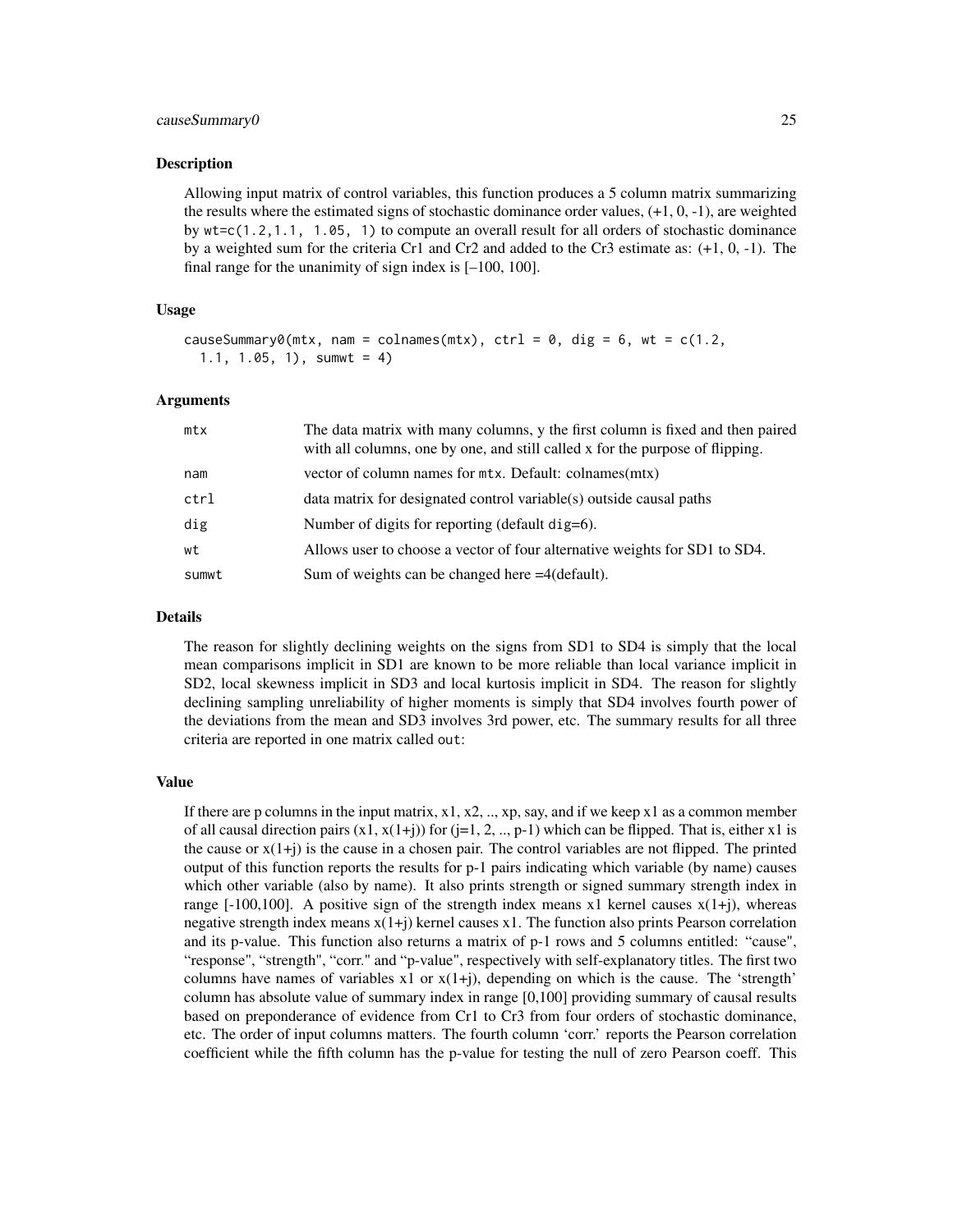#### 26 causeSummary0

function calls silentPairs0 (the older version) allowing for control variables. The output of this function can be sent to 'xtable' for a nice Latex table.

#### Note

The European Crime data has all three criteria correctly suggesting that high crime rate kernel causes the deployment of a large number of police officers. Since Cr1 to Cr3 near unanimously suggest 'crim' as the cause of 'off', strength index 100 suggests unanimity. attach(EuroCrime); causeSummary0(cbind(crim Both versions give identical result for this example. Old version of Cr1 using gradients was also motivated by the same Hausman-Wu test statistic.

# Author(s)

Prof. H. D. Vinod, Economics Dept., Fordham University, NY.

# References

Vinod, H. D. 'Generalized Correlation and Kernel Causality with Applications in Development Economics' in Communications in Statistics -Simulation and Computation, 2015, [http://dx.doi.](http://dx.doi.org/10.1080/03610918.2015.1122048) [org/10.1080/03610918.2015.1122048](http://dx.doi.org/10.1080/03610918.2015.1122048)

Vinod, H. D. Causal Paths and Exogeneity Tests in Generalcorr Package for Air Pollution and Monetary Policy (June 6, 2017). Available at SSRN: <https://ssrn.com/abstract=2982128>

# See Also

See [bootPairs](#page-13-1) See [someCPairs](#page-78-1) [silentPairs](#page-72-1)

#### Examples

```
## Not run:
mtx=as.matrix(mtcars[,1:3])
ctrl=as.matrix(mtcars[,4:5])
causeSummary0(mtx,ctrl,nam=colnames(mtx))
## End(Not run)
options(np.messages=FALSE)
```

```
set.seed(234)
z=runif(10,2,11)# z is independently created
x=sample(1:10)+z/10 #x is somewhat indep and affected by z
y=1+2*x+3*z+rnorm(10)
w=runif(10)
x2=x;x2[4]=NA;y2=y;y2[8]=NA;w2=w;w2[4]=NA
causeSummary0(mtx=cbind(x2,y2), ctrl=cbind(z,w2))
```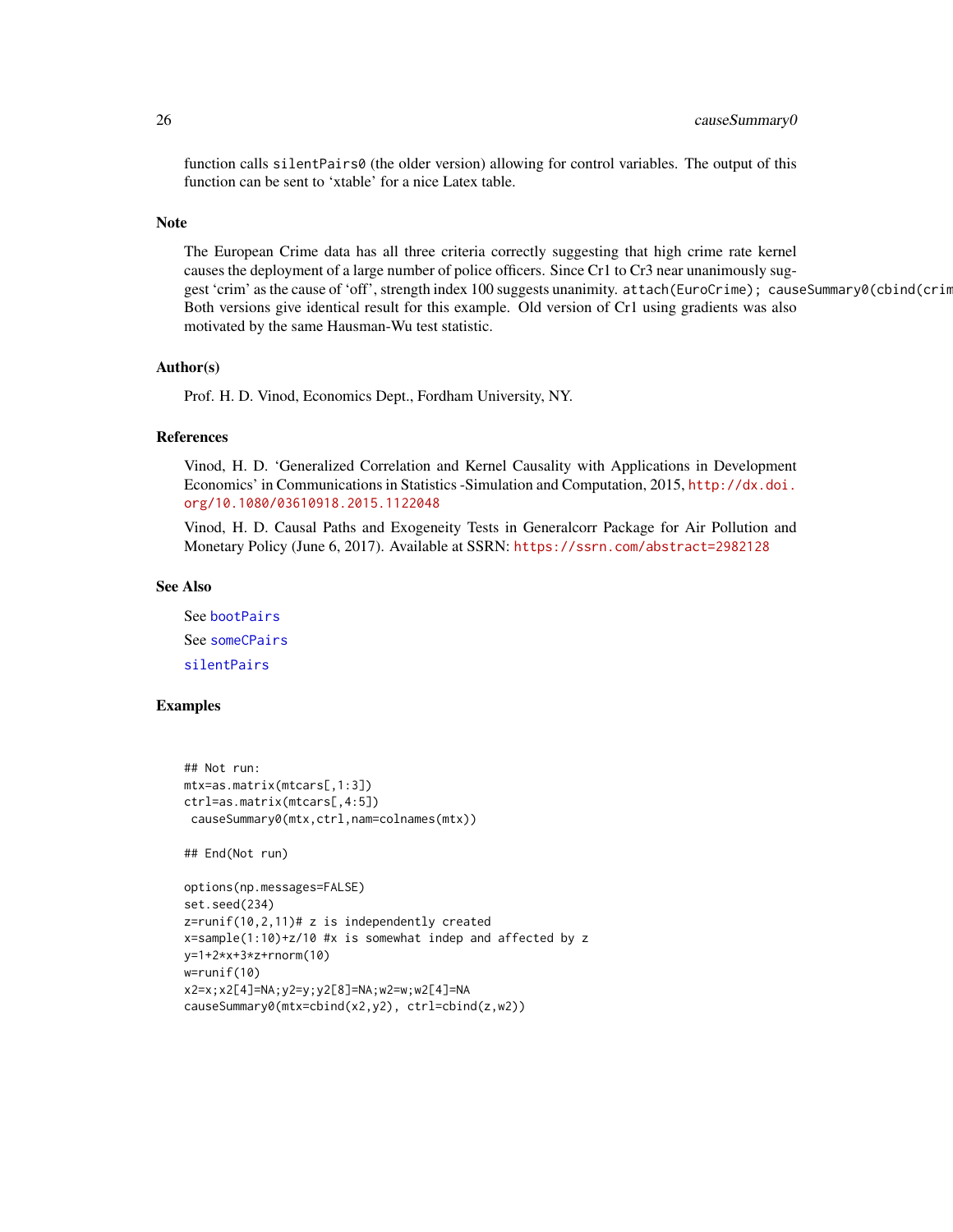<span id="page-26-0"></span>

# Description

Compute cofactor of a matrix based on row r and column c.

# Usage

cofactor(x, r, c)

# Arguments

| $\boldsymbol{\mathsf{x}}$ | matrix whose cofactor is desired to be computed |
|---------------------------|-------------------------------------------------|
|                           | row number                                      |
|                           | column number                                   |

# Value

cofactor of x, w.r.t. row r and column c.

# Note

needs the function 'minor" in memory. attaches sign  $(-1)$ <sup> $\land$ </sup> $(r+c)$  to the minor.

# Author(s)

Prof. H. D. Vinod, Economics Dept., Fordham University, NY

# See Also

minor(x,r,c)

# Examples

```
## The function is currently defined as
function (x, r, c)
{
   out = minor(x, r, c) * ((-1)^{(r + c)})
   return(out)
  }
```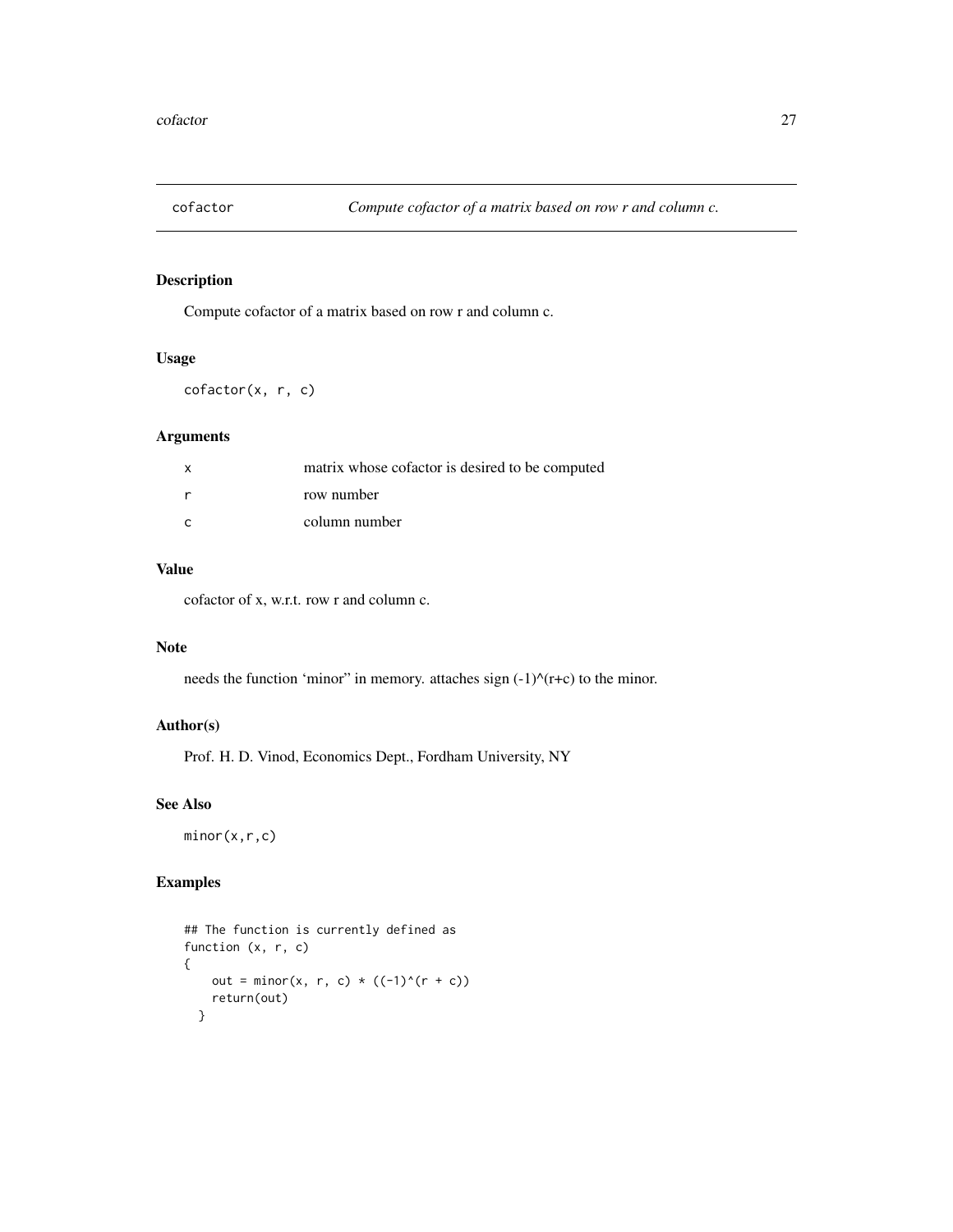<span id="page-27-0"></span>

#### Description

Given two vectors of portfolio returns this function calls the internal function wtdpapb to report the simple means of four sophisticated measures of stochastic dominance.

#### Usage

comp\_portfo2(xa, xb)

#### Arguments

| xa | Data on returns for portfolio A in the form of a T by 1 vector |
|----|----------------------------------------------------------------|
| xb | Data on returns for portfolio B in the form of a T by 1 vector |

#### Value

Returns four numbers which are averages of four sophisticated measures of stochastic dominance measurements called SD1 to SD4.

# Note

It is possible to modify this function to report the median or standard deviation or any other descriptive statistic by changing the line in the code 'oumean = apply(outb, 2, mean)' toward the end of this function. A trimmed mean may be of interest when outliers are suspected.

# require(np)

Make sure that functions wtdpapb, bigfp, stochdom2 are in the memory. and options(np.messages=FALSE)

#### Author(s)

Prof. H. D. Vinod, Economics Dept., Fordham University, NY

# References

Vinod, H. D.", "Hands-On Intermediate Econometrics Using R" (2008) World Scientific Publishers: Hackensack, NJ. (Chapter 4) <http://www.worldscibooks.com/economics/6895.html>

#### See Also

[stochdom2](#page-90-1)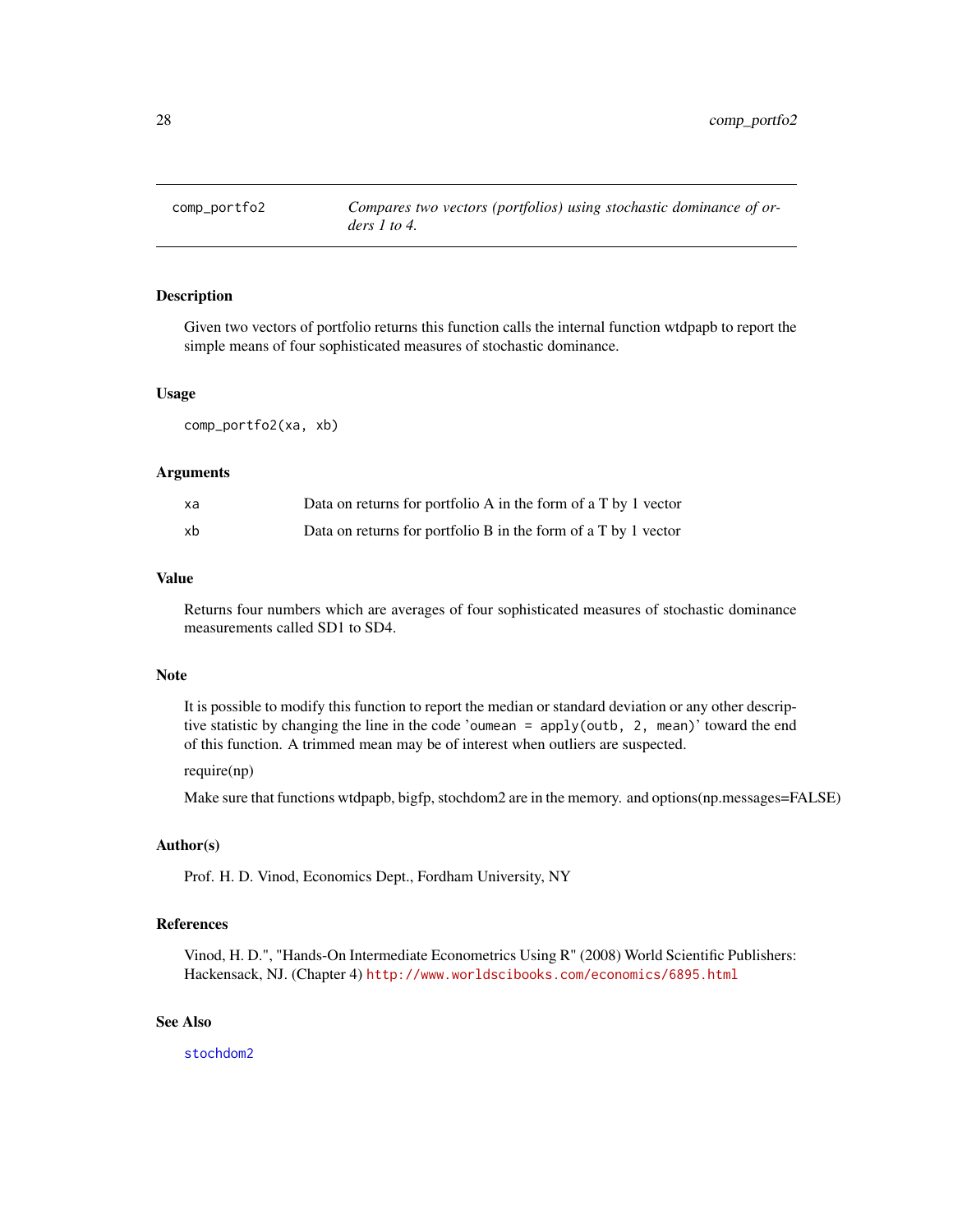# <span id="page-28-0"></span>Examples

```
set.seed(30)
xa=sample(20:30)#generally lower returns
xb=sample(32:40)# higher returns in xb
gp = comp_portfo2(xa, xb)#all Av(sdi) positive means xb dominates
##positive SD1 to SD4 means xb dominates xa as it should
```
da *internal da*

# Description

intended for internal use only

# Usage

da

da2Lag *internal da2Lag*

# Description

intended for internal use

# Usage

data(da2Lag)

# Format

The format is: int 4

| diff.e0 | Internal diff.e0 |
|---------|------------------|
|         |                  |

# Description

Internal diff.e0

# Usage

data(diff.e0)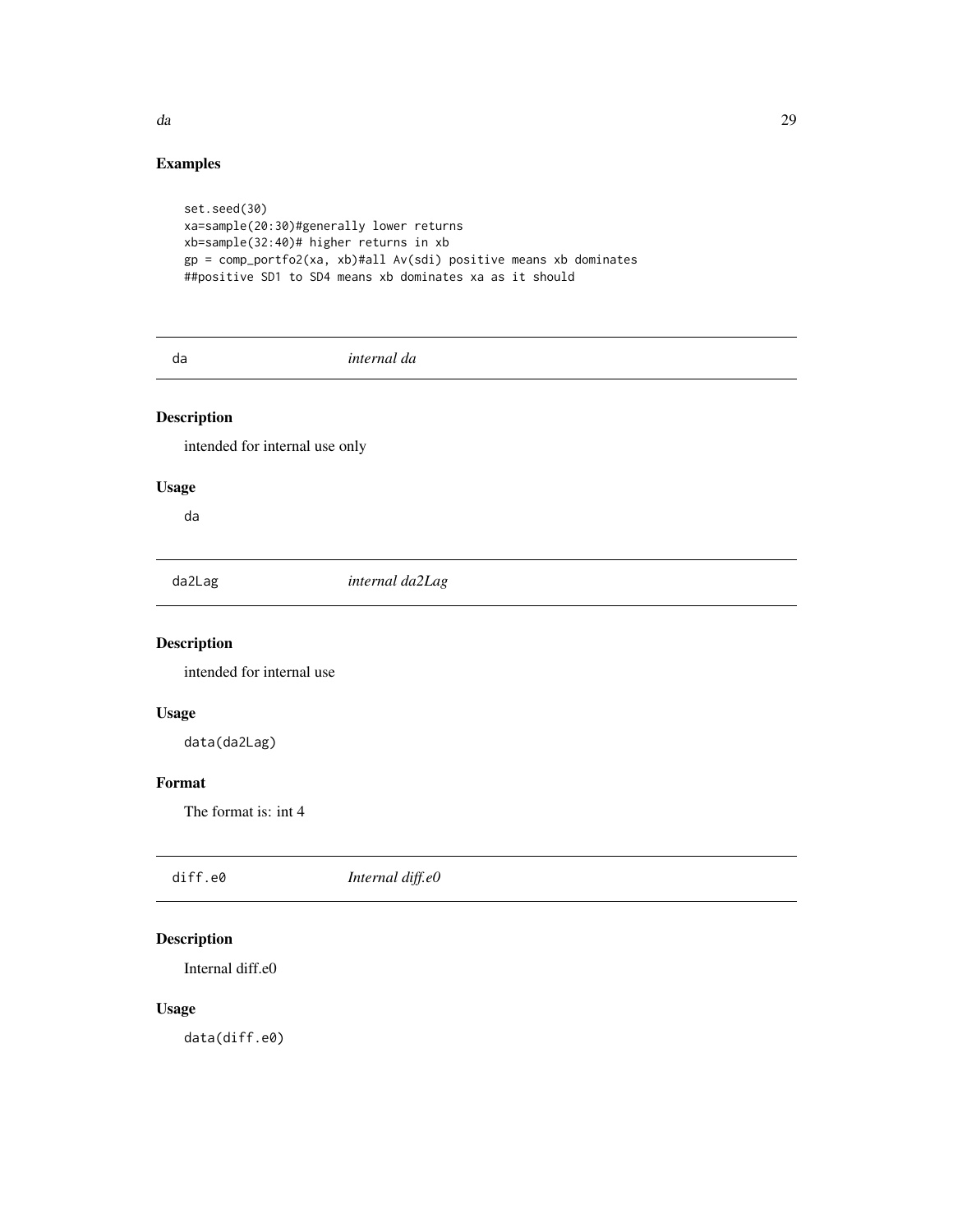<span id="page-29-0"></span>

| dig                            | Internal dig        |  |
|--------------------------------|---------------------|--|
| <b>Description</b>             |                     |  |
|                                |                     |  |
| Intended for internal use      |                     |  |
| <b>Usage</b>                   |                     |  |
| data(dig)                      |                     |  |
| Format                         |                     |  |
| The format digs: int 78        |                     |  |
|                                |                     |  |
| e0                             | internal e0         |  |
| Description                    |                     |  |
| intended for internal use only |                     |  |
| <b>Usage</b>                   |                     |  |
| e0                             |                     |  |
|                                |                     |  |
| EuroCrime                      | European Crime Data |  |

# Description

This data set refers to crime in European countries during 2008. The sources are World Bank and Eurostat. The crime statistics refers to homicides. It avoids possible reporting bias from the presence of police officers, because homicide reporting in most countries is standardized. Typical usage is: data(EuroCrime);attach(EuroCrime). The secondary source 'quandl.com' was used for collecting these data.

# Details

The variables included in the dataset are:

- Country Name of the European country
- crim Per capita crime rate
- off Per capita deployment of police officers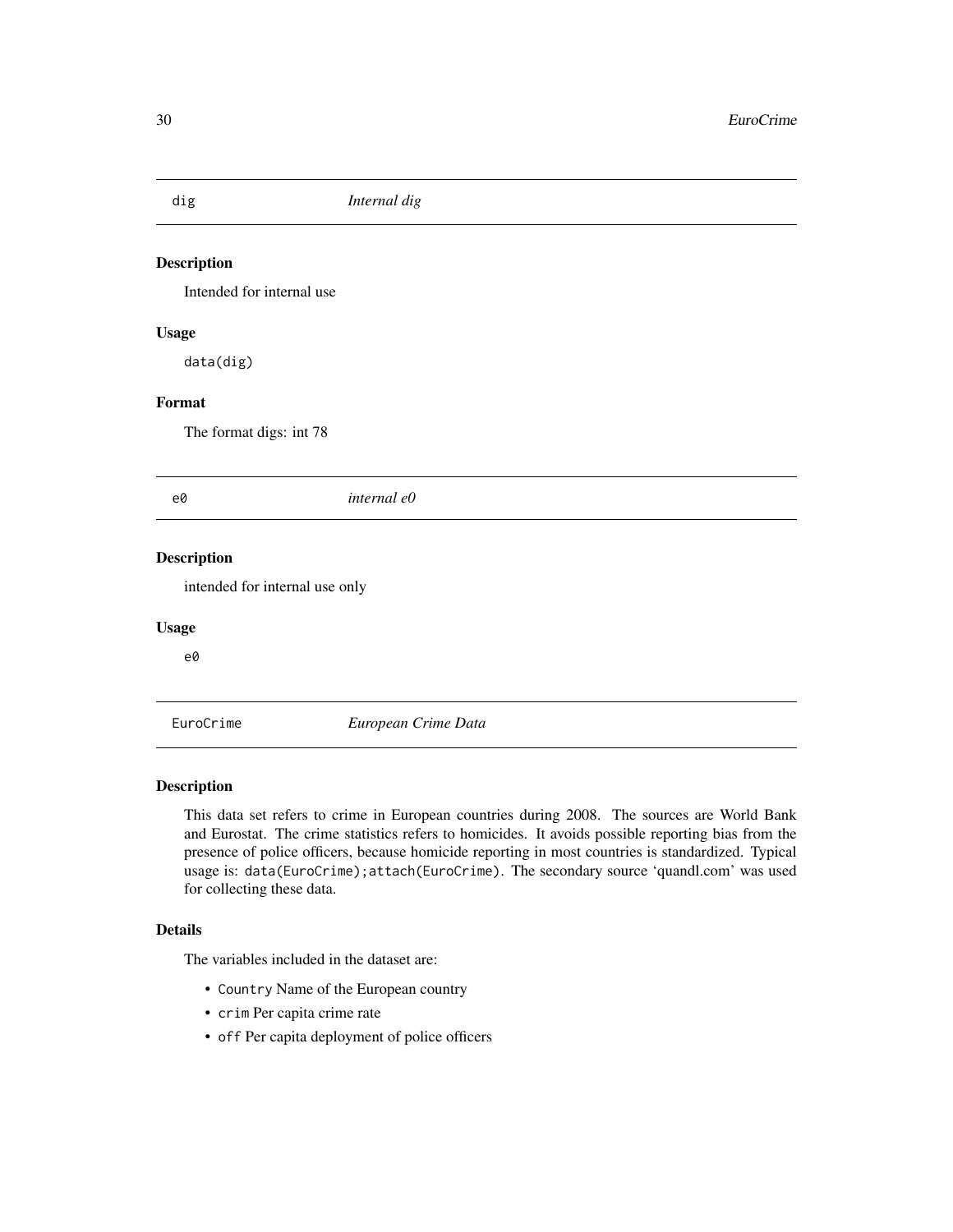#### <span id="page-30-0"></span>**Description**

This package provides convenient software tools for causal path determinations using Vinod (2014, 2015) and extends them. A matrix of asymmetric generalized correlations  $r^*(x|y)$  is reported by the functions rstar and gmcmtx0. The r\*(x|y) measures the strength of the dependence of x on y. If  $|r^{*}(x|y)|> |r^{*}(y|x)|$  it suggests that y is more likely the "kernel cause" of x. This package refers to the  $r^*$  based criterion as criterion 3 (Cr3) and further adds two additional ways of comparing two kernel regressions helping identify the 'cause' called criterion 1 and 2 (Cr1 and Cr2) using absolute values of gradients and residuals, respectively. See references below. The package has one-line commands summarizing all three criteria leading to high (over 70 %) success rates in causal path identifications.

#### Details

The usual partial correlations are generalized for the asymmetric matrix of  $r^*$ 's. Partial correlations help asses the effect of x on y after removing the effect of a set of (control) variables. See parcor\_ijk and parcor\_ridg. Another way of generalizing partial correlations by using incremental R-square values in kernel regressions are provided in functions mag\_ctrl and someMagPairs.

The package provides additional tools for causal assessment, for printing the causal detections in a clear, comprehensive compact summary form, such as somePairs, some0Pairs, someCPairs for matrix algebra, such as cofactor, for outlier detection get0outlier, for numerical integration by the trapezoidal rule, stochastic dominance stochdom2 and comp\_portfo2, etc. The function causeSummary gives an overall summary of causal path results. The compact function silentPairs gives one-line summary of causal path strengths, where negative strength means that variable 'causes' the variable in the first column.

The package has a function pcause for bootstrap-based statistical inference and another one for a heuristic t-test called heurist. Pairwise deletion of missing data is done in napair, while tripletwise deletion is in naTriplet intended for use when control variable(s) are also present. If one has panel data, functions PanelLag and Panel2Lag are relevant.

In simultaneous equation models where endogeneity of regressors is feared, we suggest using Prof. Koopmans' method which suggests ignoring endogeneity issues for all variables "causing" the dependent variable assessed by our three criteria. Weighted summary of all three criteria is in someCPairs.

#### **Note**

A vignette1 provided with this package generalCorr at CRAN describes the usage of the package with examples. Type the following command: vignette("generalCorr-vignette", package="generalCorr") to read the vignette. See also additional citations in the vignette, the references here and their citations for further details.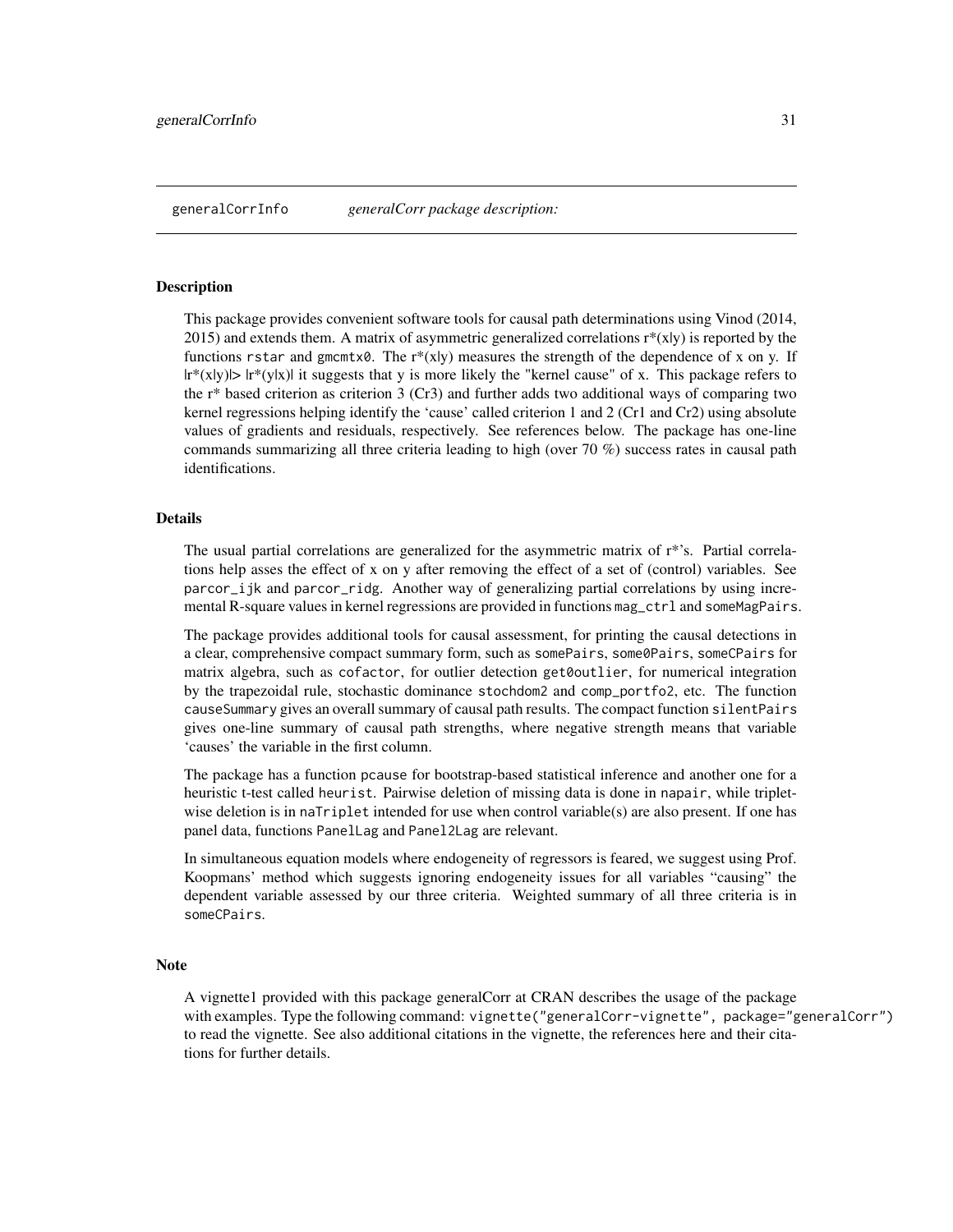#### <span id="page-31-0"></span>References

Vinod, H. D.'Generalized Correlation and Kernel Causality with Applications in Development Economics' in Communications in Statistics -Simulation and Computation, 2015, [http://dx.doi.](http://dx.doi.org/10.1080/03610918.2015.1122048) [org/10.1080/03610918.2015.1122048](http://dx.doi.org/10.1080/03610918.2015.1122048)

Vinod, H. D. 'Matrix Algebra Topics in Statistics and Economics Using R', Chapter 4 in 'Handbook of Statistics: Computational Statistics with R', Vol.32, co-editors: M. B. Rao and C.R. Rao. New York: North Holland, Elsevier Science Publishers, 2014, pp. 143-176.

Zheng, S., Shi, N.-Z., and Zhang, Z. (2012). 'Generalized measures of correlation for asymmetry, nonlinearity, and beyond,' Journal of the American Statistical Association, vol. 107, pp. 1239-1252.

Vinod, H. D. Causal Paths and Exogeneity Tests in Generalcorr Package for Air Pollution and Monetary Policy (June 6, 2017). Available at SSRN: <https://ssrn.com/abstract=2982128>#'

| get0outliers | Function to compute outliers and their count using Tukey method using |
|--------------|-----------------------------------------------------------------------|
|              | 1.5 times interquartile range $(IQR)$ to define boundaries.           |

# Description

Function to compute outliers and their count using Tukey method using 1.5 times interquartile range (IQR) to define boundaries.

#### Usage

 $get0outliers(x, verbo = TRUE, mult = 1.5)$ 

#### Arguments

| $\mathsf{x}$ | vector of data.                                                                   |
|--------------|-----------------------------------------------------------------------------------|
| verbo        | set to TRUE(default) assuming printed details are desired.                        |
| mult         | $=1.5$ (default), the number of times IOR is used in defining outlier boundaries. |

### Value

| below   | which items are lower than the lower limit          |
|---------|-----------------------------------------------------|
| above   | which items are larger than the upper limit         |
| low.lim | the lower boundary for outlier detection            |
| up.lim  | the upper boundary for outlier detection            |
| nUP     | count of number of data points above upper boundary |
| nLO     | count of number of data points below lower boundary |

#### Note

The function removes the missing data before checking for outliers.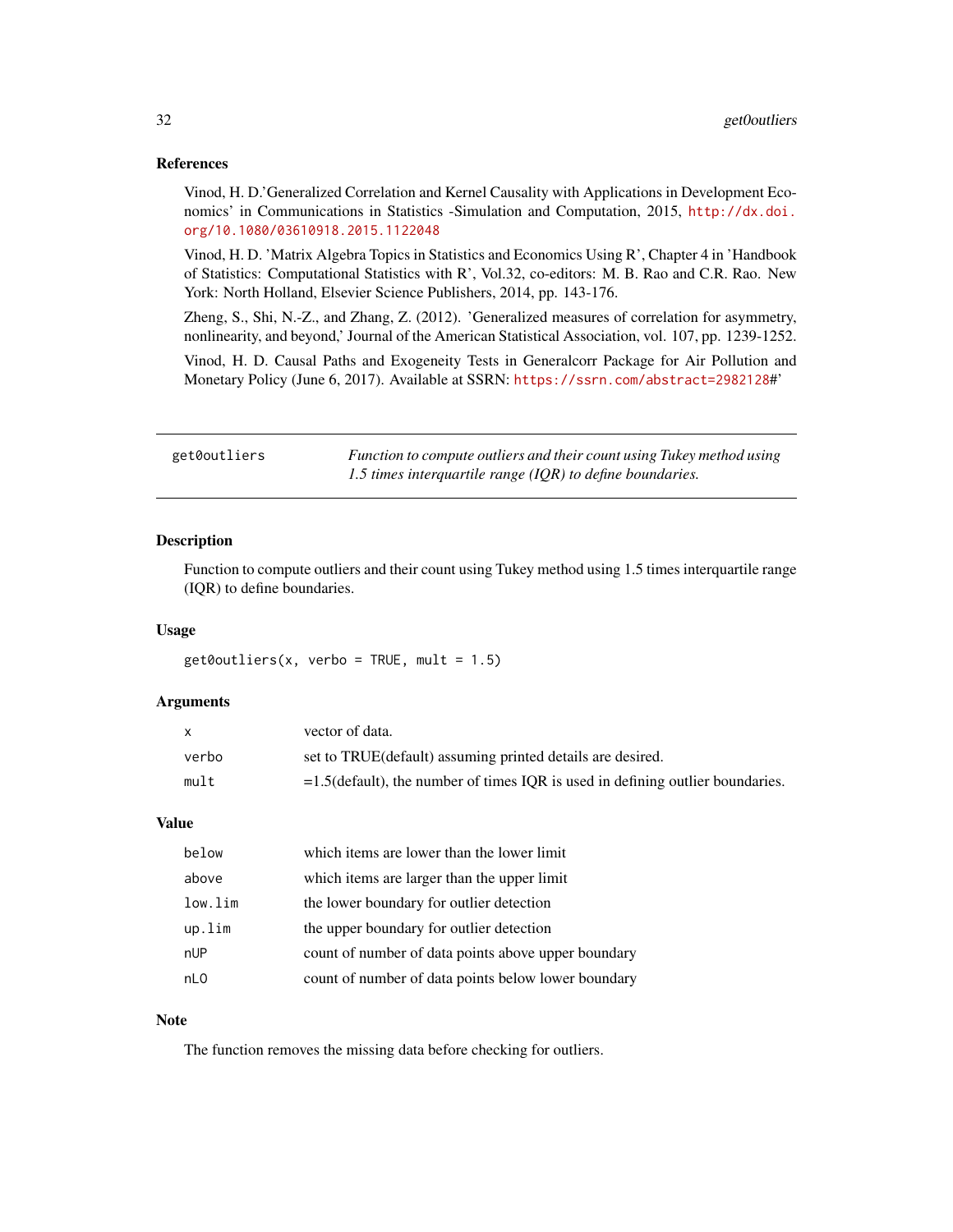#### <span id="page-32-0"></span> $\text{gmc0}$  33

# Author(s)

Prof. H. D. Vinod, Economics Dept., Fordham University, NY

# Examples

```
set.seed(101);x=sample(1:100)[1:15];x[16]=150;x[17]=NA
get0outliers(x)#correctly identifies outlier=150
```
gmc0 *internal gmc0*

# Description

intended for internal use only

# Usage

gmc0

gmc1 *internal gmc1*

# Description

intended for internal use only

# Usage

gmc1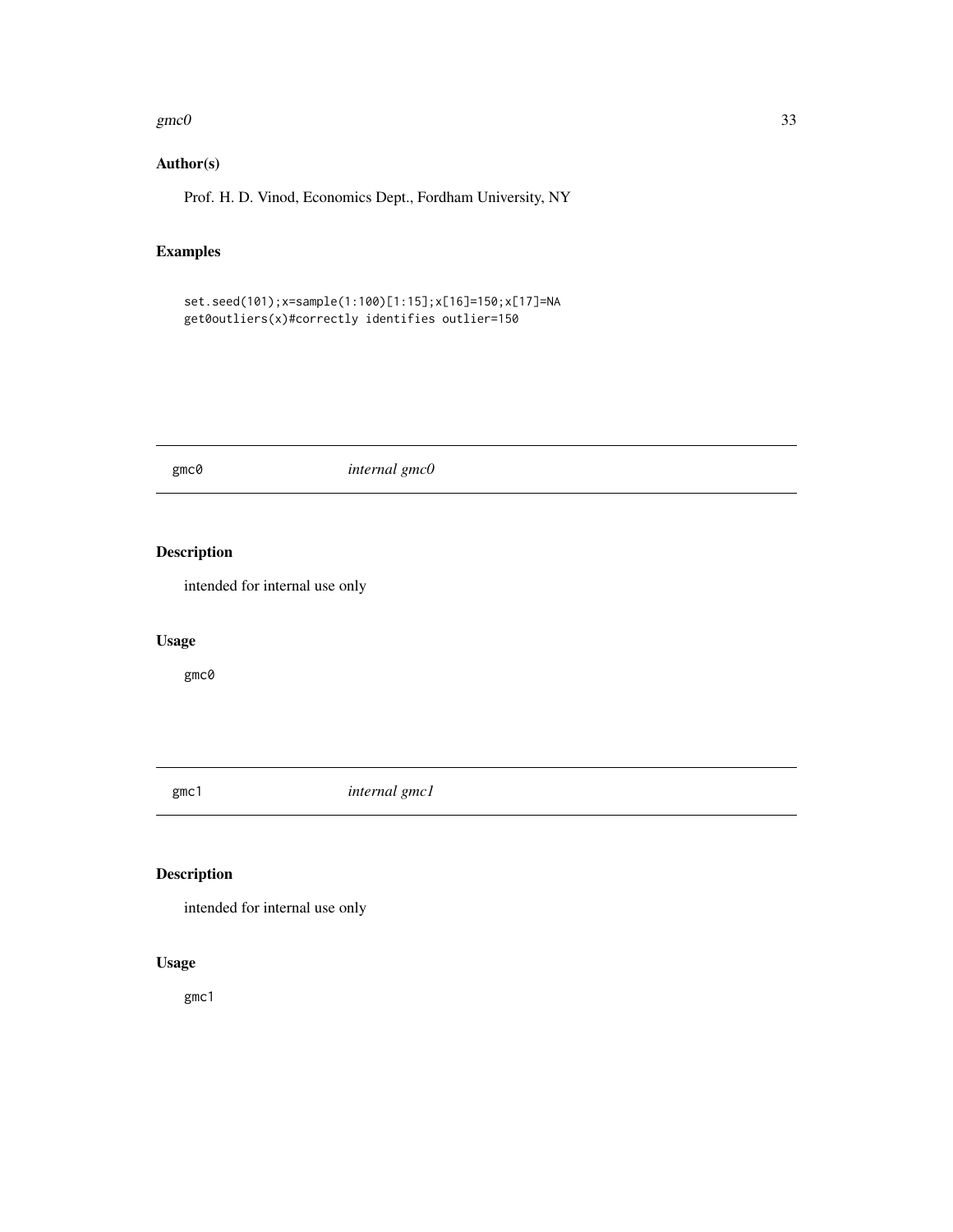#### <span id="page-33-0"></span>Description

This function checks for missing data for each pair individually. It then uses the kern function to kernel regress x on y, and conversely y on x. It needs the library 'np' which reports R-squares of each regression. This function reports their square roots after assigning them the observed sign of the Pearson correlation coefficient. Its advantages are (i) It is asymmetric yielding causal direction information, by relaxing the assumption of linearity implicit in usual correlation coefficients. (ii) The r\* correlation coefficients are generally larger upon admitting arbitrary nonlinearities.

#### Usage

gmcmtx0(mym, nam = colnames(mym))

### Arguments

| mym | A matrix of data on variables in columns         |
|-----|--------------------------------------------------|
| nam | Column names of the variables in the data matrix |

# Value

A non-symmetric R\* matrix of generalized correlation coefficients

#### Author(s)

Prof. H. D. Vinod, Economics Dept., Fordham University, NY

#### References

Vinod, H. D.'Generalized Correlation and Kernel Causality with Applications in Development Economics' in Communications in Statistics -Simulation and Computation, 2015, [http://dx.doi.](http://dx.doi.org/10.1080/03610918.2015.1122048) [org/10.1080/03610918.2015.1122048](http://dx.doi.org/10.1080/03610918.2015.1122048)

Vinod, H. D. 'Matrix Algebra Topics in Statistics and Economics Using R', Chapter 4 in 'Handbook of Statistics: Computational Statistics with R', Vol.32, co-editors: M. B. Rao and C.R. Rao. New York: North Holland, Elsevier Science Publishers, 2014, pp. 143-176.

Zheng, S., Shi, N.-Z., and Zhang, Z. (2012). 'Generalized measures of correlation for asymmetry, nonlinearity, and beyond,' Journal of the American Statistical Association, vol. 107, pp. 1239-1252.

# Examples

```
gmcmtx0(mtcars[,1:3])
## Not run:
set.seed(34);x=matrix(sample(1:600)[1:99],ncol=3)
```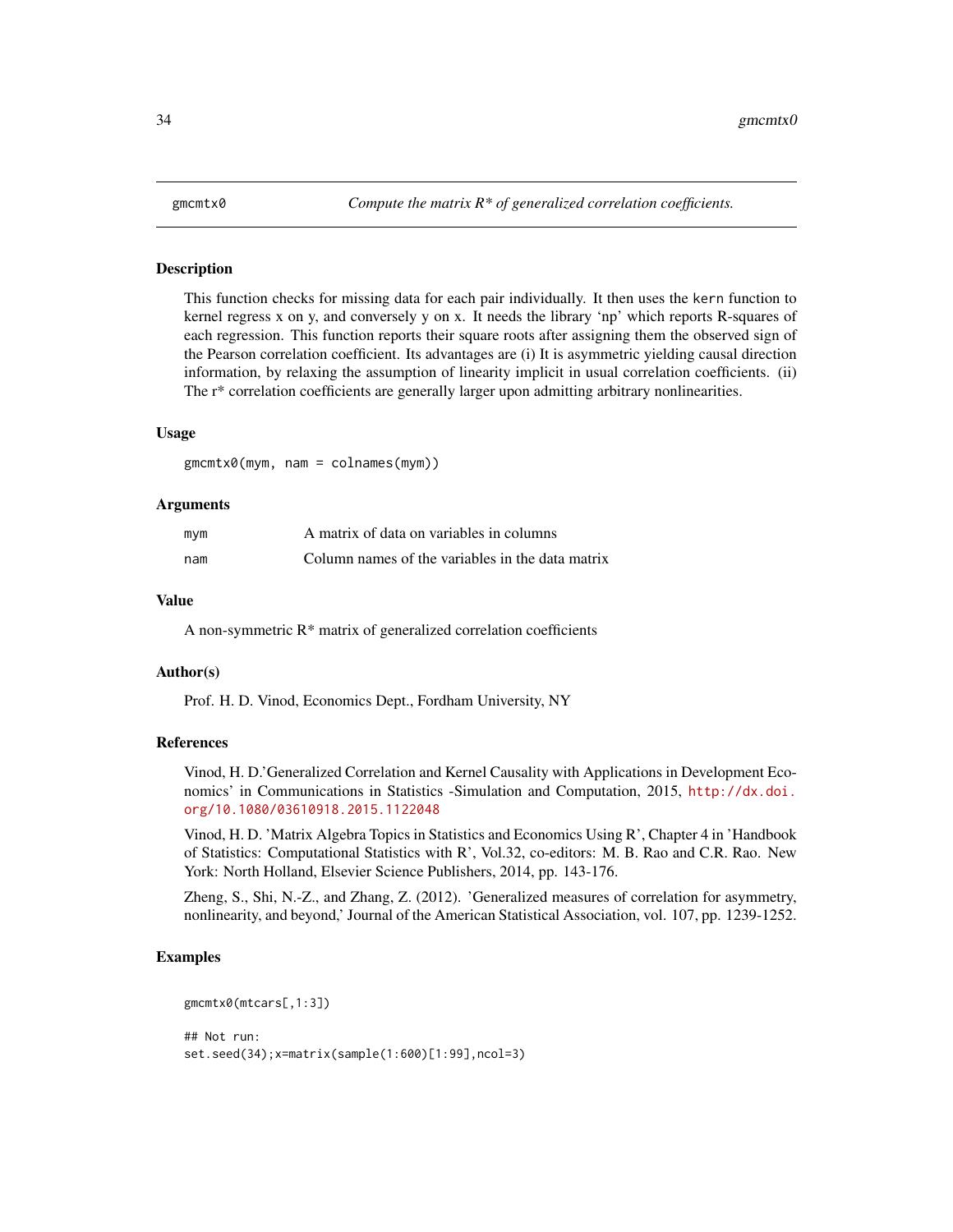#### <span id="page-34-0"></span>gmcmtx $Z$  35

colnames(x)=c('V1', 'v2', 'V3') gmcmtx0(x) ## End(Not run)

gmcmtxZ *compute the matrix R\* of generalized correlation coefficients.*

# Description

This function checks for missing data separately for each pair using kern function to kernel regress x on y, and conversely y on x. It needs the library 'np' which reports R-squares of each regression. This function reports their square roots with the sign of the Pearson correlation coefficients. Its appeal is that it is asymmetric yielding causal direction information, by relaxing the assumption of linearity implicit in usual correlation coefficients.

# Usage

gmcmtxZ(mym, nam = colnames(mym))

# Arguments

| mym | A matrix of data on variables in columns         |
|-----|--------------------------------------------------|
| nam | Column names of the variables in the data matrix |

# Value

A non-symmetric R\* matrix of generalized correlation coefficients

#### Note

This allows the user to change gmcmtx0 and further experiment with my code.

# Author(s)

Prof. H. D. Vinod, Economics Dept., Fordham University, NY

#### References

Vinod, H. D. 'Generalized Correlation and Kernel Causality with Applications in Development Economics' in Communications in Statistics -Simulation and Computation, 2015, [http://dx.doi.](http://dx.doi.org/10.1080/03610918.2015.1122048) [org/10.1080/03610918.2015.1122048](http://dx.doi.org/10.1080/03610918.2015.1122048)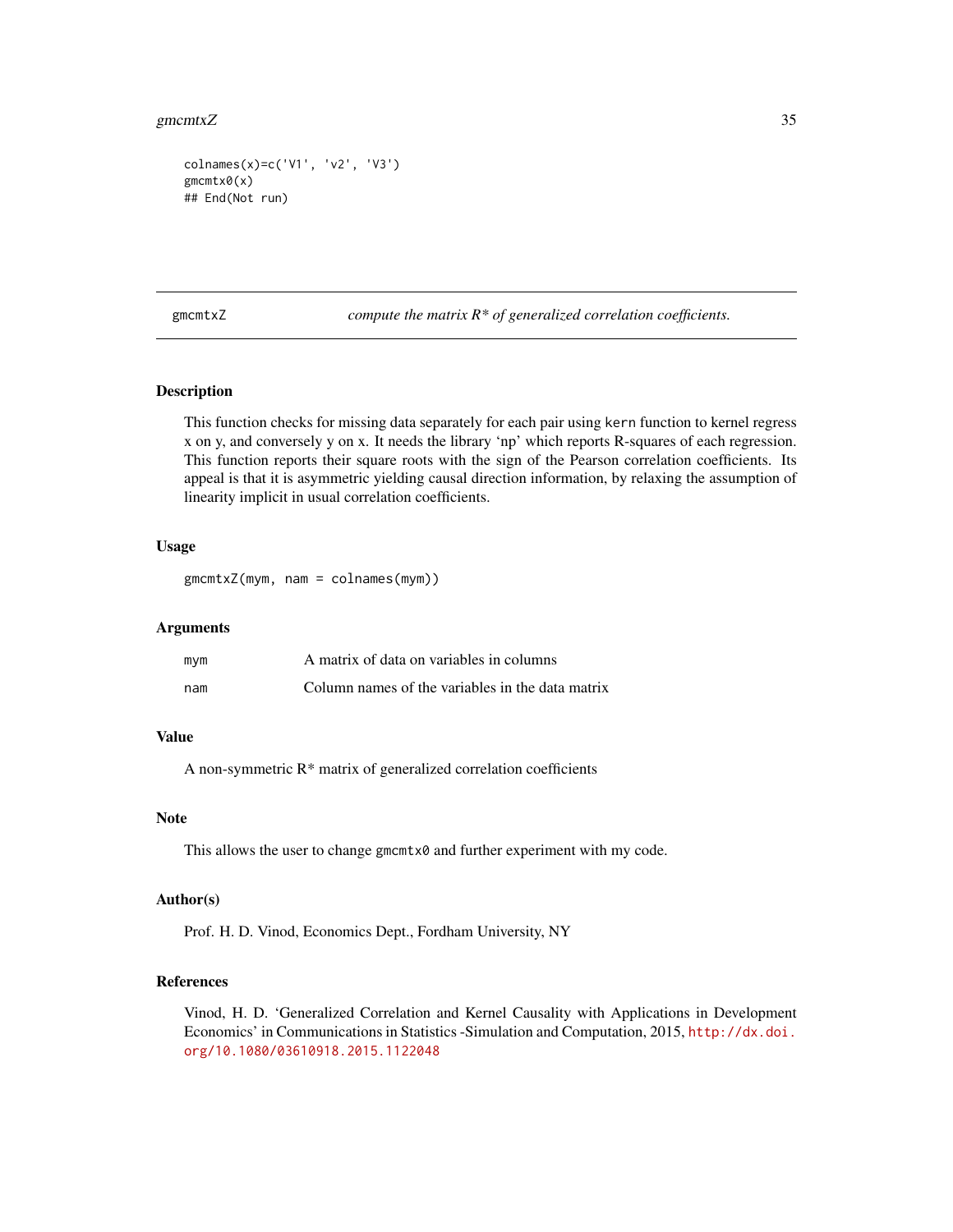# Examples

```
## Not run:
set.seed(34);x=matrix(sample(1:600)[1:99],ncol=3)
colnames(x)=c('V1', 'v2', 'V3')
gmcmtxZ(x)
## End(Not run)
```

| $g$ mc $xy$ _np | Function to compute generalized correlation coefficients $r^*(x y)$ and |
|-----------------|-------------------------------------------------------------------------|
|                 | $r^*(y x)$ .                                                            |

#### Description

This function uses the 'np' package and assumes that there are no missing data.

#### Usage

gmcxy\_np(x, y)

#### Arguments

| X | vector of x data |
|---|------------------|
| y | vector of y data |

#### Value

| corxy | $r^*(x y)$ from regressing x on y, where y is the kernel cause. |
|-------|-----------------------------------------------------------------|
| corvx | $r*(y x)$ from regressing y on x, where x is the cause.         |

#### Note

This is provided if the user want to avoid calling kern.

#### Author(s)

Prof. H. D. Vinod, Economics Dept., Fordham University, NY

# References

Vinod, H. D. 'Generalized Correlation and Kernel Causality with Applications in Development Economics' in Communications in Statistics -Simulation and Computation, 2015, [http://dx.doi.](http://dx.doi.org/10.1080/03610918.2015.1122048) [org/10.1080/03610918.2015.1122048](http://dx.doi.org/10.1080/03610918.2015.1122048)

Vinod, H. D. 'Matrix Algebra Topics in Statistics and Economics Using R,' Chapter 4 in 'Handbook of Statistics: Computational Statistics with R,' Vol.32, co-editors: M. B. Rao and C.R. Rao. New York: North Holland, Elsevier Science Publishers, 2014, pp. 143-176.

<span id="page-35-0"></span>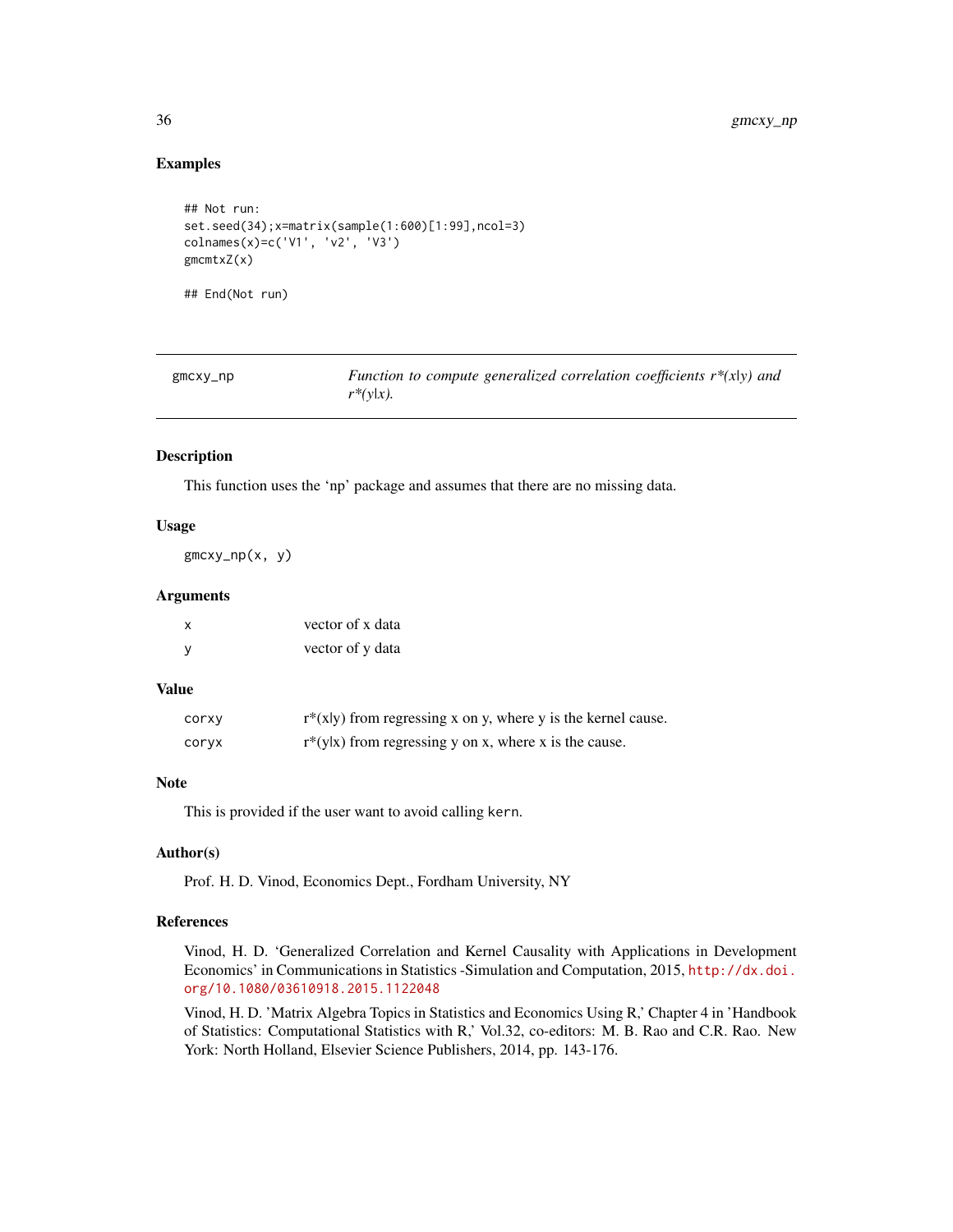#### goodCol 37

# Examples

```
## Not run:
set.seed(34);x=sample(1:10);y=sample(2:11)
gmcxy_np(x,y)
## End(Not run)
```
goodCol *internal goodCol*

# Description

intended for internal use only

## Usage

goodCol

heurist *Heuristic t test of the difference between two generalized correlations.*

# Description

Function to run a heuristic t test of the difference between two generalized correlations.

# Usage

heurist(rxy, ryx, n)

## Arguments

| rxy | generalized correlation $r^*(x y)$ where y is the kernel cause.        |
|-----|------------------------------------------------------------------------|
| ryx | generalized correlation $r^*(y x)$ where x is the kernel cause.        |
| n   | Sample size needed to determine the degrees of freedom for the t test. |

#### Value

Prints the t statistics and p-values.

# Note

This function requires Revele's R package called 'psych' in memory. This test is known to be conservative (i.e., often fails to reject the null hypothesis of zero difference between the two generalized correlation coefficients.)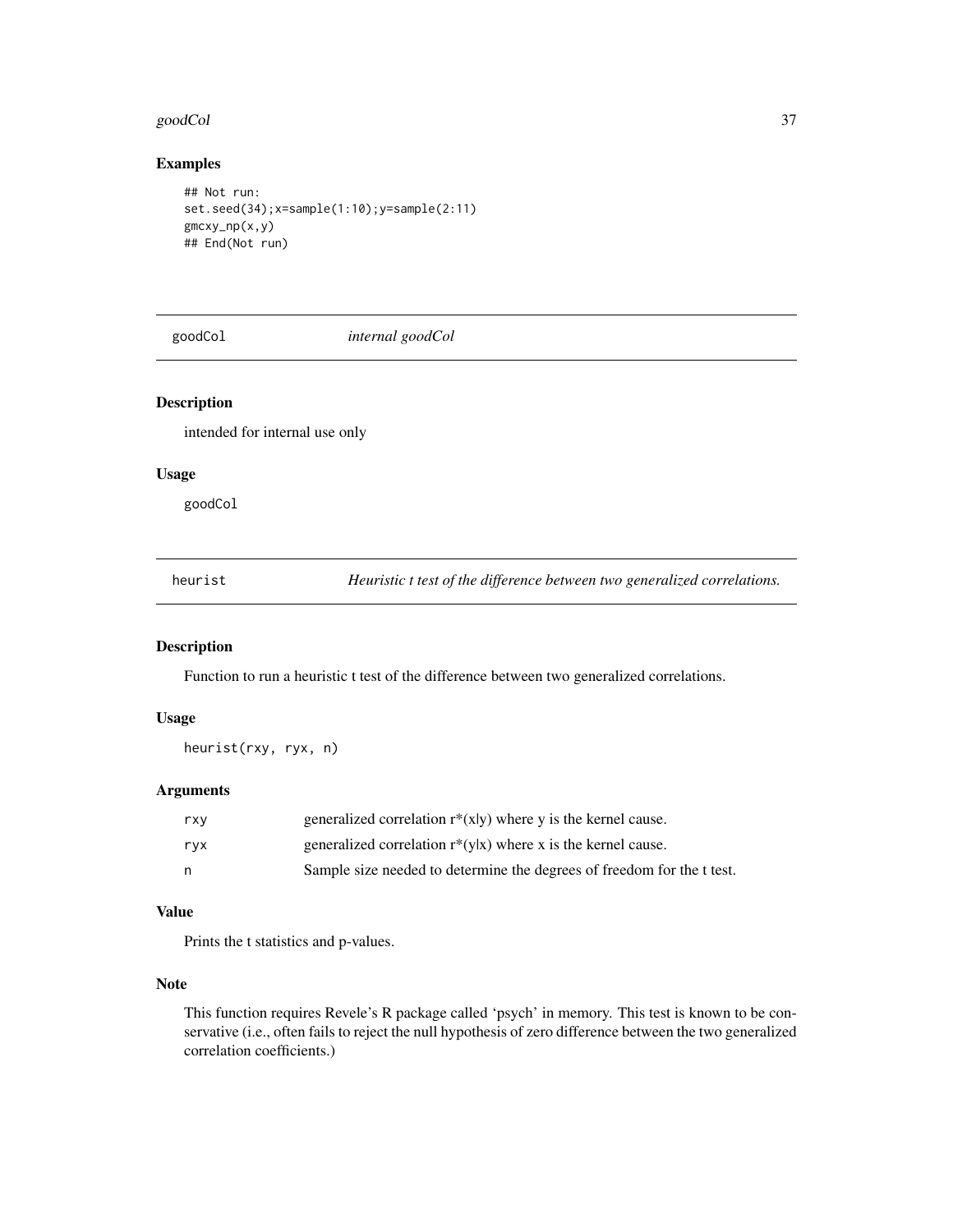# Author(s)

Prof. H. D. Vinod, Economics Dept., Fordham University, NY

# Examples

```
set.seed(34);x=sample(1:10);y=sample(2:11)
g1=gmcxy_np(x,y)
n=length(x)
h1=heurist(g1$corxy,g1$coryx,n)
print(h1)
print(h1$t) #t statistic
print(h1$p) #p-value
```
i *internal i*

# Description

intended for internal use

## Usage

data(i)

# Format

The format is: int 78

ibad *internal object*

# Description

intended for internal use

ii *internal ii*

# Description

intended for internal use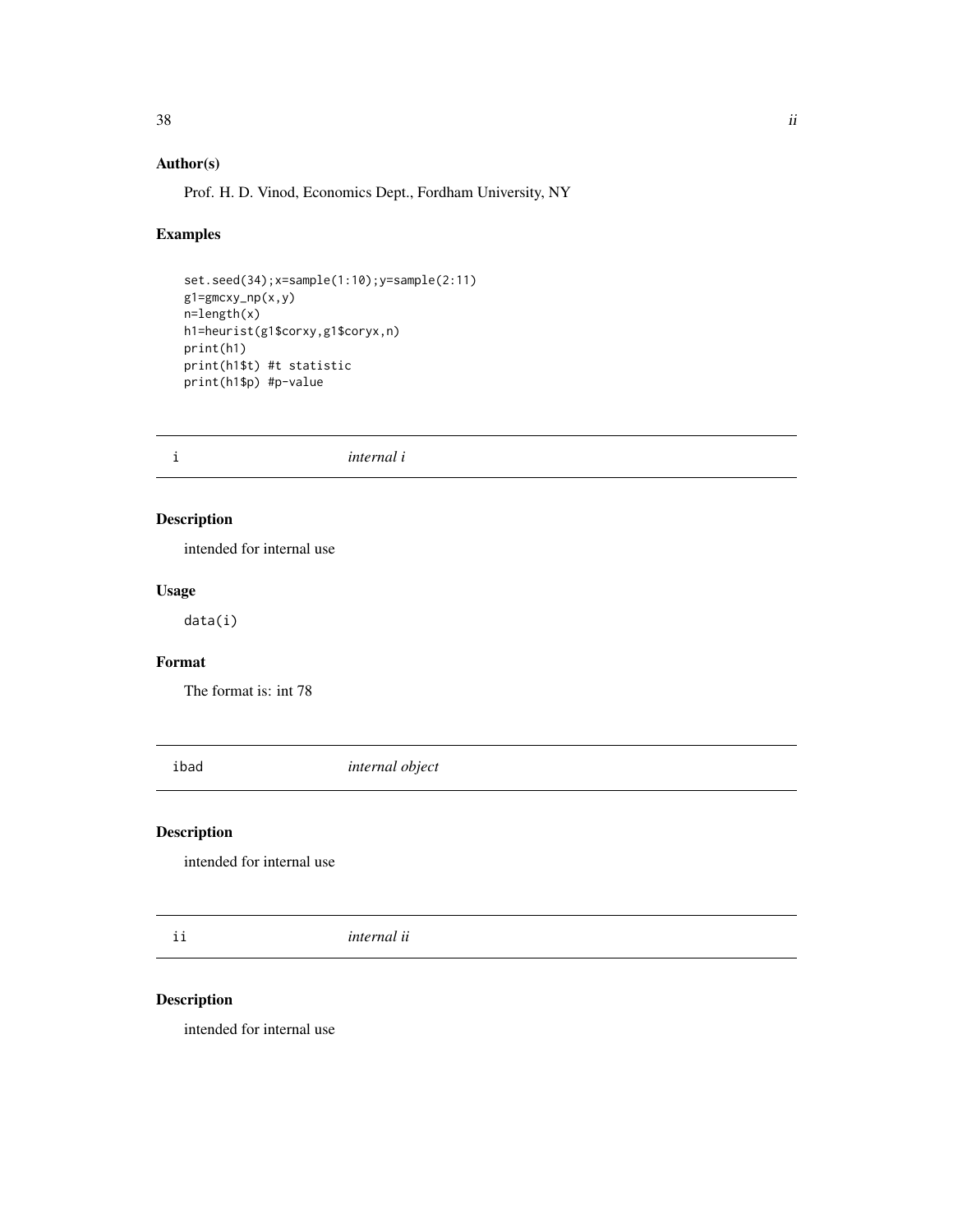intended for internal use

# Usage

data(j)

## Format

The format is: int 4

<span id="page-38-0"></span>

kern *Kernel regression with options for residuals and gradients.*

# Description

Function to run kernel regression with options for residuals and gradients asssuming no missing data.

## Usage

 $kern(dep.y, reg.x, tol = 0.1, ftol = 0.1, gradients = FALSE,$ residuals = FALSE)

# Arguments

| dep.y     | Data on the dependent (response) variable                                                                     |
|-----------|---------------------------------------------------------------------------------------------------------------|
| reg.x     | Data on the regressor (stimulus) variables                                                                    |
| tol       | Tolerance on the position of located minima of the cross-validation function<br>$(detault = 0.1)$             |
| ftol      | Fractional tolerance on the value of cross validation function evaluated at local<br>minima (default $=0.1$ ) |
| gradients | Make this TRUE if gradients computations are desired                                                          |
| residuals | Make this TRUE if residuals are desired                                                                       |
|           |                                                                                                               |

## Value

Creates a model object 'mod' containing the entire kernel regression output. Type names(mod) to reveal the variety of outputs produced by 'npreg' of the 'np' package. The user can access all of them at will by using the dollar notation of R.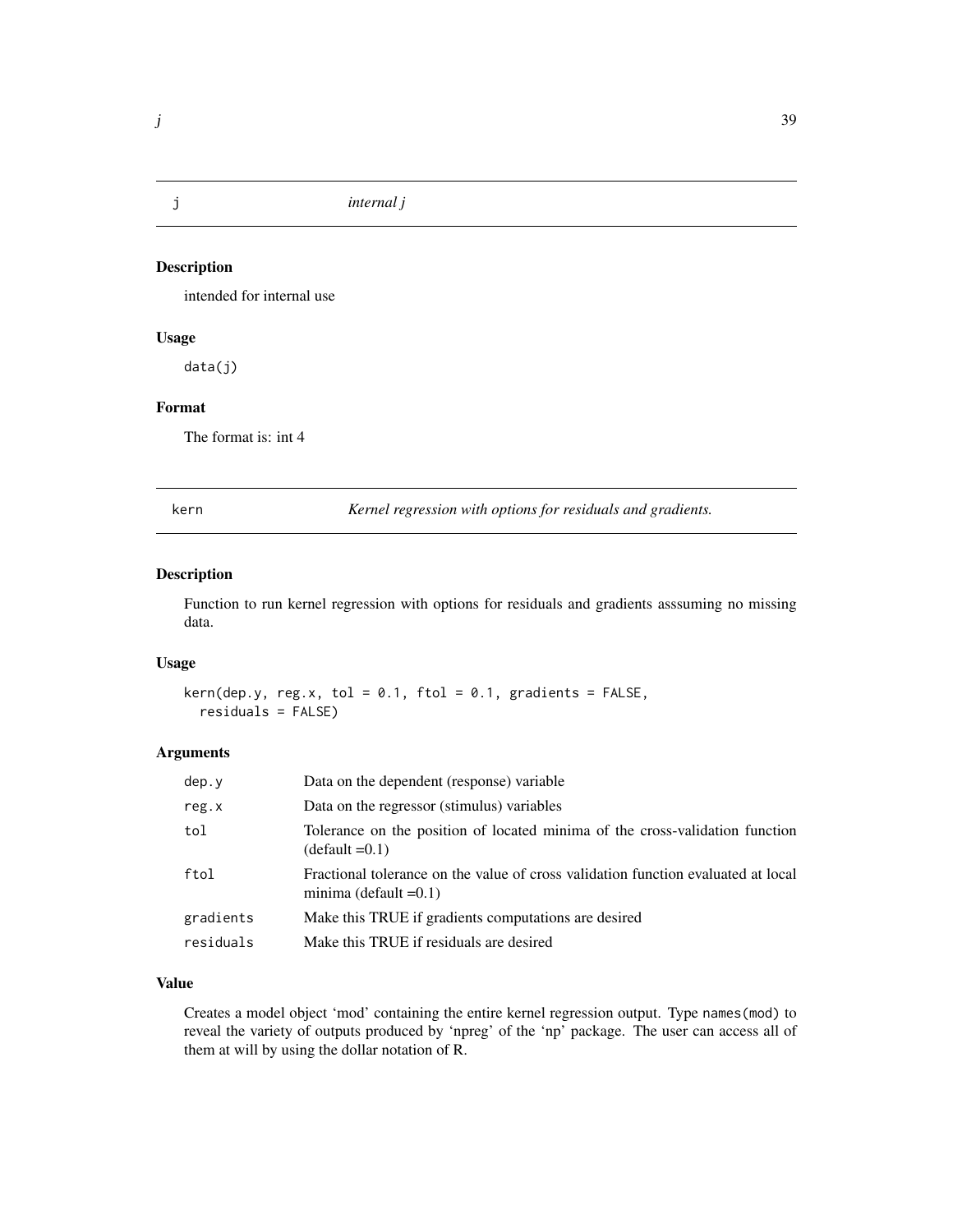# Note

This is a work horse for causal identification.

## Author(s)

Prof. H. D. Vinod, Economics Dept., Fordham University, NY

## References

Vinod, H. D.'Generalized Correlation and Kernel Causality with Applications in Development Economics' in Communications in Statistics -Simulation and Computation, 2015, [http://dx.doi.](http://dx.doi.org/10.1080/03610918.2015.1122048) [org/10.1080/03610918.2015.1122048](http://dx.doi.org/10.1080/03610918.2015.1122048)

# See Also

See [kern\\_ctrl](#page-39-0).

# Examples

```
## Not run:
set.seed(34);x=matrix(sample(1:600)[1:50],ncol=2)
require(np); options(np.messages=FALSE)
k1=kern(x[,1],x[,2])
print(k1$R2) #prints the R square of the kernel regression
## End(Not run)
```
<span id="page-39-0"></span>kern\_ctrl *Kernel regression with control variables and optional residuals and gradients.*

# Description

Allowing matrix input of control variables, this function runs kernel regression with options for residuals and gradients.

## Usage

```
kern_ctrl(dep.y, reg.x, ctrl, tol = 0.1, ftol = 0.1, gradients = FALSE,residuals = FALSE)
```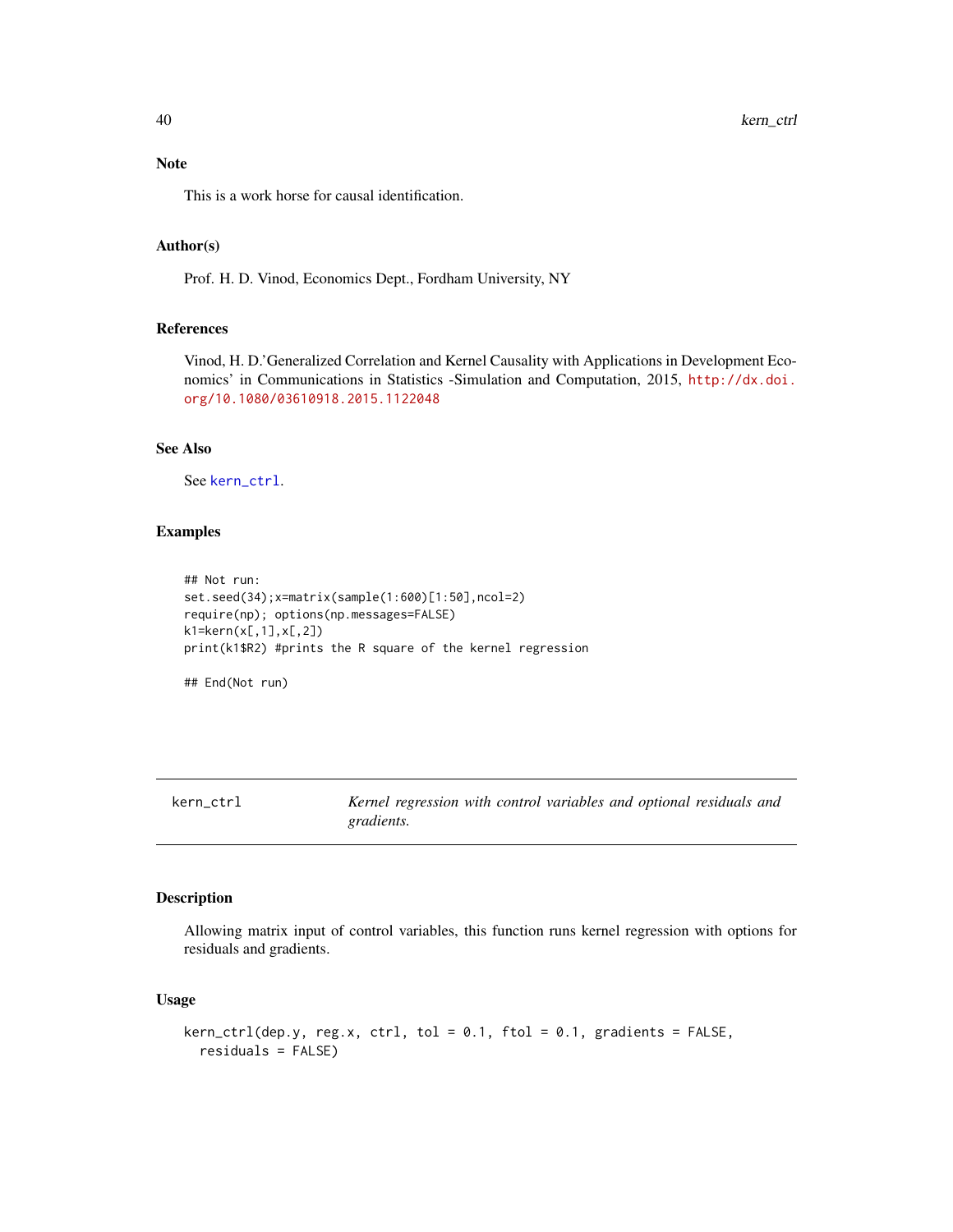#### kern\_ctrl 41

#### Arguments

| dep.y     | Data on the dependent (response) variable                                                                                        |
|-----------|----------------------------------------------------------------------------------------------------------------------------------|
| reg.x     | Data on the regressor (stimulus) variable                                                                                        |
| ctrl      | Data matrix on the control variable(s) kept outside the causal paths. A constant<br>vector is not allowed as a control variable. |
| tol       | Tolerance on the position of located minima of the cross-validation function<br>$(detault=0.1)$                                  |
| ftol      | Fractional tolerance on the value of cross validation function evaluated at local<br>minima (default= $0.1$ )                    |
| gradients | Set to TRUE if gradients computations are desired                                                                                |
| residuals | Set to TRUE if residuals are desired                                                                                             |

## Value

Creates a model object 'mod' containing the entire kernel regression output. If this function is called as mod=kern\_ctrl(x,y,ctrl=z), the researcher can simply type names(mod) to reveal the large variety of outputs produced by 'npreg' of the 'np' package. The user can access all of them at will using the dollar notation of R.

#### Note

This is a work horse for causal identification.

#### Author(s)

Prof. H. D. Vinod, Economics Dept., Fordham University, NY

## References

Vinod, H. D. 'Generalized Correlation and Kernel Causality with Applications in Development Economics' in Communications in Statistics -Simulation and Computation, 2015, [http://dx.doi.](http://dx.doi.org/10.1080/03610918.2015.1122048) [org/10.1080/03610918.2015.1122048](http://dx.doi.org/10.1080/03610918.2015.1122048)

## See Also

See [kern](#page-38-0).

## Examples

```
## Not run:
set.seed(34);x=matrix(sample(1:600)[1:50],ncol=5)
require(np)
k1=kern_ctrl(x[,1],x[,2],ctrl=x[,4:5])
print(k1$R2) #prints the R square of the kernel regression
```
## End(Not run)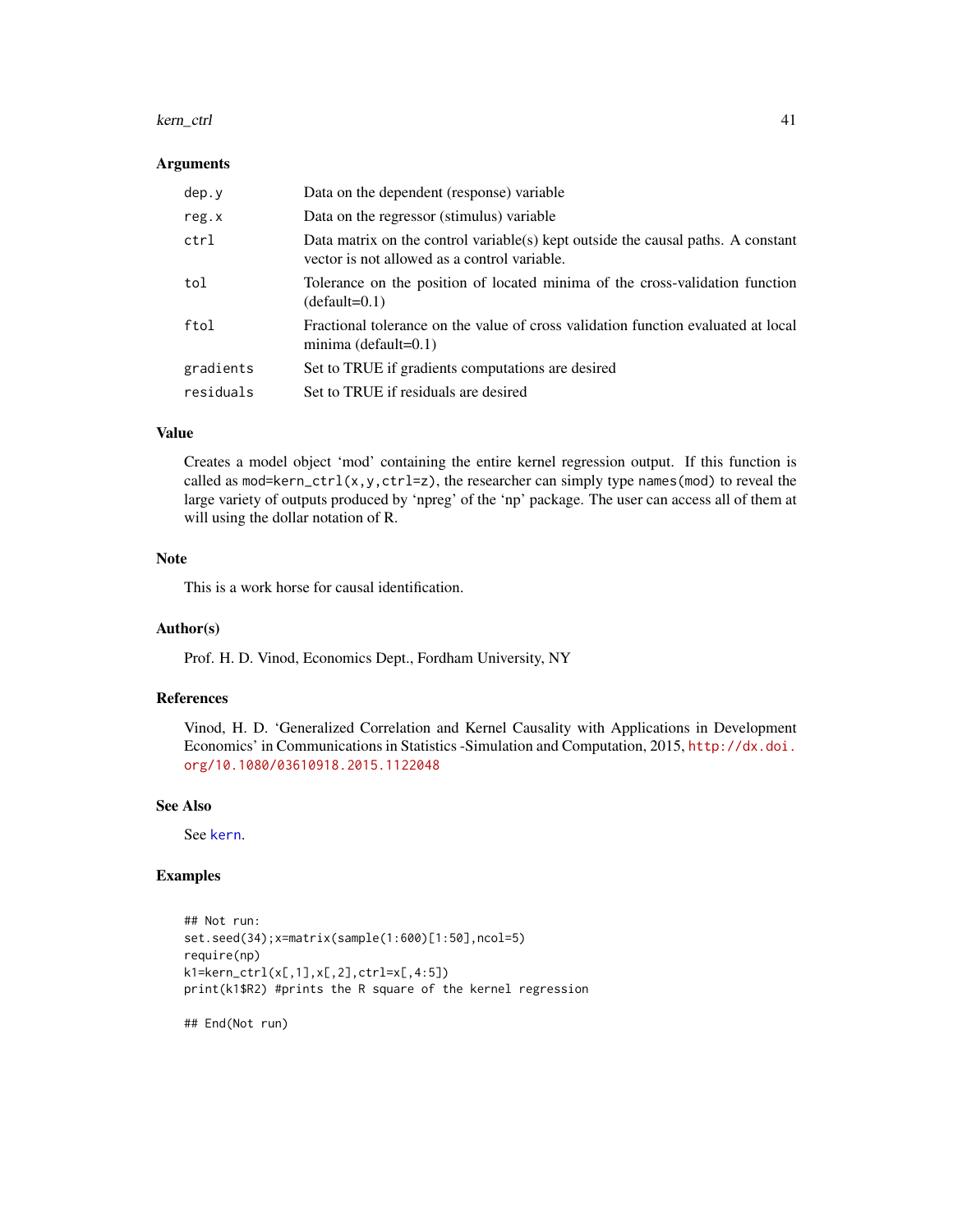<span id="page-41-0"></span>mag *Approximate overall magnitudes of kernel regression partials dx/dy and dy/dx.*

## Description

Uses Vinod (2015) and runs kernel regression of x on y, and also of y on x by using the 'np' package. The function goes on to compute a summary magnitude of the overall approximate partial derivative dx/dy (and dy/dx), after adjusting for units by using an appropriate ratio of standard deviations. Of course, the real partial derivatives of nonlinear functions are generally distinct for each observation.

#### Usage

mag(x, y)

## Arguments

| x | Vector of data on the dependent variable |
|---|------------------------------------------|
|   | Vector of data on the regressor          |

#### Value

vector of two magnitudes of kernel regression partials dx/dy and dy/dx.

## Note

This function is intended for use only after the direction of causal path is already determined by various functions in this package (e.g. somePairs). For example, if the researcher knows that x causes y, then only dy/dx denoted by dydx is relevant. The other output of the function dxdy is to be ignored. Similarly, only 'dxdy' is relevant if y is known to be the cause of x.

#### Author(s)

Prof. H. D. Vinod, Economics Dept., Fordham University, NY

## References

Vinod, H. D. 'Generalized Correlation and Kernel Causality with Applications in Development Economics' in Communications in Statistics -Simulation and Computation, 2015, [http://dx.doi.](http://dx.doi.org/10.1080/03610918.2015.1122048) [org/10.1080/03610918.2015.1122048](http://dx.doi.org/10.1080/03610918.2015.1122048)

Vinod, H. D. 'Matrix Algebra Topics in Statistics and Economics Using R', Chapter 4 in Handbook of Statistics: Computational Statistics with R, Vol.32, co-editors: M. B. Rao and C.R. Rao. New York: North Holland, Elsevier Science Publishers, 2014, pp. 143-176.

#### See Also

See [mag\\_ctrl](#page-42-0).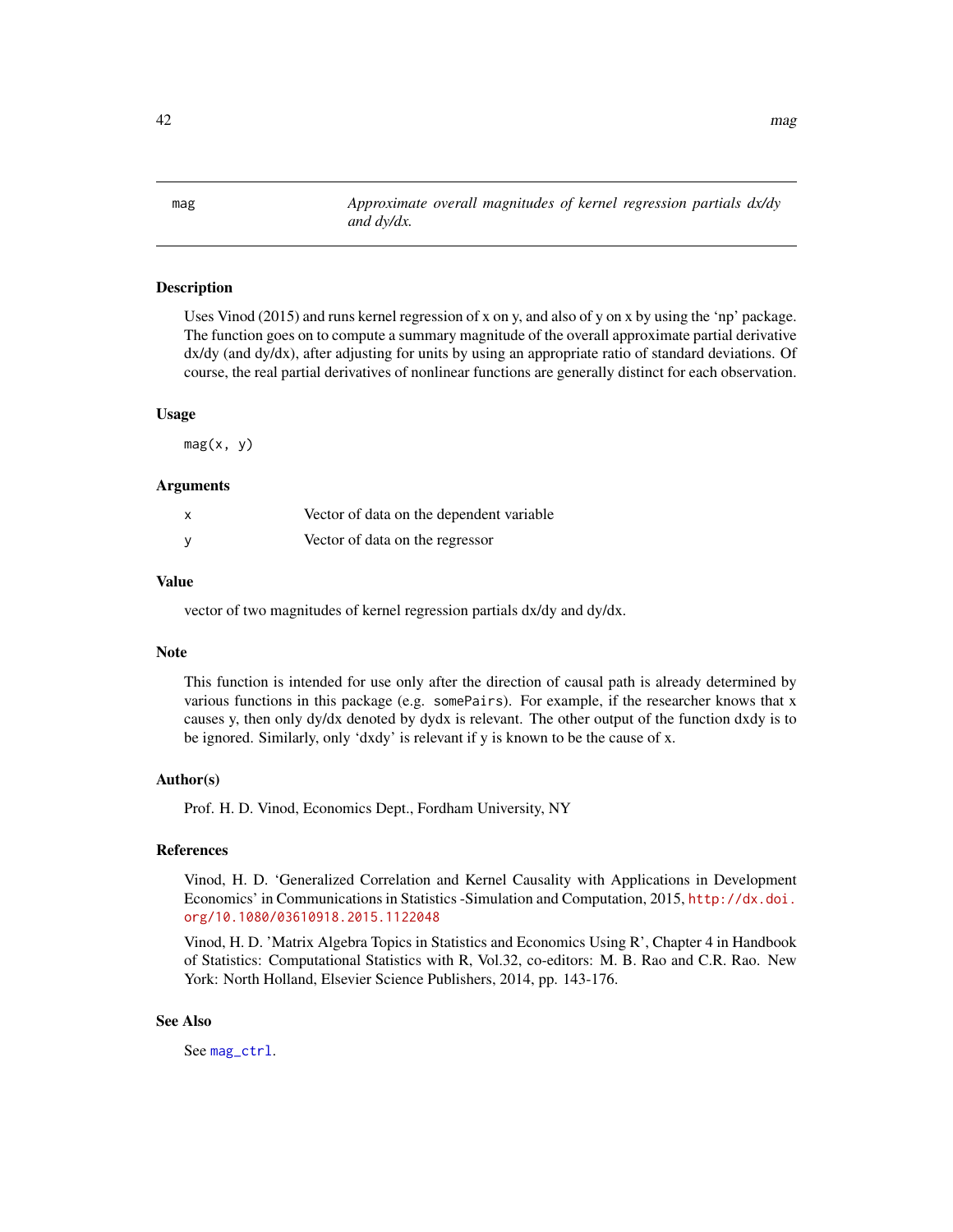#### mag\_ctrl 43

## Examples

```
set.seed(123);x=sample(1:10);y=1+2*x+rnorm(10)
mag(x,y)#dxdy approx=.5 and dydx approx=2 will be nice.
```
<span id="page-42-0"></span>

| mag |  |
|-----|--|
|     |  |

After removing control variables, magnitude of effect of x on y, and of *y on x.*

#### Description

Uses Vinod (2015) and runs kernel regressions:  $x \sim y + \text{ctrl}$  and  $x \sim \text{ctrl}$  to evaluate the 'incremental change' in R-squares. Let (rxy;ctrl) denote the square root of that 'incremental change' after its sign is made the same as that of the Pearson correlation coefficient from  $cor(x,y)$ ). One can interpret (rxy;ctrl) as a generalized partial correlation coefficient when x is regressed on y after removing the effect of control variable(s) in ctrl. It is more general than the usual partial correlation coefficient, since this one allows for nonlinear relations among variables. Next, the function computes 'dxdy' obtained by multiplying (rxy;ctrl) by the ratio of standard deviations,  $sd(x)/sd(y)$ . Now our 'dxdy' approximates the magnitude of the partial derivative (dx/dy) in a causal model where y is the cause and x is the effect. The function also reports entirely analogous 'dydx' obtained by interchanging x and y.

#### Usage

mag\_ctrl(x, y, ctrl)

#### Arguments

|      | Vector of data on the dependent variable.                                       |
|------|---------------------------------------------------------------------------------|
|      | Vector of data on the regressor.                                                |
| ctrl | data matrix for designated control variable(s) outside causal paths. A constant |
|      | vector is not allowed as a control variable.                                    |

#### Value

vector of two magnitudes 'dxdy' (effect when x is regressed on y) and 'dydx' for reverse regression. Both regressions remove the effect of control variable(s).

#### Note

This function is intended for use only after the causal path direction is already determined by various functions in this package (e.g. someCPairs). That is, after the researcher knows whether x causes y or vice versa. The output of this function is a vector of two numbers: (dxdy, dydx), in that order, representing the magnitude of effect of one variable on the other. We expect the researcher to use only 'dxdy' if y is the known cause, or 'dydx' if x is the cause. These approximate overall measures may not be well-defined in some applications, because the real partial derivatives of nonlinear functions are generally distinct for each evaluation point.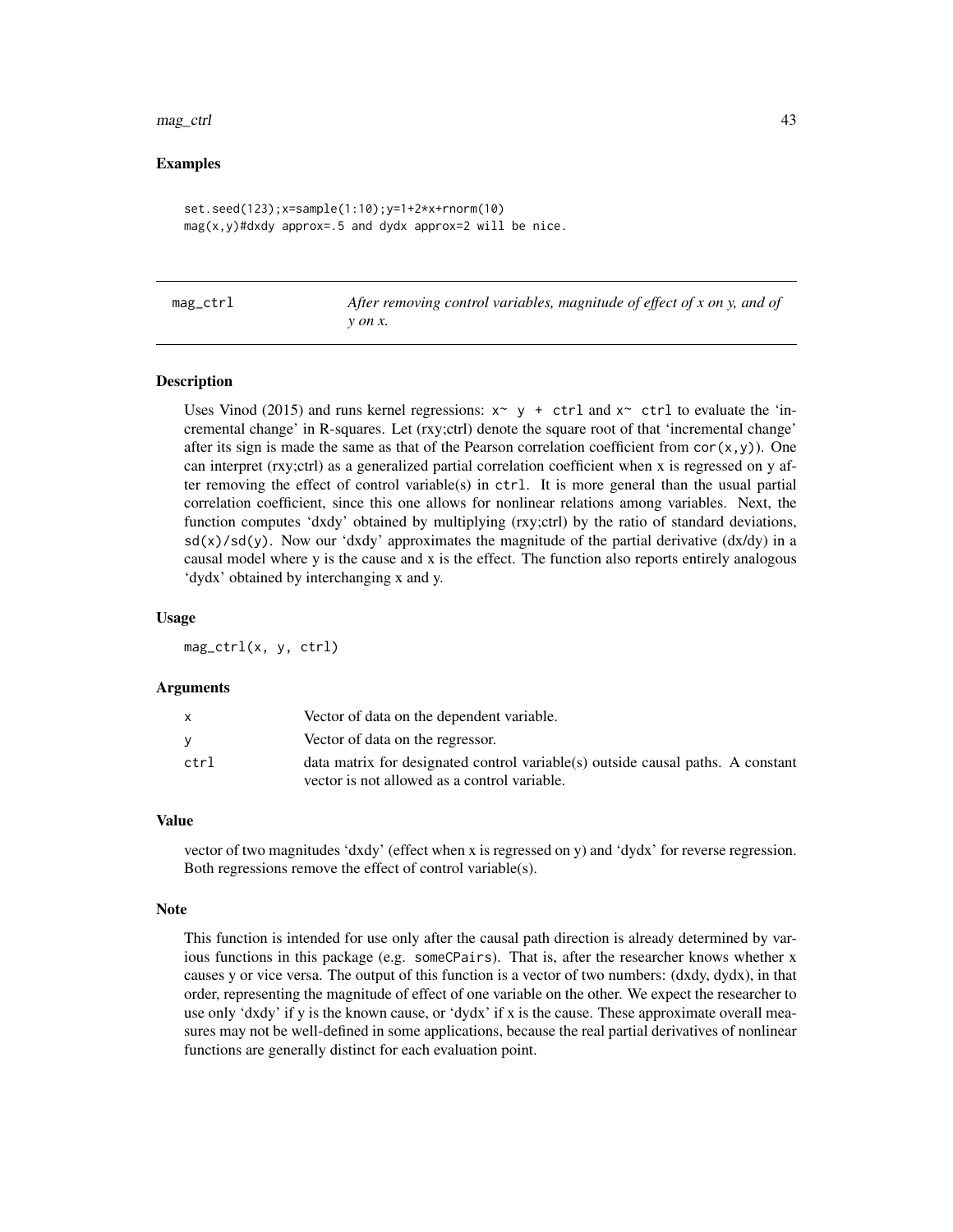#### Author(s)

Prof. H. D. Vinod, Economics Dept., Fordham University, NY

#### References

Vinod, H. D. 'Generalized Correlation and Kernel Causality with Applications in Development Economics' in Communications in Statistics -Simulation and Computation, 2015, [http://dx.doi.](http://dx.doi.org/10.1080/03610918.2015.1122048) [org/10.1080/03610918.2015.1122048](http://dx.doi.org/10.1080/03610918.2015.1122048)

Vinod, H. D. 'Matrix Algebra Topics in Statistics and Economics Using R', Chapter 4 in Handbook of Statistics: Computational Statistics with R, Vol.32, co-editors: M. B. Rao and C. R. Rao. New York: North Holland, Elsevier Science Publishers, 2014, pp. 143-176.

# See Also

See [mag](#page-41-0)

# Examples

```
set.seed(123);x=sample(1:10); z=runif(10); y=1+2*x+3*z+rnorm(10)
options(np.messages=FALSE)
mag_ctrl(x,y,z)#dx/dy=0.47 is approximately 0.5, but dy/dx=1.41 is not approx=2,
```
min.e0 *internal min.e0*

## Description

intended for internal use only

## Usage

min.e0

<span id="page-43-0"></span>

| minor | Function to do compute the minor of a matrix defined by row r and |
|-------|-------------------------------------------------------------------|
|       | column c.                                                         |

#### Description

Function to do compute the minor of a matrix defined by row r and column c.

#### Usage

 $minor(x, r, c)$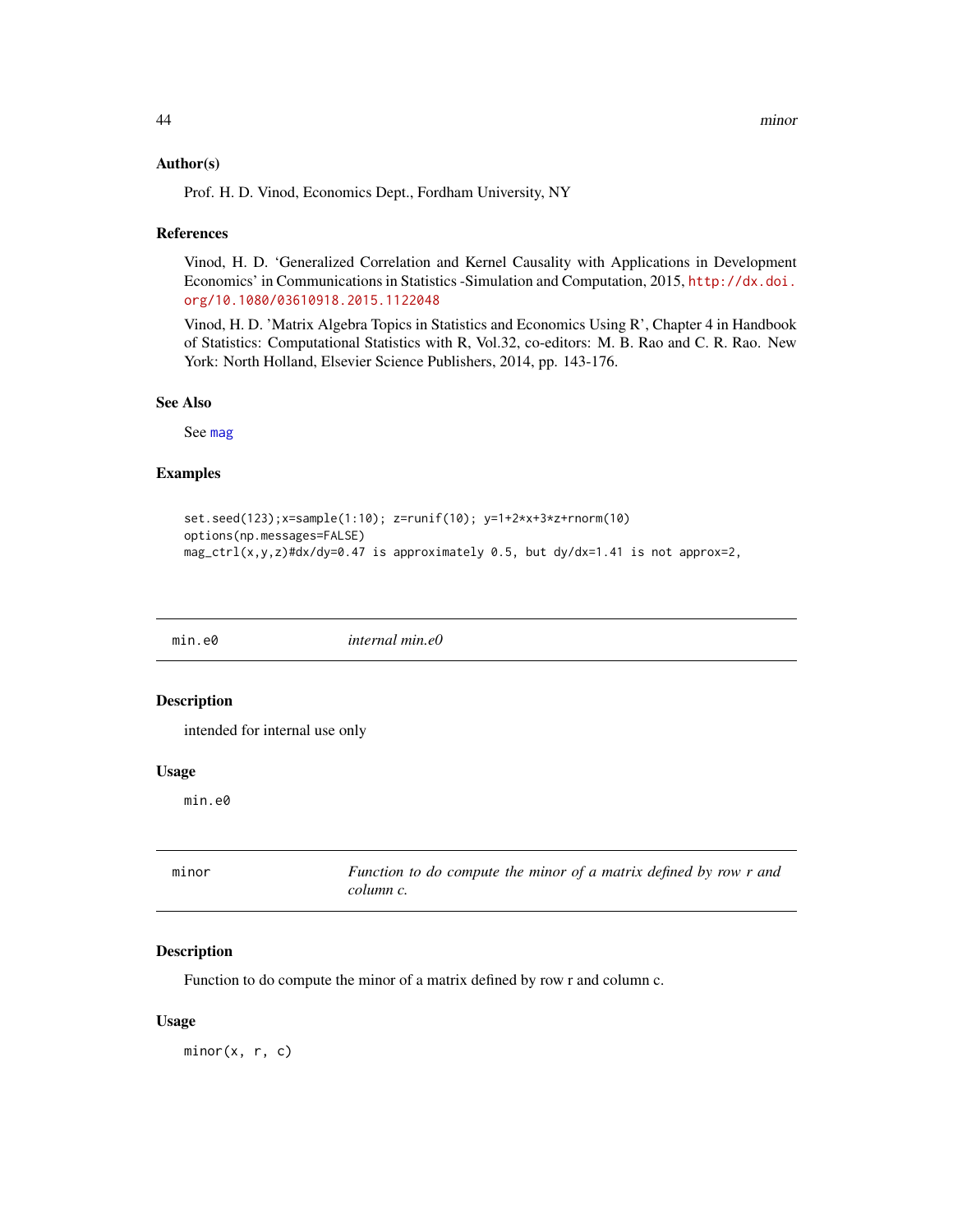$mtx$  45

# Arguments

| x             | The input matrix  |
|---------------|-------------------|
|               | The row number    |
| $\mathcal{C}$ | The column number |

# Value

The appropriate 'minor' matrix defined from the input matrix.

## Note

This function is needed by the cofactor function.

# Author(s)

Prof. H. D. Vinod, Economics Dept., Fordham University, NY

# Examples

```
## Not run:
x=matrix(1:20,ncol=4)
minor(x,1,2)
## End(Not run)
```
mtx *internal mtx*

# Description

intended for internal use only

# Usage

mtx

mtx0 *internal mtx0*

# Description

intended for internal use only

# Usage

mtx0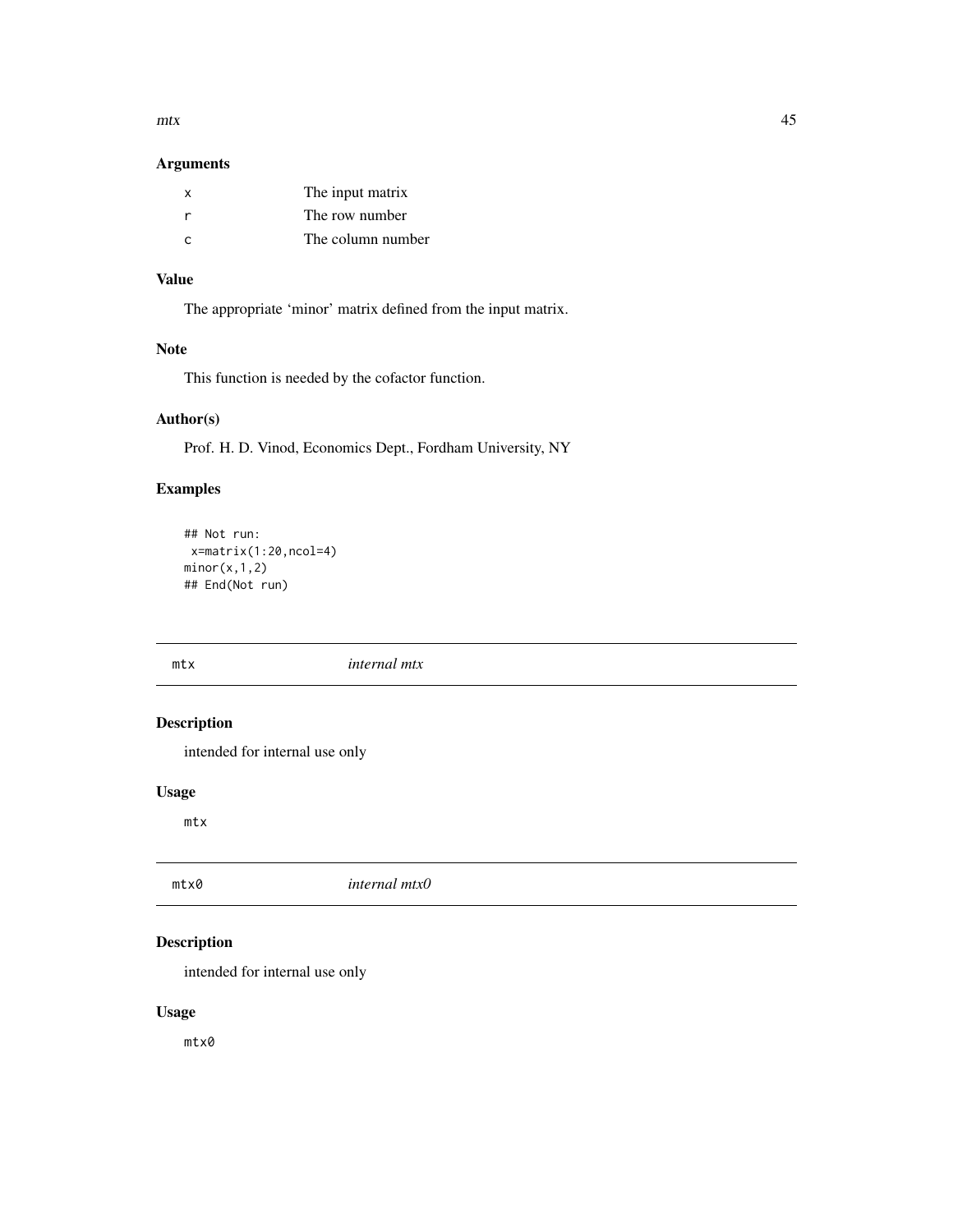intended for internal use only

# Usage

mtx2

n *internal n*

# Description

intended for internal use

# Usage

n

# Format

The format is: int 78

nall *internal nall*

# Description

intended for internal use only

# Usage

nall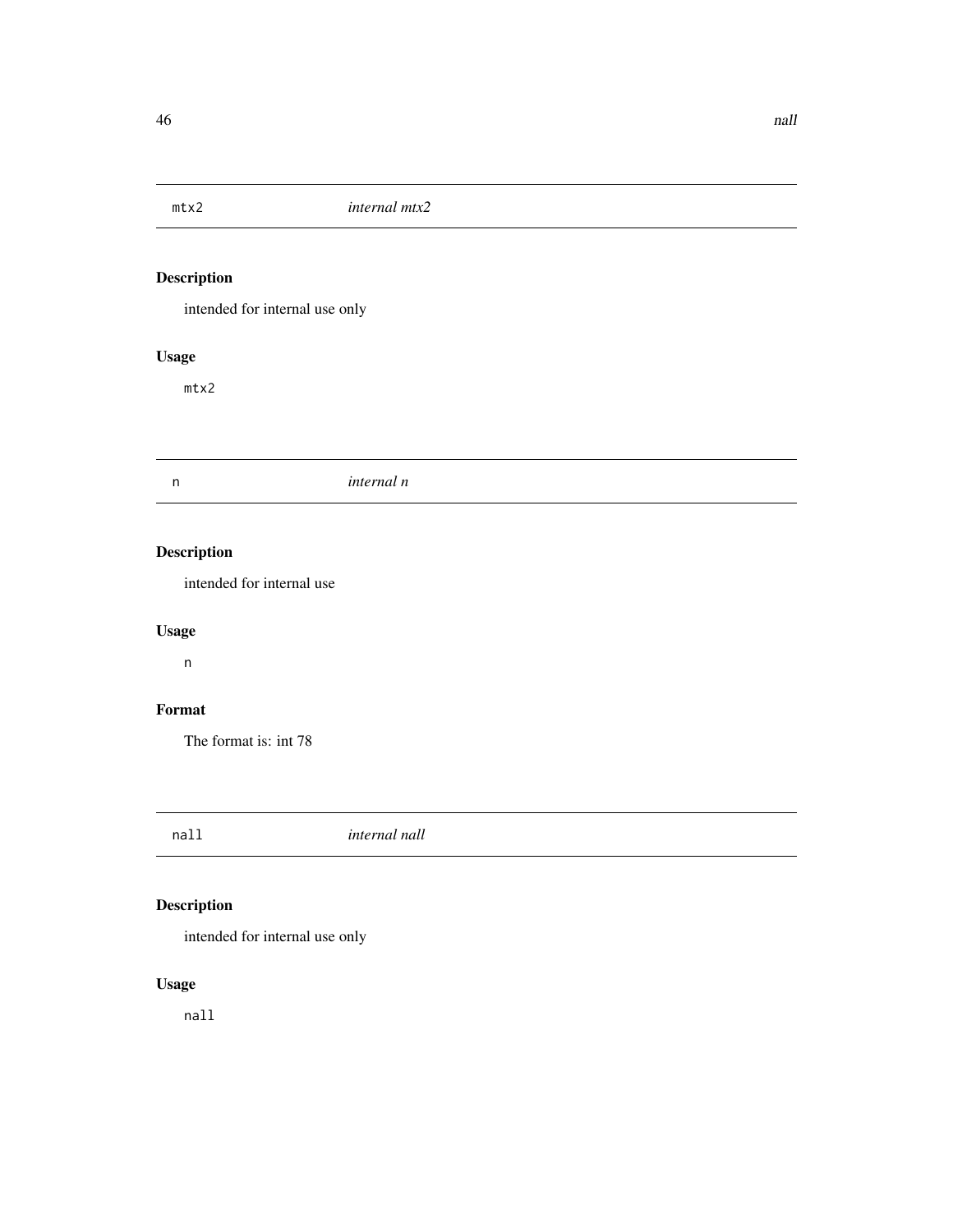intended for internal use only

# Usage

nam.badCol

# nam.goodCol *internal nam.goodCol*

# Description

intended for internal use only

# Usage

nam.goodCol

nam.mtx0 *internal nam.mtx0*

# Description

intended for internal use only

# Usage

nam.mtx0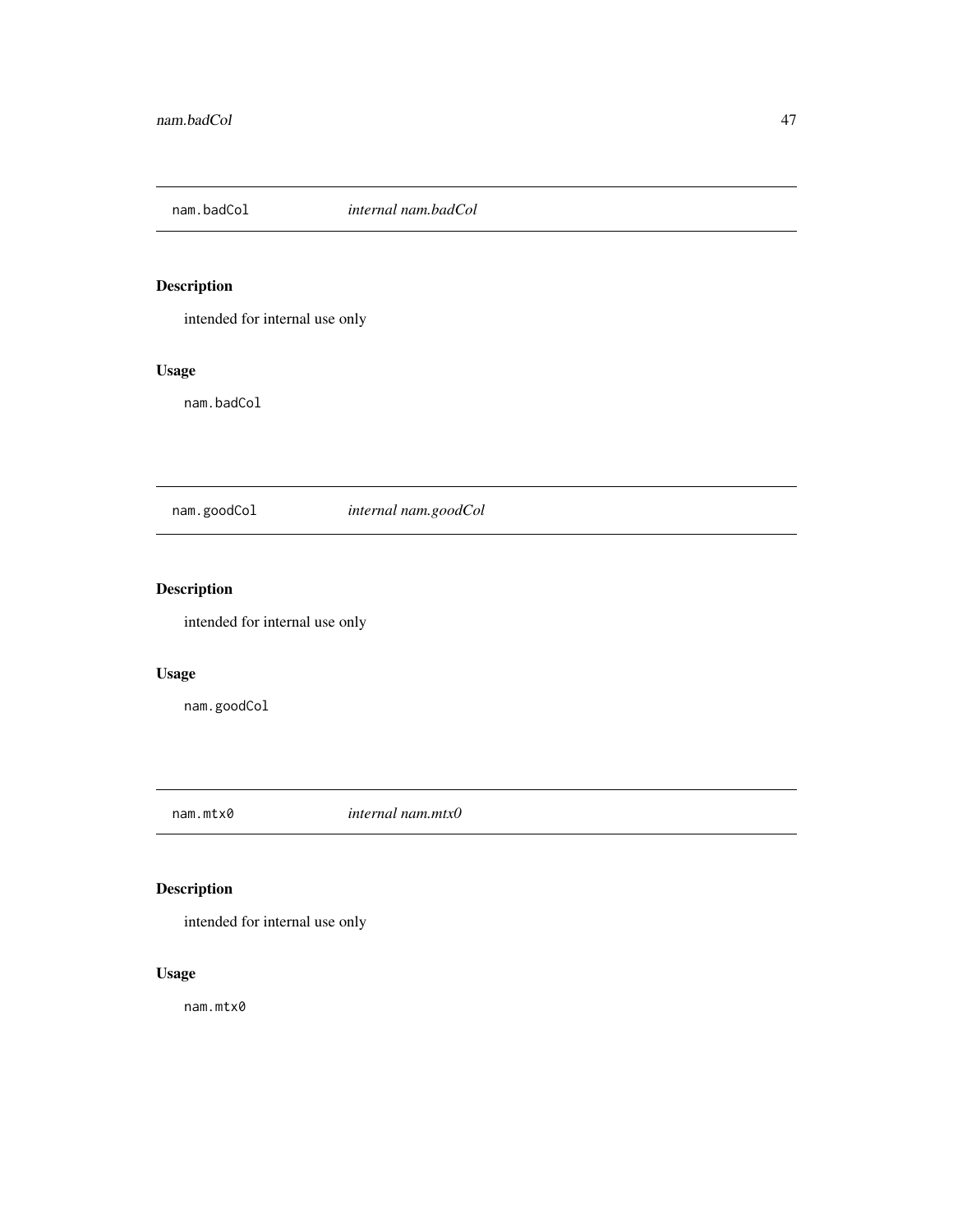<span id="page-47-0"></span>

The aim in pair-wise deletions is to retain the largest number of available data pairs with all nonmissing data.

# Usage

napair(x, y)

## Arguments

| $\mathsf{x}$ | Vector of x data |
|--------------|------------------|
| y            | Vector of y data |

## Value

| newx | A new vector x after removing pairwise missing data |
|------|-----------------------------------------------------|
| newy | A new vector y after removing pairwise missing data |

# Author(s)

Prof. H. D. Vinod, Economics Dept., Fordham University, NY

# Examples

```
## Not run:
x=sample(1:10);y=sample(1:10);x[2]=NA; y[3]=NA
napair(x,y)
## End(Not run)
```

| naTriplet | Function to do matched deletion of missing rows from x, y and control |
|-----------|-----------------------------------------------------------------------|
|           | <i>variable(s).</i>                                                   |

# Description

The aim in three-way deletions is to retain only the largest number of available data triplets with all non-missing data.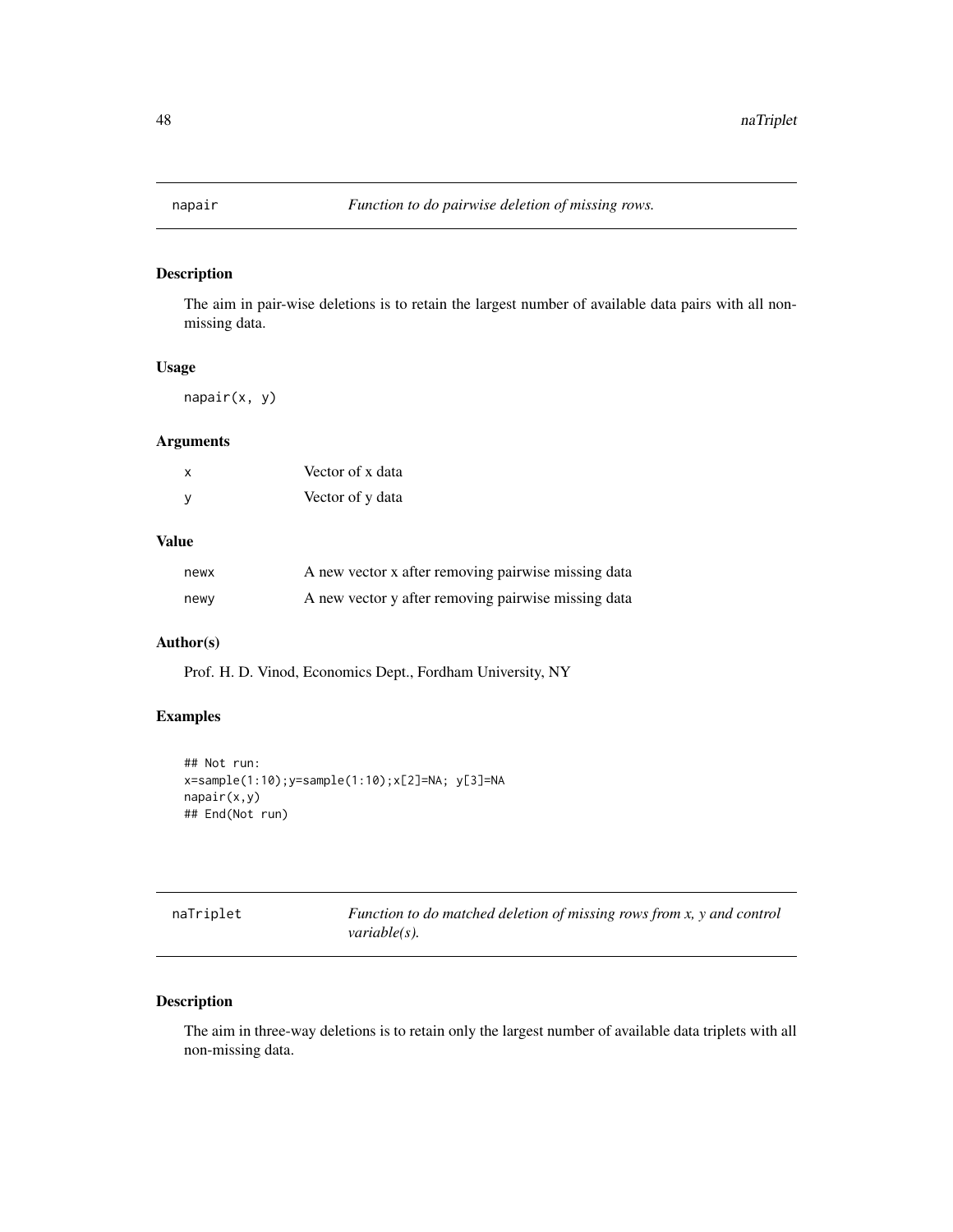#### $\alpha$ utl $\alpha$

# Usage

naTriplet(x, y, ctrl)

# Arguments

| x    | Vector of x data                                                              |
|------|-------------------------------------------------------------------------------|
|      | Vector of y data                                                              |
| ctrl | Data matrix on the control variable(s) kept beyond causal path determinations |

# Value

| newx    | A new vector x after removing triplet-wise missing data              |
|---------|----------------------------------------------------------------------|
| newy    | A new vector or matrix y after removing triplet-wise missing data    |
| newctrl | A new vector or matrix ctrl after removing triplet-wise missing data |

# Author(s)

Prof. H. D. Vinod, Economics Dept., Fordham University, NY

# See Also

See [napair](#page-47-0).

# Examples

```
## Not run:
x=sample(1:10);y=sample(1:10);x[2]=NA; y[3]=NA
w=sample(2:11)
naTriplet(x,y,w)
## End(Not run)
```
out1 *internal out1*

# Description

intended for internal use only

# Usage

out1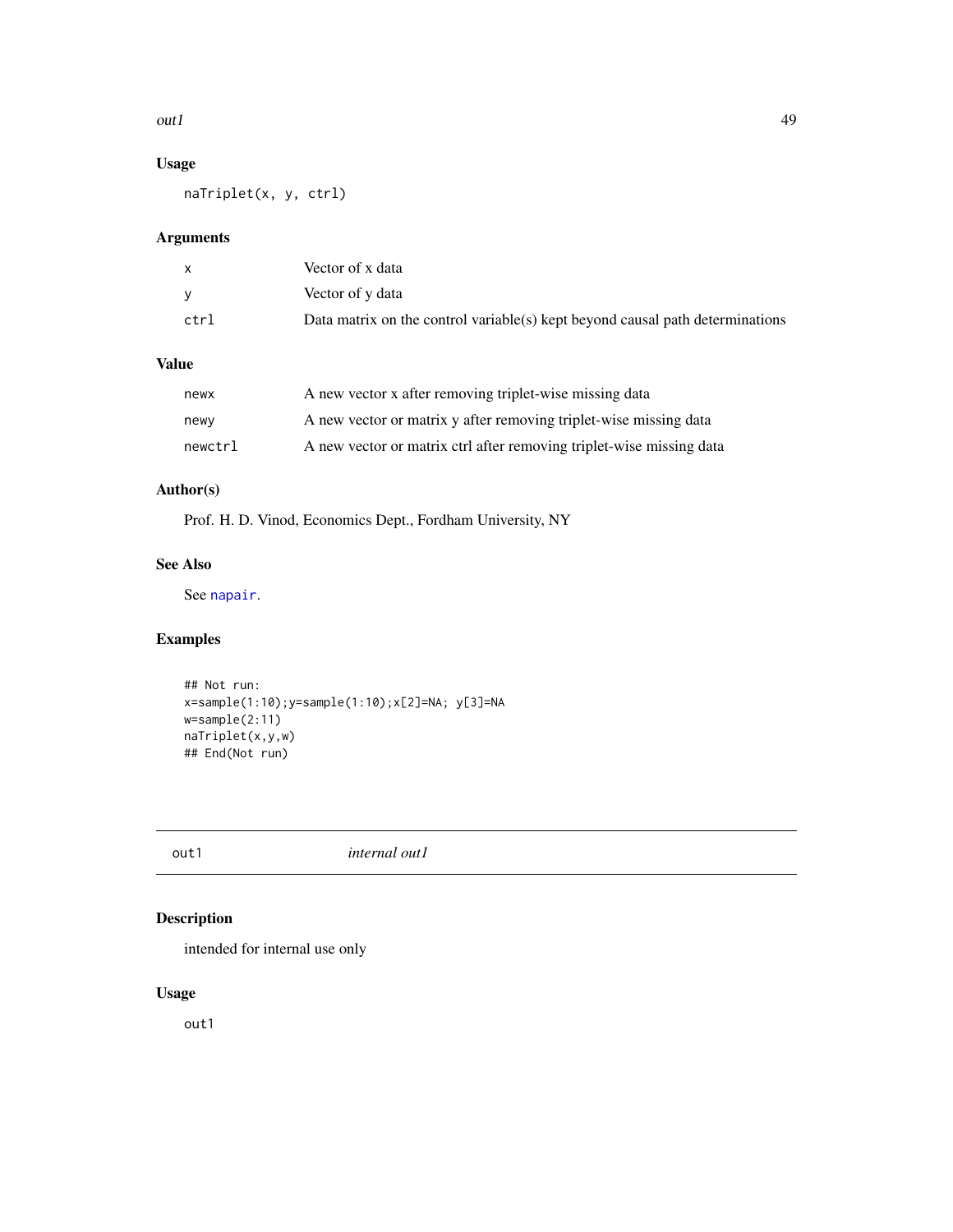intended for internal use only

# Usage

p1

Panel2Lag *Function to compute a vector of 2 lagged values of a variable from panel data.*

## Description

The panel data have a set of time series for each entity (e.g. country) arranged such that all time series data for one entity is together. The data for the second entity should be below the entire data for first entity. When a variable is lagged twice, special care is needed to insert NA's for the first two time points (e.g. weeks) for each entity (country).

# Usage

Panel2Lag(ID, xj)

# Arguments

| ID | Location of the column having time identities (e.g. the week number) |
|----|----------------------------------------------------------------------|
| хj | Data on variable to be lagged linked to ID                           |

# Value

Vector containing 2 lagged values of xj.

## Note

This function is provided for convenient user modifications.

## Author(s)

Prof. H. D. Vinod, Economics Dept., Fordham University, NY

## See Also

A more general function [PanelLag](#page-50-0) has examples.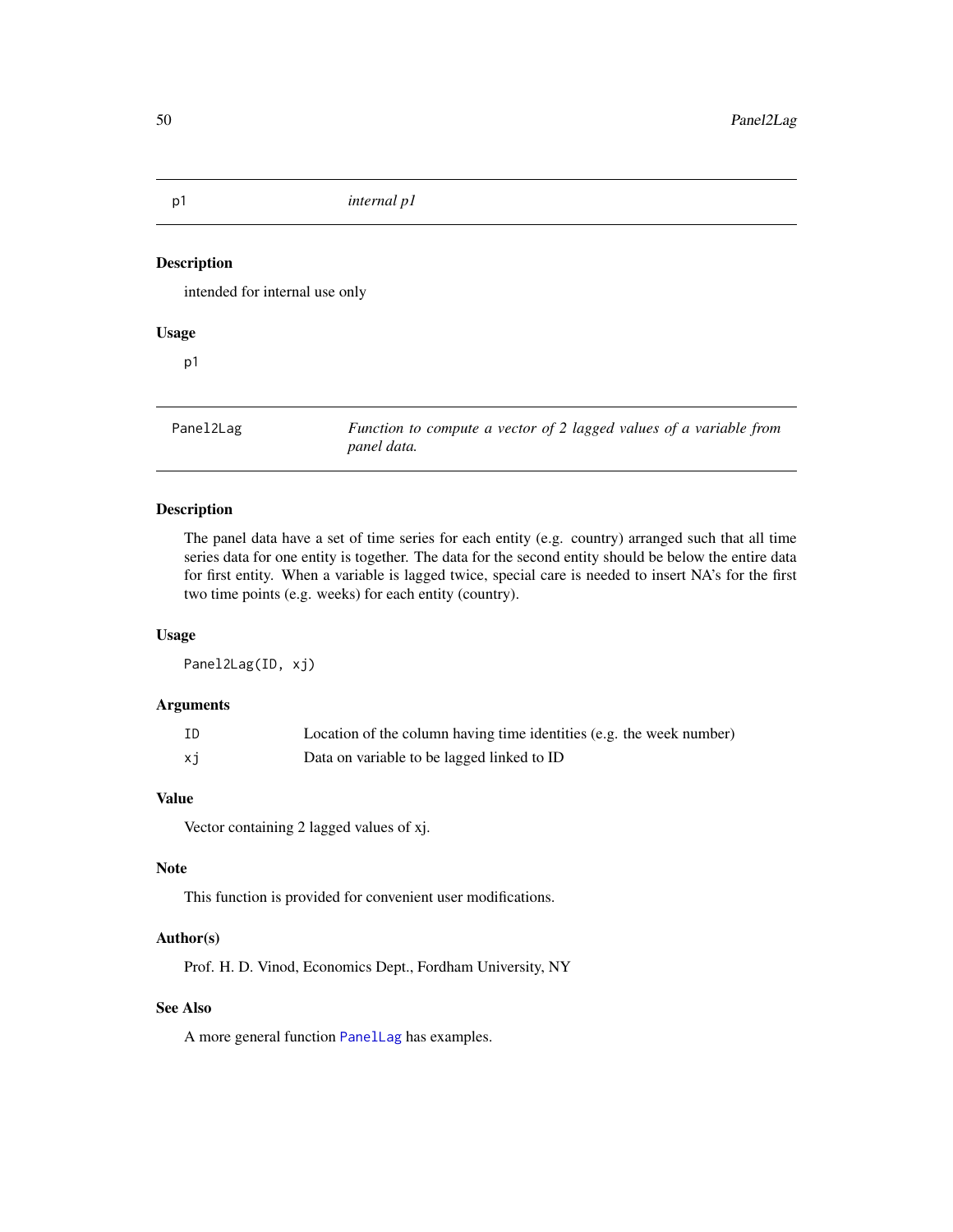<span id="page-50-0"></span>PanelLag *Function for computing a vector of one-lagged values of xj, a variable from panel data.*

# Description

Panel data have a set of time series for each entity (e.g. country) arranged such that all time series data for one entity is together, and the data for the second entity should be below the entire data for first entity and so on for entities. In such a data setup, When a variable is lagged once, special care is needed to insert an NA for the first time point in the data (e.g. week) for each entity.

# Usage

PanelLag(ID, xj, lag = 1)

## Arguments

| ID  | Location of the column having time identities (e.g. week number). |
|-----|-------------------------------------------------------------------|
| xi  | Data vector of variable to be lagged and is linked with the ID.   |
| lag | Number of lags desired (lag=1 is the default).                    |

# Value

Vector containing one-lagged values of variable xj.

### Author(s)

Prof. H. D. Vinod, Economics Dept., Fordham University, NY

## Examples

```
## Not run:
indiv=gl(6,12,labels=LETTERS[1:6])
#creates A,A,A 12 times B B B also 12 times etc.
set.seed(99);cost=sample(30:90, 72, replace=TRUE)
revenu=sample(50:110, 72, replace=TRUE); month=rep(1:12,6)
df=data.frame(indiv,month,cost,revenu);head(df);tail(df)
L2cost=PanelLag(ID=month,xj=df[,'cost'], lag=2)
head(L2cost)
tail(L2cost)
gmcmtx0(cbind(revenu,cost,L2cost))
gmcxy_np(revenu,cost)
## End(Not run)
```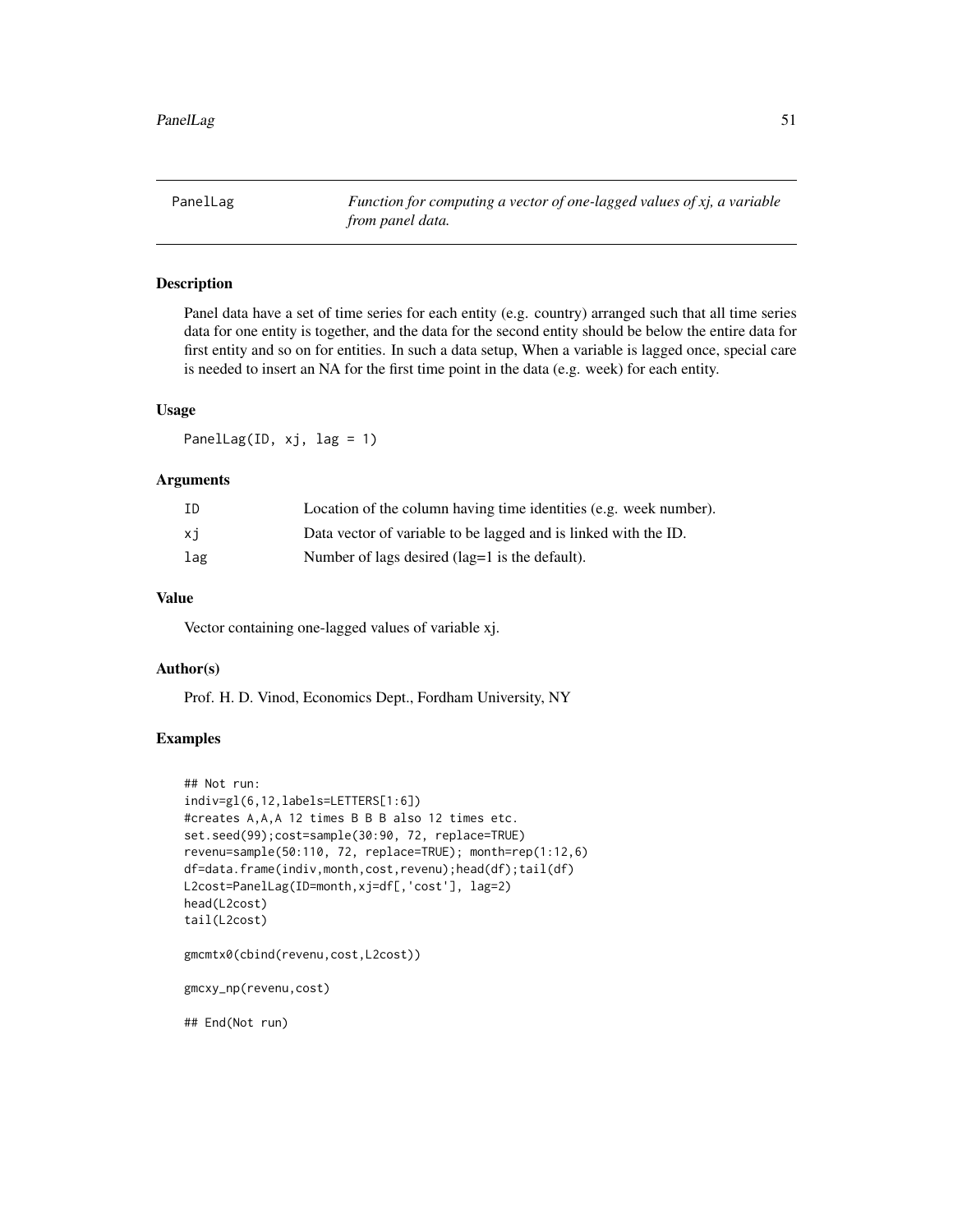parcorMany *Report many generalized partial correlation coefficients allowing control variables.*

## Description

This function calls parcor\_ijk function which uses original data to compute generalized partial correlations between  $X_{idep}$  and  $X_j$  where j can be any one of the remaining variables in the input matrix mtx. Partial correlations remove the effect of variables  $x_k$  other than  $X_i$  and  $X_j$ . Calculation further allows for the presence of control variable(s) (if any) to remain always outside the input matrix and whose effect is also removed in computing partial correlations.

## Usage

parcorMany(mtx, ctrl = 0, dig = 4, idep = 1, verbo = FALSE)

#### Arguments

| mtx   | Input data matrix with at least 3 columns.                                                                       |
|-------|------------------------------------------------------------------------------------------------------------------|
| ctrl  | Input vector or matrix of data for control variable(s), default is $ctrl=0$ when<br>control variables are absent |
| dig   | The number of digits for reporting $(=4, \text{ default})$                                                       |
| idep  | The column number of the first variable $(=1,$ default)                                                          |
| verbo | Make this TRUE for detailed printing of computational steps                                                      |

## Value

A five column 'out' matrix containing partials. The first column has the name of the idep variable. The second column has the name of the j variable, while the third column has partial correlation coefficients  $r^*(i,j | k)$ .

## Note

We want to get all partial correlation coefficients.

#### Author(s)

Prof. H. D. Vinod, Economics Dept., Fordham University, NY.

#### References

Vinod, H. D. 'Generalized Correlations and Instantaneous Causality for Data Pairs Benchmark,' (March 8, 2015) <http://ssrn.com/abstract=2574891>

Vinod, H. D. 'Matrix Algebra Topics in Statistics and Economics Using R', Chapter 4 in Handbook of Statistics: Computational Statistics with R, Vol.32, co-editors: M. B. Rao and C.R. Rao. New York: North Holland, Elsevier Science Publishers, 2014, pp. 143-176.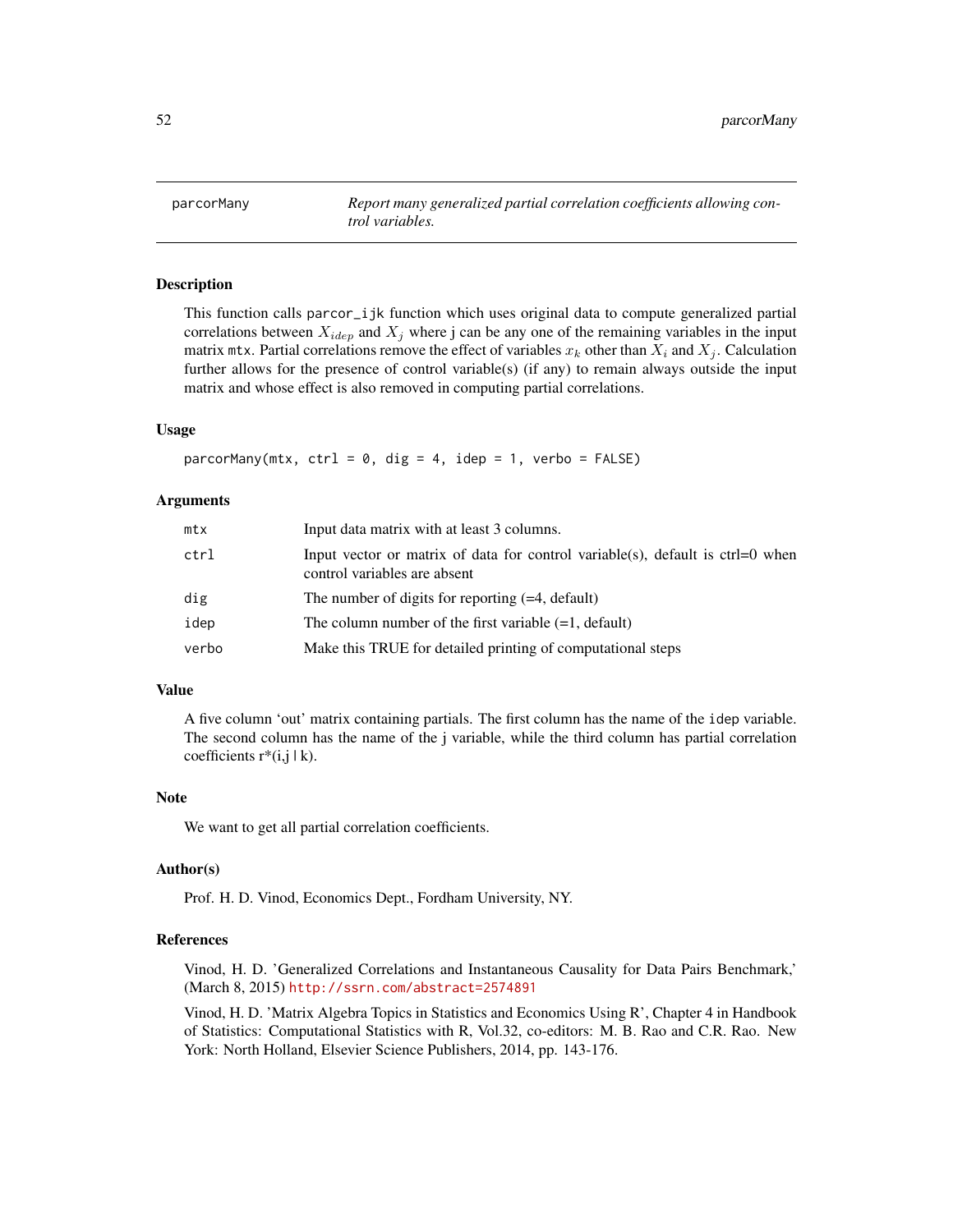#### parcorMtx 53

## See Also

See Also [parcor\\_ijk](#page-55-0).

## Examples

```
set.seed(234)
z=runif(10,2,11)# z is independently created
x=sample(1:10)+z/10 #x is partly indep and partly affected by z
y=1+2*x+3*z+rnorm(10)# y depends on x and z not vice versa
mtx=cbind(x,y,z)
parcorMany(mtx)
## Not run:
set.seed(34);x=matrix(sample(1:600)[1:99],ncol=3)
colnames(x)=c('V1', 'v2', 'V3')
parcorMany(x, idep=1)
## End(Not run)
```
parcorMtx *Matrix of generalized partial correlation coefficients, always leaving out control variables, if any.*

#### Description

This function calls parcor\_ijk function which uses original data to compute generalized partial correlations between  $X_i$  and  $X_j$  where j can be any one of the remaining variables in the input matrix mtx. Partial correlations remove the effect of variables  $x_k$  other than  $X_i$  and  $X_j$ . Calculation further allows for the presence of control variable(s) (if any) to remain always outside the input matrix and whose effect is also removed in computing partial correlations.

## Usage

 $\text{parcorMtx}(\text{mtx}, \text{ctrl} = 0, \text{dig} = 4, \text{verbo} = \text{FALSE})$ 

#### Arguments

| mtx   | Input data matrix with p columns. p is at least 3 columns.                                                              |
|-------|-------------------------------------------------------------------------------------------------------------------------|
| ctrl  | Input vector or matrix of data for control variable(s), default is $\text{ctrl}=0$ when<br>control variables are absent |
| dig   | The number of digits for reporting $(=4, \text{ default})$                                                              |
| verbo | Make this TRUE for detailed printing of computational steps                                                             |

## Value

A p by p 'out' matrix containing partials  $r^*(i,j | k)$ . and  $r^*(j,i | k)$ .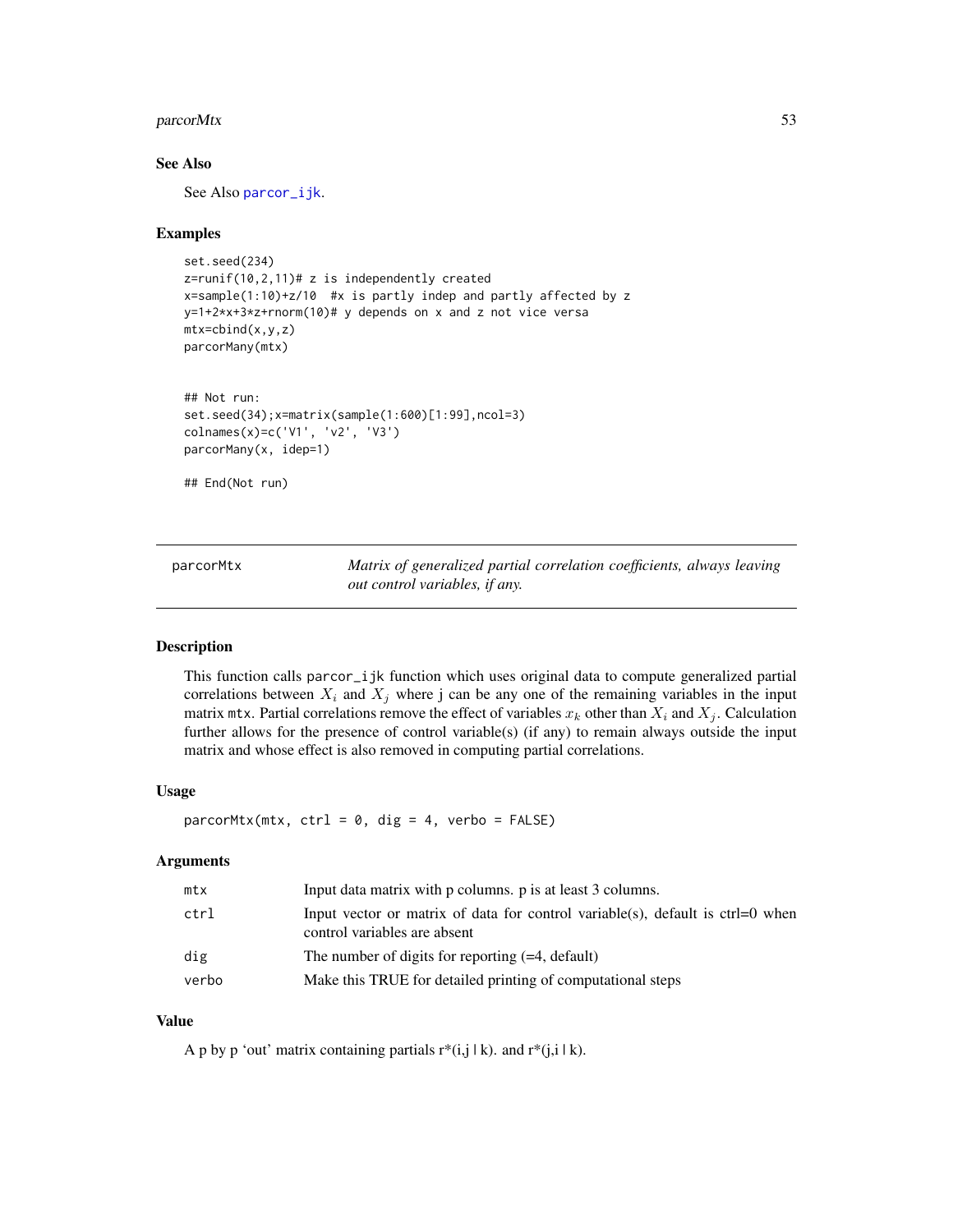## Note

We want to get all partial correlation coefficient pairs removing other column effects. Vinod (2018) shows why one needs more than one criterion to decide the causal paths or exogeneity.

#### Author(s)

Prof. H. D. Vinod, Economics Dept., Fordham University, NY.

# References

Vinod, H. D. 'Generalized Correlations and Instantaneous Causality for Data Pairs Benchmark,' (March 8, 2015) <http://ssrn.com/abstract=2574891>

Vinod, H. D. 'Matrix Algebra Topics in Statistics and Economics Using R', Chapter 4 in Handbook of Statistics: Computational Statistics with R, Vol.32, co-editors: M. B. Rao and C.R. Rao. New York: North Holland, Elsevier Science Publishers, 2014, pp. 143-176.

Vinod, H. D. 'New Exogeneity Tests and Causal Paths,' (June 30, 2018). Available at SSRN: <https://ssrn.com/abstract=3206096>

## See Also

See Also [parcor\\_ijk](#page-55-0).

## Examples

```
set.seed(234)
z=runif(10,2,11)# z is independently created
x=sample(1:10)+z/10 #x is partly indep and partly affected by z
y=1+2*x+3*z+rnorm(10)# y depends on x and z not vice versa
mtx=cbind(x,y,z)
parcorMtx(mtx)
```

```
## Not run:
set.seed(34);x=matrix(sample(1:600)[1:99],ncol=3)
colnames(x)=c('V1', 'v2', 'V3')
parcorMtx(x)
```
## End(Not run)

parcorSilent *Silently compute generalized (ridge-adjusted) partial correlation coefficients from matrix R\*.*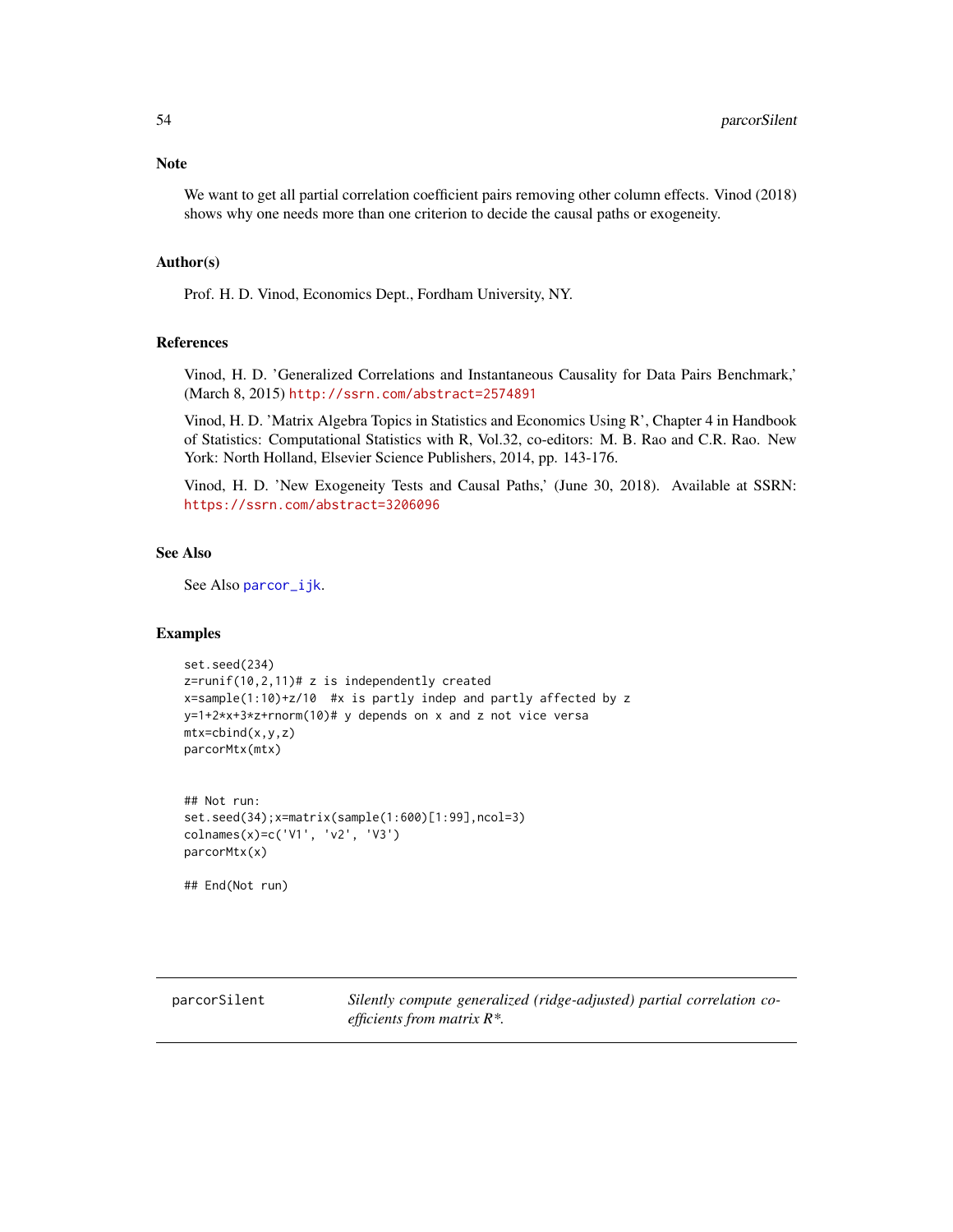## parcorSilent 55

#### Description

This function calls parcor\_ijkOLD function which uses a generalized correlation matrix  $\mathbb{R}^*$  as input to compute generalized partial correlations between  $X_i$  and  $X_j$  where j can be any one of the remaining variables. Computation removes the effect of all other variables in the matrix. It further adjusts the resulting partial correlation coefficients to be in the appropriate [-1,1] range by using an additive constant in the fashion of ridge regression.

## Usage

```
parcorSilent(gmc0, dig = 4, idep = 1, verbo = FALSE, incr = 3)
```
## Arguments

| gmc@  | This must be a p by p matrix $R^*$ of generalized correlation coefficients.                                                                                                                                                                                                                                      |
|-------|------------------------------------------------------------------------------------------------------------------------------------------------------------------------------------------------------------------------------------------------------------------------------------------------------------------|
| dig   | The number of digits for reporting $(=4, \text{ default})$                                                                                                                                                                                                                                                       |
| idep  | The column number of the first variable $(=1,$ default)                                                                                                                                                                                                                                                          |
| verbo | Make this TRUE for detailed printing of computational steps                                                                                                                                                                                                                                                      |
| incr  | incremental constant for iteratively adjusting 'ridgek' where ridgek is the con-<br>stant times the identity matrix used to make sure that the gmc0 matrix is positive<br>definite. If not, this function iteratively increases the incr till relevant partial<br>correlations are within the $[-1,1]$ interval. |

#### Value

A five column 'out' matrix containing partials. The first column has the name of the idep variable. The second column has the name of the j variable, while the third column has  $r^*(i,j | k)$ . The 4-th column has  $r^*(j, i \mid k)$  (denoted partii), and the 5-th column has rijMrji, that is the difference in absolute values (abs(partij) - abs(partji)).

#### Note

The ridgek constant created by the function during the first round may not be large enough to make sure that that other pairs of  $r^*(i,j \mid k)$  are within the [-1,1] interval. The user may have to choose a suitably larger input incr to get all relevant partial correlation coefficients in the correct [-1,1] interval.

## Author(s)

Prof. H. D. Vinod, Economics Dept., Fordham University, NY.

#### References

Vinod, H. D. 'Generalized Correlations and Instantaneous Causality for Data Pairs Benchmark,' (March 8, 2015) <http://ssrn.com/abstract=2574891>

Vinod, H. D. 'Matrix Algebra Topics in Statistics and Economics Using R', Chapter 4 in Handbook of Statistics: Computational Statistics with R, Vol.32, co-editors: M. B. Rao and C.R. Rao. New York: North Holland, Elsevier Science Publishers, 2014, pp. 143-176.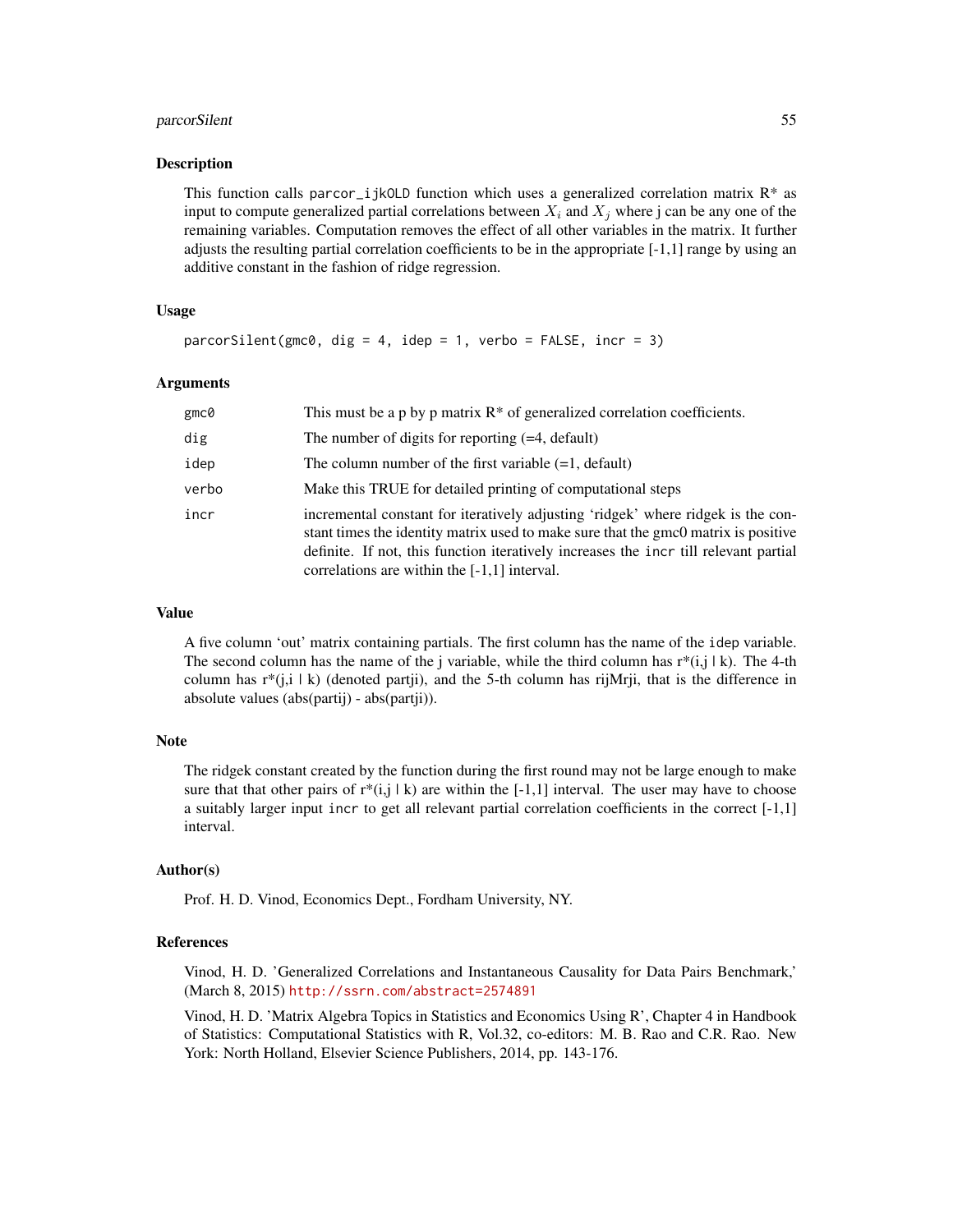Vinod, H. D. "A Survey of Ridge Regression and Related Techniques for Improvements over Ordinary Least Squares," Review of Economics and Statistics, Vol. 60, February 1978, pp. 121-131.

#### See Also

See Also parcor\_i jk for a better version using original data as input.

## Examples

```
set.seed(234)
z=runif(10,2,11)# z is independently created
x=sample(1:10)+z/10 #x is partly indep and partly affected by z
y=1+2*x+3*z+rnorm(10)# y depends on x and z not vice versa
mtx=cbind(x,y,z)g1=gmcmtx0(mtx)
parcor_ijkOLD(g1,1,2) # ouji> ouij implies i=x is the cause of j=y
parcor_ridg(g1,idep=1)
parcorSilent(g1,idep=1)
## Not run:
set.seed(34);x=matrix(sample(1:600)[1:99],ncol=3)
colnames(x)=c('V1', 'v2', 'V3')
```

```
parcorSilent(gm1, idep=1)
```

```
## End(Not run)
```
gm1=gmcmtx0(x)

<span id="page-55-0"></span>parcor\_ijk *Generalized partial correlation coefficients between Xi and Xj after removing the effect of xk via nonparametric regression residuals.*

## Description

This function uses data on two column vectors, xi, xj and xk which can be a vector or a matrix usually of the remaining variables in the model including optional control variables. It works with kernel regression (xi on xk) and (xj on xk) residuals, removes missing data from input variables before proceeding.

## Usage

parcor\_ijk(xi, xj, xk)

#### Arguments

| хi | Input vector of data for variable xi                      |
|----|-----------------------------------------------------------|
| xi | Input vector of data for variable xi                      |
| xk | Input data for variables in xk, usually control variables |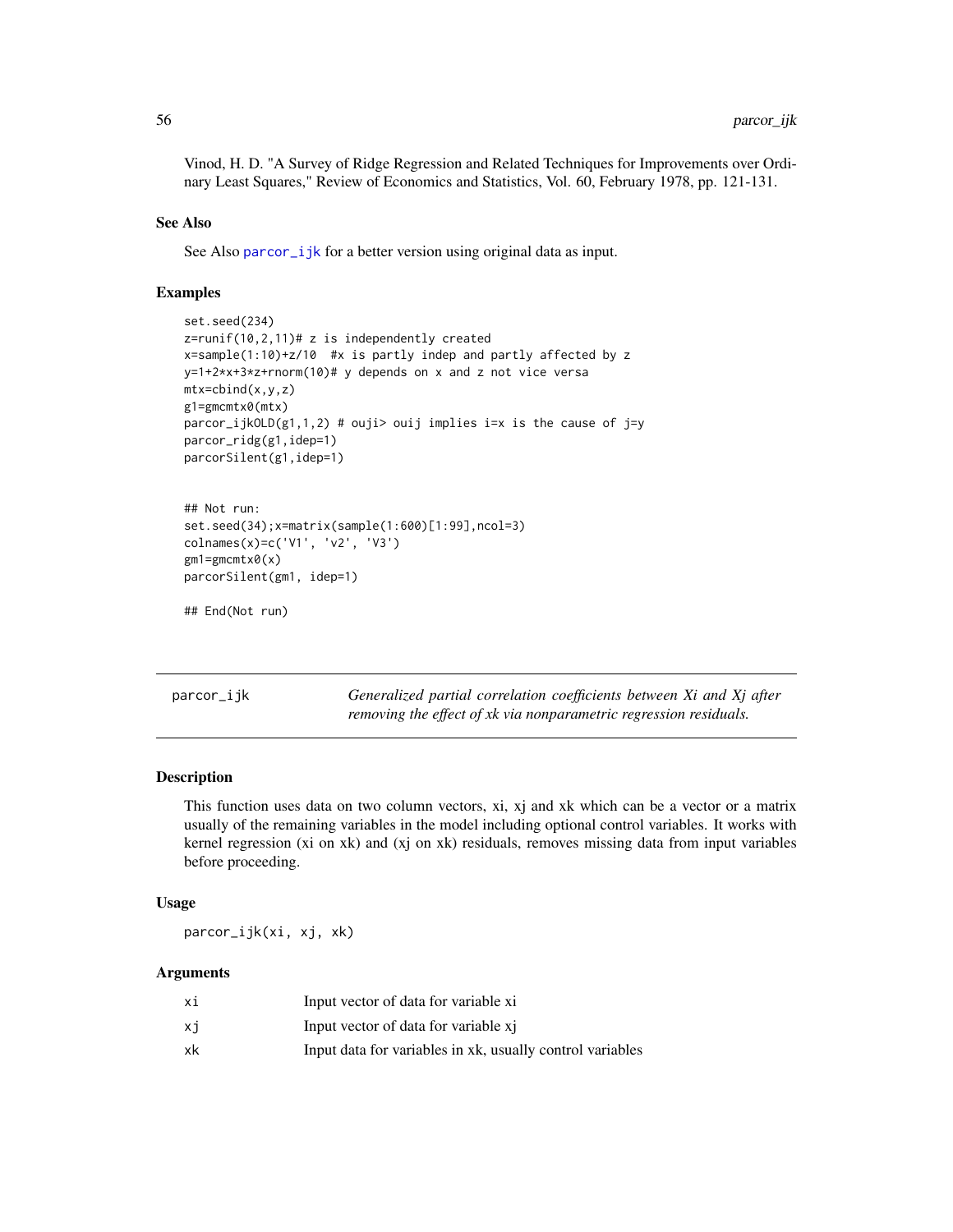## Value

| ouij                            | Generalized partial correlation Xi with $X_i$ (=cause) after removing xk |  |
|---------------------------------|--------------------------------------------------------------------------|--|
| ouji                            | Generalized partial correlation Xi with Xi (=cause) after removing xk    |  |
| allowing for control variables. |                                                                          |  |

## Note

This function calls [kern](#page-38-0),

## Author(s)

Prof. H. D. Vinod, Economics Dept., Fordham University, NY.

#### See Also

See [parcor\\_linear](#page-57-0).

## Examples

```
## Not run:
set.seed(34);x=matrix(sample(1:600)[1:99],ncol=3)
colnames(x)=c('V1', 'v2', 'V3')
parcor_ijk(gm1, 2,3)
```
## End(Not run)#'

<span id="page-56-0"></span>parcor\_ijkOLD *Generalized partial correlation coefficient between Xi and Xj after removing the effect of all others. (older version, deprecated)*

#### Description

This function uses a generalized correlation matrix  $R^*$  as input to compute generalized partial correlations between  $X_i$  and  $X_j$  where j can be any one of the remaining variables. Computation removes the effect of all other variables in the matrix. The user is encouraged to remove all known irrelevant rows and columns from the R\* matrix before submitting it to this function.

# Usage

parcor\_ijkOLD(x, i, j)

## Arguments

| x | Input a p by p matrix $R^*$ of generalized correlation coefficients. |
|---|----------------------------------------------------------------------|
|   | A column number identifying the first variable.                      |
|   | A column number identifying the second variable.                     |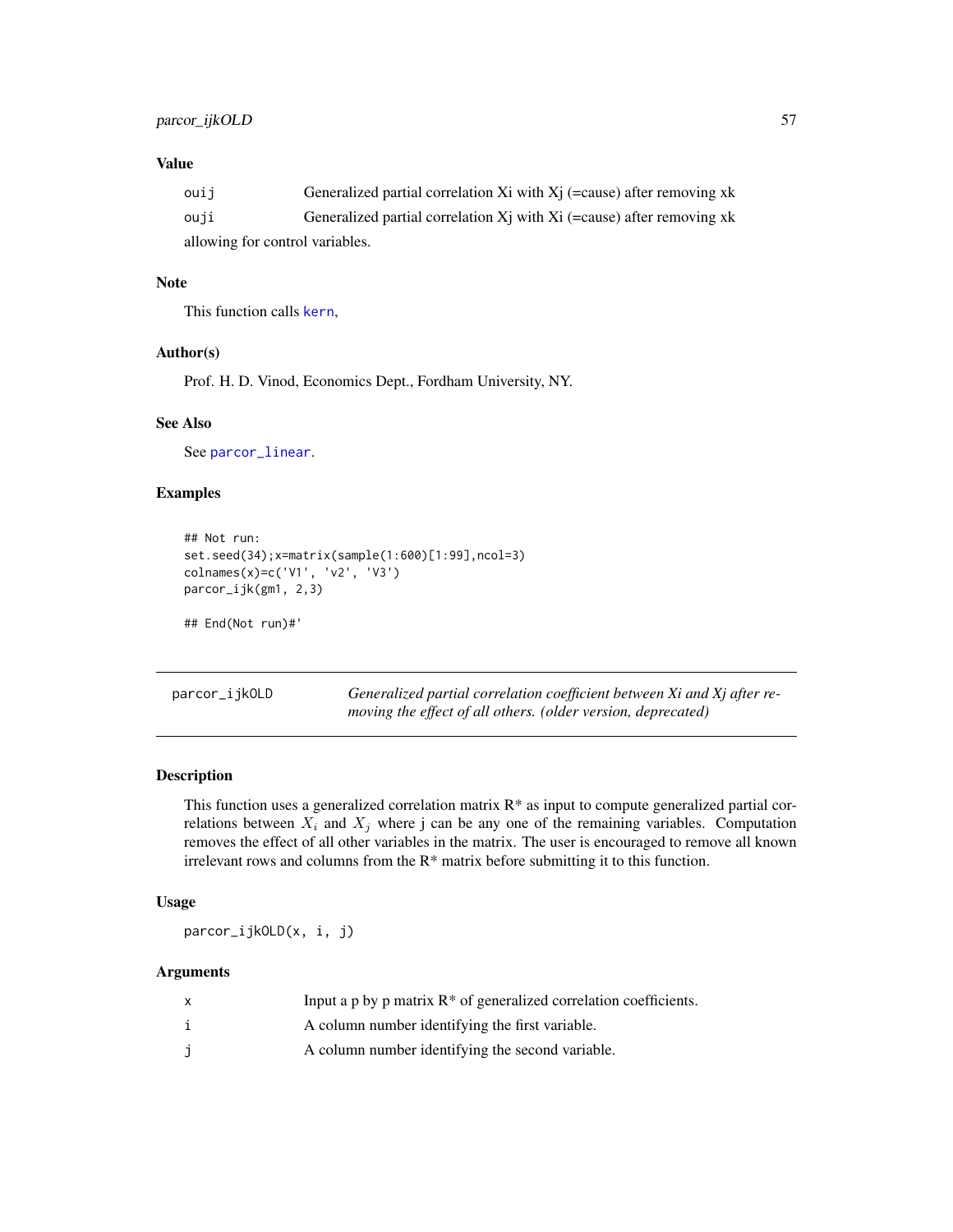## Value

| ouij | Partial correlation Xi with $X_i$ (=cause) after removing all other X's     |
|------|-----------------------------------------------------------------------------|
| ouji | Partial correlation $Xi$ with $Xi$ (=cause) after removing all other $X$ 's |
| myk  | A list of column numbers whose effect has been removed                      |

## Note

This function calls [minor](#page-43-0), and [cofactor](#page-26-0) and is called by parcor\_ridge.

## Examples

```
## Not run:
set.seed(34);x=matrix(sample(1:600)[1:99],ncol=3)
colnames(x)=c('V1', 'v2', 'V3')
gm1=gmcmtx0(x)
parcor_ijkOLD(gm1, 2,3)
## End(Not run)#'
```
<span id="page-57-0"></span>

parcor\_linear *Partial correlation coefficient between Xi and Xj after removing the linear effect of all others.*

## Description

This function uses a symmetric correlation matrix R as input to compute usual partial correlations between  $X_i$  and  $X_j$  where j can be any one of the remaining variables. Computation removes the effect of all other variables in the matrix. The user is encouraged to remove all known irrelevant rows and columns from the R matrix before submitting it to this function.

## Usage

parcor\_linear(x, i, j)

#### Arguments

| Input a p by p matrix R of symmetric correlation coefficients. |
|----------------------------------------------------------------|
| A column number identifying the first variable.                |
| A column number identifying the second variable.               |

#### Value

| ouii | Partial correlation Xi with Xi after removing all other X's        |
|------|--------------------------------------------------------------------|
| ouji | Partial correlation $Xi$ with $Xi$ after removing all other $X$ 's |
| mvk  | A list of column numbers whose effect has been removed             |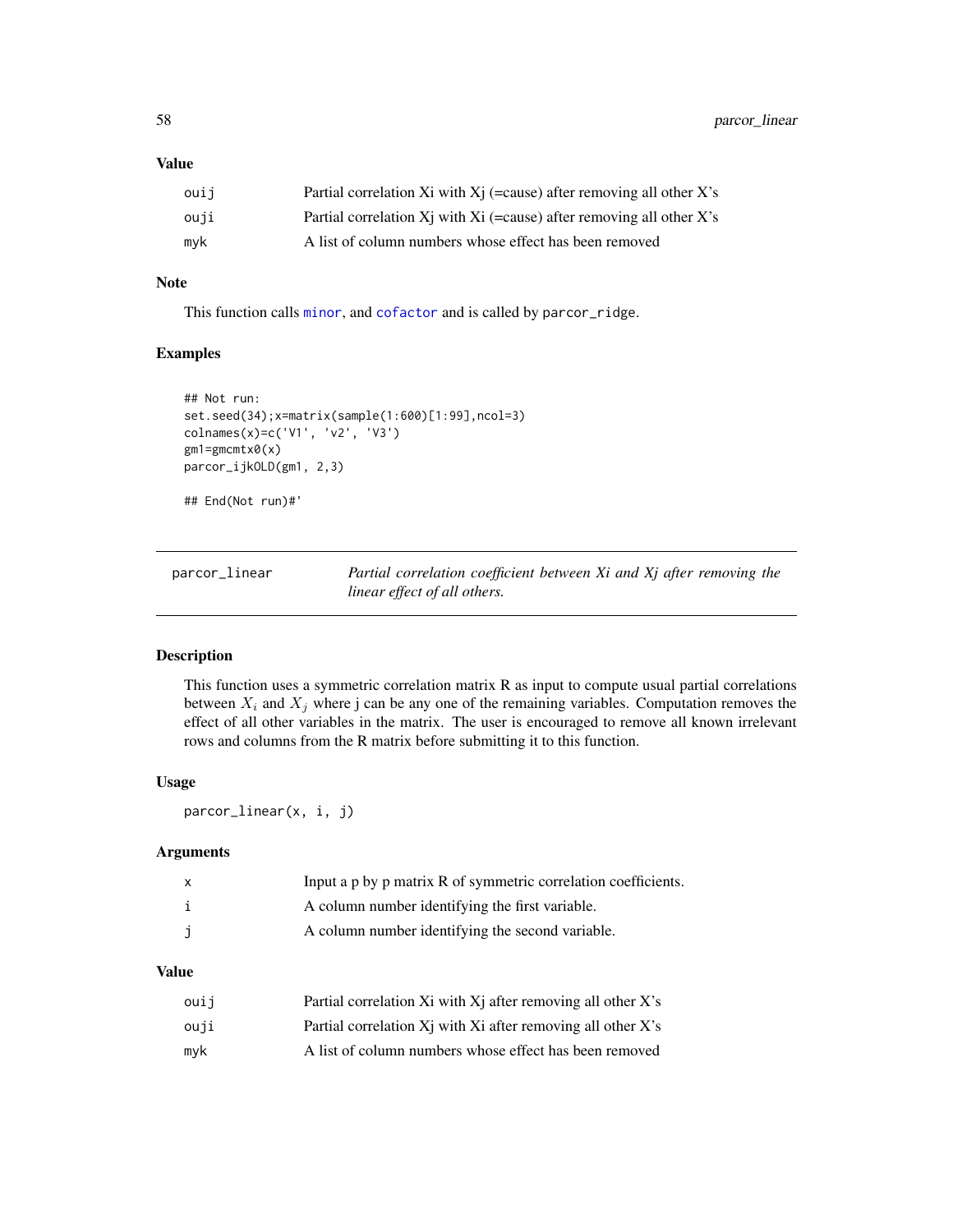# parcor\_ridg 59

# Note

This function calls [minor](#page-43-0), and [cofactor](#page-26-0)

## Author(s)

Prof. H. D. Vinod, Economics Dept., Fordham University, NY.

## See Also

See [parcor\\_ijk](#page-55-0) for generalized partial correlation coefficients useful for causal path determinations.

## Examples

```
## Not run:
set.seed(34);x=matrix(sample(1:600)[1:99],ncol=3)
colnames(x)=c('V1', 'v2', 'V3')
c1=cor(x)parcor_linear(c1, 2,3)
## End(Not run)
```

| parcor_ridg | Compute generalized (ridge-adjusted) partial correlation coefficients |
|-------------|-----------------------------------------------------------------------|
|             | from matrix $R^*$ . (deprecated)                                      |

# Description

This function calls parcor\_i jkOLD function which uses a generalized correlation matrix  $R^*$  as input to compute generalized partial correlations between  $X_i$  and  $X_j$  where j can be any one of the remaining variables. Computation removes the effect of all other variables in the matrix. It further adjusts the resulting partial correlation coefficients to be in the appropriate [-1,1] range by using an additive constant in the fashion of ridge regression.

#### Usage

```
parcor\_ridge(gmc0, dig = 4, idep = 1, verbo = FALSE, incr = 3)
```
#### Arguments

| gmc0  | This must be a p by p matrix $R^*$ of generalized correlation coefficients. |
|-------|-----------------------------------------------------------------------------|
| dig   | The number of digits for reporting $(=4, \text{ default})$                  |
| idep  | The column number of the first variable $(=1,$ default)                     |
| verbo | Make this TRUE for detailed printing of computational steps                 |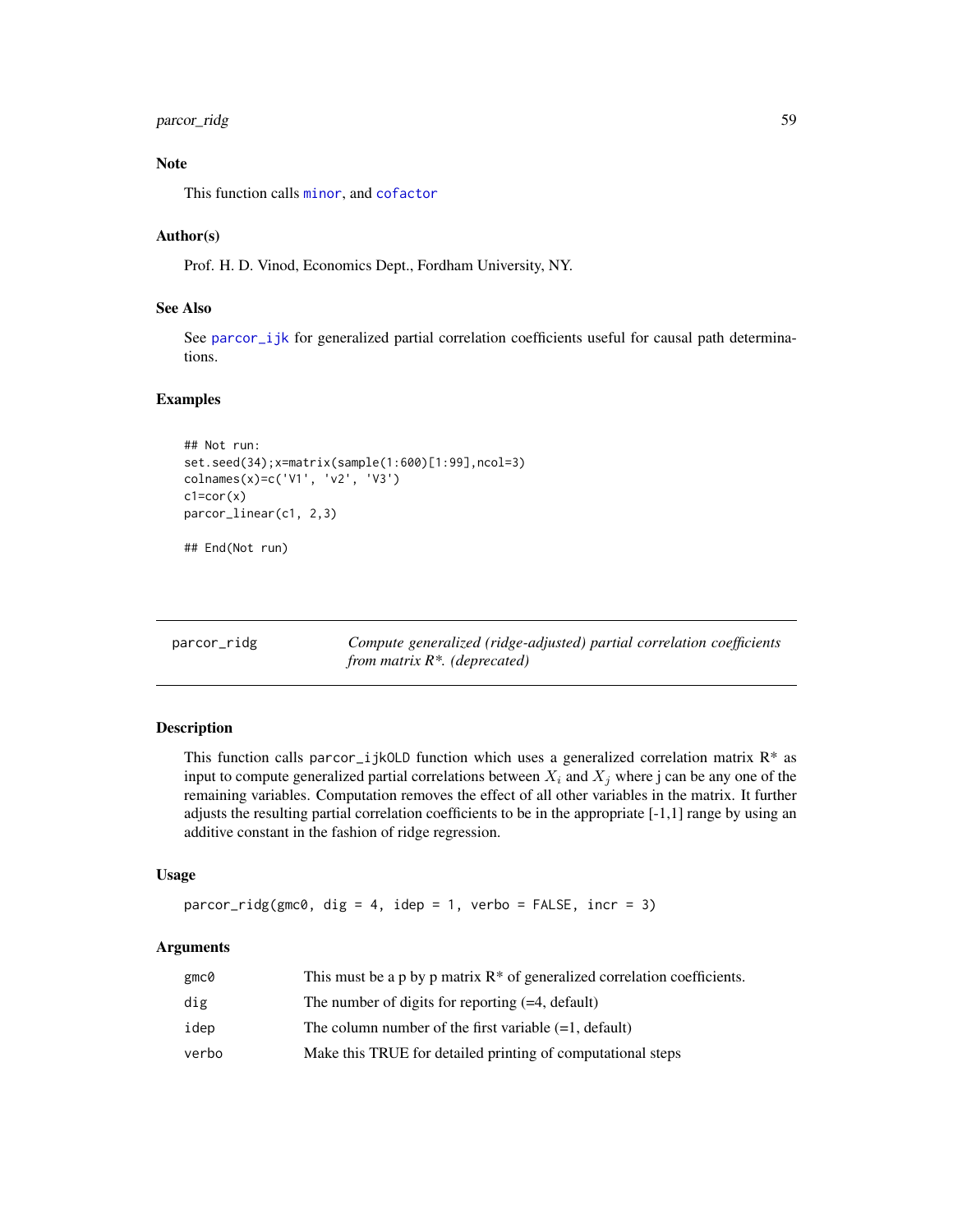incr incremental constant for iteratively adjusting 'ridgek' where ridgek is the constant times the identity matrix used to make sure that the gmc0 matrix is positive definite. If not iteratively increas the incr till all partial correlations are within the [-1,1] interval.

## Value

A five column 'out' matrix containing partials. The first column has the name of the idep variable. The second column has the name of the j variable, while the third column has  $r^*(i,j | k)$ . The 4-th column has  $r^*(i,i | k)$  (denoted partii), and the 5-th column has rijMrii, that is the difference in absolute values (abs(partij) - abs(partji)).

## Note

The ridgek constant created by the function during the first round may not be large enough to make sure that that other pairs of  $r*(i,j \mid k)$  are within the [-1,1] interval. The user may have to choose a suitably larger input incr to get all relevant partial correlation coefficients in the correct [-1,1] interval.

#### Author(s)

Prof. H. D. Vinod, Economics Dept., Fordham University, NY.

#### References

Vinod, H. D. 'Generalized Correlations and Instantaneous Causality for Data Pairs Benchmark,' (March 8, 2015) <http://ssrn.com/abstract=2574891>

Vinod, H. D. 'Matrix Algebra Topics in Statistics and Economics Using R', Chapter 4 in Handbook of Statistics: Computational Statistics with R, Vol.32, co-editors: M. B. Rao and C.R. Rao. New York: North Holland, Elsevier Science Publishers, 2014, pp. 143-176.

Vinod, H. D. "A Survey of Ridge Regression and Related Techniques for Improvements over Ordinary Least Squares," Review of Economics and Statistics, Vol. 60, February 1978, pp. 121-131.

#### See Also

See Also [parcor\\_ijkOLD](#page-56-0).

## Examples

```
set.seed(234)
z=runif(10,2,11)# z is independently created
x=sample(1:10)+z/10 #x is partly indep and partly affected by z
y=1+2*x+3*z+rnorm(10)# y depends on x and z not vice versa
mtx=cbind(x,y,z)g1=gmcmtx0(mtx)
parcor_{ijk}OLD(g1,1,2) # ouji> ouij implies i=x is the cause of j=y
parcor_ridg(g1,idep=1)
```
## Not run: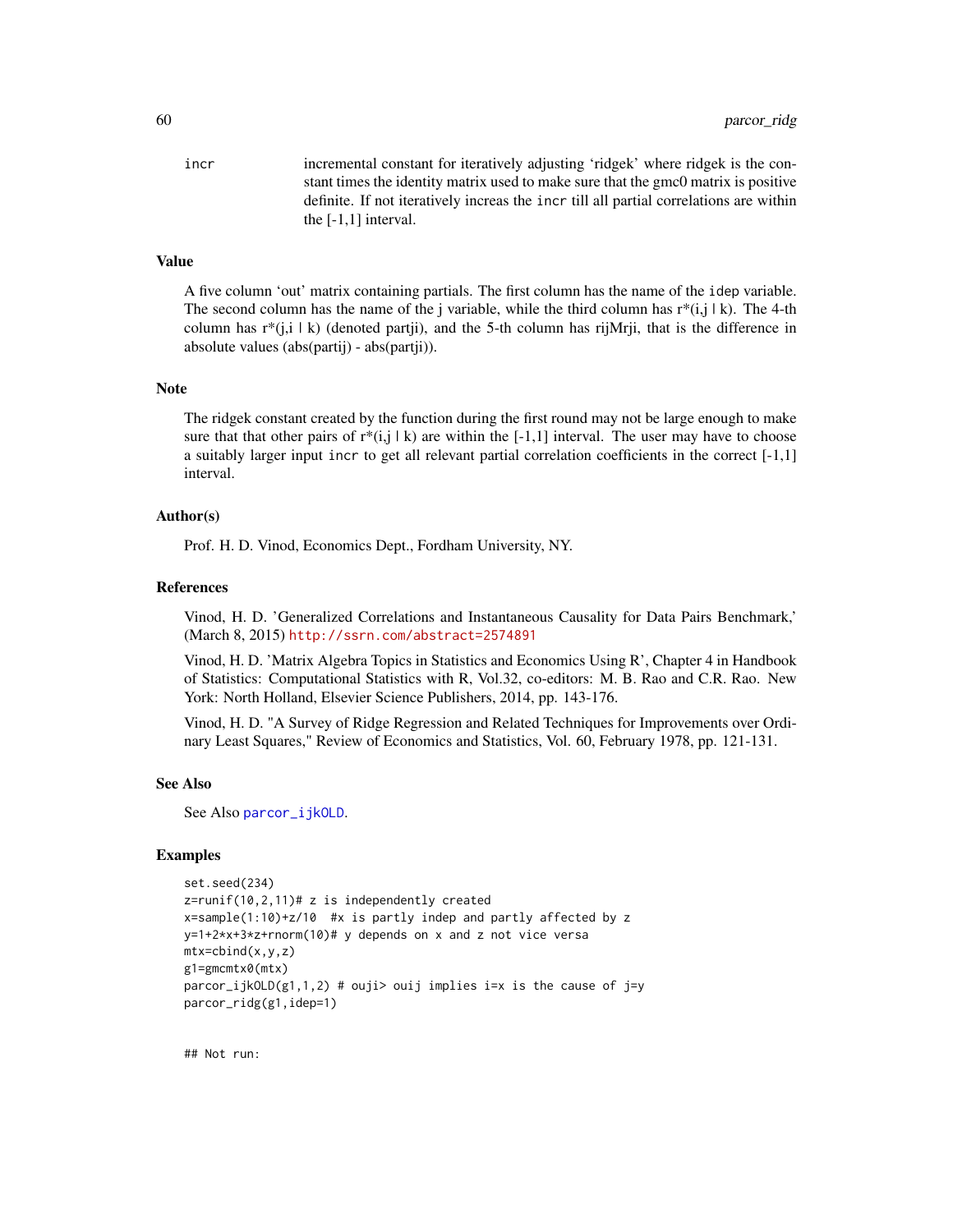#### $pcause$  61

```
set.seed(34);x=matrix(sample(1:600)[1:99],ncol=3)
colnames(x)=c('V1', 'v2', 'V3')
gm1=gmcmtx0(x)
parcor_ridg(gm1, idep=1)
## End(Not run)
```
pcause *Compute the bootstrap probability of correct causal direction.*

## Description

Maximum entropy bootstrap (meboot) package is used for statistical inference regarding  $\delta$  which equals GMC(X|Y)-GMC(Y|X) defined by Zheng et al (2012). The bootstrap provides an approximation to chances of correct determination of the causal direction.

## Usage

pcause(x, y, n999 = 999)

## Arguments

| X    | Vector of x data                               |
|------|------------------------------------------------|
| V    | Vector of y data                               |
| n999 | Number of bootstrap replications (default=999) |

## Value

P(cause) the bootstrap proportion of correct causal determinations.

#### Note

'pcause' is computer intensive and generally slow. It is better to use it at a later stage in the investigation when a preliminary causal determination is already made. Its use may slow the exploratory phase. In my experience, if P(cause) is less than 0.55, there is a cause for concern.

# Author(s)

Prof. H. D. Vinod, Economics Dept., Fordham University, NY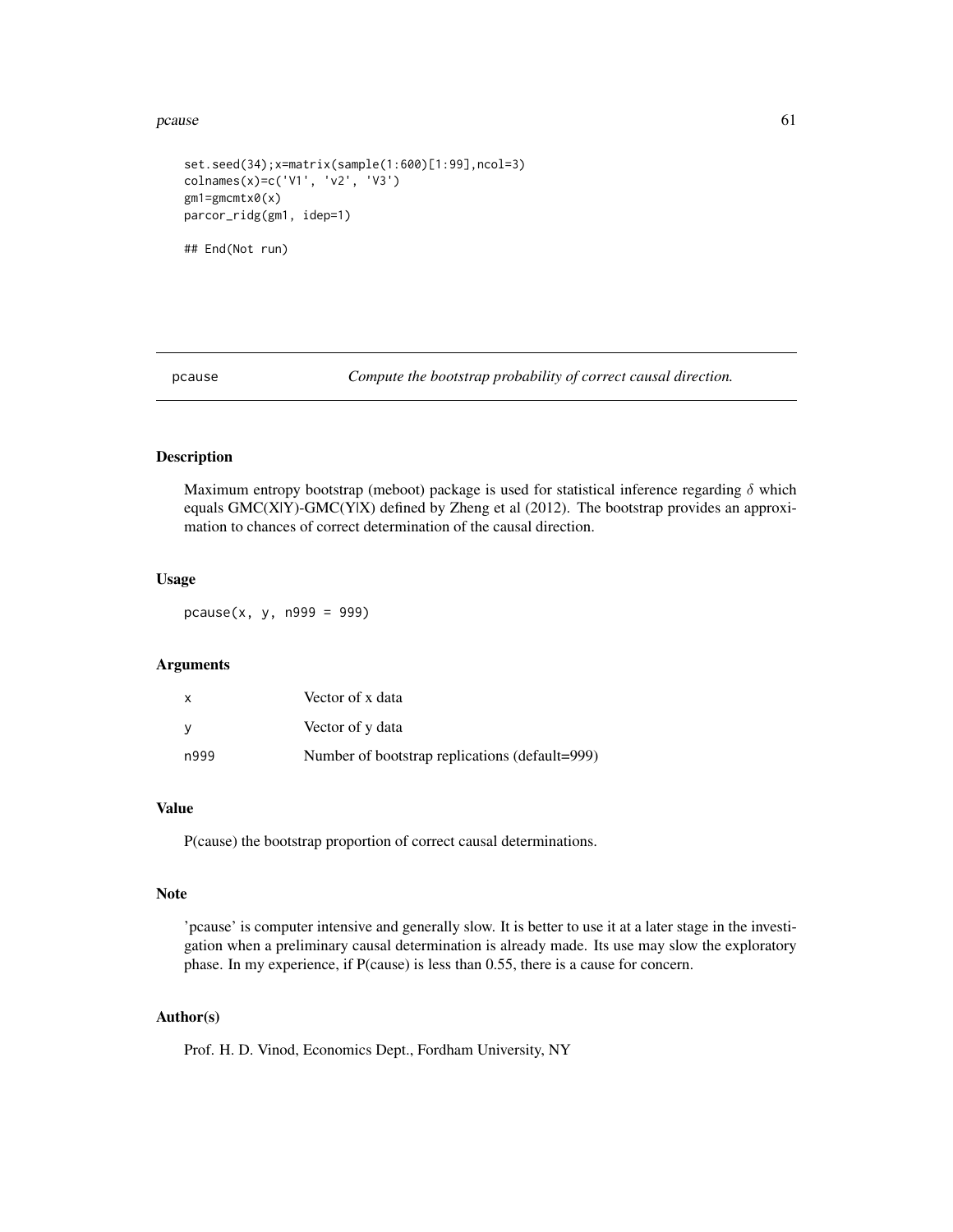## References

Vinod, H. D. 'Generalized Correlation and Kernel Causality with Applications in Development Economics' in Communications in Statistics -Simulation and Computation, 2015, [http://dx.doi.](http://dx.doi.org/10.1080/03610918.2015.1122048) [org/10.1080/03610918.2015.1122048](http://dx.doi.org/10.1080/03610918.2015.1122048)

Zheng, S., Shi, N.-Z., and Zhang, Z. (2012). Generalized measures of correlation for asymmetry, nonlinearity, and beyond. Journal of the American Statistical Association, vol. 107, pp. 1239-1252.

Vinod, H. D. and Lopez-de-Lacalle, J. (2009). 'Maximum entropy bootstrap for time series: The meboot R package.' Journal of Statistical Software, Vol. 29(5), pp. 1-19.

## Examples

```
## Not run:
set.seed(34);x=sample(1:10);y=sample(2:11)
pcause(x,y,n999=29)
```
data('EuroCrime') attach(EuroCrime) pcause(crim,off,n999=29)

## End(Not run)

| prelec2 |                 |  | Intermediate weighting function giving Non-Expected Utility theory |  |
|---------|-----------------|--|--------------------------------------------------------------------|--|
|         | <i>weights.</i> |  |                                                                    |  |

## Description

Computes cumulative probabilities and difference between consecutive cumulative probabilities described in Vinod (2008) textbook. This is a simpler version of the version in the book without mapping to non-expected utility theory weights.

### Usage

prelec2(n)

#### Arguments

|  | A (usually small) integer. |
|--|----------------------------|

## Value

| X    | sequence 1:n                            |
|------|-----------------------------------------|
| р    | probabilities $p = x[i]/n$              |
| pdif | consecutive differences p[i] - p[i - 1] |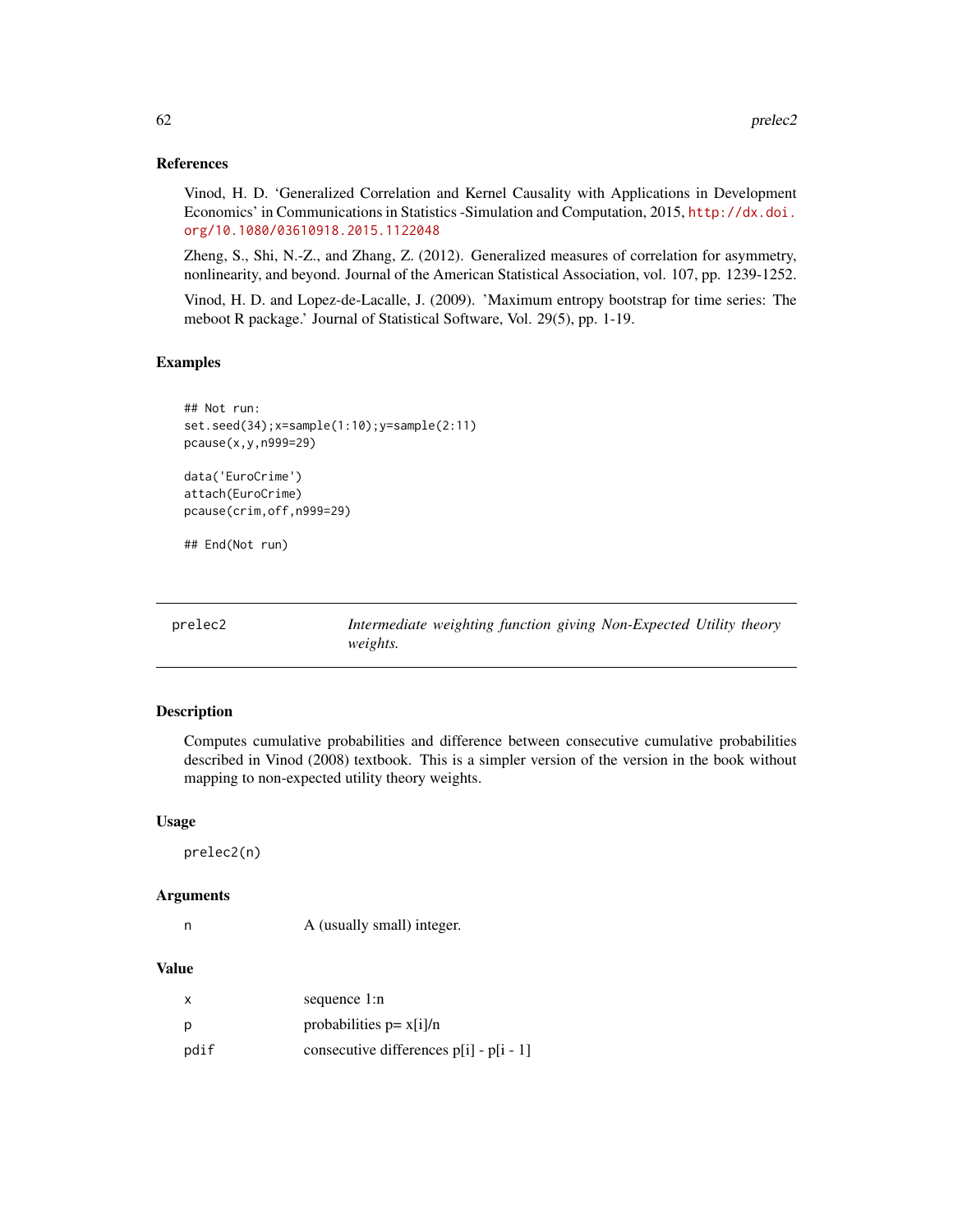#### probSign 63

## Author(s)

Prof. H. D. Vinod, Economics Dept., Fordham University, NY

## References

Vinod, H. D. 'Hands-On Intermediate Econometrics Using R' (2008) World Scientific Publishers: Hackensack, NJ. <http://www.worldscibooks.com/economics/6895.html>

#### Examples

## Not run: prelec2(10)

probSign *Compute probability of positive or negative sign from bootPairs output*

## Description

If there are p columns of data, probSign produces a p-1 by 1 vector of probabilities of correct signs assuming that the mean of n999 values has the correct sign and assuming that m of the 'sum' index values inside the range [-tau, tau] are neither positive nor negative but indeterminate or ambiguous (being too close to zero). That is, the denominator of  $P(+1)$  or  $P(-1)$  is (n999-m) if m signs are too close to zero.

## Usage

 $probability($ out, tau = 0.476)

## Arguments

| out | output from bootPairs with p-1 columns and n999 rows                         |
|-----|------------------------------------------------------------------------------|
| tau | threshold to determine what value is too close to zero, default tau=0.476 is |
|     | equivalent to 15 percent threshold for the unanimity index uj                |

#### Value

sgn When mtx has p columns, sgn reports pairwise p-1 signs representing (fixing the first column in each pair) the average sign after averaging the output of of bootPairs(mtx) (a n999 by p-1 matrix) each containing resampled 'sum' values summarizing the weighted sums associated with all three criteria from the function silentPairs(mtx) applied to each bootstrap sample separately. #'

## Author(s)

Prof. H. D. Vinod, Economics Dept., Fordham University, NY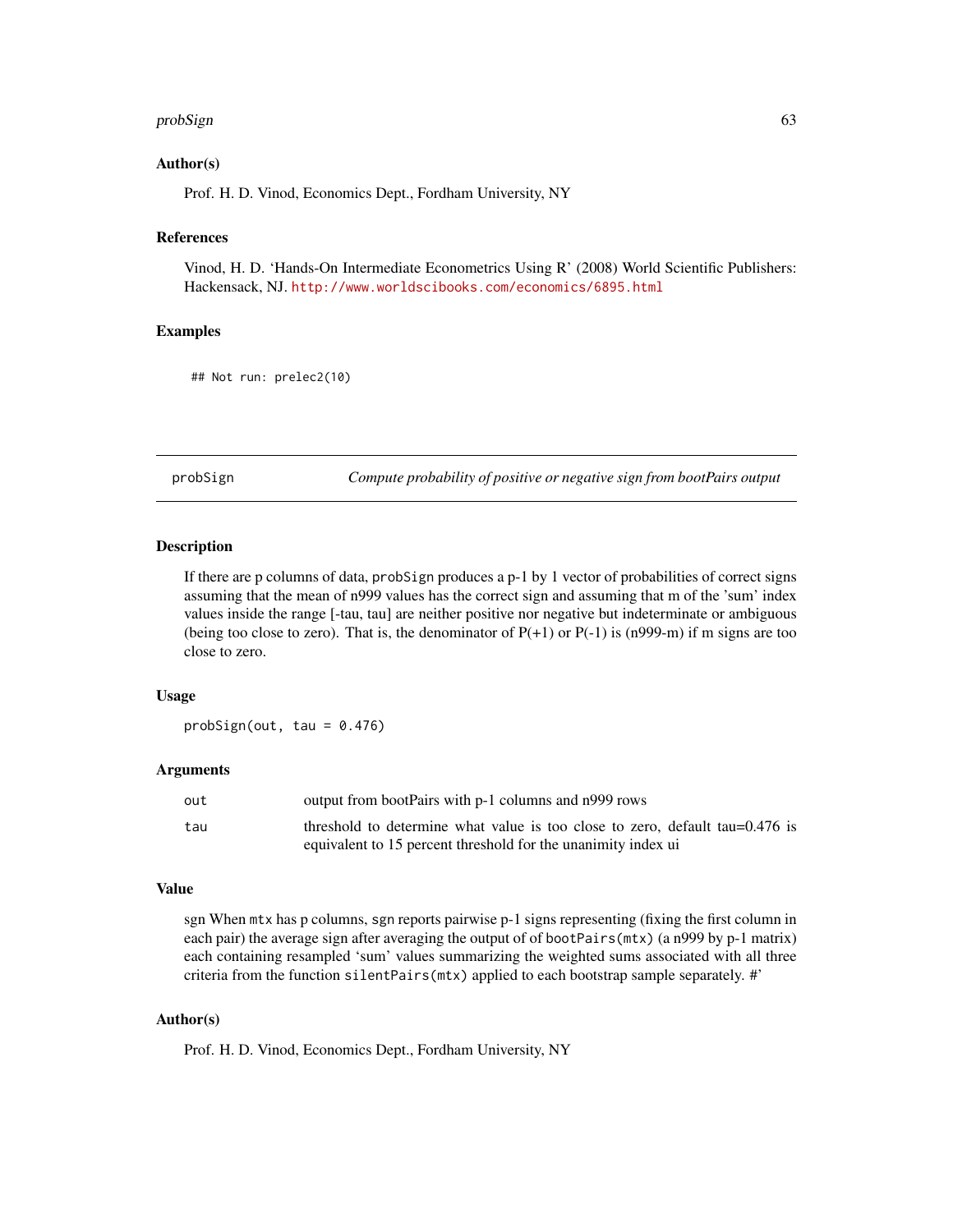#### References

Vinod, H. D. 'Generalized Correlation and Kernel Causality with Applications in Development Economics' in Communications in Statistics -Simulation and Computation, 2015, [http://dx.doi.](http://dx.doi.org/10.1080/03610918.2015.1122048) [org/10.1080/03610918.2015.1122048](http://dx.doi.org/10.1080/03610918.2015.1122048)

Vinod, H. D. and Lopez-de-Lacalle, J. (2009). 'Maximum entropy bootstrap for time series: The meboot R package.' Journal of Statistical Software, Vol. 29(5), pp. 1-19.

Vinod, H. D. Causal Paths and Exogeneity Tests in Generalcorr Package for Air Pollution and Monetary Policy (June 6, 2017). Available at SSRN: <https://ssrn.com/abstract=2982128>

## See Also

See Also [silentPairs](#page-72-0).

# Examples

```
## Not run:
options(np.messages = FALSE)
set.seed(34);x=sample(1:10);y=sample(2:11)
bb=bootPairs(cbind(x,y),n999=29)
probSign(bb,tau=0.476) #gives summary stats for n999 bootstrap sum computations
```
bb=bootPairs(airquality,n999=999);options(np.messages=FALSE) probSign(bb,tau=0.476)#signs for n999 bootstrap sum computations

```
data('EuroCrime')
attach(EuroCrime)
bb=bootPairs(cbind(crim,off),n999=29) #col.1= crim causes off
#hence positive signs are more intuitively meaningful.
#note that n999=29 is too small for real problems, chosen for quickness here.
probSign(bb,tau=0.476)#signs for n999 bootstrap sum computations
```
## End(Not run)

rhs.lag2 *internal rhs.lag2*

#### **Description**

intended for internal use only

#### Usage

rhs.lag2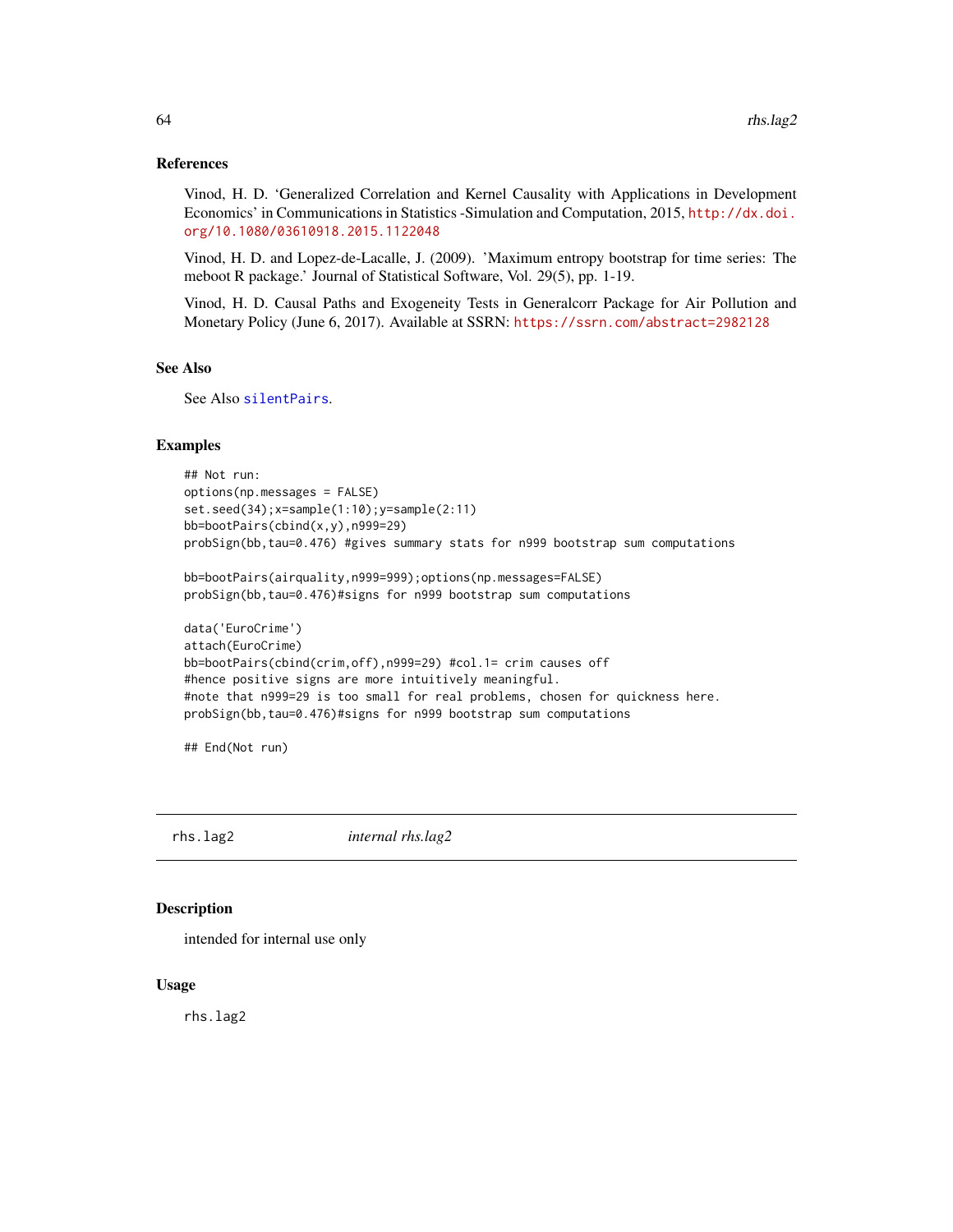intended for internal use only

# Usage

rhs1

ridgek *internal ridgek*

# Description

intended for internal use only

# Usage

ridgek

| rij                | internal rij |
|--------------------|--------------|
| <b>Description</b> |              |

intended for internal use only

# Usage

rij

| rijMrji<br>internal rijMrji |
|-----------------------------|
|-----------------------------|

# Description

intended for internal use only

# Usage

rijMrji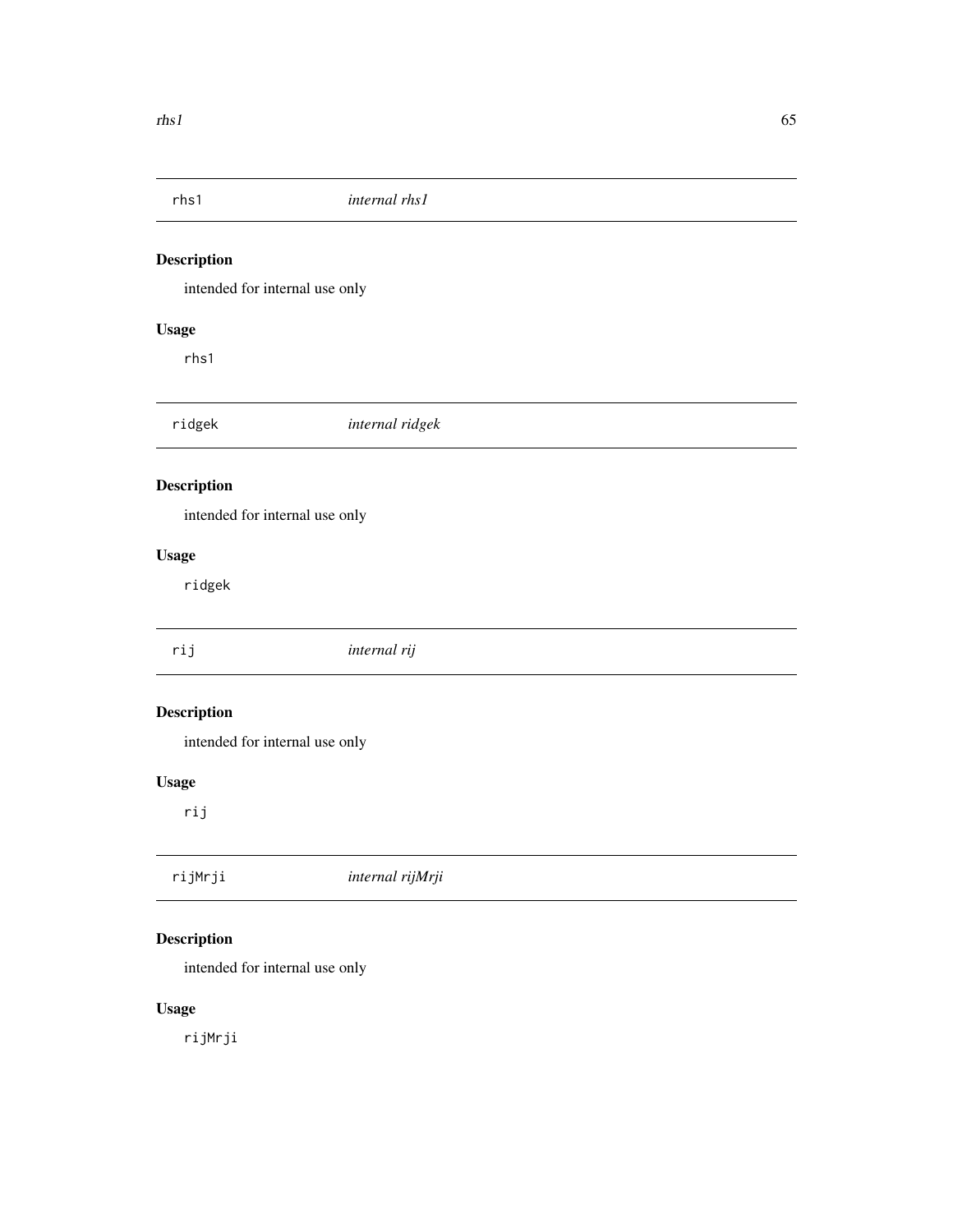intended for internal use only

# Usage

rji

# rrij *internal rrij*

# Description

intended for internal use only

# Usage

rrij

rrji *internal rrji*

# Description

intended for internal use only

# Usage

rrji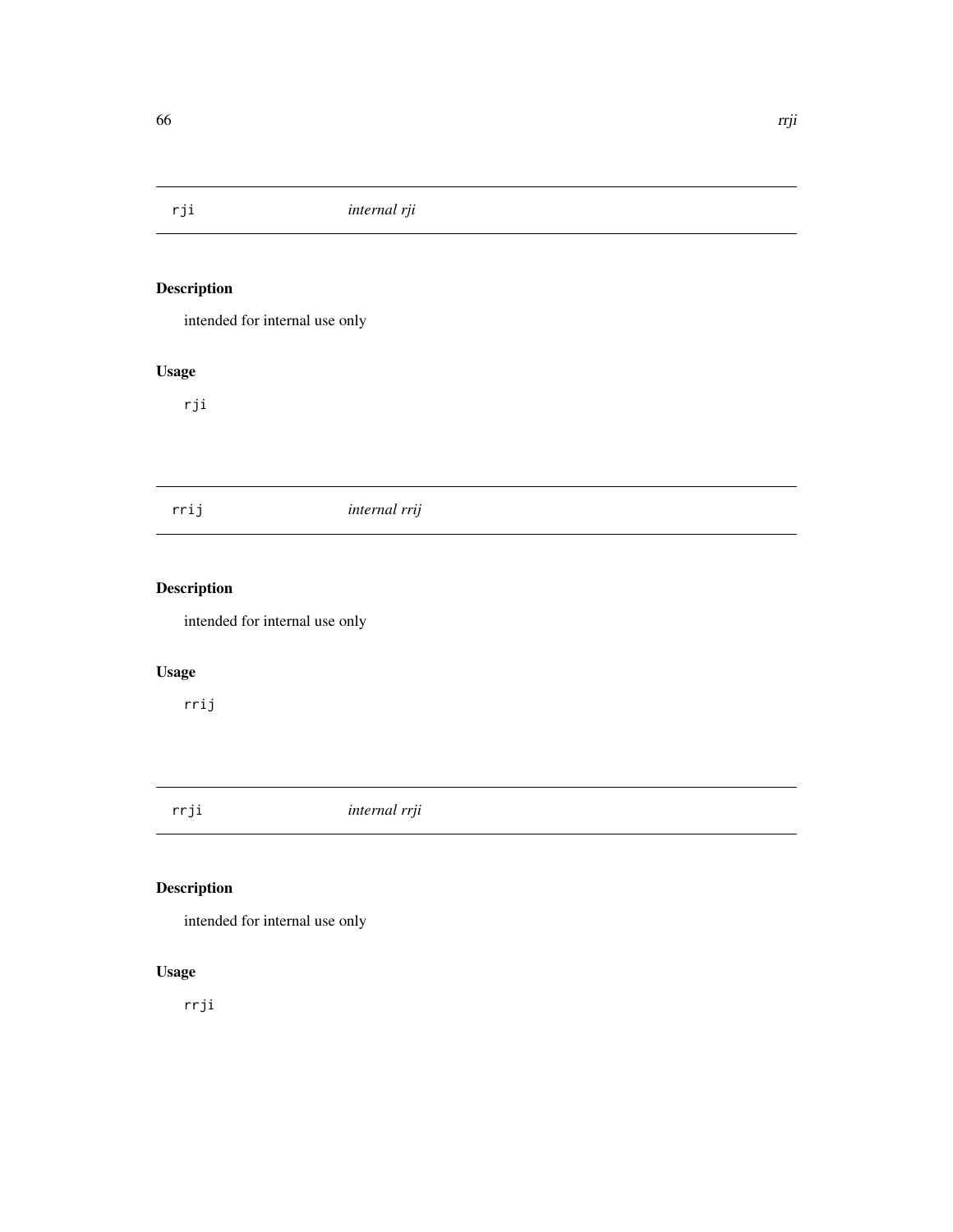Uses Vinod (2015) definition of generalized (asymmetric) correlation coefficients. It requires kernel regression of x on y obtained by using the 'np' package. It also reports usual Pearson correlation coefficient r and p-value for testing the null hypothesis that (population  $r$ )=0.

#### Usage

rstar(x, y)

#### Arguments

| X        | Vector of data on the dependent variable |
|----------|------------------------------------------|
| <b>V</b> | Vector of data on the regressor          |

## Value

Four objects created by this function are:

| corxy     | $r^*$ xly or regressing x on y                   |
|-----------|--------------------------------------------------|
| coryx     | $r^*y$ x or regressing y on x                    |
| pearson.r | Pearson's product moment correlation coefficient |
| p٧        | The p-value for testing the Pearson r            |

## Note

This function needs the kern function which in turn needs the np package.

## Author(s)

Prof. H. D. Vinod, Economics Dept., Fordham University, NY

## References

Vinod, H. D. 'Generalized Correlation and Kernel Causality with Applications in Development Economics' in Communications in Statistics -Simulation and Computation, 2015, [http://dx.doi.](http://dx.doi.org/10.1080/03610918.2015.1122048) [org/10.1080/03610918.2015.1122048](http://dx.doi.org/10.1080/03610918.2015.1122048)

Vinod, H. D. 'Matrix Algebra Topics in Statistics and Economics Using R', Chapter 4 in Handbook of Statistics: Computational Statistics with R, Vol.32, co-editors: M. B. Rao and C.R. Rao. New York: North Holland, Elsevier Science Publishers, 2014, pp. 143-176.

## See Also

See Also as [gmcmtx0](#page-33-0)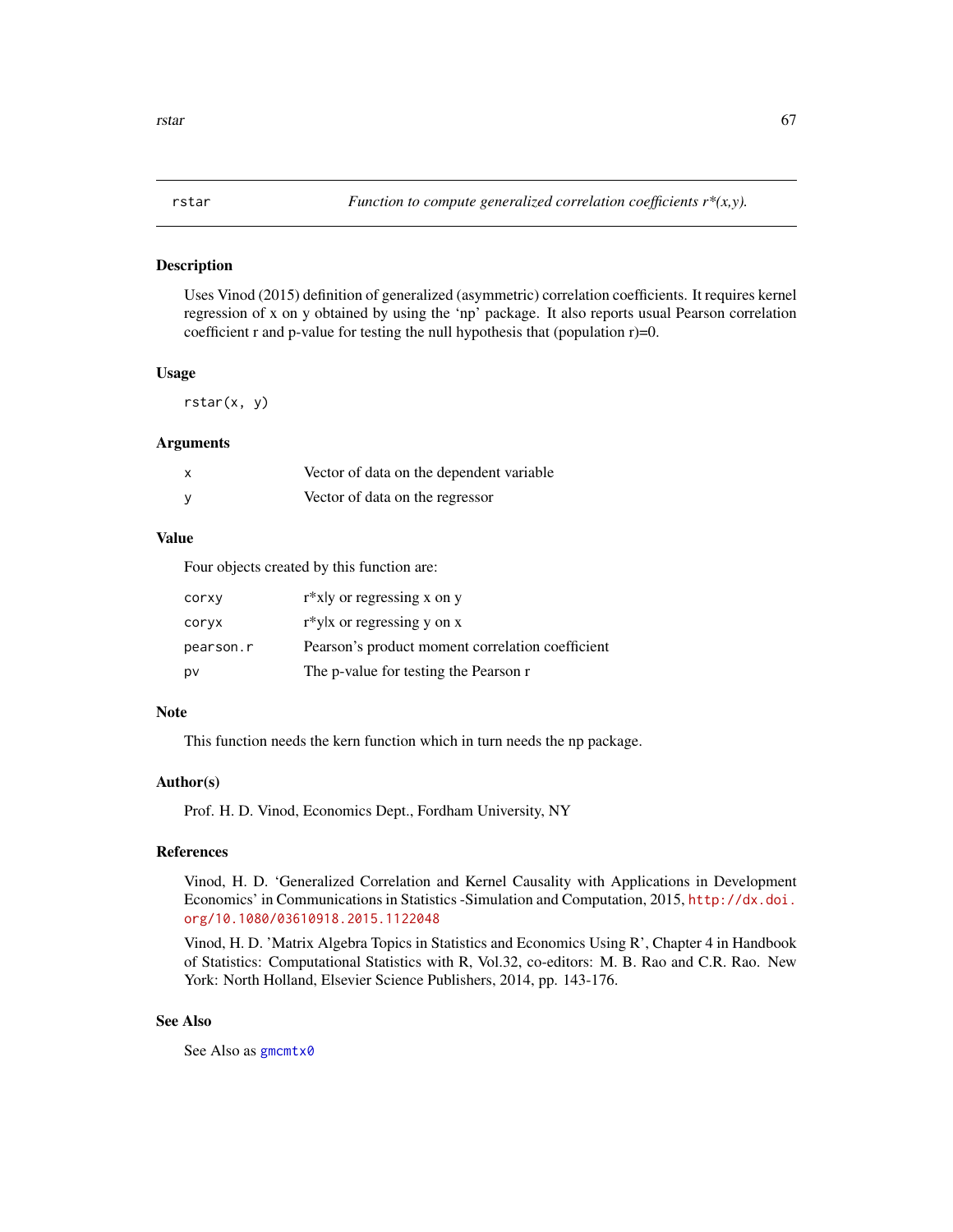# Examples

x=sample(1:30);y=sample(1:30); rstar(x,y)

sales2Lag *internal sales2Lag*

# Description

intended for internal use only

# Usage

sales2Lag

salesLag *internal salesLag*

# Description

intended for internal use only

# Usage

salesLag

seed *internal seed*

# Description

intended for internal use only

# Usage

seed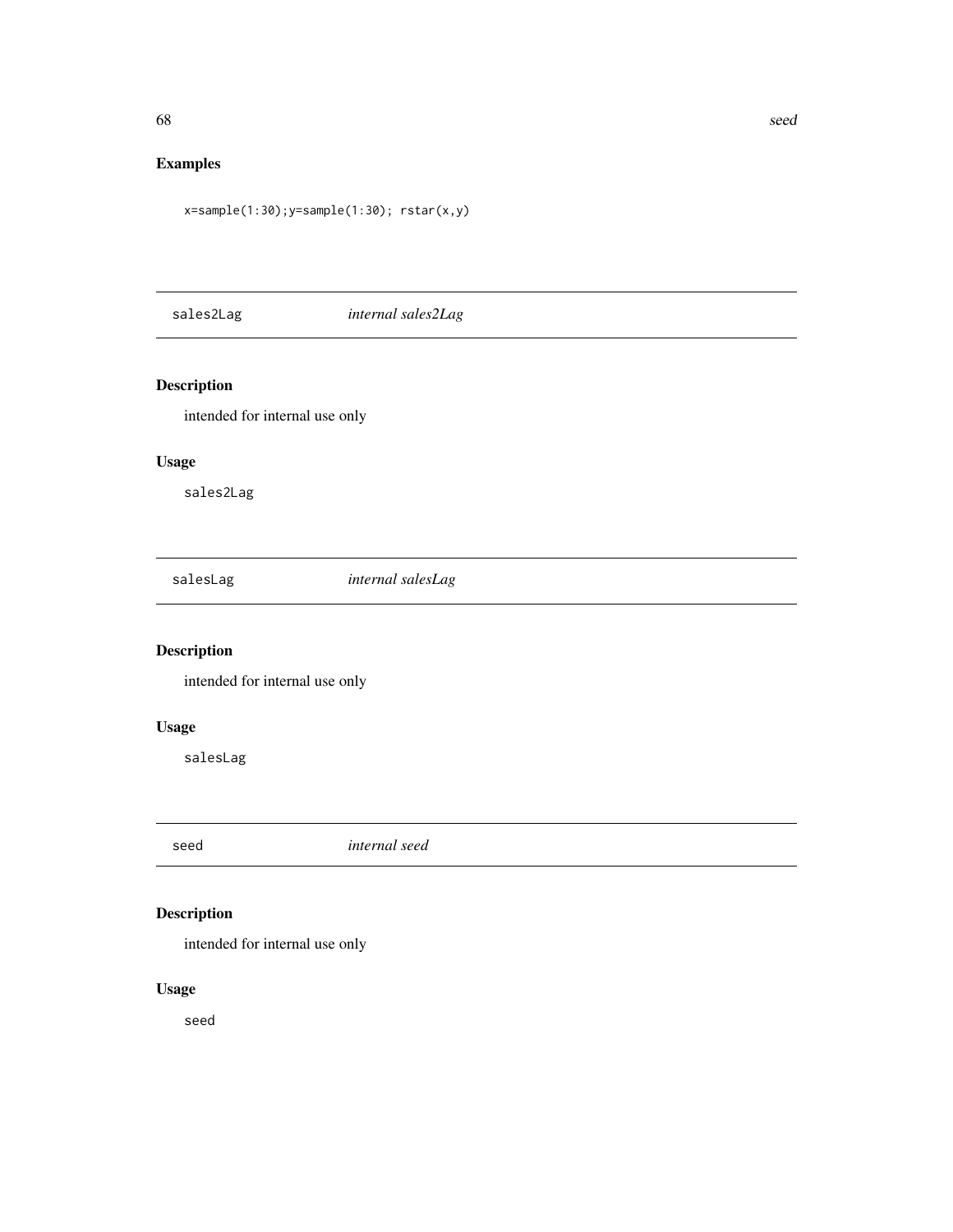intended for internal use only

#### Usage

sgn.e0

silentMtx *No-print kernel-causality unanimity score matrix with optional control variables*

## Description

Allowing input matrix of control variables and missing data, this function produces a p by p matrix summarizing the results, where the estimated signs of stochastic dominance order values  $(+1, 0, -1)$ are weighted by wt=c(1.2, 1.1, 1.05, 1) to compute an overall result for all orders of stochastic dominance by a weighted sum for the criteria Cr1 and Cr2 and added to the Cr3 estimate as: (+1,  $0, -1$ ). Final weighted index is always in the range  $[-3.175, 3.175]$ . It is converted to the more intuitive range [–100, 100].

#### Usage

 $silentMtx(mtx, ctr1 = 0, dig = 6, wt = c(1.2, 1.1, 1.05, 1), sumwt = 4)$ 

## Arguments

| mtx   | The data matrix with p columns. Denote x1 as the first column which is fixed           |
|-------|----------------------------------------------------------------------------------------|
|       | and then paired with all other columns, say: $x2, x3, \ldots, xp$ , one by one for the |
|       | purpose of flipping with $x1$ . p must be 2 or more                                    |
| ctrl  | data matrix for designated control variable(s) outside causal paths                    |
| dig   | Number of digits for reporting (default dig=6).                                        |
| wt    | Allows user to choose a vector of four alternative weights for SD1 to SD4.             |
| sumwt | Sum of weights can be changed here $=4$ (default).                                     |

## Details

The reason for slightly declining weights on the signs from SD1 to SD4 is simply that the local mean comparisons implicit in SD1 are known to be more reliable than local variance implicit in SD2, local skewness implicit in SD3 and local kurtosis implicit in SD4. Why are higher moment estimates less reliable? The higher power of the deviations from the mean needed in their computations lead to greater sampling variability. The summary results for all three criteria are reported in a vector of numbers internally called crall: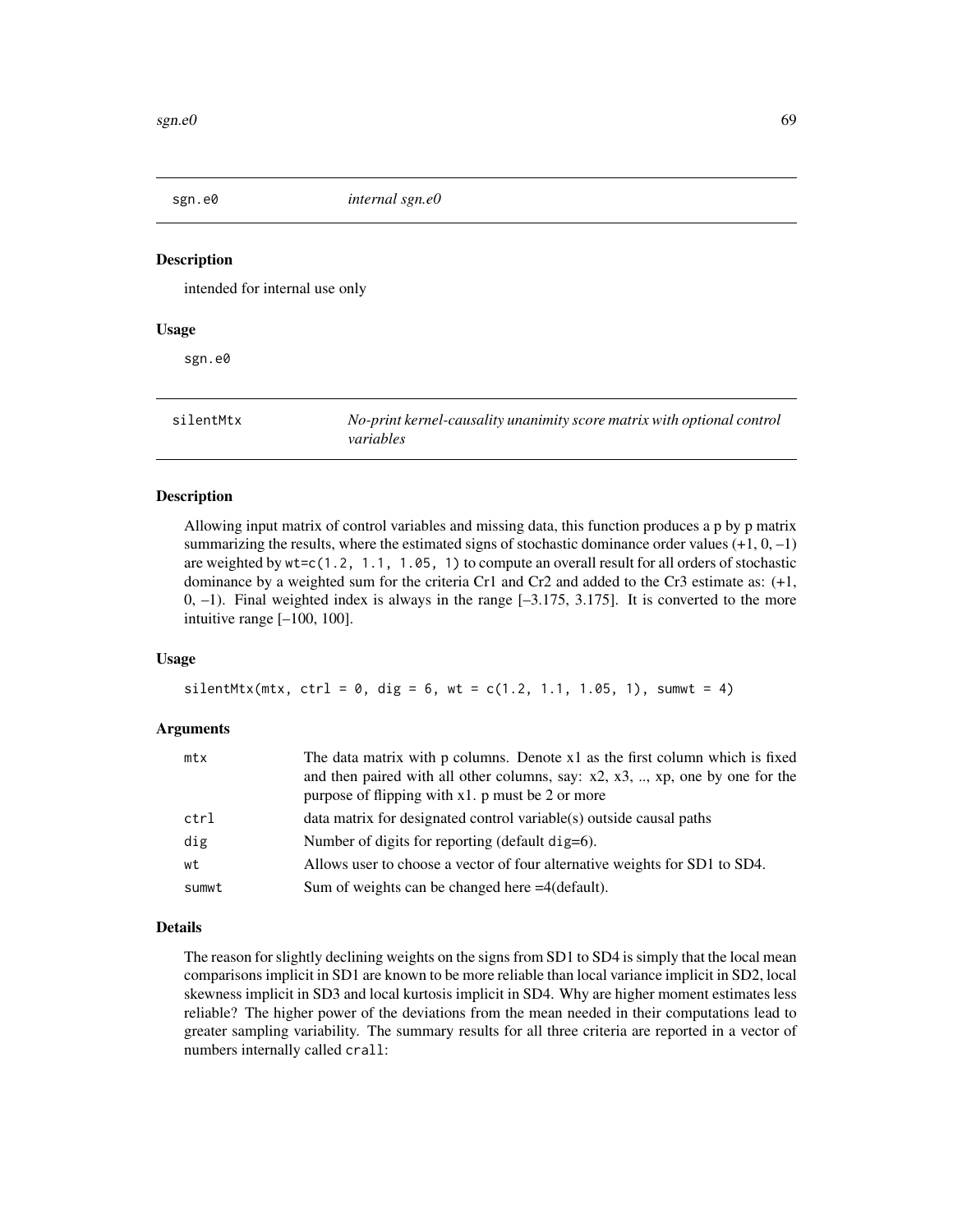#### 70 silentMtx

Value

With p columns in mtx argument to this function, x1 can be paired with a total of p-1 columns  $(x2, x3, \ldots, xp)$ . Note we never flip any of the control variables with x1. This function produces i=1,2,..,p-1 numbers representing the summary sign, or 'sum' from the signs sg1 to sg3 associated with the three criteria: Cr1, Cr2 and Cr3. Note that sg1 and sg2 themselves are weighted signs using weighted sum of signs from four orders of stochastic dominance. In general, a positive sign in the i-th location of the 'sum' output of this function means that x1 is the kernel cause while the variable in (i+1)-th column of mtx is the 'effect' or 'response' or 'endogenous.' The magnitude represents the strength (unanimity) of the evidence for a particular sign. Conversely a negative sign in the i-th location of the 'sum' output of this function means that that the first variable listed as the input to this function is the 'effect,' while the variable in  $(i+1)$ -th column of  $mtx$  is the exogenous kernel cause. This function is a summary of someCPairs allowing for control variables.

## Note

The European Crime data has all three criteria correctly suggesting that high crime rate kernel causes the deployment of a large number of police officers. The command attach(EuroCrime); silentPairs(cbind(crim returns only one number: 3.175, implying a high unanimity strength. The index 3.175 is the highest. The positive sign of the index suggests that 'crim' variable in the first column of the matrix input to this function kernel causes 'off' in the second column of the matrix argument mtx to this function.

Interpretation of the output matrix produced by this function is as follows. A negative index means the variable named in the column kernel-causes the variable named in the row. A positive index means the row name variable kernel-causes the column name variable. The abs(index) measures unanimity by three criteria, Cr1 to Cr3 representing the strength of evidence for the identified causal path.

#### Author(s)

Prof. H. D. Vinod, Economics Dept., Fordham University, NY.

## References

H. D. Vinod 'Generalized Correlation and Kernel Causality with Applications in Development Economics' in Communications in Statistics -Simulation and Computation, 2015, [http://dx.doi.](http://dx.doi.org/10.1080/03610918.2015.1122048) [org/10.1080/03610918.2015.1122048](http://dx.doi.org/10.1080/03610918.2015.1122048)

Vinod, H. D. Causal Paths and Exogeneity Tests in Generalcorr Package for Air Pollution and Monetary Policy (June 6, 2017). Available at SSRN: <https://ssrn.com/abstract=2982128>

#### See Also

```
See silentPairs.
someCPairssome0Pairs
```
## Examples

## Not run: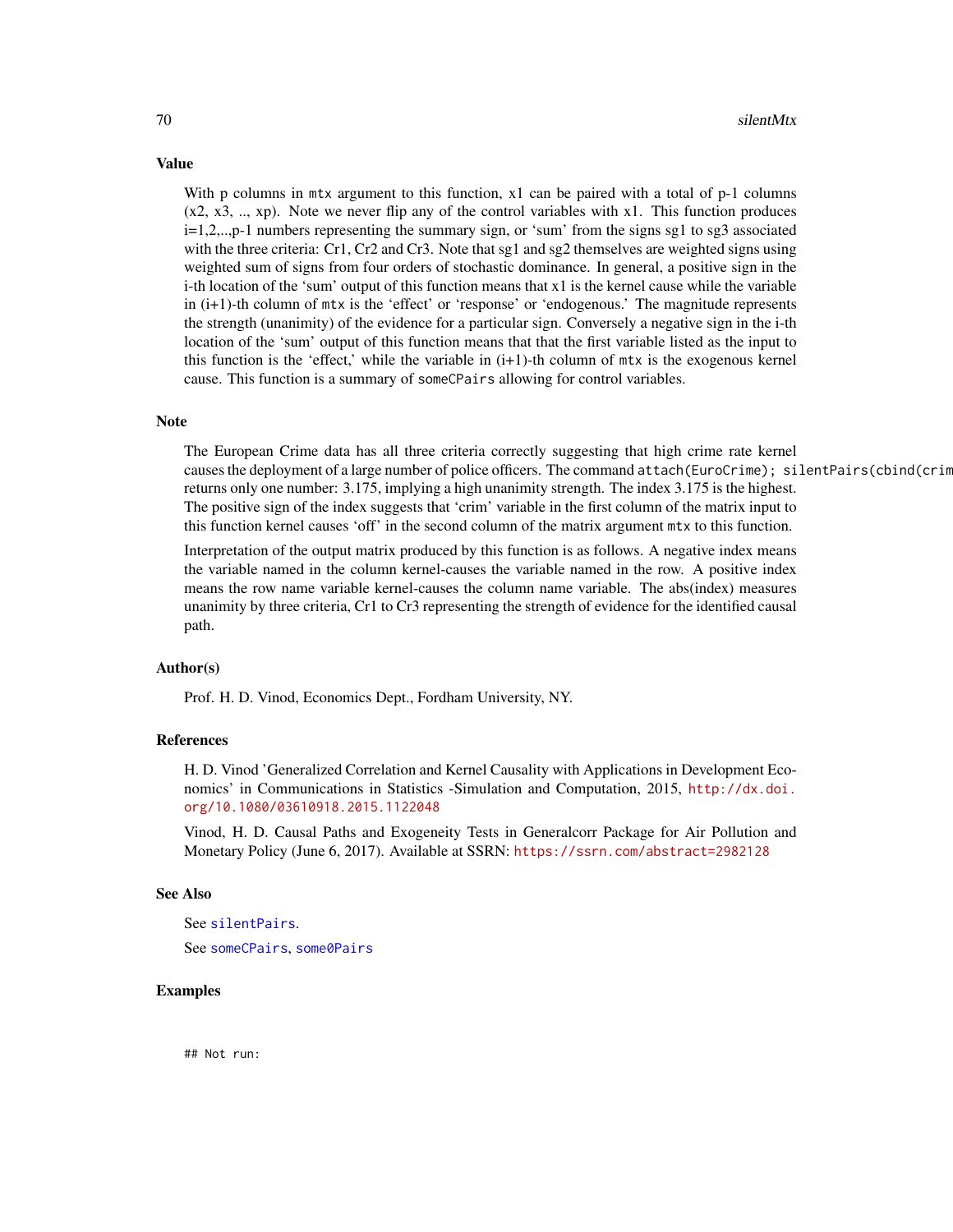#### $s$ ilentMtx0 71

```
options(np.messages=FALSE)
colnames(mtcars[2:ncol(mtcars)])
silentMtx(mtcars[,1:3],ctrl=mtcars[,4:5]) # mpg paired with others
## End(Not run)
options(np.messages=FALSE)
set.seed(234)
z=runif(10,2,11)# z is independently created
x=sample(1:10)+z/10 #x is somewhat indep and affected by z
y=1+2*x+3*z+rnorm(10)
w=runif(10)
x2=x;x2[4]=NA;y2=y;y2[8]=NA;w2=w;w2[4]=NA
silentMtx(mtx=cbind(x2,y2), ctrl=cbind(z,w2))
```
silentMtx0 *Older kernel-causality unanimity score matrix with optional control variables*

#### Description

Allowing input matrix of control variables and missing data, this function produces a p by p matrix summarizing the results, where the estimated signs of stochastic dominance order values  $(+1, 0, -1)$ are weighted by wt=c(1.2, 1.1, 1.05, 1) to compute an overall result for all orders of stochastic dominance by a weighted sum for the criteria Cr1 and Cr2 and added to the Cr3 estimate as: (+1, 0, –1). Final weighted index is always in the range [–3.175, 3.175]. It is converted to the more intuitive range [–100, 100].

#### Usage

```
silentMtx0(mx, ctr1 = 0, dig = 6, wt = c(1.2, 1.1, 1.05, 1), sumwt = 4)
```
## Arguments

| mtx   | The data matrix with p columns. Denote x1 as the first column which is fixed<br>and then paired with all other columns, say: $x2$ , $x3$ , , xp, one by one for the<br>purpose of flipping with x1. p must be 2 or more |
|-------|-------------------------------------------------------------------------------------------------------------------------------------------------------------------------------------------------------------------------|
| ctrl  | data matrix for designated control variable(s) outside causal paths                                                                                                                                                     |
| dig   | Number of digits for reporting (default dig=6).                                                                                                                                                                         |
| wt    | Allows user to choose a vector of four alternative weights for SD1 to SD4.                                                                                                                                              |
| sumwt | Sum of weights can be changed here $=4$ (default).                                                                                                                                                                      |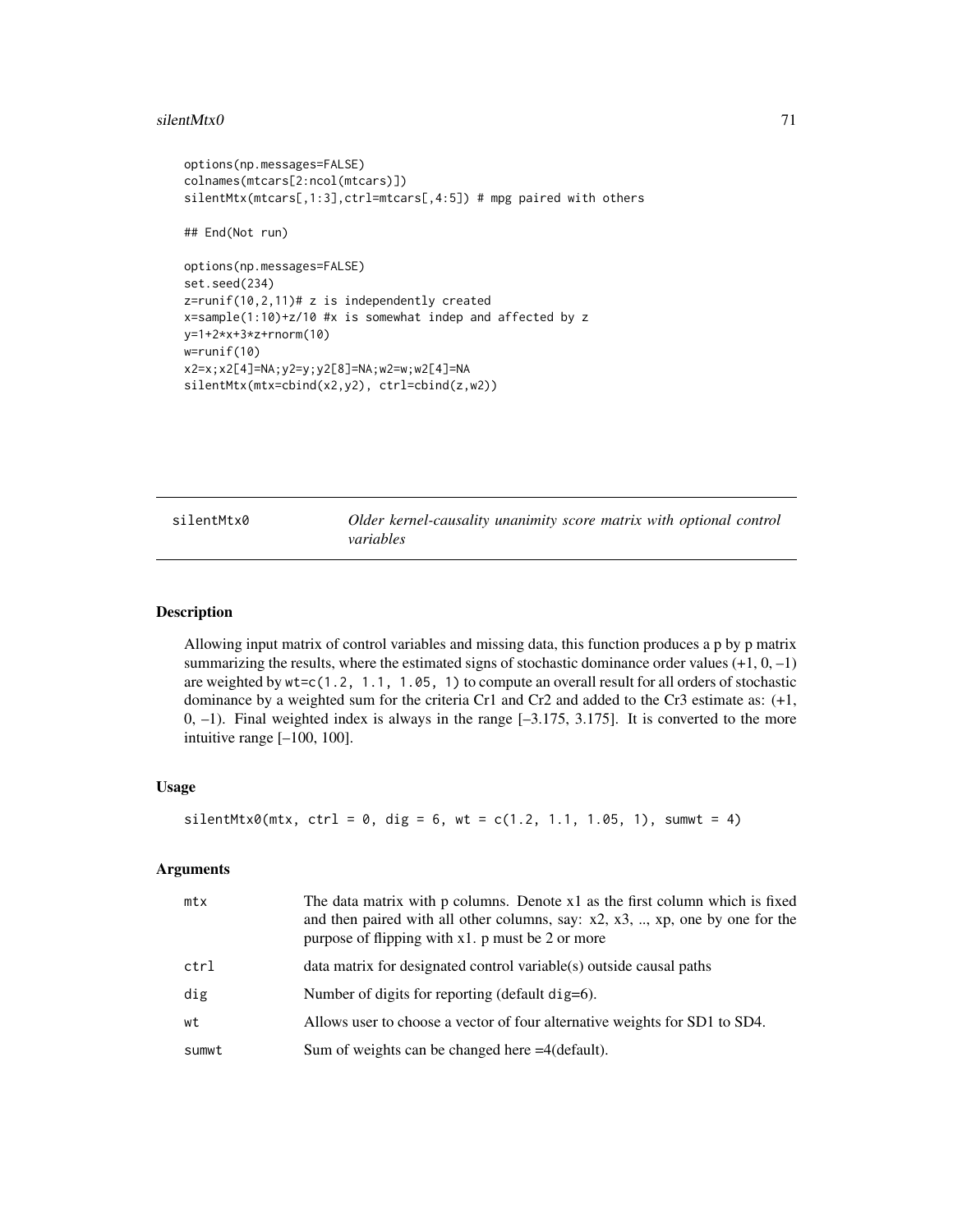# Details

The reason for slightly declining weights on the signs from SD1 to SD4 is simply that the local mean comparisons implicit in SD1 are known to be more reliable than local variance implicit in SD2, local skewness implicit in SD3 and local kurtosis implicit in SD4. Why are higher moment estimates less reliable? The higher power of the deviations from the mean needed in their computations lead to greater sampling variability. The summary results for all three criteria are reported in a vector of numbers internally called crall:

## Value

With p columns in mtx argument to this function, x1 can be paired with a total of p-1 columns  $(x2, x3, \ldots, xp)$ . Note we never flip any of the control variables with x1. This function produces i=1,2,..,p-1 numbers representing the summary sign, or 'sum' from the signs sg1 to sg3 associated with the three criteria: Cr1, Cr2 and Cr3. Note that sg1 and sg2 themselves are weighted signs using weighted sum of signs from four orders of stochastic dominance. In general, a positive sign in the i-th location of the 'sum' output of this function means that x1 is the kernel cause while the variable in (i+1)-th column of mtx is the 'effect' or 'response' or 'endogenous.' The magnitude represents the strength (unanimity) of the evidence for a particular sign. Conversely a negative sign in the i-th location of the 'sum' output of this function means that that the first variable listed as the input to this function is the 'effect,' while the variable in  $(i+1)$ -th column of  $mtx$  is the exogenous kernel cause. This function allows for control variables.

## **Note**

The European Crime data has all three criteria correctly suggesting that high crime rate kernel causes the deployment of a large number of police officers. The command attach(EuroCrime); silentPairs(cbind(crim returns only one number: 3.175, implying a high unanimity strength. The index 3.175 is the highest. The positive sign of the index suggests that 'crim' variable in the first column of the matrix input to this function kernel causes 'off' in the second column of the matrix argument mtx to this function.

Interpretation of the output matrix produced by this function is as follows. A negative index means the variable named in the column kernel-causes the variable named in the row. A positive index means the row name variable kernel-causes the column name variable. The abs(index) measures unanimity by three criteria, Cr1 to Cr3 representing the strength of evidence for the identified causal path.

#### Author(s)

Prof. H. D. Vinod, Economics Dept., Fordham University, NY.

#### References

H. D. Vinod 'Generalized Correlation and Kernel Causality with Applications in Development Economics' in Communications in Statistics -Simulation and Computation, 2015, [http://dx.doi.](http://dx.doi.org/10.1080/03610918.2015.1122048) [org/10.1080/03610918.2015.1122048](http://dx.doi.org/10.1080/03610918.2015.1122048)

Vinod, H. D. Causal Paths and Exogeneity Tests in Generalcorr Package for Air Pollution and Monetary Policy (June 6, 2017). Available at SSRN: <https://ssrn.com/abstract=2982128>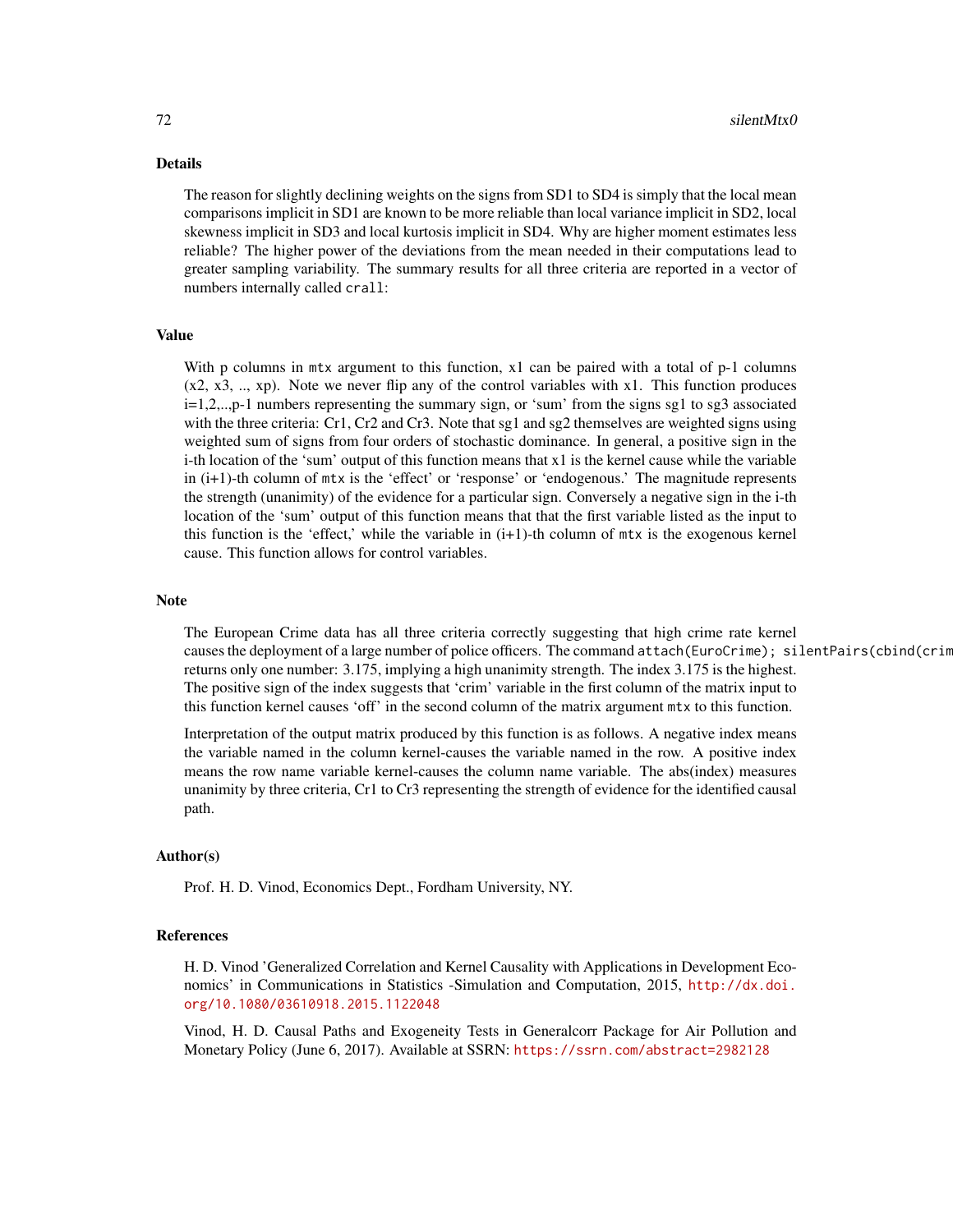#### <span id="page-72-1"></span>silentPairs 73

#### See Also

See [silentPairs0](#page-74-0) using older Cr1 criterion based on kernel regression local gradients. See [someCPairs](#page-78-0), [some0Pairs](#page-76-0)

#### Examples

```
## Not run:
options(np.messages=FALSE)
colnames(mtcars[2:ncol(mtcars)])
silentMtx0(mtcars[,1:3],ctrl=mtcars[,4:5]) # mpg paired with others
## End(Not run)
options(np.messages=FALSE)
set.seed(234)
z=runif(10,2,11)# z is independently created
x=sample(1:10)+z/10 #x is somewhat indep and affected by z
y=1+2*x+3*z+rnorm(10)
w=runif(10)
x2=x;x2[4]=NA;y2=y;y2[8]=NA;w2=w;w2[4]=NA
silentMtx0(mtx=cbind(x2,y2), ctrl=cbind(z,w2))
```
<span id="page-72-0"></span>

| silentPairs | No-print kernel causality scores with control variables Hausman-Wu |
|-------------|--------------------------------------------------------------------|
|             | Criterion 1                                                        |

#### Description

Allowing input matrix of control variables and missing data, this function produces a 3 column matrix summarizing the results where the estimated signs of stochastic dominance order values  $(+1, 0, -1)$  are weighted by  $wt = c(1, 2, 1, 1, 1, 0.6, 1)$  to compute an overall result for all orders of stochastic dominance by a weighted sum for the criteria Cr1 and Cr2 and added to the Cr3 estimate as: (+1, 0, -1), always in the range [–3.175, 3.175].

# Usage

```
silentPairs(mtx, ctrl = 0, dig = 6, wt = c(1.2, 1.1, 1.05, 1),
  sumwt = 4)
```
#### Arguments

mtx The data matrix with p columns. Denote x1 as the first column which is fixed and then paired with all other columns, say: x2, x3, .., xp, one by one for the purpose of flipping with x1. p must be 2 or more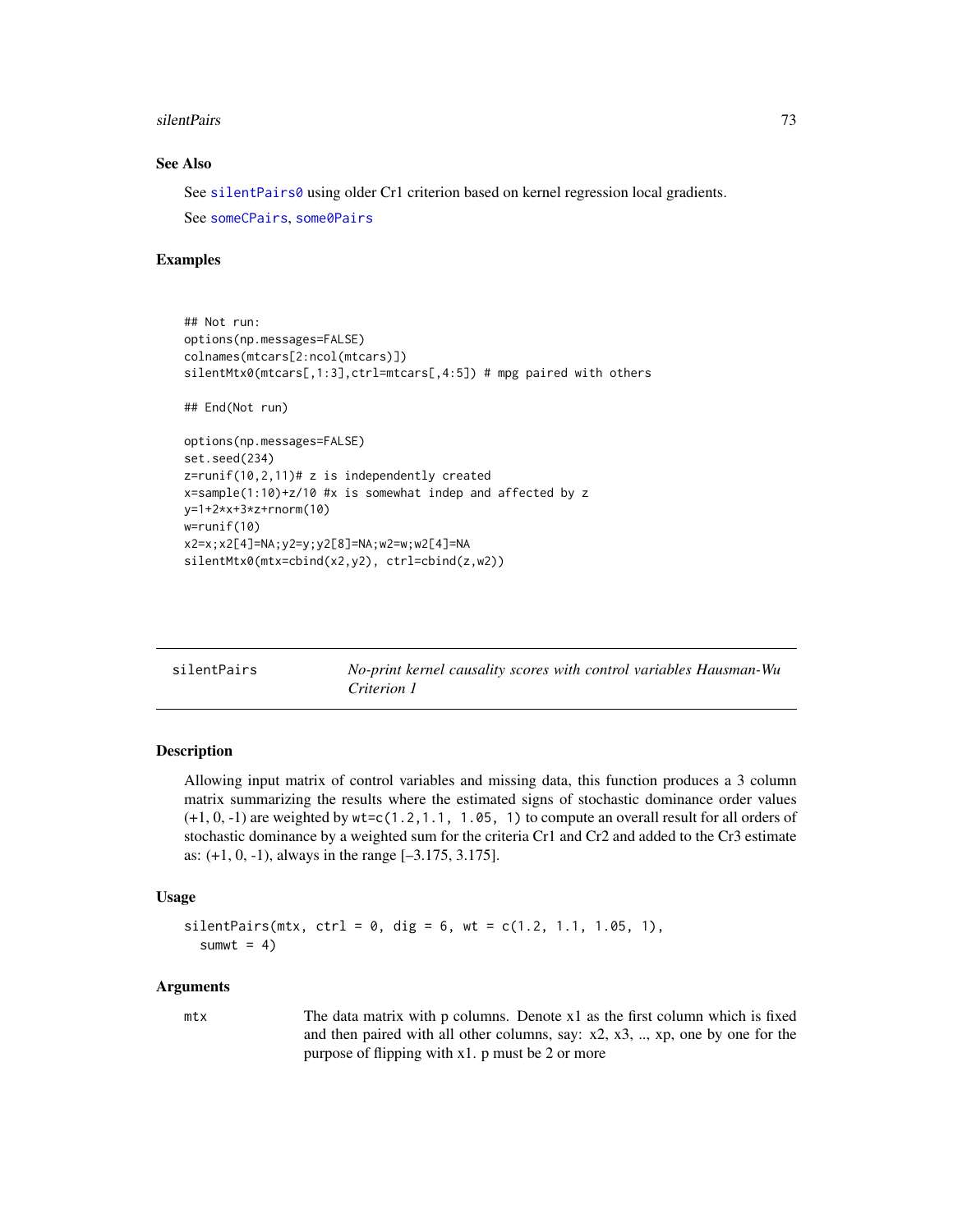| ctrl  | data matrix for designated control variable(s) outside causal paths default ctrl=0<br>which means that there are no control variables used. |
|-------|---------------------------------------------------------------------------------------------------------------------------------------------|
| dig   | Number of digits for reporting (default dig=6).                                                                                             |
| wt    | Allows user to choose a vector of four alternative weights for SD1 to SD4.                                                                  |
| sumwt | Sum of weights can be changed here $=4$ (default).                                                                                          |

# Details

The reason for slightly declining weights on the signs from SD1 to SD4 is simply that the local mean comparisons implicit in SD1 are known to be more reliable than local variance implicit in SD2, local skewness implicit in SD3 and local kurtosis implicit in SD4. The source of slightly declining sampling unreliability of higher moments is the higher power of the deviations from the mean needed in their computations. The summary results for all three criteria are reported in a vector of numbers internally called crall:

#### Value

With p columns in mtx argument to this function, x1 can be paired with a total of p-1 columns  $(x2, x3, \ldots, xp)$ . Note we never flip any of the control variables with x1. This function produces i=1,2,..,p-1 numbers representing the summary sign, or 'sum' from the signs sg1 to sg3 associated with the three criteria: Cr1, Cr2 and Cr3. Note that sg1 and sg2 themselves are weighted signs using weighted sum of signs from four orders of stochastic dominance. In general, a positive sign in the i-th location of the 'sum' output of this function means that x1 is the kernel cause while the variable in (i+1)-th column of mtx is the 'effect' or 'response' or 'endogenous.' The magnitude represents the strength (unanimity) of the evidence for a particular sign. Conversely a negative sign in the i-th location of the 'sum' output of this function means that that the first variable listed as the input to this function is the 'effect,' while the variable in  $(i+1)$ -th column of  $mtx$  is the exogenous kernel cause.

### **Note**

The European Crime data has all three criteria correctly suggesting that high crime rate kernel causes the deployment of a large number of police officers. The command attach(EuroCrime); silentPairs(cbind(crim returns only one number: 3.175, implying the highest unanimity strength index, with the positive sign suggesting 'crim' in the first column kernel causes 'off' in the second column of the argument mtx to this function.

#### Author(s)

Prof. H. D. Vinod, Economics Dept., Fordham University, NY.

#### References

H. D. Vinod 'Generalized Correlation and Kernel Causality with Applications in Development Economics' in Communications in Statistics -Simulation and Computation, 2015, [http://dx.doi.](http://dx.doi.org/10.1080/03610918.2015.1122048) [org/10.1080/03610918.2015.1122048](http://dx.doi.org/10.1080/03610918.2015.1122048)

Vinod, H. D. Causal Paths and Exogeneity Tests in Generalcorr Package for Air Pollution and Monetary Policy (June 6, 2017). Available at SSRN: <https://ssrn.com/abstract=2982128>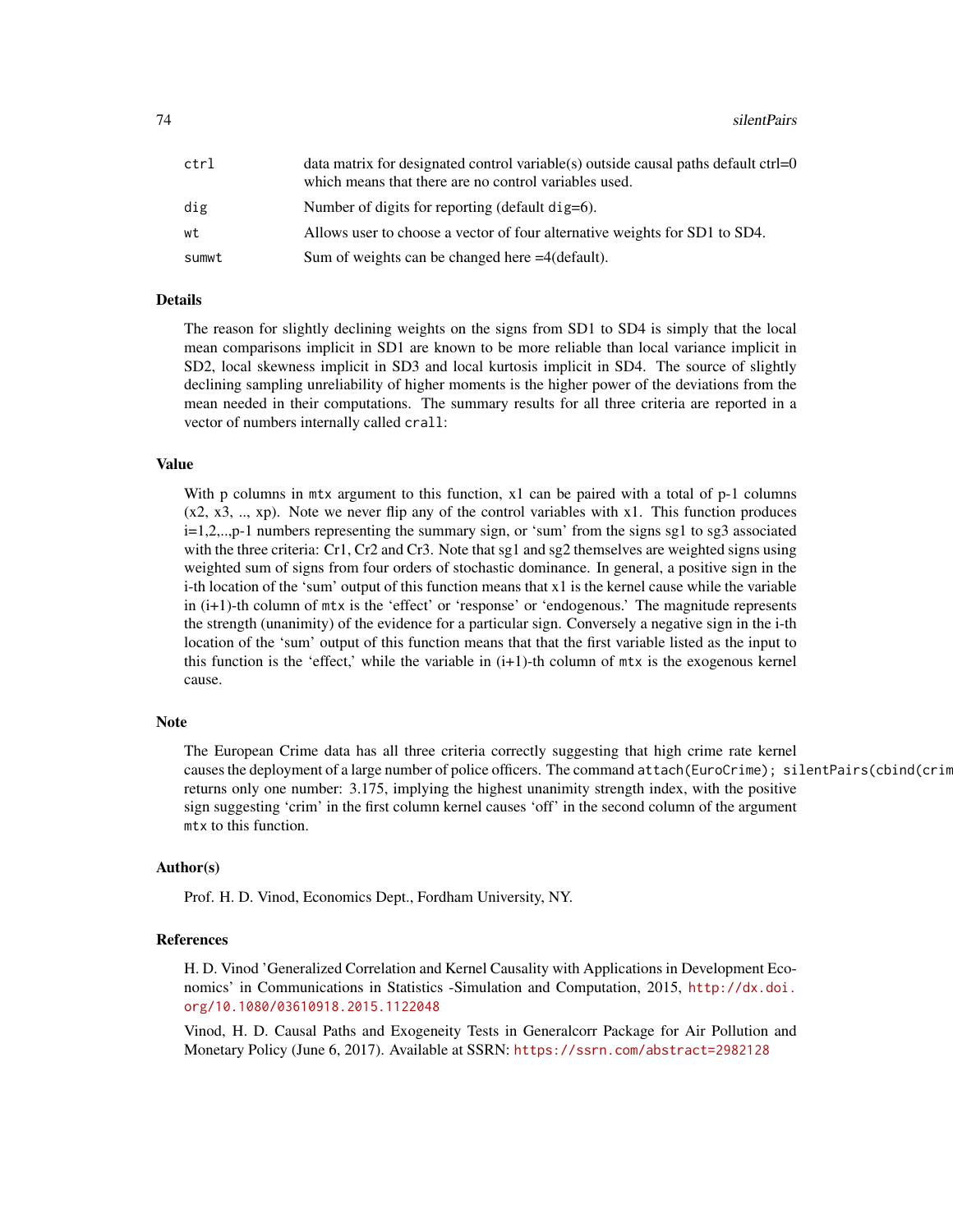#### <span id="page-74-1"></span>silentPairs0 75

# See Also

See [bootPairs](#page-13-0), [silentMtx](#page-68-0) See [someCPairs](#page-78-0), [some0Pairs](#page-76-0)

# Examples

```
## Not run:
options(np.messages=FALSE)
colnames(mtcars[2:ncol(mtcars)])
silentPairs(mtcars[,1:3],ctrl=mtcars[,4:5]) # mpg paired with others
## End(Not run)
options(np.messages=FALSE)
set.seed(234)
z=runif(10,2,11)# z is independently created
x=sample(1:10)+z/10 #x is somewhat indep and affected by z
y=1+2*x+3*z+rnorm(10)
w=runif(10)
x2=x;x2[4]=NA;y2=y;y2[8]=NA;w2=w;w2[4]=NA
silentPairs(mtx=cbind(x2,y2), ctrl=cbind(z,w2))
```
<span id="page-74-0"></span>

| silentPairs0 | Older version, kernel causality weighted sum allowing control vari- |
|--------------|---------------------------------------------------------------------|
|              | ables                                                               |

# Description

Allowing input matrix of control variables and missing data, this function produces a 3 column matrix summarizing the results where the estimated signs of stochastic dominance order values  $(+1, 0, -1)$  are weighted by  $wt = c(1, 2, 1, 1, 1, 0.6, 1)$  to compute an overall result for all orders of stochastic dominance by a weighted sum for the criteria Cr1 and Cr2 and added to the Cr3 estimate as: (+1, 0, -1), always in the range [–3.175, 3.175].

# Usage

```
silentPairs@(mtx, ctr1 = 0, dig = 6, wt = c(1.2, 1.1, 1.05, 1),sumwt = 4)
```
#### Arguments

mtx The data matrix with p columns. Denote x1 as the first column which is fixed and then paired with all other columns, say: x2, x3, .., xp, one by one for the purpose of flipping with x1. p must be 2 or more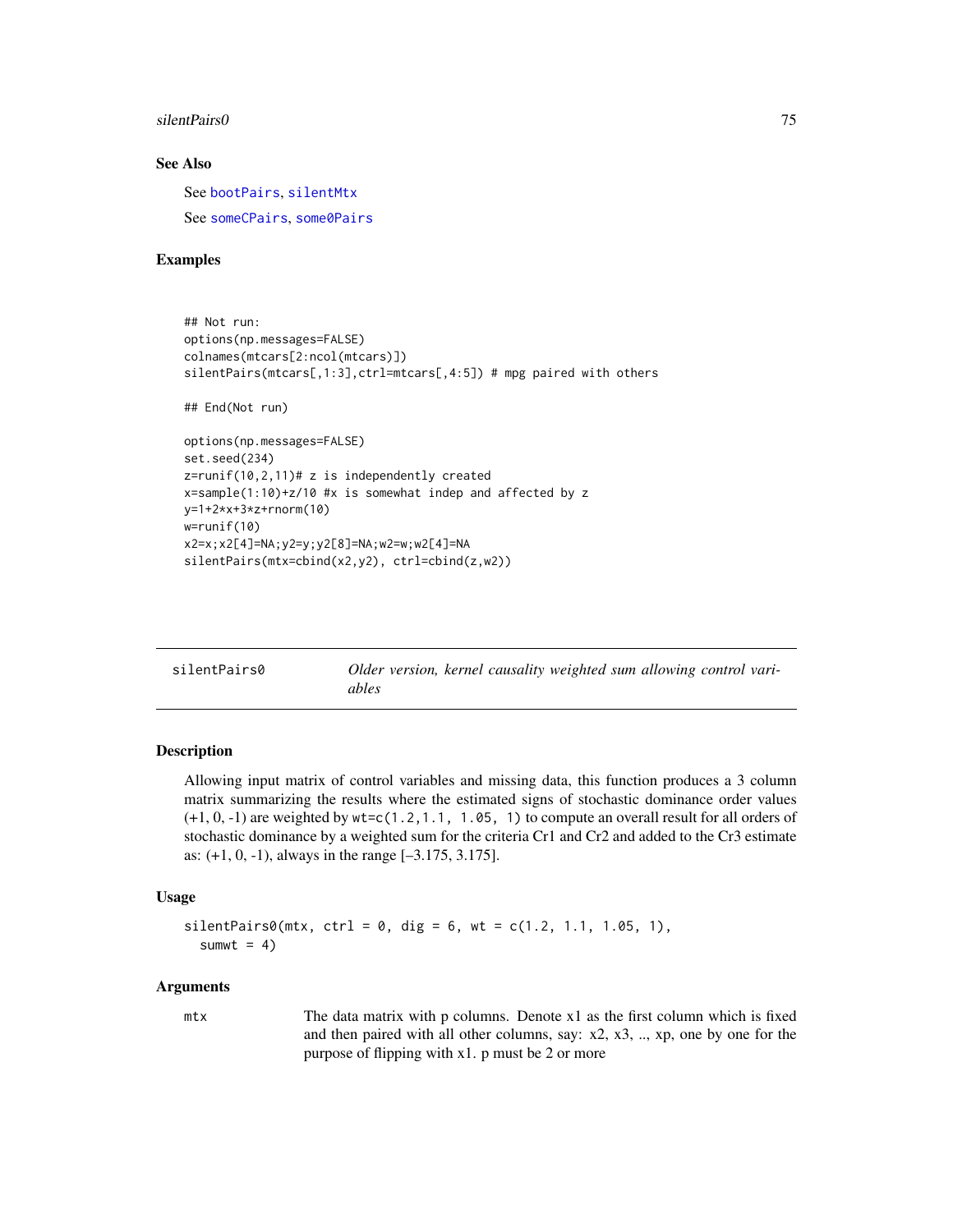| ctrl  | data matrix for designated control variable(s) outside causal paths default ctrl=0<br>which means that there are no control variables used. |
|-------|---------------------------------------------------------------------------------------------------------------------------------------------|
| dig   | Number of digits for reporting (default dig=6).                                                                                             |
| wt    | Allows user to choose a vector of four alternative weights for SD1 to SD4.                                                                  |
| sumwt | Sum of weights can be changed here $=4$ (default).                                                                                          |

# Details

This uses an older version of the first criterion Cr1 based on absolute values of local gradients of kernel regressions, not absolute Hausman-Wu statistic (RHS variable times kernel residuals). It calls abs\_stdapd and abs\_stdapdC The reason for slightly declining weights on the signs from SD1 to SD4 is simply that the local mean comparisons implicit in SD1 are known to be more reliable than local variance implicit in SD2, local skewness implicit in SD3 and local kurtosis implicit in SD4. The source of slightly declining sampling unreliability of higher moments is the higher power of the deviations from the mean needed in their computations. The summary results for all three criteria are reported in a vector of numbers internally called crall:

# Value

With p columns in mtx argument to this function, x1 can be paired with a total of p-1 columns  $(x2, x3, \ldots, xp)$ . Note we never flip any of the control variables with x1. This function produces i=1,2,..,p-1 numbers representing the summary sign, or 'sum' from the signs sg1 to sg3 associated with the three criteria: Cr1, Cr2 and Cr3. Note that sg1 and sg2 themselves are weighted signs using weighted sum of signs from four orders of stochastic dominance. In general, a positive sign in the i-th location of the 'sum' output of this function means that x1 is the kernel cause while the variable in (i+1)-th column of mtx is the 'effect' or 'response' or 'endogenous.' The magnitude represents the strength (unanimity) of the evidence for a particular sign. Conversely a negative sign in the i-th location of the 'sum' output of this function means that that the first variable listed as the input to this function is the 'effect,' while the variable in  $(i+1)$ -th column of  $mtx$  is the exogenous kernel cause. This function is a summary of someCPairs allowing for control variables.

#### Note

The European Crime data has all three criteria correctly suggesting that high crime rate kernel causes the deployment of a large number of police officers. The command attach(EuroCrime); silentPairs(cbind(crim returns only one number: 3.175, implying the highest unanimity strength index, with the positive sign suggesting 'crim' in the first column kernel causes 'off' in the second column of the argument mtx to this function.

#### Author(s)

Prof. H. D. Vinod, Economics Dept., Fordham University, NY.

#### References

H. D. Vinod 'Generalized Correlation and Kernel Causality with Applications in Development Economics' in Communications in Statistics -Simulation and Computation, 2015, [http://dx.doi.](http://dx.doi.org/10.1080/03610918.2015.1122048) [org/10.1080/03610918.2015.1122048](http://dx.doi.org/10.1080/03610918.2015.1122048)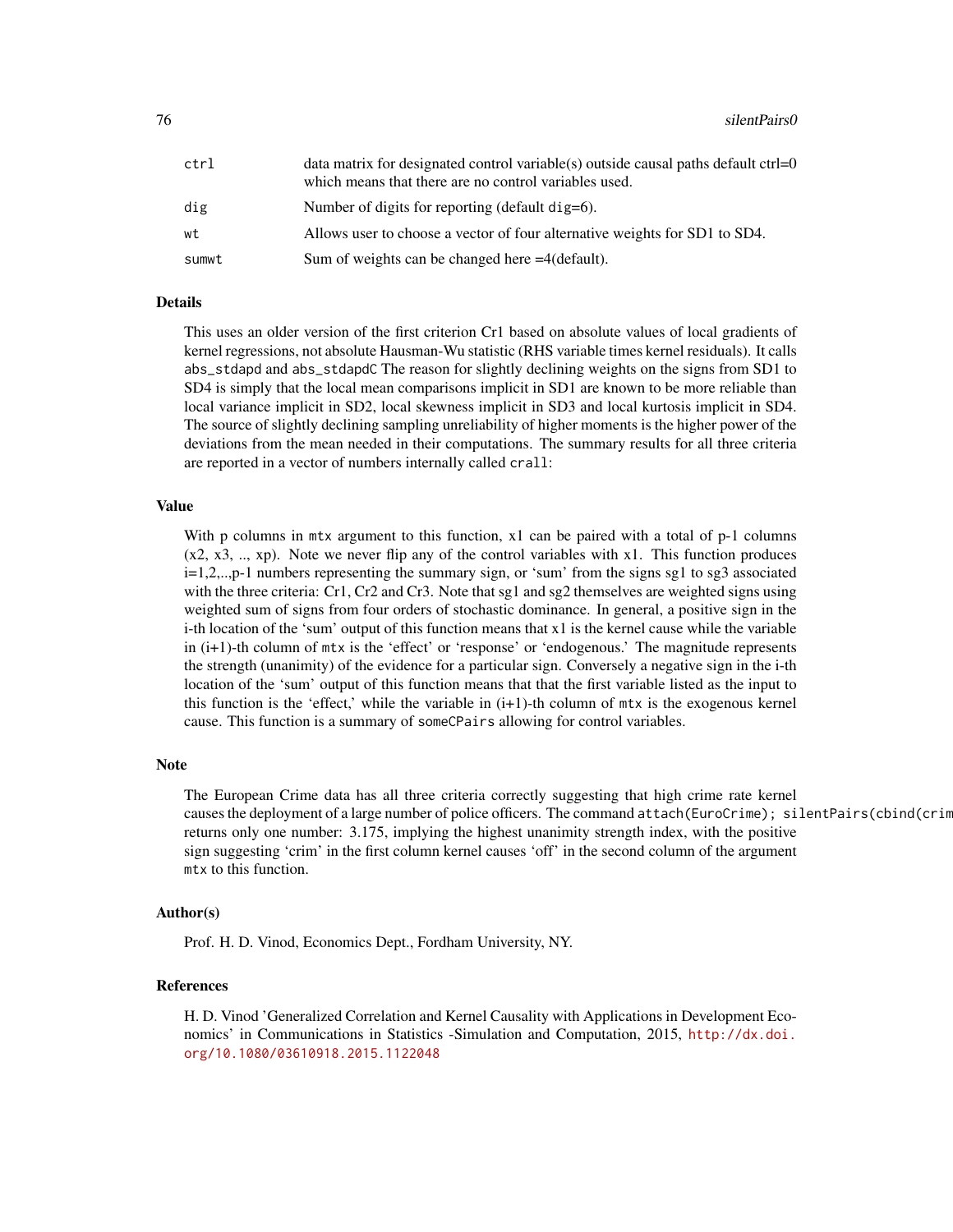#### <span id="page-76-1"></span>some0Pairs 77

Vinod, H. D. Causal Paths and Exogeneity Tests in Generalcorr Package for Air Pollution and Monetary Policy (June 6, 2017). Available at SSRN: <https://ssrn.com/abstract=2982128>

#### See Also

See [bootPairs](#page-13-0), [silentMtx](#page-68-0)

See [someCPairs](#page-78-0), [some0Pairs](#page-76-0)

See [silentPairs](#page-72-0) for newer version using more direct Hausman-Wu exogeneity test statistic.

# Examples

```
## Not run:
options(np.messages=FALSE)
colnames(mtcars[2:ncol(mtcars)])
silentPairs0(mtcars[,1:3],ctrl=mtcars[,4:5]) # mpg paired with others
```

```
## End(Not run)
```

```
options(np.messages=FALSE)
set.seed(234)
z=runif(10,2,11)# z is independently created
x=sample(1:10)+z/10 #x is somewhat indep and affected by z
y=1+2*x+3*z+rnorm(10)
w=runif(10)
x2=x;x2[4]=NA;y2=y;y2[8]=NA;w2=w;w2[4]=NA
silentPairs0(mtx=cbind(x2,y2), ctrl=cbind(z,w2))
```
<span id="page-76-0"></span>some0Pairs *Function reporting kernel causality results as a detailed 7-column matrix*

#### Description

The seven columns produced by this function summarize the results where the signs of stochastic dominance order values  $(+1 \text{ or } -1)$  are weighted by  $wt = c(1, 2, 1, 1, 1, 0.05, 1)$  to compute an overall result for all orders of stochastic dominance by a weighted sum for the criteria Cr1 and Cr2. The weighting is obviously not needed for the third criterion Cr3.

# Usage

```
some0Pairs(mtx, dig = 6, verbo = TRUE, rnam = FALSE, wt = c(1.2, 1.1, 1)1.05, 1), sumwt = 4)
```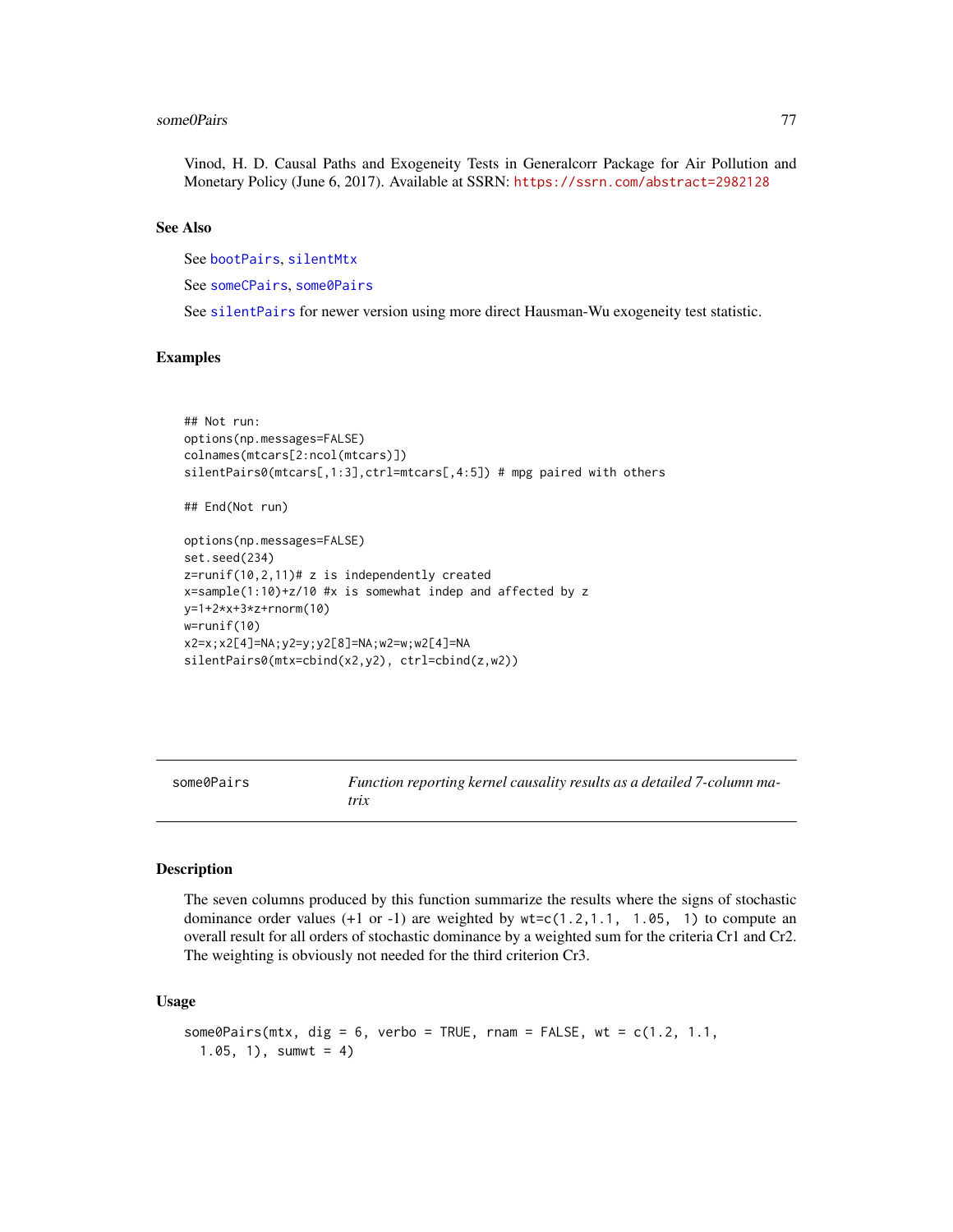#### Arguments

| mtx   | The data matrix in the first column is paired with all others.             |
|-------|----------------------------------------------------------------------------|
| dig   | Number of digits for reporting (default dig=6).                            |
| verbo | Make verbo= TRUE for printing detailed steps.                              |
| rnam  | Make rnam= TRUE if cleverly created row-names are desired.                 |
| wt    | Allows user to choose a vector of four alternative weights for SD1 to SD4. |
| sumwt | Sum of weights can be changed here $=4$ (default).                         |

# Details

The reason for slightly declining weights on the signs from SD1 to SD4 is simply that the local mean comparisons implicit in SD1 are known to be more reliable than local variance implicit in SD2, local skewness implicit in SD3 and local kurtosis implicit in SD4. The source of slightly declining sampling unreliability of higher moments is the higher power of the deviations from the mean needed in their computations. The summary results for all three criteria are reported in one matrix called outVote:

typ=1 reports ('Y', 'X', 'Cause', 'SD1apd', 'SD2apd', 'SD3apd', 'SD4apd') naming variables identifying 'cause' and measures of stochastic dominance using absolute values of kernel regression gradients (or amorphous partial derivatives, apd-s) being minimized by the kernel regression algorithm while comparing the kernel regression of X on Y with that of Y on X.

typ=2 reports ('Y', 'X', 'Cause', 'SD1res', 'SD2res', 'SD3res', 'SD4res') and measures of stochastic dominance using absolute values of kernel regression residuals comparing regression of X on Y with that of Y on X.

typ=3 reports ('Y', 'X', 'Cause', 'r\*x|y', 'r\*y|x', 'r', 'p-val') containing generalized correlation coefficients r\*, 'r' refers to. Pearson correlation coefficient p-val is the p-value for testing the significance of 'r'

## Value

Prints three matrices detailing results for Cr1, Cr2 and Cr3. It also returns a grand summary matrix called 'outVote' which summarizes all three criteria. In general, a positive sign for weighted sum reported in the column 'sum' means that the first variable listed as the input to this function is the 'kernel cause.' For example, crime 'kernel causes' police officer deployment (not vice versa) is indicated by the positive sign of 'sum'  $(=3.175)$  reported for that example included in this package.

#### **Note**

The output matrix last column for 'mtcars' example has the sum of the scores by the three criteria combined. If 'sum' is positive, then variable  $X$  (mpg) is more likely to have been engineered to kernel cause the response variable Y, rather than vice versa.

The European Crime data has all three criteria correctly suggesting that high crime rate kernel causes the deployment of a large number of police officers.

# Author(s)

Prof. H. D. Vinod, Economics Dept., Fordham University, NY.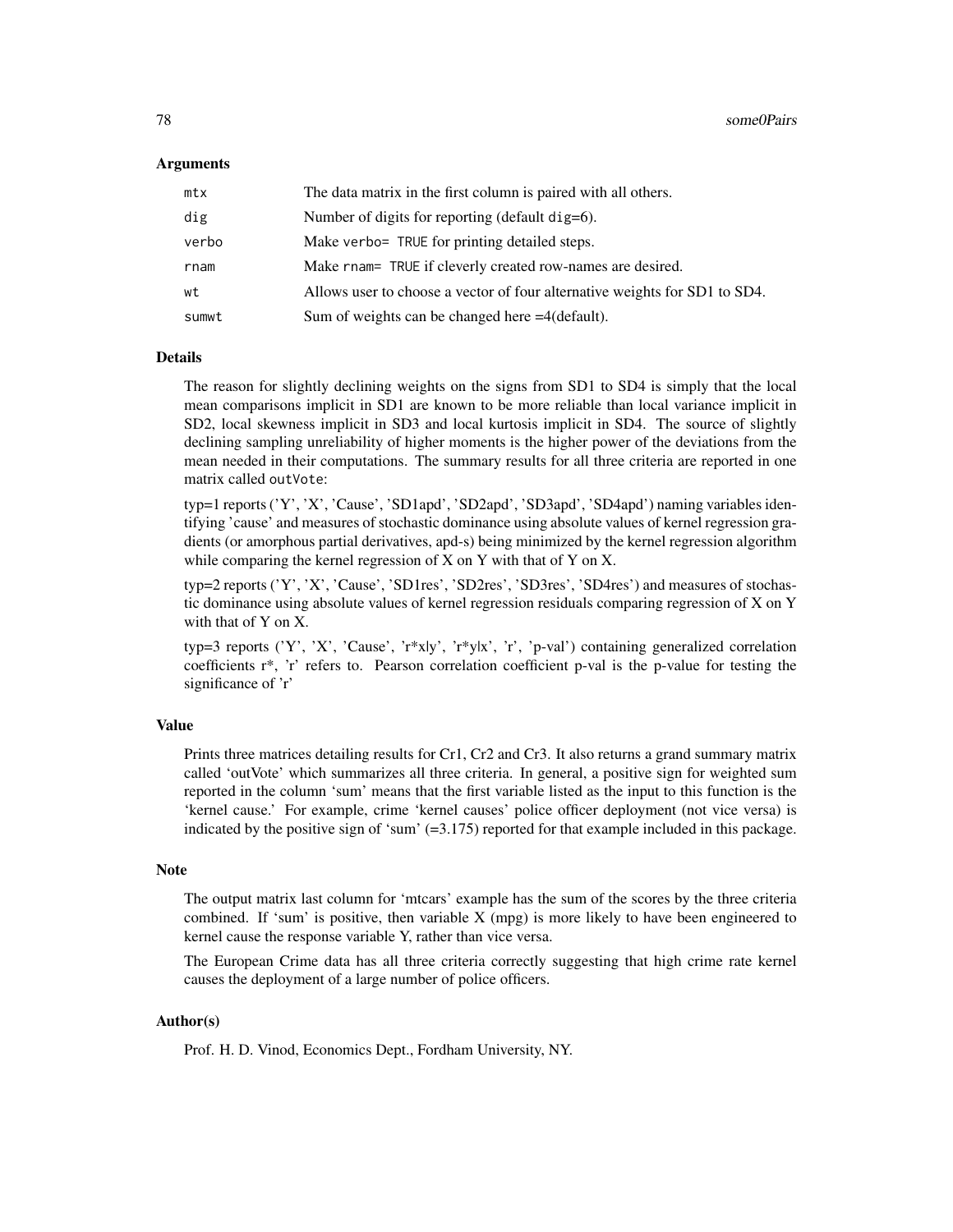#### <span id="page-78-1"></span>someCPairs 79

#### References

Vinod, H. D. 'Generalized Correlation and Kernel Causality with Applications in Development Economics' in Communications in Statistics -Simulation and Computation, 2015, [http://dx.doi.](http://dx.doi.org/10.1080/03610918.2015.1122048) [org/10.1080/03610918.2015.1122048](http://dx.doi.org/10.1080/03610918.2015.1122048)

#### See Also

See Also [somePairs](#page-84-0)

# Examples

```
## Not run:
some0Pairs(mtcars) # first variable is mpg and effect on mpg is of interest
## End(Not run)
## Not run:
data(EuroCrime)
attach(EuroCrime)
some0Pairs(cbind(crim,off))
## End(Not run)
```
<span id="page-78-0"></span>

| someCPairs | Kernel causality computations admitting control variables reporting a |
|------------|-----------------------------------------------------------------------|
|            | 7-column matrix (has older Cr1)                                       |

# Description

Allowing input matrix of control variables, produce 7 column matrix summarizing the results where the signs of stochastic dominance order values  $(+1 \text{ or } -1)$  are weighted by  $\text{wt} = c(1 \cdot 2, 1 \cdot 1, 1 \cdot 05, 1)$ to compute an overall result for all orders of stochastic dominance by a weighted sum for the criteria Cr1 and Cr2. The weighting is obviously not needed for the third criterion Cr3.

#### Usage

```
someCPairs(mtx, ctrl, dig = 6, verbo = TRUE, rnam = FALSE, wt = c(1.2),
  1.1, 1.05, 1), sumwt = 4)
```
#### Arguments

| mtx  | The data matrix with many columns where the first column is fixed and then |
|------|----------------------------------------------------------------------------|
|      | paired with all other columns, one by one.                                 |
| ctrl | data matrix for designated control variable(s) outside causal paths        |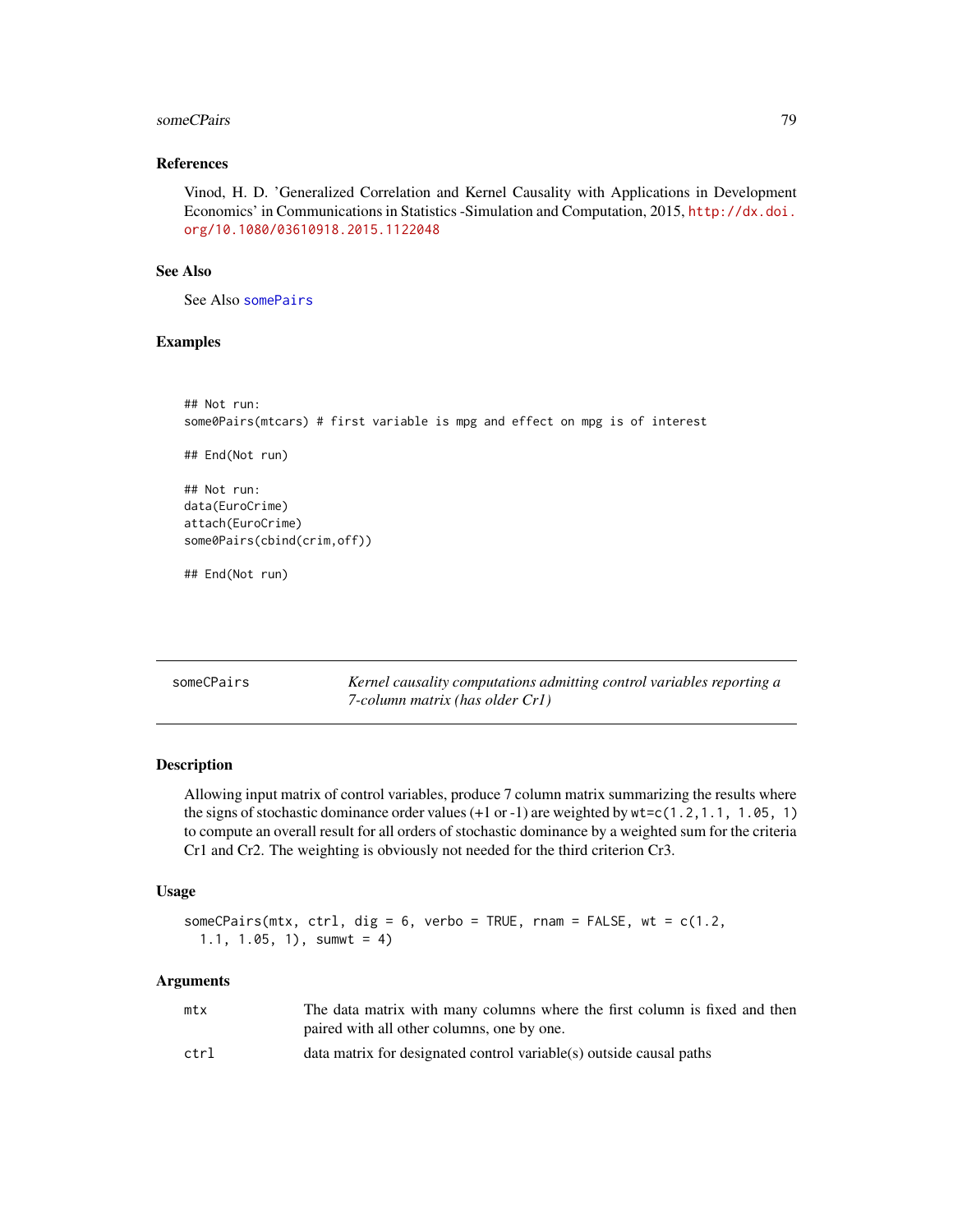| dig   | Number of digits for reporting (default dig=6).                            |
|-------|----------------------------------------------------------------------------|
| verbo | Make verbo= TRUE for printing detailed steps.                              |
| rnam  | Make rnam= TRUE if cleverly created rownames are desired.                  |
| wt    | Allows user to choose a vector of four alternative weights for SD1 to SD4. |
| sumwt | Sum of weights can be changed here $=4$ (default).                         |

# Details

The reason for slightly declining weights on the signs from SD1 to SD4 is simply that the local mean comparisons implicit in SD1 are known to be more reliable than local variance implicit in SD2, local skewness implicit in SD3 and local kurtosis implicit in SD4. The source of slightly declining sampling unreliability of higher moments is the higher power of the deviations from the mean needed in their computations. The summary results for all three criteria are reported in one matrix called outVote:

typ=1 reports ('Y', 'X', 'Cause', 'SD1apdC', 'SD2apdC', 'SD3apdC', 'SD4apdC') naming variables identifying 'cause' and measures of stochastic dominance using absolute values of kernel regression gradients (or amorphous partial derivatives, apd-s) being minimized by the kernel regression algorithm while comparing the kernel regression of X on Y with that of Y on X. The letter C in the titles reminds presence of control variable(s).

typ=2 reports ('Y', 'X', 'Cause', 'SD1resC', 'SD2resC', 'SD3resC', 'SD4resC') and measures of stochastic dominance using absolute values of kernel regression residuals comparing regression of X on Y with that of Y on X.

typ=3 reports ('Y', 'X', 'Cause', 'r\*x|yC', 'r\*y|xC', 'r', 'p-val') containing generalized correlation coefficients r\*, 'r' refers to. Pearson correlation coefficient p-val is the p-value for testing the significance of  $\dot{r}$ . The letter C in the titles reminds the presence of control variable(s).

#### Value

Prints three matrices detailing results for Cr1, Cr2 and Cr3. It also returns a grand summary matrix called 'outVote' which summarizes all three criteria. In general, a positive sign for weighted sum reported in the column 'sum' means that the first variable listed as the input to this function is the 'kernel cause.' This function is an extension of some0Pairs to allow for control variables. For example, crime 'kernel causes' police officer deployment (not vice versa) is indicated by the positive sign of 'sum' (=3.175) reported for that example included in this package.

#### Note

The output matrix last column for 'mtcars' example has the sum of the scores by the three criteria combined. If 'sum' is positive, then variable  $X$  (mpg) is more likely to have been engineerd to kernel cause the response variable Y, rather than vice versa.

The European Crime data has all three criteria correctly suggesting that high crime rate kernel causes the deployment of a large number of police officers.

# Author(s)

Prof. H. D. Vinod, Economics Dept., Fordham University, NY.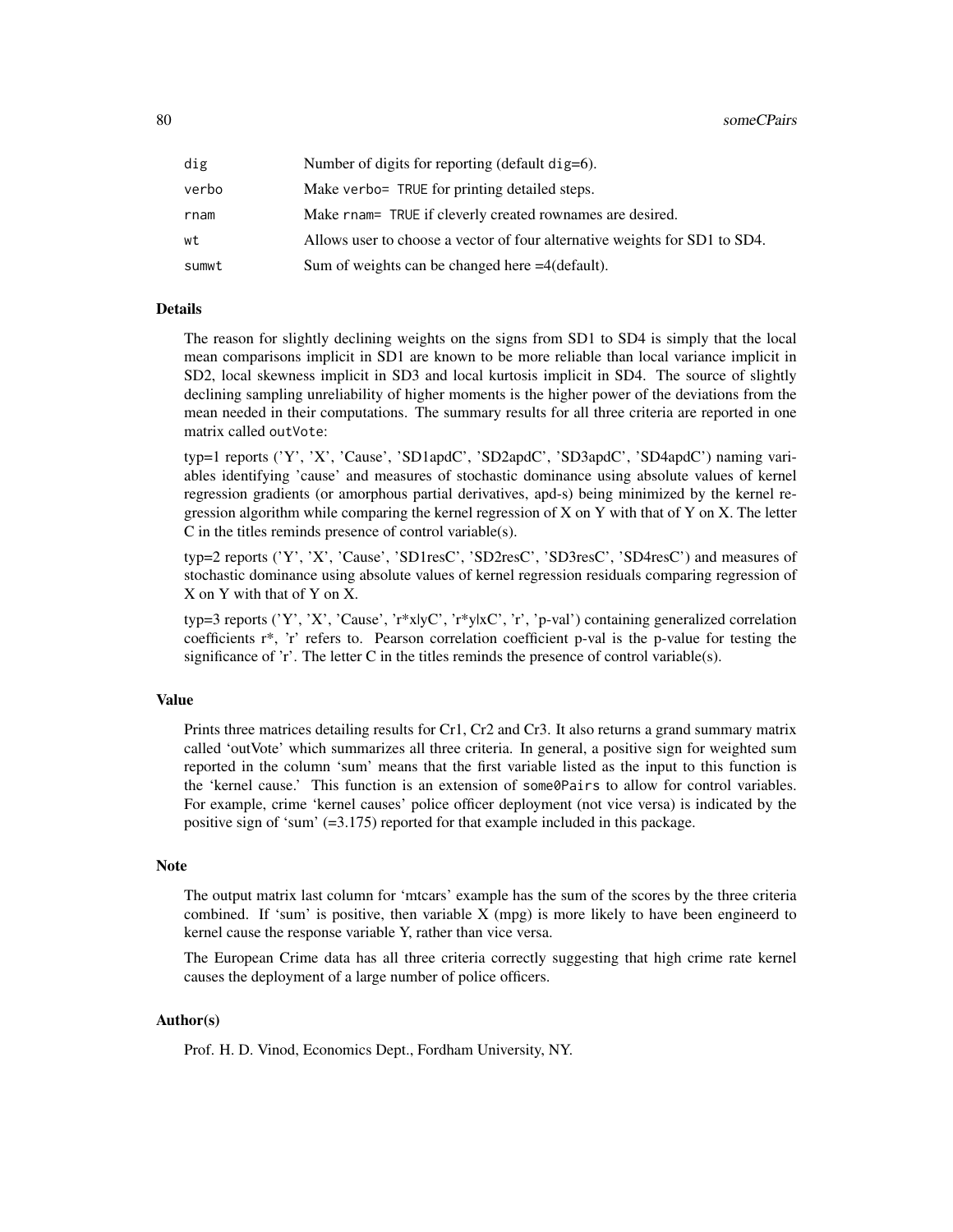#### <span id="page-80-0"></span>someCPairs2 81

#### References

Vinod, H. D. 'Generalized Correlation and Kernel Causality with Applications in Development Economics' in Communications in Statistics -Simulation and Computation, 2015, [http://dx.doi.](http://dx.doi.org/10.1080/03610918.2015.1122048) [org/10.1080/03610918.2015.1122048](http://dx.doi.org/10.1080/03610918.2015.1122048)

#### See Also

See Also [somePairs](#page-84-0), [some0Pairs](#page-76-0)

#### Examples

```
## Not run:
someCPairs(mtcars[,1:3],ctrl=mtcars[4:5]) # first variable is mpg and effect on mpg is of interest
```

```
## End(Not run)
```

```
set.seed(234)
z=runif(10,2,11)# z is independently created
x=sample(1:10)+z/10 #x is somewhat indep and affected by z
y=1+2*x+3*z+rnorm(10)
w=runif(10)
x2=x;x2[4]=NA;y2=y;y2[8]=NA;w2=w;w2[4]=NA
someCPairs(cbind(x2,y2), cbind(z,w2)) #yields x2 as correct cause
```
someCPairs2 *Kernel causality computations admitting control variables reporting a 7-column matrix, ver. 2*

#### **Description**

Second version of someCPairs also allows input matrix of control variables, produce 7 column matrix summarizing the results where the signs of stochastic dominance order values (+1 or -1) are weighted by  $w = c(1.2, 1.1, 1.05, 1)$  to compute an overall result for all orders of stochastic dominance by a weighted sum for the criteria Cr1 and Cr2. The weighting is obviously not needed for the third criterion Cr3.

# Usage

```
someCPairs2(mtx, ctrl, dig = 6, verbo = TRUE, rnam = FALSE, wt = c(1.2,1.1, 1.05, 1), sumwt = 4)
```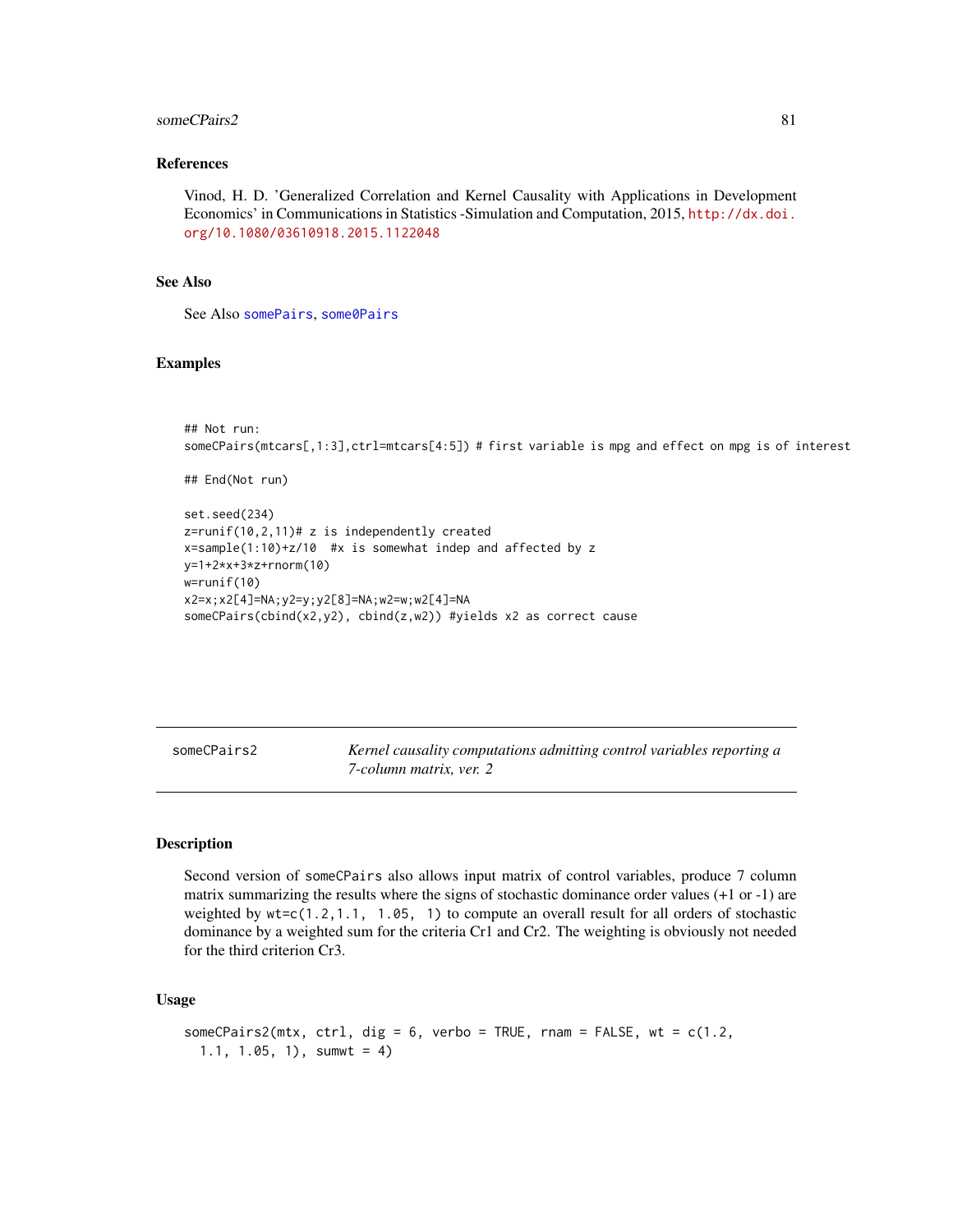#### Arguments

| mtx   | The data matrix with many columns where the first column is fixed and then<br>paired with all other columns, one by one. |
|-------|--------------------------------------------------------------------------------------------------------------------------|
| ctrl  | data matrix for designated control variable(s) outside causal paths                                                      |
| dig   | Number of digits for reporting (default dig=6).                                                                          |
| verbo | Make verbo= TRUE for printing detailed steps.                                                                            |
| rnam  | Make rnam= TRUE if cleverly created rownames are desired.                                                                |
| wt    | Allows user to choose a vector of four alternative weights for SD1 to SD4.                                               |
| sumwt | Sum of weights can be changed here $=4$ (default).                                                                       |

# **Details**

The reason for slightly declining weights on the signs from SD1 to SD4 is simply that the local mean comparisons implicit in SD1 are known to be more reliable than local variance implicit in SD2, local skewness implicit in SD3 and local kurtosis implicit in SD4. The source of slightly declining sampling unreliability of higher moments is the higher power of the deviations from the mean needed in their computations. The summary results for all three criteria are reported in one matrix called outVote:

(typ=1) reports ('Y', 'X', 'Cause', 'SD1.rhserr', 'SD2.rhserr', 'SD3.rhserr', 'SD4.rhserr') naming variables identifying the 'cause' and measures of stochastic dominance using absolute values of kernel regression abs(RHS first regressor\*residual) values comparing flipped regressions X on Y versus Y on X. The letter C in the titles reminds presence of control variable(s).

typ=2 reports ('Y', 'X', 'Cause', 'SD1resC', 'SD2resC', 'SD3resC', 'SD4resC') and measures of stochastic dominance using absolute values of kernel regression residuals comparing regression of X on Y with that of Y on X.

typ=3 reports ('Y', 'X', 'Cause', 'r\*x|yC', 'r\*y|xC', 'r', 'p-val') containing generalized correlation coefficients r\*, 'r' refers to. Pearson correlation coefficient p-val is the p-value for testing the significance of 'r'. The letter C in the titles reminds the presence of control variable(s).

#### Value

Prints three matrices detailing results for Cr1, Cr2 and Cr3. It also returns a grand summary matrix called 'outVote' which summarizes all three criteria. In general, a positive sign for weighted sum reported in the column 'sum' means that the first variable listed as the input to this function is the 'kernel cause.' This function is an extension of some0Pairs to allow for control variables. For example, crime 'kernel causes' police officer deployment (not vice versa) is indicated by the positive sign of 'sum' (=3.175) reported for that example included in this package.

#### Note

The output matrix last column for 'mtcars' example has the sum of the scores by the three criteria combined. If 'sum' is positive, then variable  $X$  (mpg) is more likely to have been engineered to kernel cause the response variable Y, rather than vice versa.

The European Crime data has all three criteria correctly suggesting that high crime rate kernel causes the deployment of a large number of police officers.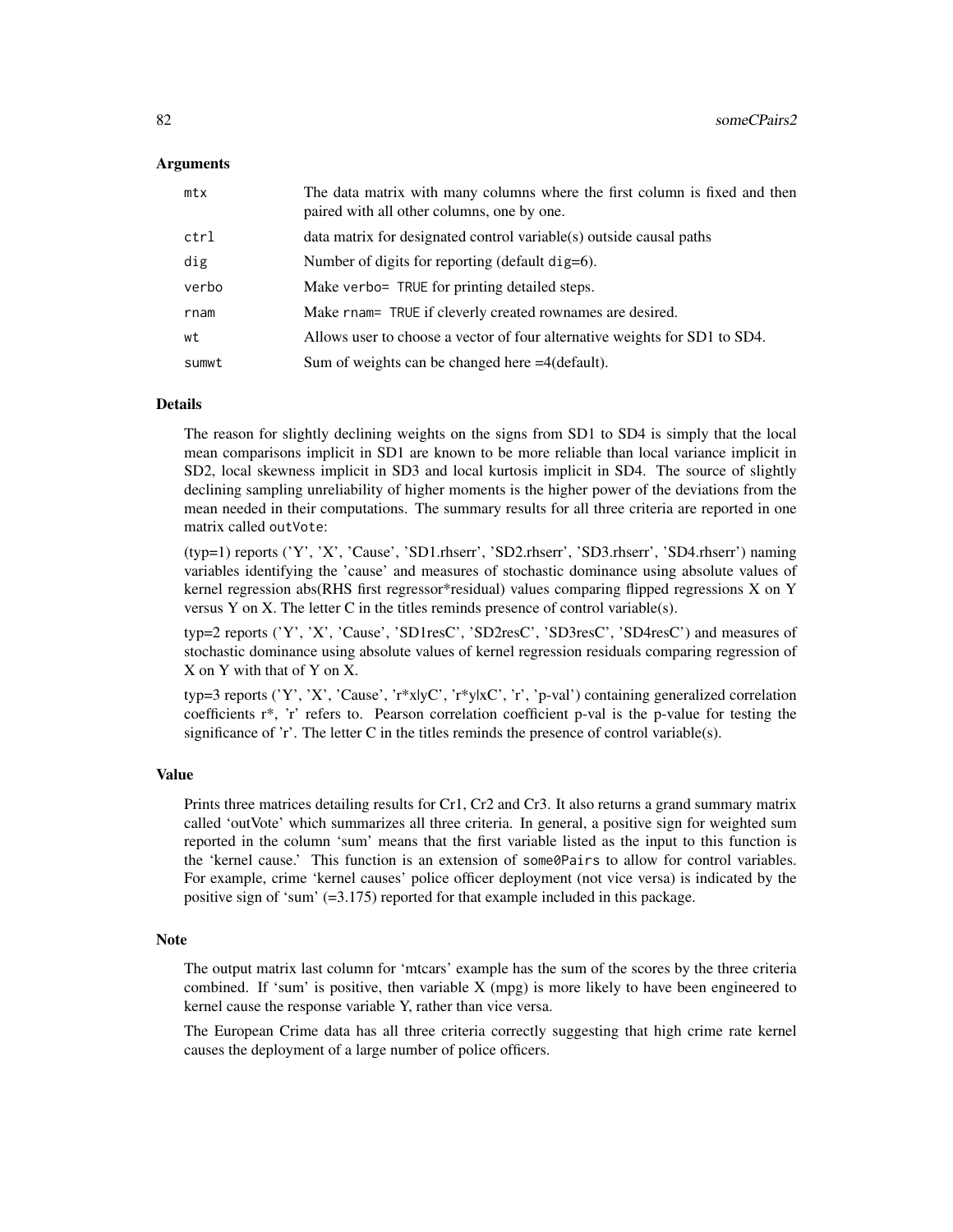## <span id="page-82-0"></span>someMagPairs 83

#### Author(s)

Prof. H. D. Vinod, Economics Dept., Fordham University, NY.

#### References

Vinod, H. D. 'Generalized Correlation and Kernel Causality with Applications in Development Economics' in Communications in Statistics -Simulation and Computation, 2015, [http://dx.doi.](http://dx.doi.org/10.1080/03610918.2015.1122048) [org/10.1080/03610918.2015.1122048](http://dx.doi.org/10.1080/03610918.2015.1122048)

# See Also

See Also [somePairs](#page-84-0), [some0Pairs](#page-76-0)

#### Examples

```
## Not run:
someCPairs2(mtcars[,1:3],ctrl=mtcars[4:5]) # first variable is mpg and effect on mpg is of interest
```

```
## End(Not run)
```

```
set.seed(234)
z = runif(10, 2, 11)# z is independently created
x=sample(1:10)+z/10 #x is somewhat indep and affected by z
y=1+2*x+3*z+rnorm(10)
w=runif(10)
x2=x;x2[4]=NA;y2=y;y2[8]=NA;w2=w;w2[4]=NA
someCPairs2(cbind(x2,y2), cbind(z,w2)) #yields x2 as correct cause
```
someMagPairs *Summary magnitudes after removing control variables in several pairs where dependent variable is fixed.*

#### Description

This builds on the function mag\_ctrl, where the input matrix mtx has p columns. The first column is present in each of the (p-1) pairs. Its output is a matrix with four columns containing the names of variables and approximate overall estimates of the magnitudes of partial derivatives (dy/dx) and (dx/dy) for a distinct (x,y) pair in a row. The estimated overall derivatives are not always welldefined, because the real partial derivatives of nonlinear functions are generally distinct for each observation point.

#### Usage

```
someMagPairs(mtx, ctrl, dig = 6, verbo = TRUE)
```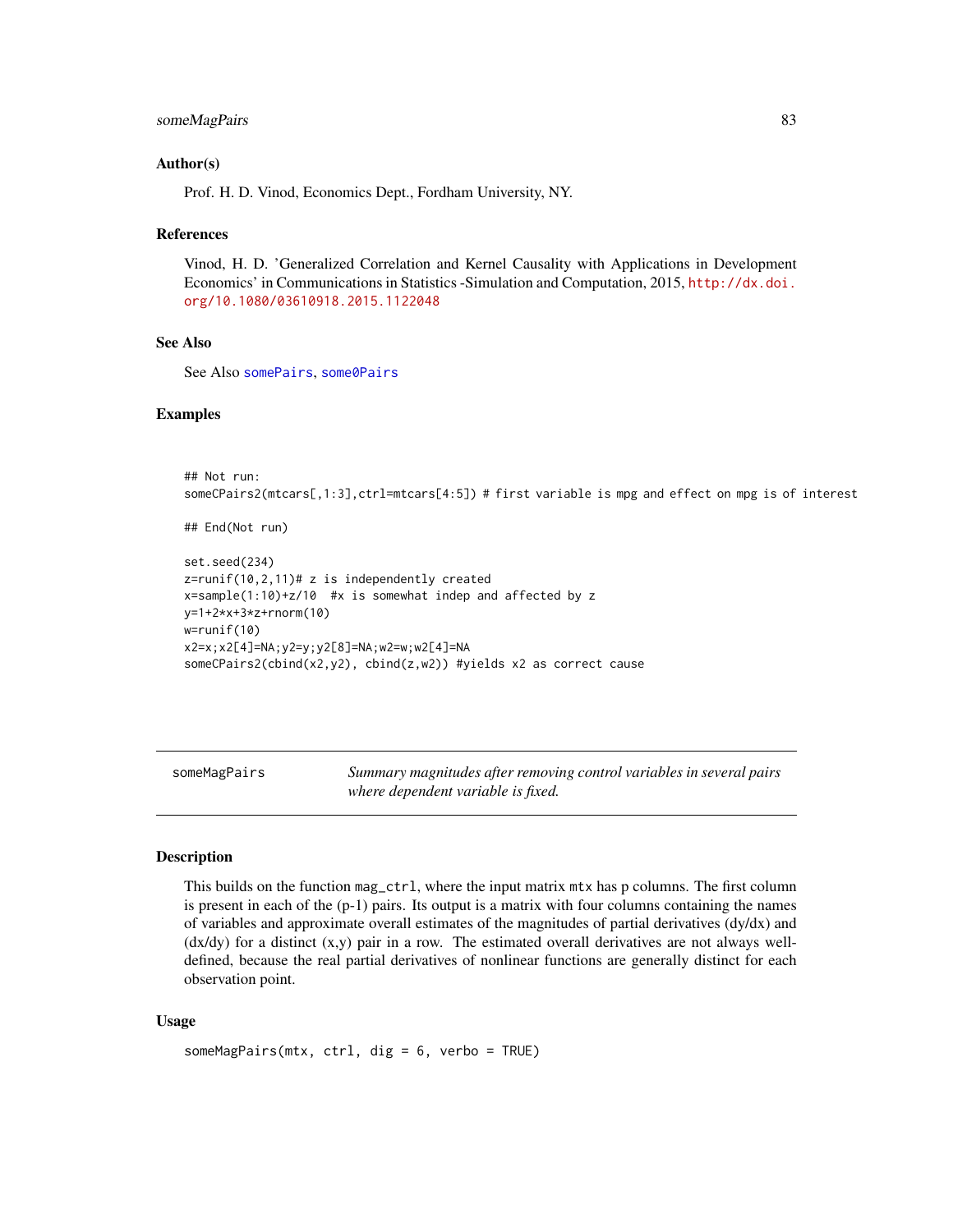#### Arguments

| mtx   | The data matrix with many columns where the first column is fixed and then<br>paired with all other columns, one by one.        |
|-------|---------------------------------------------------------------------------------------------------------------------------------|
| ctrl  | data matrix for designated control variable(s) outside causal paths. A constant<br>vector is not allowed as a control variable. |
| dig   | Number of digits for reporting (default dig=6).                                                                                 |
| verbo | Make verbo= TRUE for printing detailed steps.                                                                                   |
|       |                                                                                                                                 |

# Details

The function mag\_ctrl has kernel regressions:  $x \sim y + \text{ctrl}$  and  $x \sim \text{ctrl}$  to evaluate the 'incremental change' in R-squares. Let (rxy;ctrl) denote the square root of that 'incremental change' after its sign is made the same as that of the Pearson correlation coefficient from  $\text{cor}(x, y)$ ). One can interpret (rxy;ctrl) as a generalized partial correlation coefficient when x is regressed on y after removing the effect of control variable(s) in  $ctrl$ . It is more general than the usual partial correlation coefficient, since this one allows for nonlinear relations among variables. Next, the function computes 'dxdy' obtained by multiplying (rxy;ctrl) by the ratio of standard deviations,  $sd(x)/sd(y)$ . Now our 'dxdy' approximates the magnitude of the partial derivative  $\left(\frac{dx}{dy}\right)$  in a causal model where y is the cause and x is the effect. The function also reports entirely analogous 'dydx' obtained by interchanging x and y.

someMegPairs function runs the function mag\_ctrl on several column pairs in a matrix input mtx where the first column is held fixed and all others are changed one by one, reporting two partial derivatives for each row.

# Value

Table containing names of Xi and Xj and two magnitudes: (dXidXj, dXjdXj). dXidXj is the magnitude of the effect on Xi when Xi is regressed on  $X_i$  (i.e., when  $X_i$  is the cause). The analogous  $dX$ j $dX$ i is the magnitude when  $X$ j is regressed on  $X$ i.

#### **Note**

This function is intended for use only after the causal path direction is already determined by various functions in this package (e.g. someCPairs). That is, after the researcher knows whether Xi causes  $X<sub>j</sub>$  or vice versa. The output of this function is a matrix of 4 columns, where first columns list the names of Xi and X<sub>j</sub> and the next two numbers in each row are  $dXidX$ <sub>i</sub>,  $dXidX$ <sub>i</sub>, respectively, representing the magnitude of effect of one variable on the other.

#### Author(s)

Prof. H. D. Vinod, Economics Dept., Fordham University, NY

#### References

Vinod, H. D. 'Generalized Correlation and Kernel Causality with Applications in Development Economics' in Communications in Statistics -Simulation and Computation, 2015, [http://dx.doi.](http://dx.doi.org/10.1080/03610918.2015.1122048) [org/10.1080/03610918.2015.1122048](http://dx.doi.org/10.1080/03610918.2015.1122048)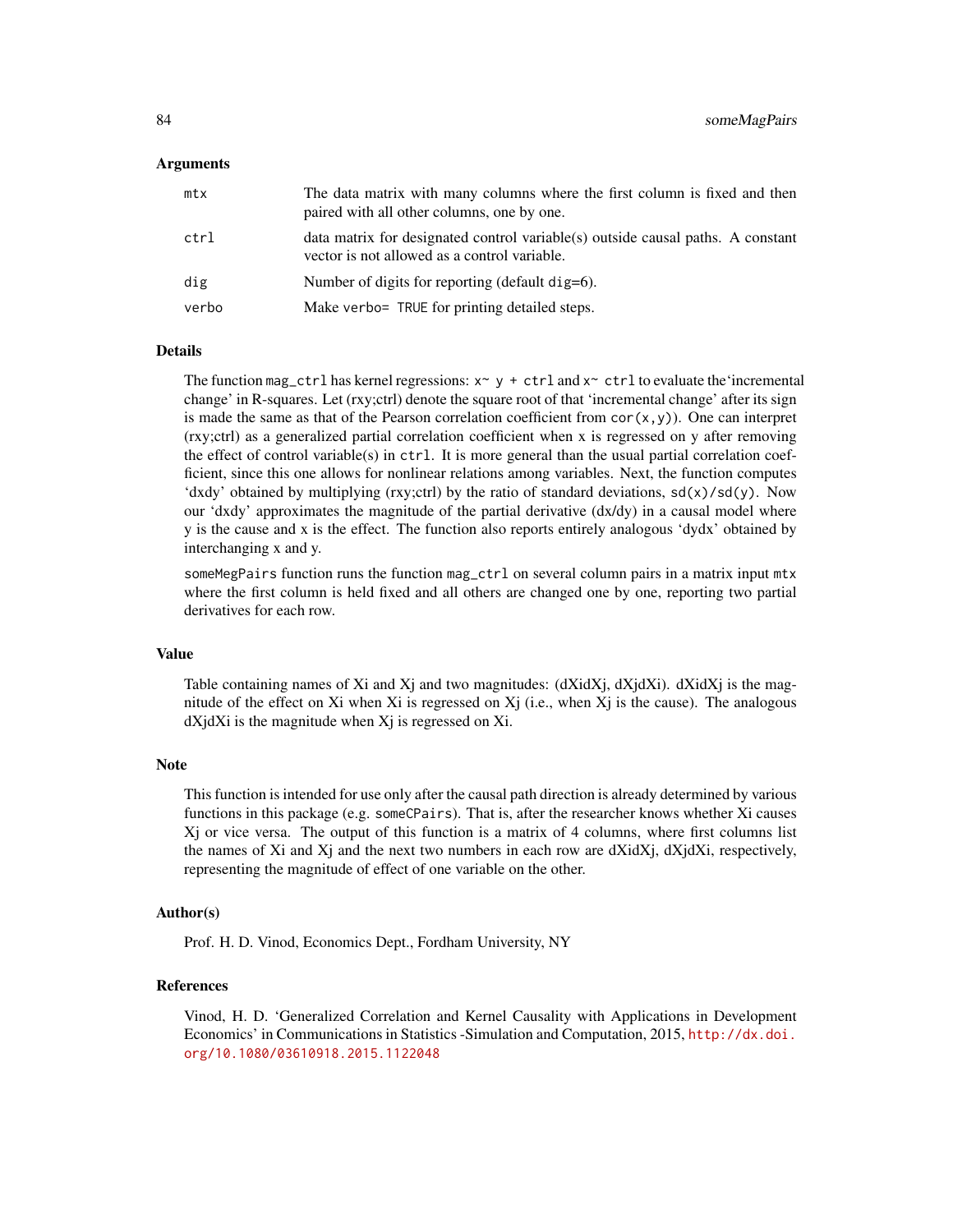#### <span id="page-84-1"></span>somePairs 85

Vinod, H. D. 'Matrix Algebra Topics in Statistics and Economics Using R', Chapter 4 in Handbook of Statistics: Computational Statistics with R, Vol.32, co-editors: M. B. Rao and C. R. Rao. New York: North Holland, Elsevier Science Publishers, 2014, pp. 143-176.

#### See Also

See [mag\\_ctrl](#page-42-0), [someCPairs](#page-78-0)

# Examples

```
set.seed(34);x=sample(1:10);y=1+2*x+rnorm(10);z=sample(2:11)
w=runif(10)
ss=someMagPairs(cbind(y,x,z),ctrl=w)
```
<span id="page-84-0"></span>somePairs *Function reporting kernel causality results as a 7-column matrix.*

#### Description

This function lets the user choose one of three criteria to determine causal direction by setting typ as 1, 2 or 3. This function reports results for only one criterion at a time unlike the function some  $\theta$  Pairs which summarizes the resulting causal directions for all criteria with suitable weights. If some variables are 'control' variables, use someCPairs, C=control.

#### Usage

somePairs(mtx, dig =  $6$ , verbo = FALSE, typ =  $1$ , rnam = FALSE)

# Arguments

| mtx   | The data matrix in the first column is paired with all others. |
|-------|----------------------------------------------------------------|
| dig   | Number of digits for reporting (default dig=6).                |
| verbo | Make verbo= TRUE for printing detailed steps.                  |
| typ   | Must be 1 (default), 2 or 3 for the three criteria.            |
| rnam  | Make rnam= TRUE if cleverly created rownames are desired.      |

# Details

(typ=1) reports ('Y', 'X', 'Cause', 'SD1apd', 'SD2apd', 'SD3apd', 'SD4apd') nameing variables identifying 'cause' and measures of stochastic dominance using absolute values of kernel regression gradients comparing regresson of X on Y with that of Y on X.

(typ=2) reports ('Y', 'X', 'Cause', 'SD1res', 'SD2res', 'SD3res', 'SD4res') and measures of stochastic dominance using absolute values of kernel regression residuals comparing regresson of X on Y with that of Y on X.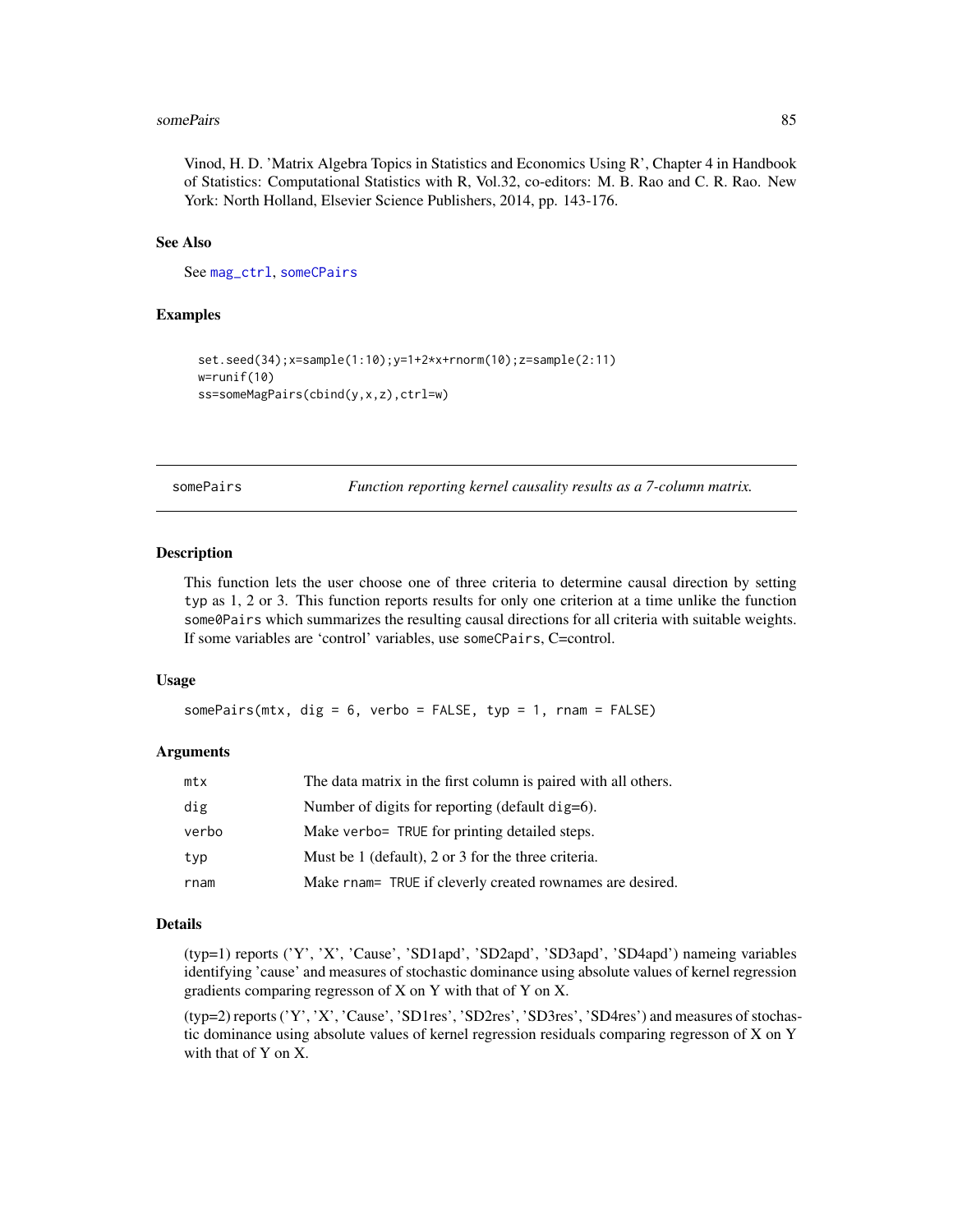(typ=3) reports ('Y', 'X', 'Cause', 'r\*X|Y', 'r\*Y|X', 'r', 'p-val') containing generalized correlation coefficients r\*, 'r' refers to the Pearson correlation coefficient and p-val column has the p-values for testing the significance of Pearson's 'r'.

#### Value

A matrix containing causal identification results for one criterion. The first column of the input mtx having p columns is paired with (p-1) other columns The output matrix headings are selfexplanatory and distinct for each criterion Cr1 to Cr3.

#### Author(s)

Prof. H. D. Vinod, Economics Dept., Fordham University, NY

#### References

H. D. Vinod 'Generalized Correlation and Kernel Causality with Applications in Development Economics' in Communications in Statistics -Simulation and Computation, 2015, [http://dx.doi.](http://dx.doi.org/10.1080/03610918.2015.1122048) [org/10.1080/03610918.2015.1122048](http://dx.doi.org/10.1080/03610918.2015.1122048)

# See Also

The related function some  $\Theta$ Pairs may be more useful, since it reports on all three criteria (by choosing typ=1,2,3) and further summarizes their results by weighting to help choose causal paths.

#### Examples

```
## Not run:
data(mtcars)
somePairs(mtcars)
```
## End(Not run)

<span id="page-85-0"></span>somePairs2 *Function reporting kernel causality results as a 7-column matrix, version 2.*

#### Description

This function is an alternative implementation of somePairs which also lets the user choose one of three criteria to determine causal direction by setting typ as 1, 2 or 3. This function reports results for only one criterion at a time unlike the function some0Pairs which summarizes the resulting causal directions for all criteria with suitable weights. If some variables are 'control' variables, use someCPairs, where notation C=control.

<span id="page-85-1"></span>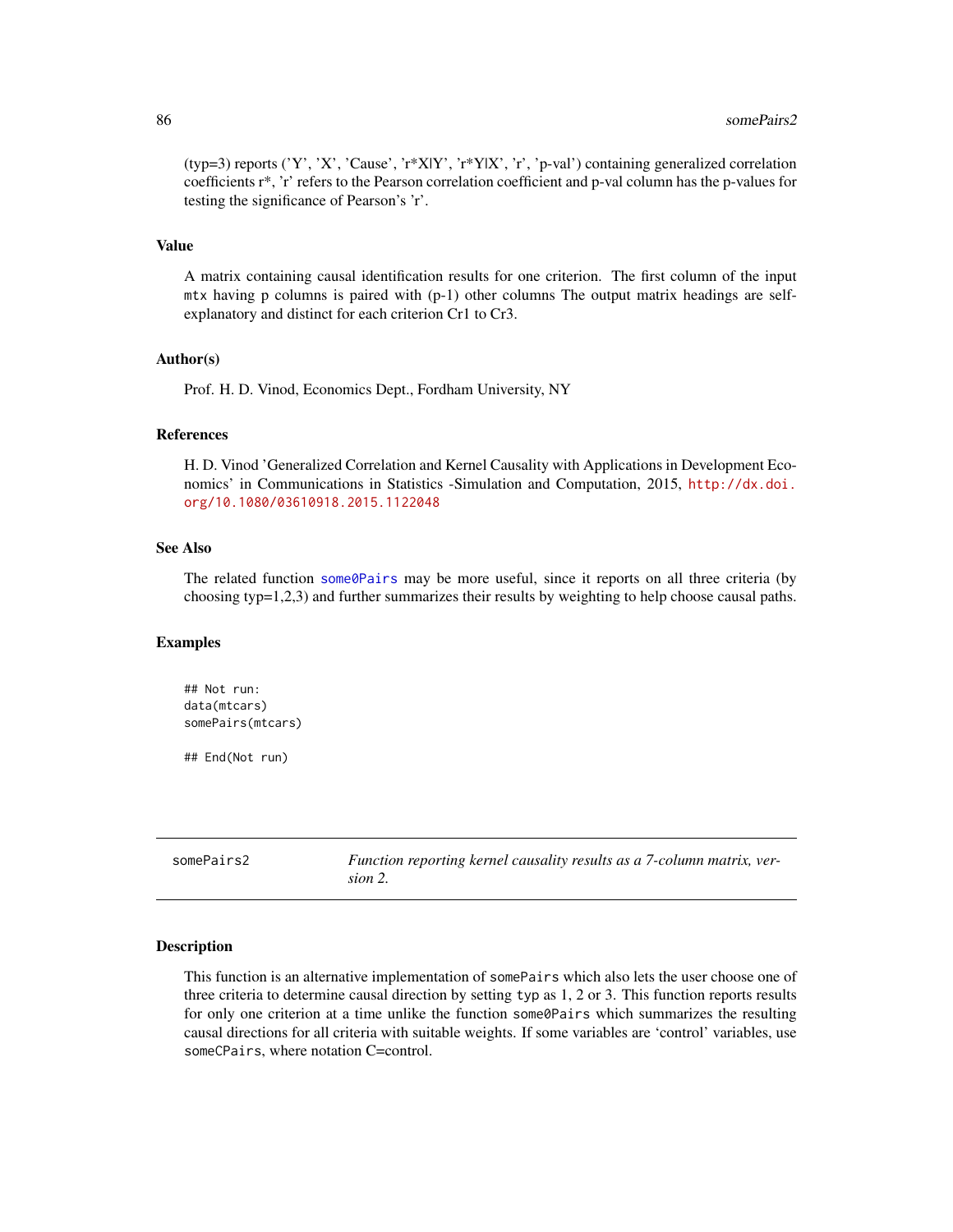#### <span id="page-86-0"></span>somePairs2 87

# Usage

somePairs2(mtx, dig = 6, verbo = FALSE, typ = 1, rnam = FALSE)

#### Arguments

| mtx   | The data matrix in the first column is paired with all others. |
|-------|----------------------------------------------------------------|
| dig   | Number of digits for reporting (default dig=6).                |
| verbo | Make verbo= TRUE for printing detailed steps.                  |
| typ   | Must be 1 (default), 2 or 3 for the three criteria.            |
| rnam  | Make rnam= TRUE if cleverly created rownames are desired.      |

# Details

(typ=1) reports ('Y', 'X', 'Cause', 'SD1.rhserr', 'SD2.rhserr', 'SD3.rhserr', 'SD4.rhserr') naming variables identifying the 'cause' and measures of stochastic dominance using absolute values of kernel regression abs(RHS first regressor\*residual) comparing flipped regressions X on Y versus Y on X.

(typ=2) reports ('Y', 'X', 'Cause', 'SD1res', 'SD2res', 'SD3res', 'SD4res') and measures of stochastic dominance using absolute values of kernel regression residuals comparing regression of X on Y with that of Y on X.

(typ=3) reports ('Y', 'X', 'Cause', 'r\*X|Y', 'r\*Y|X', 'r', 'p-val') containing generalized correlation coefficients r\*, 'r' refers to the Pearson correlation coefficient and p-val column has the p-values for testing the significance of Pearson's 'r'.

#### Value

A matrix containing causal identification results for one criterion. The first column of the input  $mtx$  having p columns is paired with  $(p-1)$  other columns The output matrix headings are selfexplanatory and distinct for each criterion Cr1 to Cr3.

#### Author(s)

Prof. H. D. Vinod, Economics Dept., Fordham University, NY

#### References

H. D. Vinod 'Generalized Correlation and Kernel Causality with Applications in Development Economics' in Communications in Statistics -Simulation and Computation, 2015, [http://dx.doi.](http://dx.doi.org/10.1080/03610918.2015.1122048) [org/10.1080/03610918.2015.1122048](http://dx.doi.org/10.1080/03610918.2015.1122048)

# See Also

The related function [some0Pairs](#page-76-0) may be more useful, since it reports on all three criteria (by choosing typ=1,2,3) and further summarizes their results by weighting to help choose causal paths.

Alternative and revised function [somePairs2](#page-85-0) implements the Cr1 (first criterion) with a direct estimate of the Hausman-Wu statistic for testing exogeneity.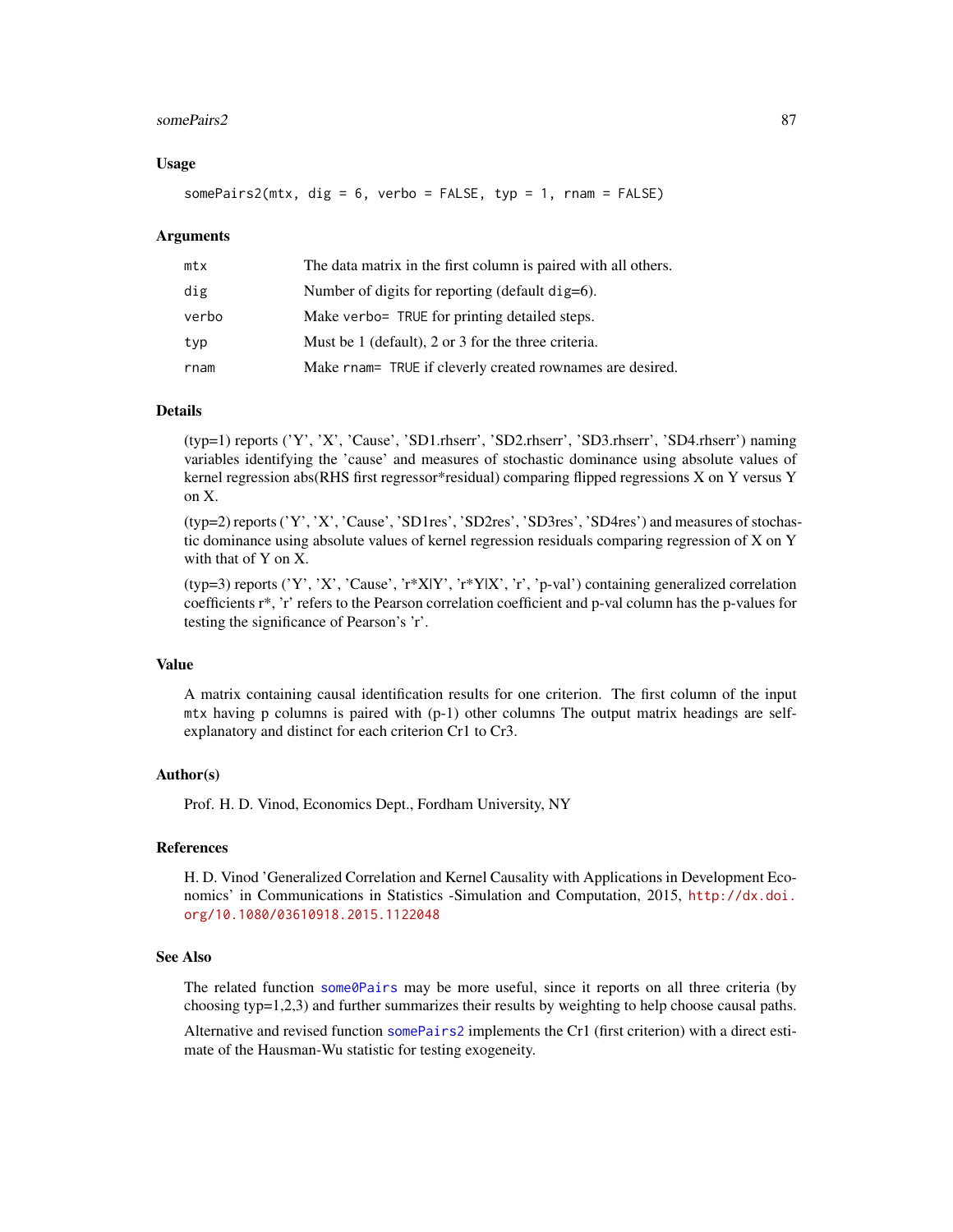# Examples

```
## Not run:
data(mtcars)
somePairs2(mtcars)
```
## End(Not run)

sort.abse0 *internal sort.abse0*

# Description

intended for internal use only

# Usage

sort.abse0

| sort.e0 | internal sort.e0 |
|---------|------------------|
|         |                  |

# Description

intended for internal use only

# Usage

sort.e0

sort\_matrix *Sort all columns of matrix x with respect to the j-th column.*

# Description

This function can use the sort.list function in R. The reason for using it is that one wants the sort to carry along all columns.

# Usage

sort\_matrix(x, j)

<span id="page-87-0"></span>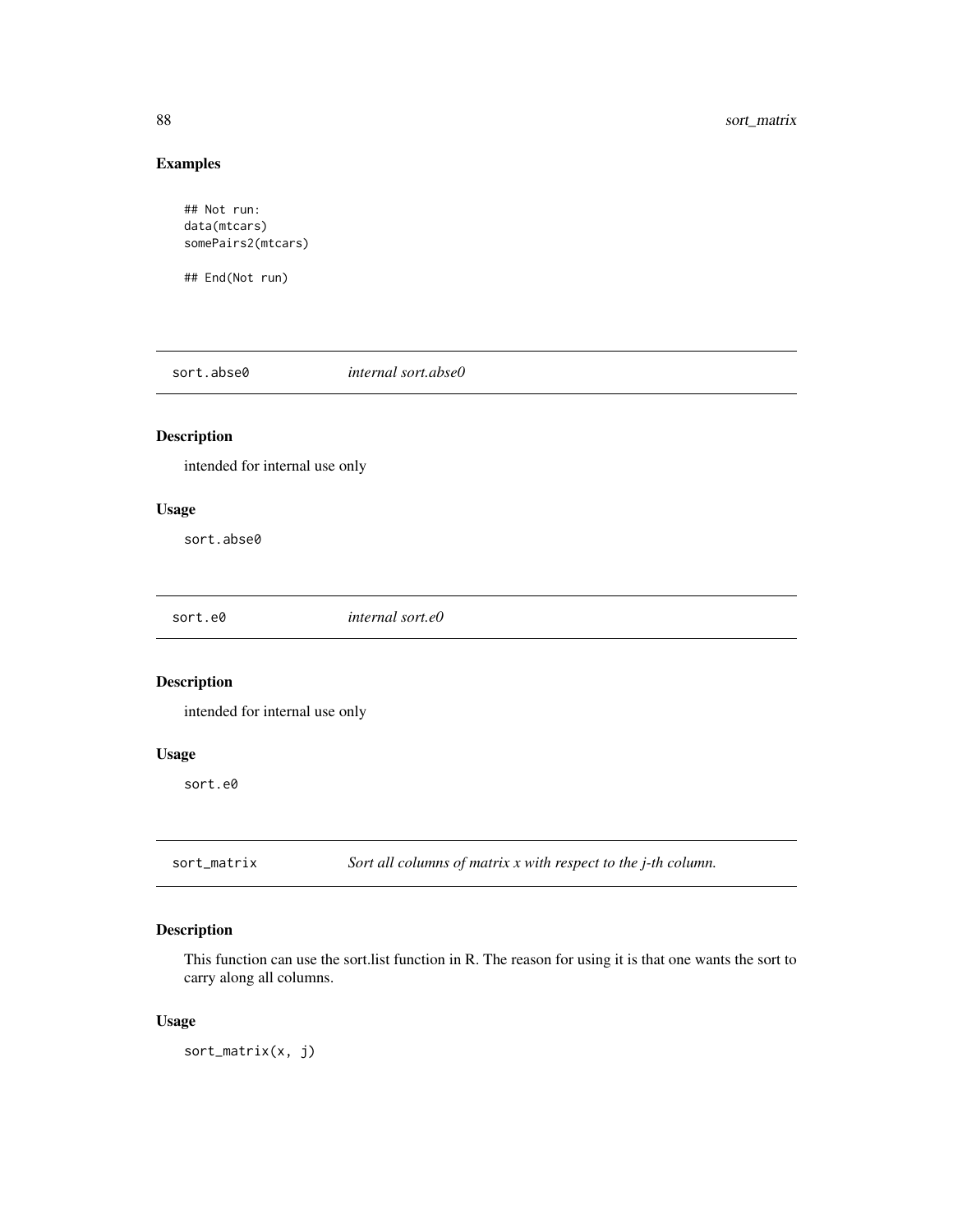#### <span id="page-88-0"></span>stdres 89

#### Arguments

| $\mathsf{x}$ | An input matrix with several columns                        |
|--------------|-------------------------------------------------------------|
|              | The column number with reference to which one wants to sort |

# Value

A sorted matrix

#### Examples

```
set.seed(30)
x=matrix(sample(1:50),ncol=5)
y=sort_matrix(x,3);y
```

| stdres | Residuals of kernel regressions of $x$ on $y$ when both $x$ and $y$ are stan- |
|--------|-------------------------------------------------------------------------------|
|        | dardized.                                                                     |

#### Description

1) Standardize the data to force mean zero and variance unity, 2) kernel regress x on y, with the option 'residuals = TRUE' and finally 3) compute the residuals.

# Usage

stdres(x, y)

#### Arguments

| vector of data on the dependent variable     |
|----------------------------------------------|
| data on the regressors which can be a matrix |

# Details

The first argument is assumed to be the dependent variable. If  $stdres(x, y)$  is used, you are regressing x on y (not the usual y on x). The regressors can be a matrix with 2 or more columns. The missing values are suitably ignored by the standardization.

#### Value

kernel regression residuals are returned after standardizing the data on both sides so that the magnitudes of residuals are comparable between regression of x on y on the one hand and regression of y on x on the other.

# Author(s)

Prof. H. D. Vinod, Economics Dept., Fordham University, NY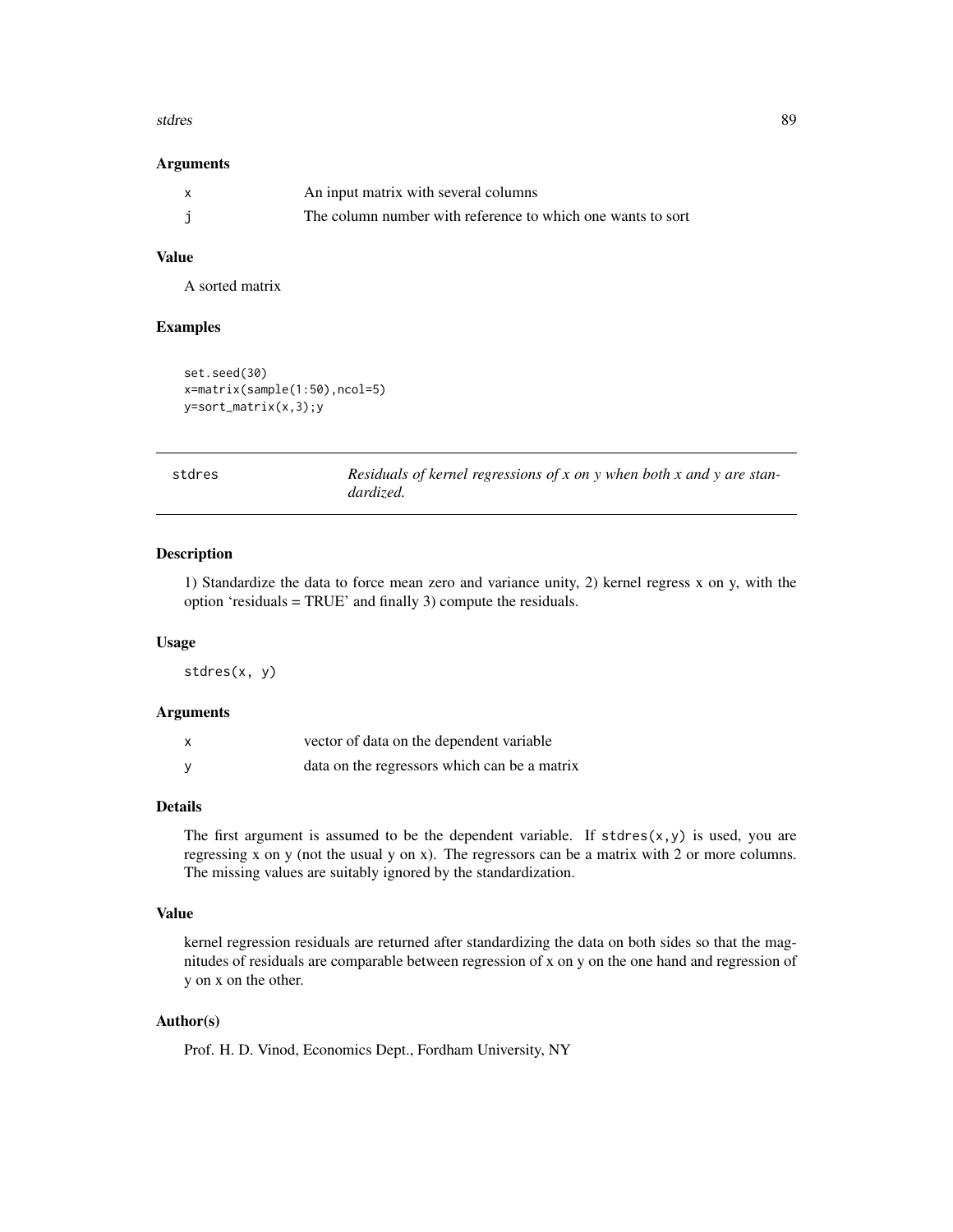# <span id="page-89-0"></span>References

Vinod, H. D. 'Generalized Correlation and Kernel Causality with Applications in Development Economics' in Communications in Statistics -Simulation and Computation, 2015, [http://dx.doi.](http://dx.doi.org/10.1080/03610918.2015.1122048) [org/10.1080/03610918.2015.1122048](http://dx.doi.org/10.1080/03610918.2015.1122048)

# Examples

## Not run: set.seed(330) x=sample(20:50) y=sample(20:50) stdres(x,y)

## End(Not run)

stdz\_xy *Standardize x and y vectors to achieve zero mean and unit variance.*

# Description

Standardize x and y vectors to achieve zero mean and unit variance.

### Usage

stdz\_xy(x, y)

# Arguments

| x   | Vector of data which can have NA's |
|-----|------------------------------------|
| - V | Vector of data which can have NA's |

# Value

| stdx | standardized values of x |
|------|--------------------------|
| stdy | standardized values of y |

#### Note

This works even if there are missing x or y values.

# Author(s)

Prof. H. D. Vinod, Economics Dept., Fordham University, NY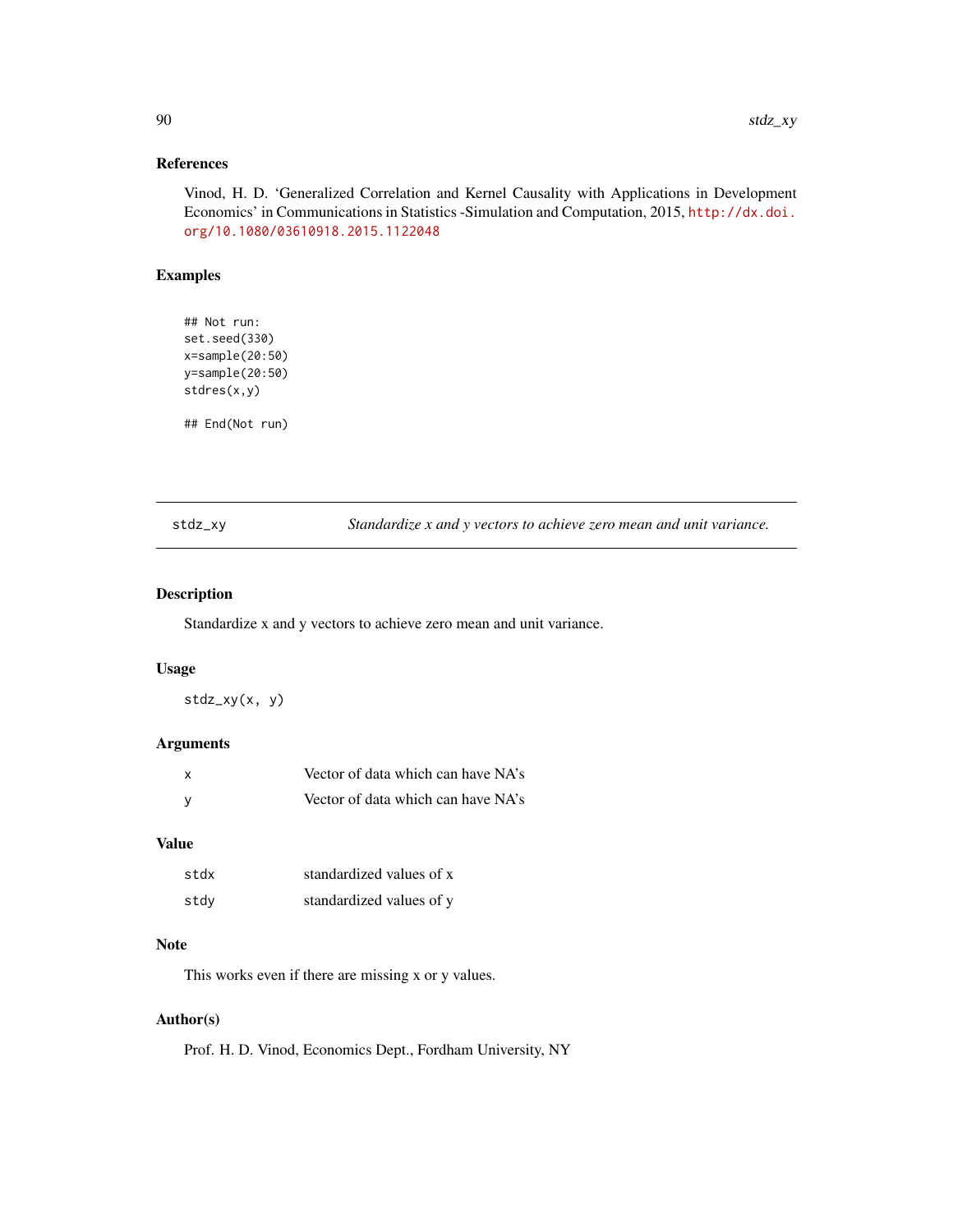#### <span id="page-90-1"></span>stochdom2 91

# Examples

```
## Not run:
set.seed(30)
x=sample(20:30)
y=sample(21:31)
stdz_xy(x,y)
## End(Not run)
```
<span id="page-90-0"></span>stochdom2 *Compute vectors measuring stochastic dominance of four orders.*

# Description

Stochastic dominance originated as a sophisticated comparison of two distributions of stock market returns. The dominating distribution is superior in terms of local mean, variance, skewness and kurtosis respectively, representing dominance orders 1 to 4, without simply computing the four moment summary measures for the entire data. Vinod (2008, sec. 4.3) explains the details. This function uses the output of 'wtdpapb'.

#### Usage

stochdom2(dj, wpa, wpb)

# Arguments

| di  | Vector of (unequal) distances of consecutive intervals defined on common sup-<br>port of two probability distributions being compared |
|-----|---------------------------------------------------------------------------------------------------------------------------------------|
| wpa | Vector of the first set of (weighted) probabilities                                                                                   |
| wpb | Vector of the second set of (weighted) probabilities                                                                                  |

# Value

| sd1b | Vector measuring stochastic dominance of order 1, SD1 |
|------|-------------------------------------------------------|
| sd2b | Vector measuring stochastic dominance of order 2, SD2 |
| sd3b | Vector measuring stochastic dominance of order 3, SD3 |
| sd4b | Vector measuring stochastic dominance of order 4, SD4 |

# Note

The input to this function is the output of the function wtdpapb.

# Author(s)

Prof. H. D. Vinod, Economics Dept., Fordham University, NY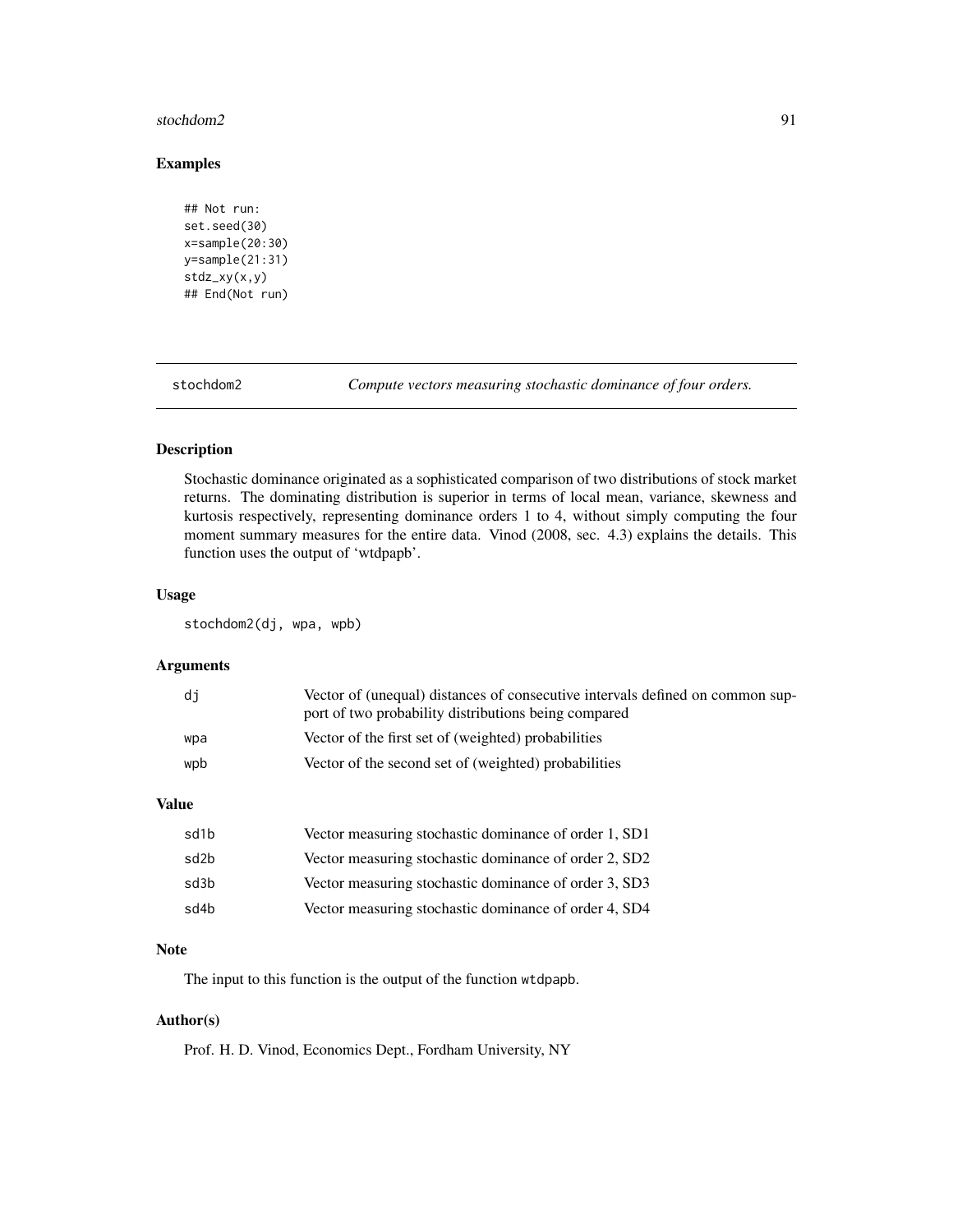# <span id="page-91-1"></span>References

Vinod, H. D.', 'Hands-On Intermediate Econometrics Using R' (2008) World Scientific Publishers: Hackensack, NJ. <http://www.worldscibooks.com/economics/6895.html>

Vinod, H. D. 'Ranking Mutual Funds Using Unconventional Utility Theory and Stochastic Dominance,' Journal of Empirical Finance Vol. 11(3) 2004, pp. 353-377.

# See Also

See Also [wtdpapb](#page-91-0)

# Examples

```
## Not run:
set.seed(234);x=sample(1:30);y=sample(5:34)
w1 = wtdpapb(x,y) #y should dominate x with mostly positive SDs
stochdom2(w1$dj, w1$wpa, w1$wpb)
## End(Not run)
```
<span id="page-91-0"></span>wtdpapb *Creates input for the stochastic dominance function stochdom2*

#### Description

Stochastic dominance is a sophisticated comparison of two distributions of stock market returns. The dominating distribution is superior in terms of mean, variance, skewness and kurtosis respectively, representing dominance orders 1 to 4, without directly computing four moments. Vinod(2008) sec. 4.3 explains the details. The 'wtdpapb' function creates the input for stochdom2 which in turn computes the stochastic dominance. See Vinod (2004) for details about quantitative stochastic dominance.

# Usage

wtdpapb(xa, xb)

#### Arguments

| xa | Vector of (excess) returns for the first investment option A or values of any |
|----|-------------------------------------------------------------------------------|
|    | random variable being compared to another.                                    |
| xb | Vector of returns for the second option B                                     |

#### Value

| wpa | Weighted vector of probabilities for option A                                |
|-----|------------------------------------------------------------------------------|
| wpb | Weighted vector of probabilities for option B                                |
| di  | Vector of interval widths (distances) when both sets of data are forced on a |
|     | common support                                                               |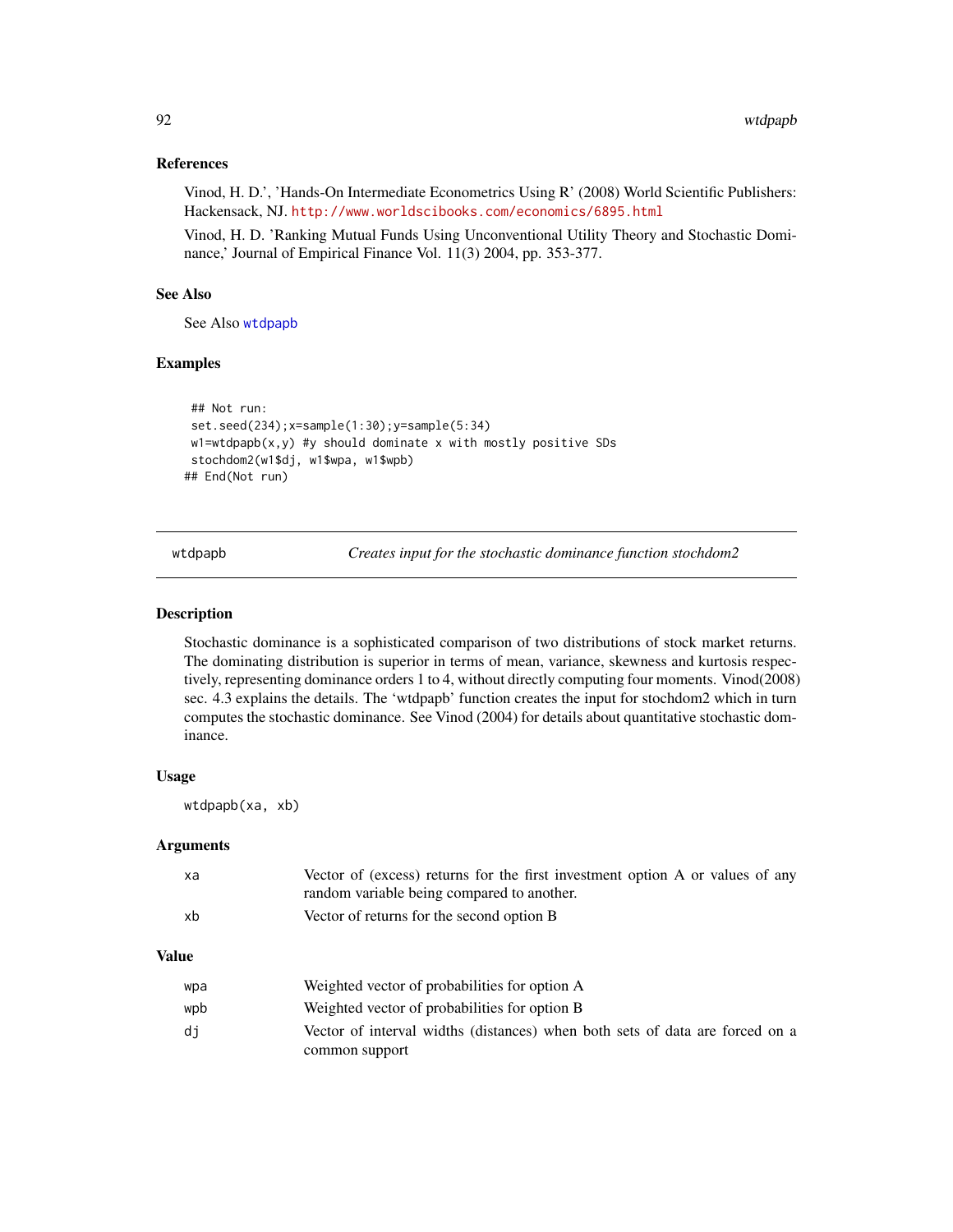#### <span id="page-92-0"></span>wtdpapb 93

# Note

Function is needed before using stochastic dominance

In Vinod (2008) where the purpose of wtdpapb is to map from standard 'expected utility theory' weights to more sophisticated 'non-expected utility theory' weights using Prelec's (1998, Econometrica, p. 497) method. These weights are not needed here. Hence we provide the function prelec2 which does not use Prelec weights at all, thereby simplifying and speeding up the R code provided in Vinod (2008). This function avoids sophisticated 'non-expected' utility theory which incorporates commonly observed human behavior favoring loss aversion and other anomalies inconsistent with precepts of the expected utility theory. Such weighting is not needed for our application.

#### Author(s)

Prof. H. D. Vinod, Economics Dept., Fordham University, NY

#### References

Vinod, H. D.', 'Hands-On Intermediate Econometrics Using R' (2008) World Scientific Publishers: Hackensack, NJ. <http://www.worldscibooks.com/economics/6895.html>

Vinod, H. D. 'Ranking Mutual Funds Using Unconventional Utility Theory and Stochastic Dominance,' Journal of Empirical Finance Vol. 11(3) 2004, pp. 353-377.

#### See Also

See Also [stochdom2](#page-90-0)

#### Examples

```
## Not run:
set.seed(234);x=sample(1:30);y=sample(5:34)
wtdpapb(x,y)## End(Not run)
```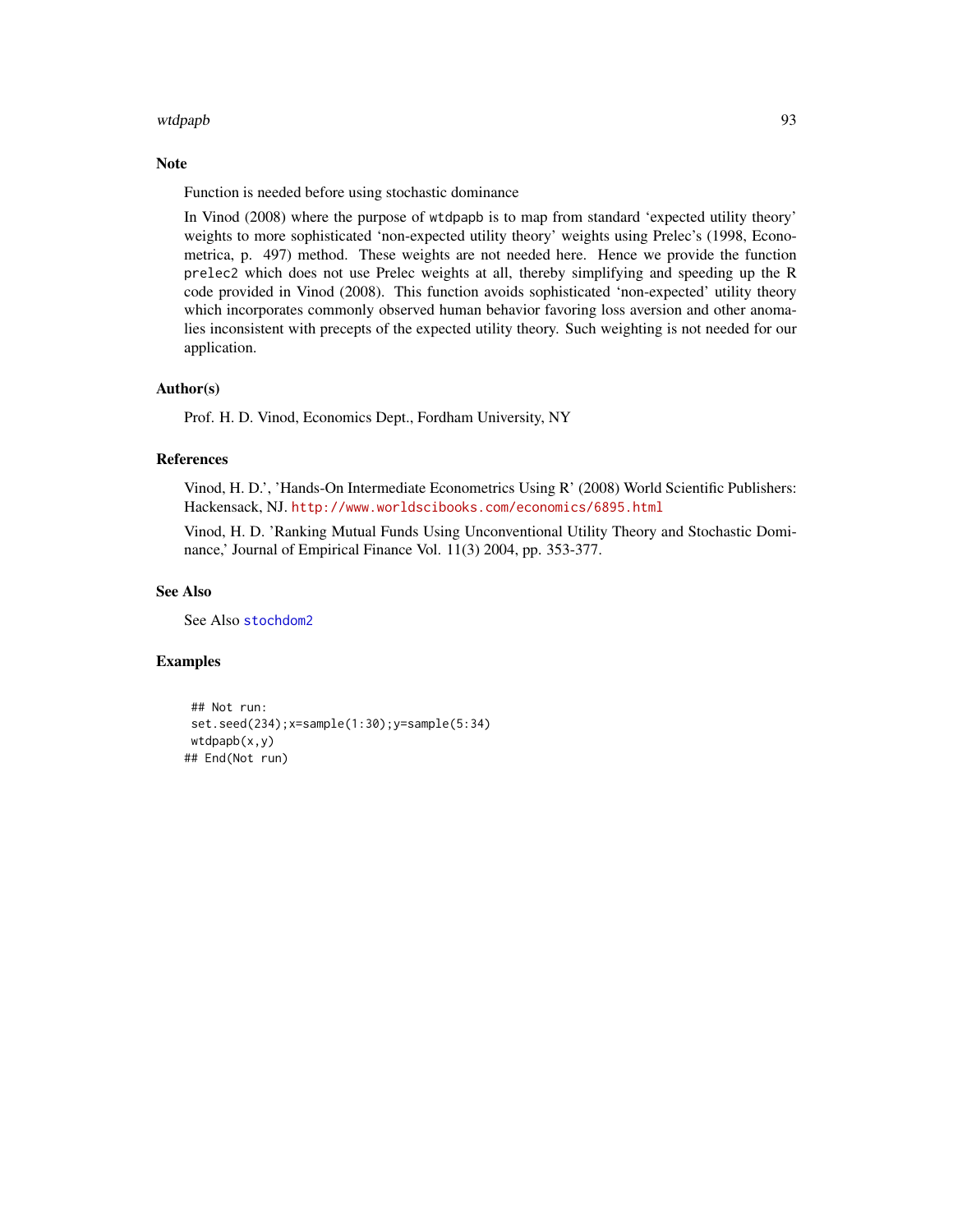# Index

∗Topic Hausman-Wu abs\_stdrhserr , [10](#page-9-0) ∗Topic Prelec prelec2 , [62](#page-61-0) ∗Topic R\* gmcmtx0 , [34](#page-33-0) gmcxy\_np , [36](#page-35-0) ∗Topic SD1, causeSummary , [22](#page-21-0) causeSummary0 , [24](#page-23-0) silentMtx , [69](#page-68-1) silentMtx0 , [71](#page-70-0) silentPairs, [73](#page-72-1) silentPairs0 , [75](#page-74-1) some0Pairs , [77](#page-76-1) someCPairs , [79](#page-78-1) someCPairs2 , [81](#page-80-0) somePairs , [85](#page-84-1) somePairs2 , [86](#page-85-1) ∗Topic SD1 bigfp , [13](#page-12-0) comp\_portfo2 , [28](#page-27-0) ∗Topic SD2, causeSummary, [22](#page-21-0) causeSummary0 , [24](#page-23-0) silentMtx , [69](#page-68-1) silentMtx0 , [71](#page-70-0) silentPairs , [73](#page-72-1) silentPairs0,[75](#page-74-1) some0Pairs , [77](#page-76-1) someCPairs , [79](#page-78-1) someCPairs2 , [81](#page-80-0) somePairs , [85](#page-84-1) somePairs2 , [86](#page-85-1) ∗Topic SD2 bigfp , [13](#page-12-0) comp\_portfo2 , [28](#page-27-0) ∗Topic SD3, causeSummary , [22](#page-21-0)

causeSummary0 , [24](#page-23-0) silentMtx , [69](#page-68-1) silentMtx0 , [71](#page-70-0) silentPairs , [73](#page-72-1) silentPairs0,[75](#page-74-1) some0Pairs , [77](#page-76-1) someCPairs , [79](#page-78-1) someCPairs2 , [81](#page-80-0) somePairs , [85](#page-84-1) somePairs2 , [86](#page-85-1) ∗Topic SD3 bigfp , [13](#page-12-0) comp\_portfo2 , [28](#page-27-0) ∗Topic SD4, causeSummary , [22](#page-21-0) causeSummary0, [24](#page-23-0) silentMtx , [69](#page-68-1) silentMtx0 , [71](#page-70-0) silentPairs, [73](#page-72-1) silentPairs0 , [75](#page-74-1) some0Pairs, [77](#page-76-1) someCPairs , [79](#page-78-1) someCPairs2 , [81](#page-80-0) somePairs, [85](#page-84-1) somePairs2 , [86](#page-85-1) ∗Topic SD4 bigfp , [13](#page-12-0) comp\_portfo2 , [28](#page-27-0) ∗Topic absolute allPairs , [11](#page-10-0) ∗Topic amorphous allPairs , [11](#page-10-0) kern , [39](#page-38-0) kern\_ctrl , [40](#page-39-0) ∗Topic apd abs\_stdapd , [5](#page-4-0) abs\_stdapdC, [6](#page-5-0) kern , [39](#page-38-0) kern\_ctrl , [40](#page-39-0)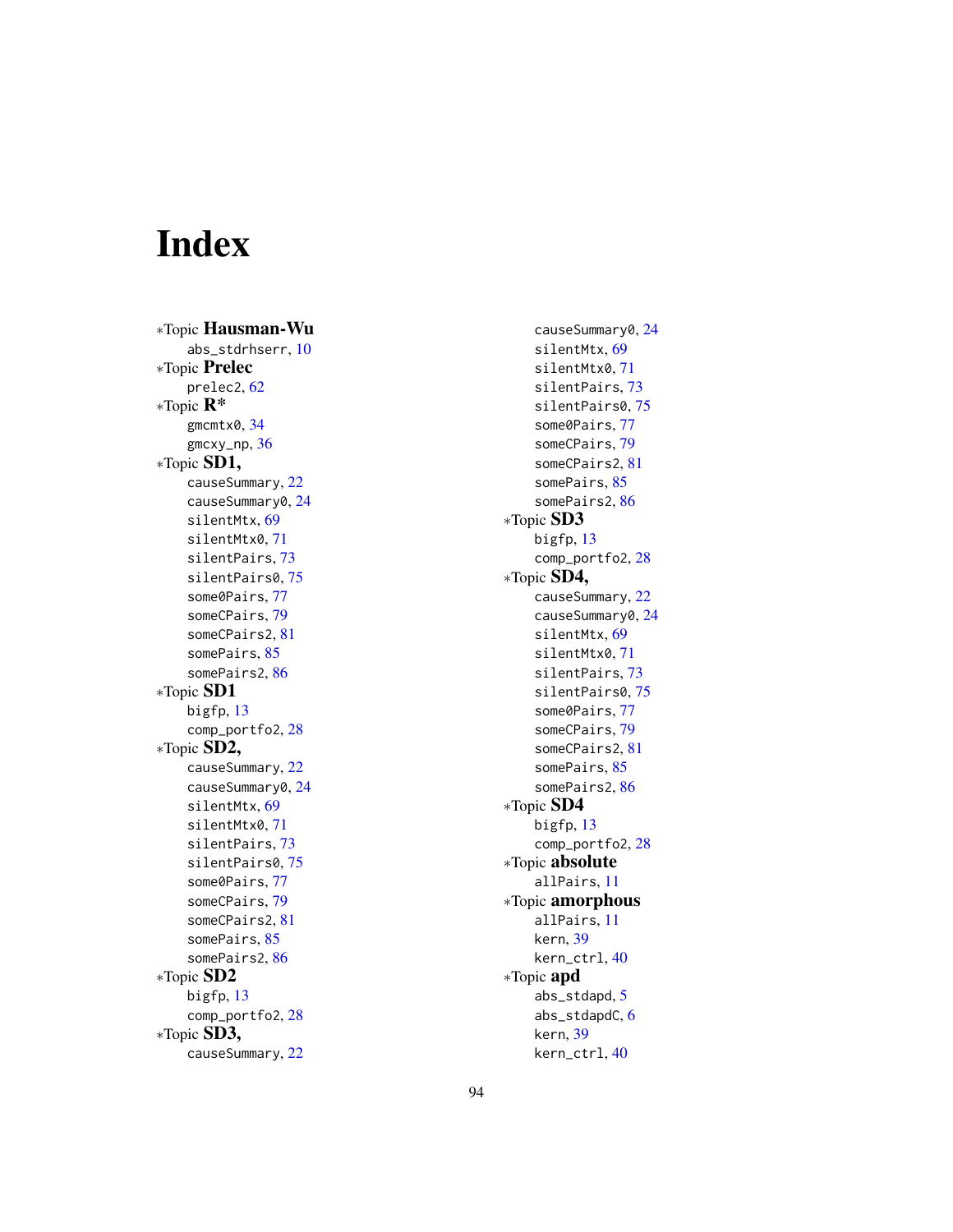∗Topic asymmetric gmcmtx0 , [34](#page-33-0) gmcmtxZ , [35](#page-34-0) gmcxy\_np , [36](#page-35-0) pcause , [61](#page-60-0) rstar , [67](#page-66-0) ∗Topic biasing parcorMany , [52](#page-51-0) parcorMtx , [53](#page-52-0) parcorSilent , [54](#page-53-0) ∗Topic bigfp comp\_portfo2 , [28](#page-27-0) ∗Topic bootstrap, bootQuantile , [17](#page-16-0) bootSign , [18](#page-17-0) bootSignPcent, [20](#page-19-0) bootSummary , [21](#page-20-0) probSign , [63](#page-62-0) ∗Topic causal causeSummary , [22](#page-21-0) causeSummary0 , [24](#page-23-0) silentMtx , [69](#page-68-1) silentMtx0 , [71](#page-70-0) silentPairs , [73](#page-72-1) silentPairs0,[75](#page-74-1) some0Pairs , [77](#page-76-1) someCPairs , [79](#page-78-1) someCPairs2 , [81](#page-80-0) somePairs , [85](#page-84-1) somePairs2 , [86](#page-85-1) ∗Topic comparisons bootQuantile , [17](#page-16-0) bootSign , [18](#page-17-0) bootSignPcent, [20](#page-19-0) bootSummary , [21](#page-20-0) probSign , [63](#page-62-0) ∗Topic correlations, parcorMany , [52](#page-51-0) parcorMtx , [53](#page-52-0) parcorSilent , [54](#page-53-0) ∗Topic correlations parcor\_ridg , [59](#page-58-0) silentMtx , [69](#page-68-1) silentMtx0 , [71](#page-70-0) silentPairs, [73](#page-72-1) silentPairs0 , [75](#page-74-1) some0Pairs , [77](#page-76-1) someCPairs , [79](#page-78-1)

someCPairs2 , [81](#page-80-0) somePairs , [85](#page-84-1) somePairs2, [86](#page-85-1) ∗Topic criteria, silentMtx , [69](#page-68-1) silentMtx0 , [71](#page-70-0) silentPairs, [73](#page-72-1) silentPairs0 , [75](#page-74-1) some0Pairs , [77](#page-76-1) someCPairs , [79](#page-78-1) someCPairs2 , [81](#page-80-0) somePairs, [85](#page-84-1) somePairs2 , [86](#page-85-1) ∗Topic da2Lagtasets da2Lag , [29](#page-28-0) ∗Topic datasets badCol , [13](#page-12-0) diff.e0 , [29](#page-28-0) ibad , [38](#page-37-0) ii , [38](#page-37-0) j , [39](#page-38-0) ∗Topic derivative, allPairs , [11](#page-10-0) kern , [39](#page-38-0) kern\_ctrl , [40](#page-39-0) ∗Topic derivatives mag , [42](#page-41-0) mag\_ctrl , [43](#page-42-1) someMagPairs, [83](#page-82-0) ∗Topic dominance allPairs , [11](#page-10-0) comp\_portfo2 , [28](#page-27-0) wtdpapb , [92](#page-91-1) ∗Topic factor, parcorMany , [52](#page-51-0) parcorMtx , [53](#page-52-0) parcorSilent , [54](#page-53-0) ∗Topic generalized silentMtx , [69](#page-68-1) silentMtx0 , [71](#page-70-0) silentPairs , [73](#page-72-1) silentPairs0 , [75](#page-74-1) some0Pairs, [77](#page-76-1) someCPairs , [79](#page-78-1) someCPairs2 , [81](#page-80-0) somePairs , [85](#page-84-1) somePairs2, [86](#page-85-1) ∗Topic gradients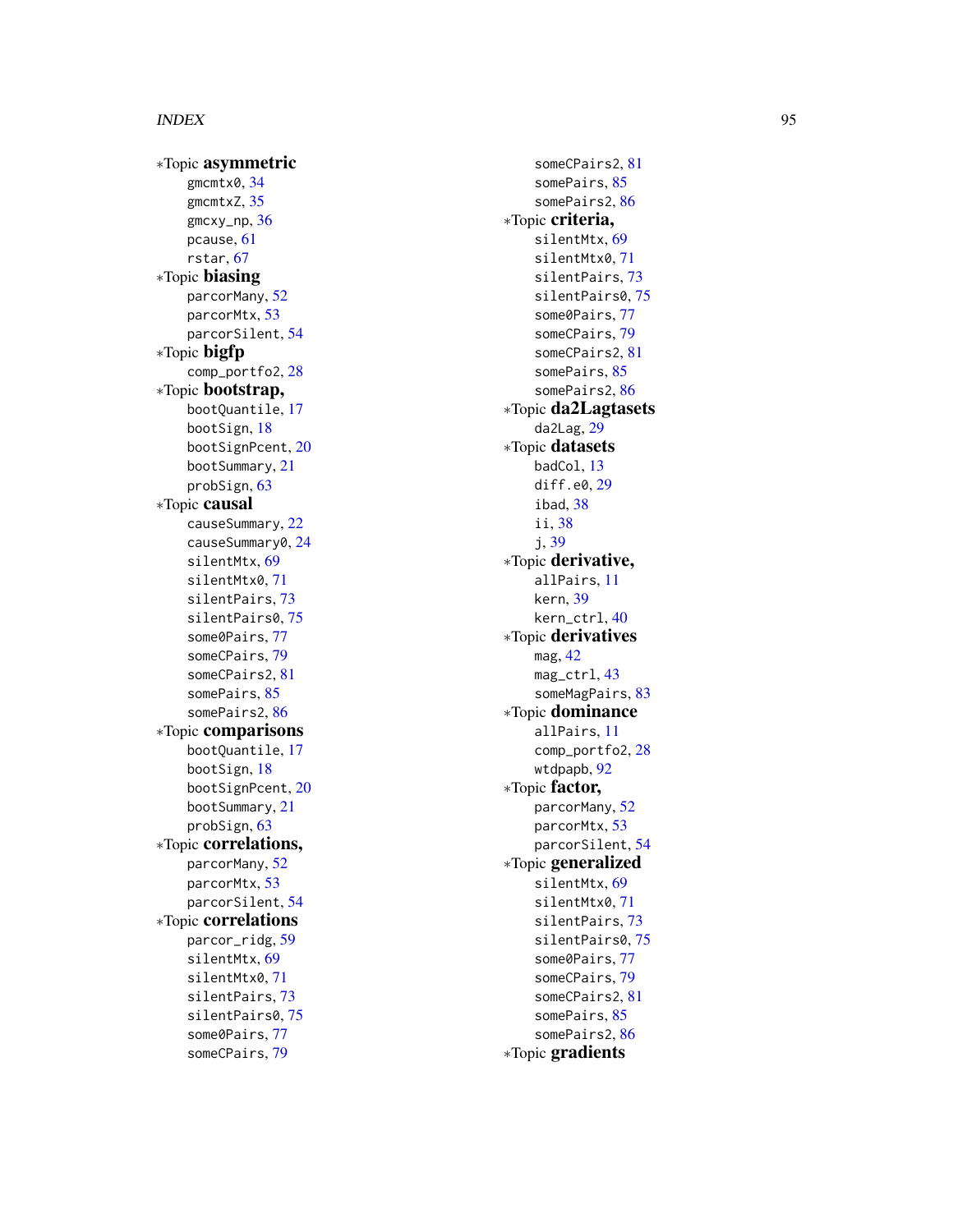abs\_stdapd , [5](#page-4-0) abs\_stdapdC, [6](#page-5-0) kern , [39](#page-38-0) ∗Topic index causeSummary, [22](#page-21-0) causeSummary0 , [24](#page-23-0) ∗Topic kernel bootQuantile , [17](#page-16-0) bootSign , [18](#page-17-0) bootSignPcent , [20](#page-19-0) bootSummary , [21](#page-20-0) gmcmtx0 , [34](#page-33-0) gmcmtxZ , [35](#page-34-0) gmcxy\_np , [36](#page-35-0) kern , [39](#page-38-0) kern\_ctrl , [40](#page-39-0) pcause , [61](#page-60-0) probSign , [63](#page-62-0) ∗Topic kern abs\_res , [4](#page-3-0) abs\_stdapd , [5](#page-4-0) abs\_stdapdC, [6](#page-5-0) abs\_stdres , [7](#page-6-0) abs\_stdresC , [8](#page-7-0) abs\_stdrhserC , [9](#page-8-0) abs\_stdrhserr , [10](#page-9-0) stdres, [89](#page-88-0) ∗Topic kurtosis stochdom2 , [91](#page-90-1) ∗Topic mean stochdom2 , [91](#page-90-1) ∗Topic meboot, bootQuantile , [17](#page-16-0) bootSign , [18](#page-17-0) bootSignPcent , [20](#page-19-0) bootSummary , [21](#page-20-0) probSign , [63](#page-62-0) ∗Topic p-values rstar , [67](#page-66-0) ∗Topic pairwise bootQuantile , [17](#page-16-0) bootSign , [18](#page-17-0) bootSignPcent, [20](#page-19-0) bootSummary , [21](#page-20-0) probSign , [63](#page-62-0) ∗Topic partial allPairs , [11](#page-10-0) kern , [39](#page-38-0)

kern\_ctrl , [40](#page-39-0) mag , [42](#page-41-0) mag\_ctrl , [43](#page-42-1) parcor\_ridg , [59](#page-58-0) parcorMany , [52](#page-51-0) parcorMtx , [53](#page-52-0) parcorSilent , [54](#page-53-0) someMagPairs, [83](#page-82-0) ∗Topic path, causeSummary , [22](#page-21-0) causeSummary0 , [24](#page-23-0) ∗Topic regression, bootQuantile , [17](#page-16-0) bootSign , [18](#page-17-0) bootSignPcent , [20](#page-19-0) bootSummary , [21](#page-20-0) gmcmtx0 , [34](#page-33-0) gmcmtxZ, [35](#page-34-0) gmcxy\_np , [36](#page-35-0) pcause , [61](#page-60-0) probSign , [63](#page-62-0) ∗Topic regression abs\_res , [4](#page-3-0) abs\_stdapd , [5](#page-4-0) abs\_stdapdC, [6](#page-5-0) abs\_stdres , [7](#page-6-0) abs\_stdresC, [8](#page-7-0) abs\_stdrhserC , [9](#page-8-0) abs\_stdrhserr , [10](#page-9-0) kern , [39](#page-38-0) kern\_ctrl , [40](#page-39-0) stdres, [89](#page-88-0) ∗Topic residuals, allPairs , [11](#page-10-0) ∗Topic residuals abs\_res , [4](#page-3-0) abs\_stdres , [7](#page-6-0) abs\_stdresC, [8](#page-7-0) abs\_stdrhserC , [9](#page-8-0) kern , [39](#page-38-0) kern\_ctrl , [40](#page-39-0) stdres, [89](#page-88-0) ∗Topic ridge parcorMany , [52](#page-51-0) parcorMtx , [53](#page-52-0) parcorSilent , [54](#page-53-0) ∗Topic skewness stochdom2 , [91](#page-90-1)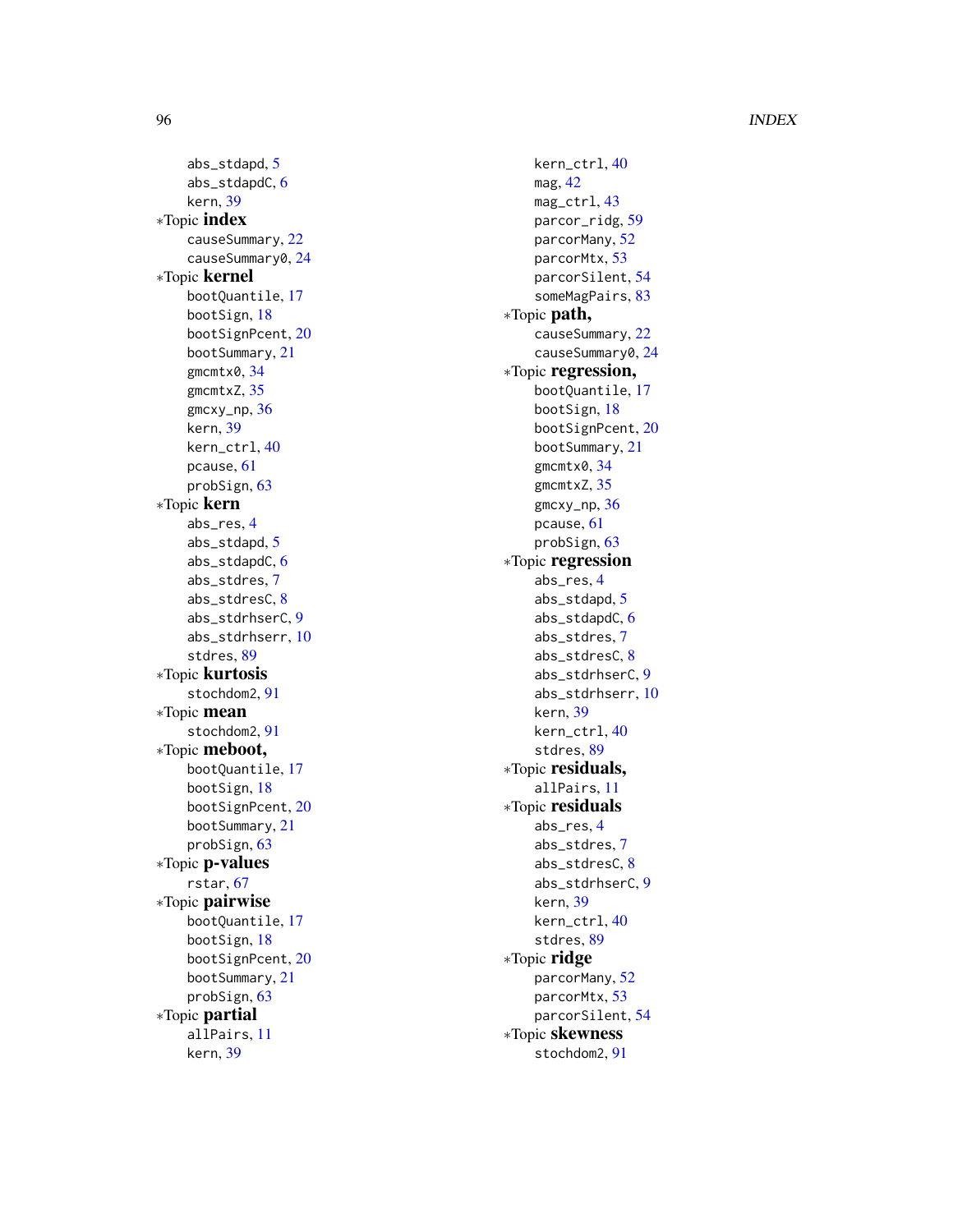∗Topic statistic abs\_stdrhserr , [10](#page-9-0) ∗Topic stochastic allPairs , [11](#page-10-0) comp\_portfo2 , [28](#page-27-0) wtdpapb , [92](#page-91-1) ∗Topic summary causeSummary , [22](#page-21-0) causeSummary0, [24](#page-23-0) ∗Topic variance stochdom2 , [91](#page-90-1) ∗Topic wtdpapb comp\_portfo2 , [28](#page-27-0) abs\_res , [4](#page-3-0) abs\_stdapd , [5](#page-4-0) , *[6](#page-5-0)* abs\_stdapdC, [6](#page-5-0) abs\_stdres , [7](#page-6-0) , *[9](#page-8-0) , [10](#page-9-0)* abs\_stdresC, [8](#page-7-0) abs\_stdrhserC , [9](#page-8-0) abs\_stdrhserr , [10](#page-9-0) allPairs , [11](#page-10-0) badCol , [13](#page-12-0) bigfp , [13](#page-12-0) bootPairs , [14](#page-13-1) , *[16](#page-15-0)* , *[24](#page-23-0)* , *[26](#page-25-0)* , *[75](#page-74-1)* , *[77](#page-76-1)* bootPairs0 , [15](#page-14-0) bootQuantile , [17](#page-16-0) , *[19](#page-18-0)* , *[21](#page-20-0)* bootSign , [18](#page-17-0) , *[21](#page-20-0)* bootSignPcent , *[19](#page-18-0)* , [20](#page-19-0) bootSummary , [21](#page-20-0) causeSummary, [22](#page-21-0) causeSummary0 , *[24](#page-23-0)* , [24](#page-23-0) cofactor , [27](#page-26-0) , *[58](#page-57-0) , [59](#page-58-0)* comp\_portfo2 , [28](#page-27-0) da , [29](#page-28-0) da2Lag , [29](#page-28-0) diff.e0 , [29](#page-28-0) dig , [30](#page-29-0) e0 , [30](#page-29-0) EuroCrime, [30](#page-29-0) generalCorrInfo , [31](#page-30-0) generalCorrInfo-package *(*generalCorrInfo *)* , [31](#page-30-0) get0outliers , [32](#page-31-0) gmc0 , [33](#page-32-0)

gmc1 , [33](#page-32-0) gmcmtx0 , [34](#page-33-0) , *[67](#page-66-0)* gmcmtxZ, [35](#page-34-0) gmcxy\_np , [36](#page-35-0) goodCol , [37](#page-36-0) heurist , [37](#page-36-0) i , [38](#page-37-0) ibad , [38](#page-37-0) ii , [38](#page-37-0) j , [39](#page-38-0) kern , [39](#page-38-0) , *[41](#page-40-0)* , *[57](#page-56-0)* kern\_ctrl , *[40](#page-39-0)* , [40](#page-39-0) mag , [42](#page-41-0) , *[44](#page-43-0)* mag\_ctrl , *[42](#page-41-0)* , [43](#page-42-1) , *[85](#page-84-1)* min.e0,[44](#page-43-0) minor , [44](#page-43-0) , *[58](#page-57-0) , [59](#page-58-0)* mtx , [45](#page-44-0) mtx0 , [45](#page-44-0) mtx2 , [46](#page-45-0) n , [46](#page-45-0) nall , [46](#page-45-0) nam.badCol, [47](#page-46-0) nam.goodCol, [47](#page-46-0) nam.mtx0,[47](#page-46-0) napair , [48](#page-47-0) , *[49](#page-48-0)* naTriplet, [48](#page-47-0) out1 , [49](#page-48-0) p1 , [50](#page-49-0) Panel2Lag, [50](#page-49-0) PanelLag , *[50](#page-49-0)* , [51](#page-50-0) parcor\_ijk , *[53](#page-52-0) , [54](#page-53-0)* , *[56](#page-55-0)* , [56](#page-55-0) , *[59](#page-58-0)* parcor\_ijkOLD , [57](#page-56-0) , *[60](#page-59-0)* parcor\_linear , *[57](#page-56-0)* , [58](#page-57-0) parcor\_ridg , [59](#page-58-0) parcorMany , [52](#page-51-0) parcorMtx , [53](#page-52-0) parcorSilent , [54](#page-53-0) pcause , [61](#page-60-0) prelec2 , [62](#page-61-0) probSign , [63](#page-62-0)

rhs.lag2 , [64](#page-63-0)